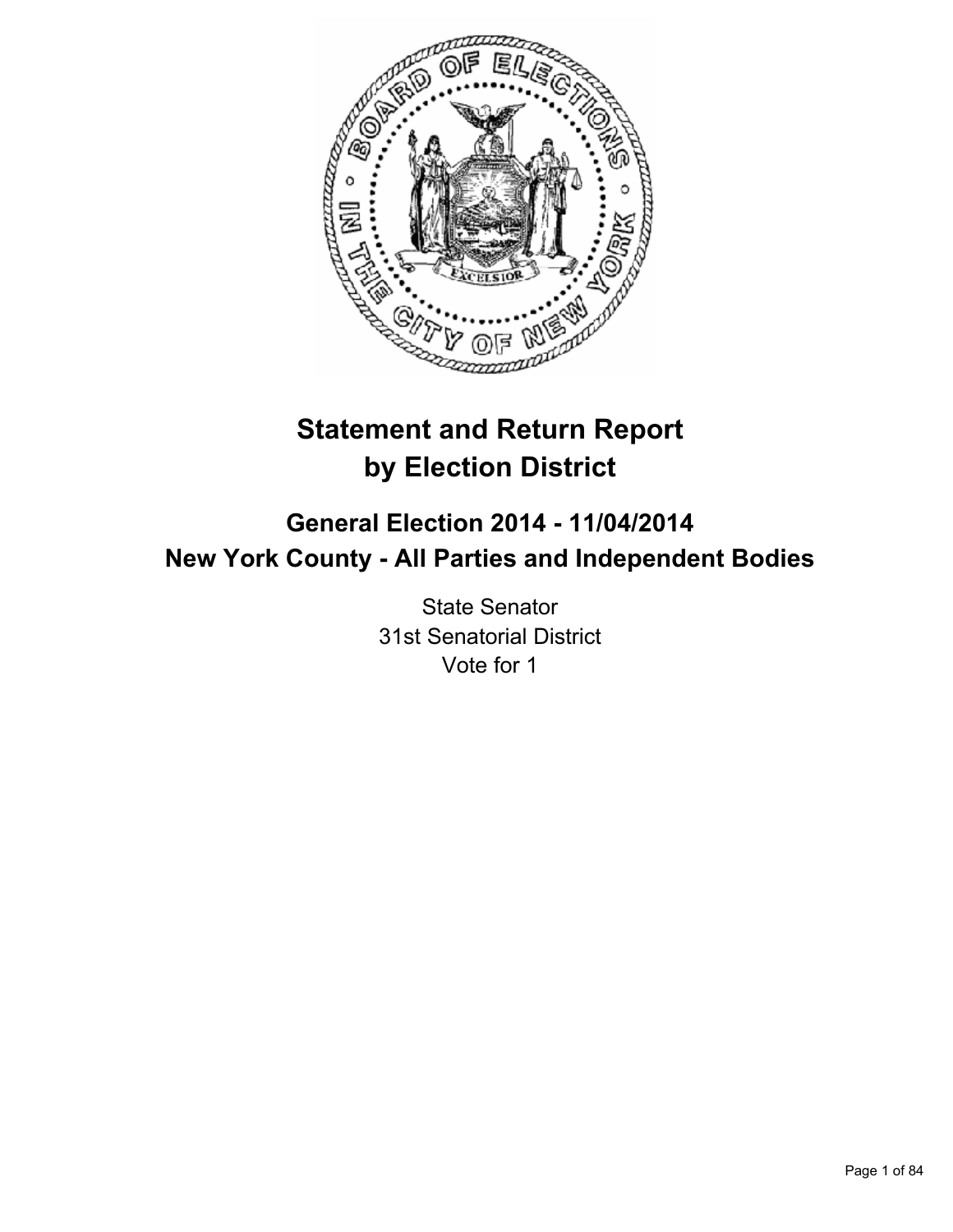

| <b>PUBLIC COUNTER</b>                                    | 160 |
|----------------------------------------------------------|-----|
| <b>EMERGENCY</b>                                         | 0   |
| ABSENTEE/MILITARY                                        | 4   |
| <b>FEDERAL</b>                                           | 3   |
| <b>AFFIDAVIT</b>                                         | 2   |
| <b>Total Ballots</b>                                     | 169 |
| Less - Inapplicable Federal/Special Presidential Ballots | (3) |
| <b>Total Applicable Ballots</b>                          | 166 |
| ADRIANO ESPAILLAT (DEMOCRATIC)                           | 131 |
| BRAD HOYLMAN (WRITE-IN)                                  |     |
| ERIC MATHIS (WRITE-IN)                                   | 1   |
| WILLIAM J. LEITOLD (WRITE-IN)                            |     |
| <b>Total Votes</b>                                       | 134 |
| Unrecorded                                               | 32  |

## **003/67**

| PUBLIC COUNTER                                           | 271 |
|----------------------------------------------------------|-----|
| <b>EMERGENCY</b>                                         | 0   |
| ABSENTEE/MILITARY                                        | 0   |
| <b>FEDERAL</b>                                           | 3   |
| AFFIDAVIT                                                | 6   |
| <b>Total Ballots</b>                                     | 280 |
| Less - Inapplicable Federal/Special Presidential Ballots | (3) |
| <b>Total Applicable Ballots</b>                          | 277 |
| ADRIANO ESPAILLAT (DEMOCRATIC)                           | 207 |
| MATTHEW ENGLEMAN (WRITE-IN)                              |     |
| ROBERT JACKSON (WRITE-IN)                                | 1   |
| <b>Total Votes</b>                                       | 209 |
| Unrecorded                                               | 68  |

| PUBLIC COUNTER                                           | 204      |
|----------------------------------------------------------|----------|
| <b>EMERGENCY</b>                                         | $\Omega$ |
| ABSENTEE/MILITARY                                        | 7        |
| <b>FEDERAL</b>                                           |          |
| <b>AFFIDAVIT</b>                                         | 6        |
| <b>Total Ballots</b>                                     | 218      |
| Less - Inapplicable Federal/Special Presidential Ballots | (1)      |
| <b>Total Applicable Ballots</b>                          | 217      |
| ADRIANO ESPAILLAT (DEMOCRATIC)                           | 169      |
| <b>Total Votes</b>                                       | 169      |
| Unrecorded                                               | 48       |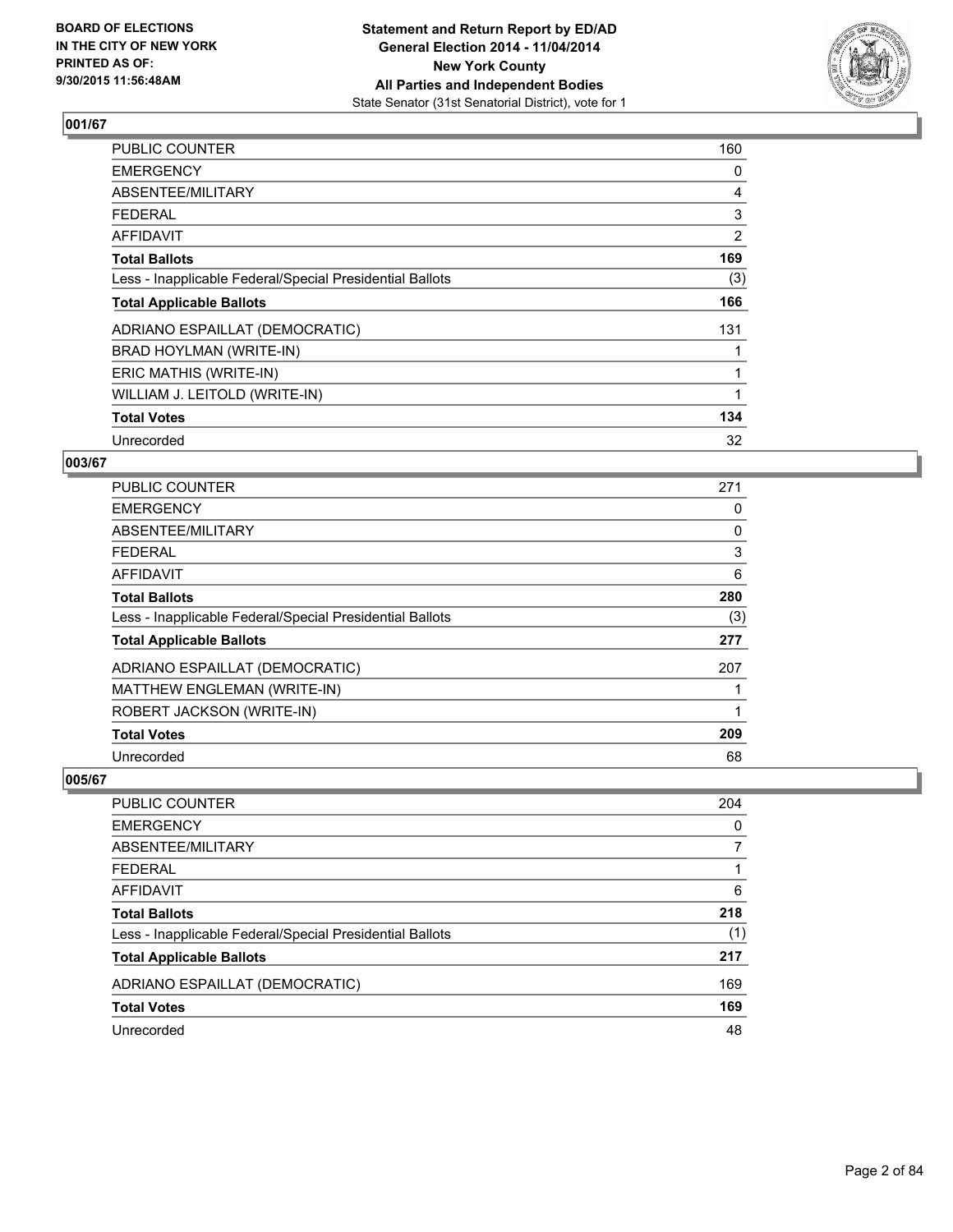

| <b>PUBLIC COUNTER</b>                                    | 222            |
|----------------------------------------------------------|----------------|
| <b>EMERGENCY</b>                                         | 0              |
| ABSENTEE/MILITARY                                        | $\overline{2}$ |
| <b>FEDERAL</b>                                           | 0              |
| <b>AFFIDAVIT</b>                                         | 4              |
| <b>Total Ballots</b>                                     | 228            |
| Less - Inapplicable Federal/Special Presidential Ballots | 0              |
| <b>Total Applicable Ballots</b>                          | 228            |
| ADRIANO ESPAILLAT (DEMOCRATIC)                           | 146            |
| ADAM CLATON POWELL IV (WRITE-IN)                         | 2              |
| <b>Total Votes</b>                                       | 148            |
| Unrecorded                                               | 80             |

#### **025/67**

| <b>PUBLIC COUNTER</b>                                    | 127      |
|----------------------------------------------------------|----------|
| <b>EMERGENCY</b>                                         | 0        |
| ABSENTEE/MILITARY                                        | 4        |
| <b>FEDERAL</b>                                           | 0        |
| <b>AFFIDAVIT</b>                                         | 3        |
| <b>Total Ballots</b>                                     | 134      |
| Less - Inapplicable Federal/Special Presidential Ballots | $\Omega$ |
| <b>Total Applicable Ballots</b>                          | 134      |
| ADRIANO ESPAILLAT (DEMOCRATIC)                           | 106      |
| <b>Total Votes</b>                                       | 106      |
| Unrecorded                                               | 28       |
|                                                          |          |

| <b>PUBLIC COUNTER</b>                                    | 166      |
|----------------------------------------------------------|----------|
| <b>EMERGENCY</b>                                         | 0        |
| ABSENTEE/MILITARY                                        | 3        |
| <b>FEDERAL</b>                                           | 0        |
| AFFIDAVIT                                                | 4        |
| <b>Total Ballots</b>                                     | 173      |
| Less - Inapplicable Federal/Special Presidential Ballots | $\Omega$ |
| <b>Total Applicable Ballots</b>                          | 173      |
| ADRIANO ESPAILLAT (DEMOCRATIC)                           | 124      |
| <b>Total Votes</b>                                       | 124      |
| Unrecorded                                               | 49       |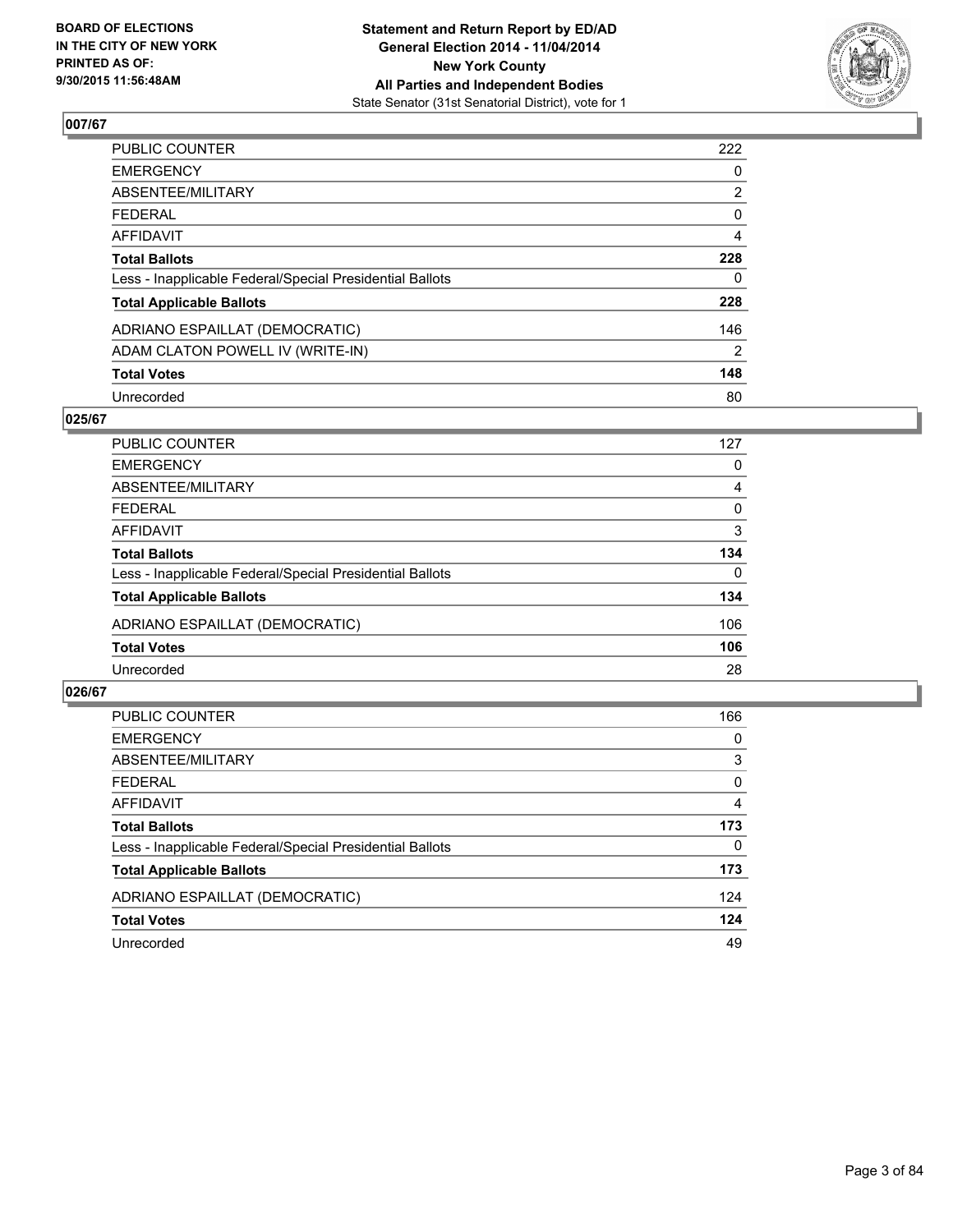

| PUBLIC COUNTER                                           | 268          |
|----------------------------------------------------------|--------------|
| EMERGENCY                                                | $\mathbf{0}$ |
| ABSENTEE/MILITARY                                        | 5            |
| FEDERAL                                                  |              |
| AFFIDAVIT                                                |              |
| Total Ballots                                            | 275          |
| Less - Inapplicable Federal/Special Presidential Ballots | (1)          |
| <b>Total Applicable Ballots</b>                          | 274          |
| ADRIANO ESPAILLAT (DEMOCRATIC)                           | 200          |
| <b>Total Votes</b>                                       | 200          |
| Unrecorded                                               | 74           |

#### **028/67**

| <b>PUBLIC COUNTER</b>                                    | 283 |
|----------------------------------------------------------|-----|
| <b>EMERGENCY</b>                                         | 0   |
| ABSENTEE/MILITARY                                        | 13  |
| <b>FEDERAL</b>                                           | 0   |
| AFFIDAVIT                                                | 8   |
| <b>Total Ballots</b>                                     | 304 |
| Less - Inapplicable Federal/Special Presidential Ballots | 0   |
| <b>Total Applicable Ballots</b>                          | 304 |
| ADRIANO ESPAILLAT (DEMOCRATIC)                           | 223 |
| JONATHAN ARIEL WEINSTEIN (WRITE-IN)                      |     |
| UNATTRIBUTABLE WRITE-IN (WRITE-IN)                       | 1   |
| WILLIAM PURDY (WRITE-IN)                                 |     |
| <b>Total Votes</b>                                       | 226 |
| Unrecorded                                               | 78  |

| PUBLIC COUNTER                                           | 38 |
|----------------------------------------------------------|----|
| <b>EMERGENCY</b>                                         | 0  |
| ABSENTEE/MILITARY                                        |    |
| <b>FEDERAL</b>                                           | 0  |
| <b>AFFIDAVIT</b>                                         |    |
| <b>Total Ballots</b>                                     | 40 |
| Less - Inapplicable Federal/Special Presidential Ballots | 0  |
| <b>Total Applicable Ballots</b>                          | 40 |
| ADRIANO ESPAILLAT (DEMOCRATIC)                           | 28 |
| <b>Total Votes</b>                                       | 28 |
| Unrecorded                                               | 12 |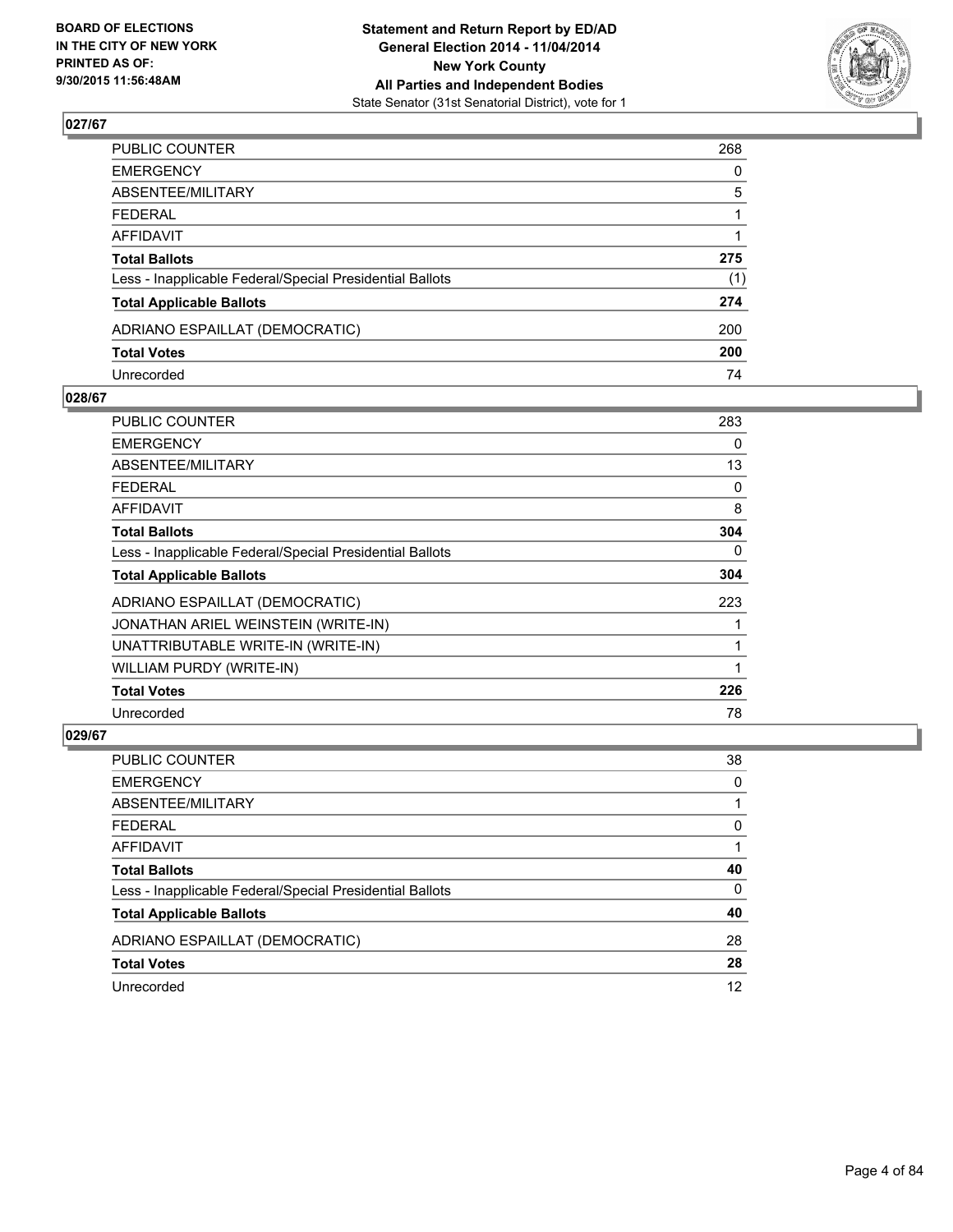

| PUBLIC COUNTER                                           | 131          |
|----------------------------------------------------------|--------------|
| EMERGENCY                                                | $\mathbf{0}$ |
| ABSENTEE/MILITARY                                        | 0            |
| FEDERAL                                                  | $\mathbf 0$  |
| AFFIDAVIT                                                | 3            |
| <b>Total Ballots</b>                                     | 134          |
| Less - Inapplicable Federal/Special Presidential Ballots | 0            |
| <b>Total Applicable Ballots</b>                          | 134          |
| ADRIANO ESPAILLAT (DEMOCRATIC)                           | 92           |
| <b>Total Votes</b>                                       | 92           |
| Unrecorded                                               | 42           |

#### **051/67**

| PUBLIC COUNTER                                           | 27       |
|----------------------------------------------------------|----------|
| <b>EMERGENCY</b>                                         | 0        |
| ABSENTEE/MILITARY                                        | 0        |
| <b>FEDERAL</b>                                           | 0        |
| <b>AFFIDAVIT</b>                                         |          |
| <b>Total Ballots</b>                                     | 28       |
| Less - Inapplicable Federal/Special Presidential Ballots | $\Omega$ |
| <b>Total Applicable Ballots</b>                          | 28       |
| ADRIANO ESPAILLAT (DEMOCRATIC)                           | 24       |
| <b>Total Votes</b>                                       | 24       |
| Unrecorded                                               | 4        |
|                                                          |          |

| PUBLIC COUNTER                                           | 360  |
|----------------------------------------------------------|------|
| <b>EMERGENCY</b>                                         | 0    |
| ABSENTEE/MILITARY                                        | 8    |
| FEDERAL                                                  | 14   |
| <b>AFFIDAVIT</b>                                         | 1    |
| <b>Total Ballots</b>                                     | 383  |
| Less - Inapplicable Federal/Special Presidential Ballots | (14) |
| <b>Total Applicable Ballots</b>                          | 369  |
| ADRIANO ESPAILLAT (DEMOCRATIC)                           | 269  |
| MICHAEL MACDONALD (WRITE-IN)                             |      |
| UNATTRIBUTABLE WRITE-IN (WRITE-IN)                       | 1    |
| <b>Total Votes</b>                                       | 271  |
| Unrecorded                                               | 98   |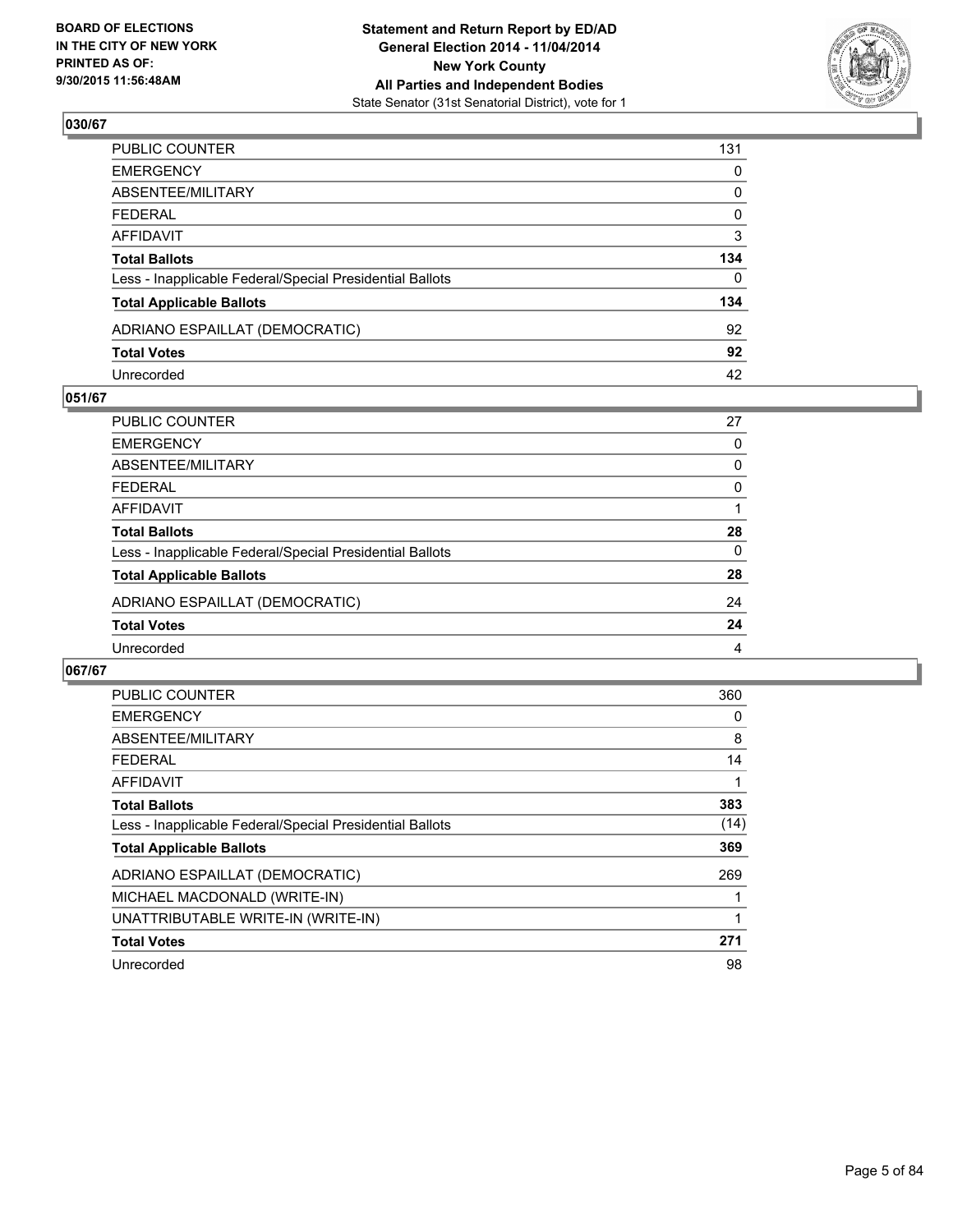

| <b>PUBLIC COUNTER</b>                                    | 255  |
|----------------------------------------------------------|------|
| <b>EMERGENCY</b>                                         | 0    |
| ABSENTEE/MILITARY                                        | 8    |
| FEDERAL                                                  | 10   |
| <b>AFFIDAVIT</b>                                         | 4    |
| <b>Total Ballots</b>                                     | 277  |
| Less - Inapplicable Federal/Special Presidential Ballots | (10) |
| <b>Total Applicable Ballots</b>                          | 267  |
| ADRIANO ESPAILLAT (DEMOCRATIC)                           | 180  |
| FRANK COLEN (WRITE-IN)                                   | 2    |
| MICHAEL BLOOMBERG (WRITE-IN)                             |      |
| UNATTRIBUTABLE WRITE-IN (WRITE-IN)                       | 1    |
| <b>Total Votes</b>                                       | 184  |
| Unrecorded                                               | 83   |

## **080/67**

| <b>PUBLIC COUNTER</b>                                    | 367 |
|----------------------------------------------------------|-----|
| <b>EMERGENCY</b>                                         | 0   |
| ABSENTEE/MILITARY                                        | 16  |
| <b>FEDERAL</b>                                           | 9   |
| AFFIDAVIT                                                | 3   |
| <b>Total Ballots</b>                                     | 395 |
| Less - Inapplicable Federal/Special Presidential Ballots | (9) |
| <b>Total Applicable Ballots</b>                          | 386 |
| ADRIANO ESPAILLAT (DEMOCRATIC)                           | 297 |
| JEFF KOFSKY (WRITE-IN)                                   |     |
| MICHAEL SCHRON (WRITE-IN)                                |     |
| SCOTT STRINGER (WRITE-IN)                                |     |
| UNATTRIBUTABLE WRITE-IN (WRITE-IN)                       | 1   |
| <b>Total Votes</b>                                       | 301 |
| Unrecorded                                               | 85  |

| <b>PUBLIC COUNTER</b>                                    | 293 |
|----------------------------------------------------------|-----|
| <b>EMERGENCY</b>                                         | 0   |
| ABSENTEE/MILITARY                                        | 5   |
| <b>FEDERAL</b>                                           | 4   |
| AFFIDAVIT                                                | 2   |
| <b>Total Ballots</b>                                     | 304 |
| Less - Inapplicable Federal/Special Presidential Ballots | (4) |
| <b>Total Applicable Ballots</b>                          | 300 |
| ADRIANO ESPAILLAT (DEMOCRATIC)                           | 210 |
| ROBERT JACKSON (WRITE-IN)                                | 2   |
| UNATTRIBUTABLE WRITE-IN (WRITE-IN)                       | 1   |
| WILLIAM FITZPATRICK (WRITE-IN)                           | 1   |
| <b>Total Votes</b>                                       | 214 |
| Unrecorded                                               | 86  |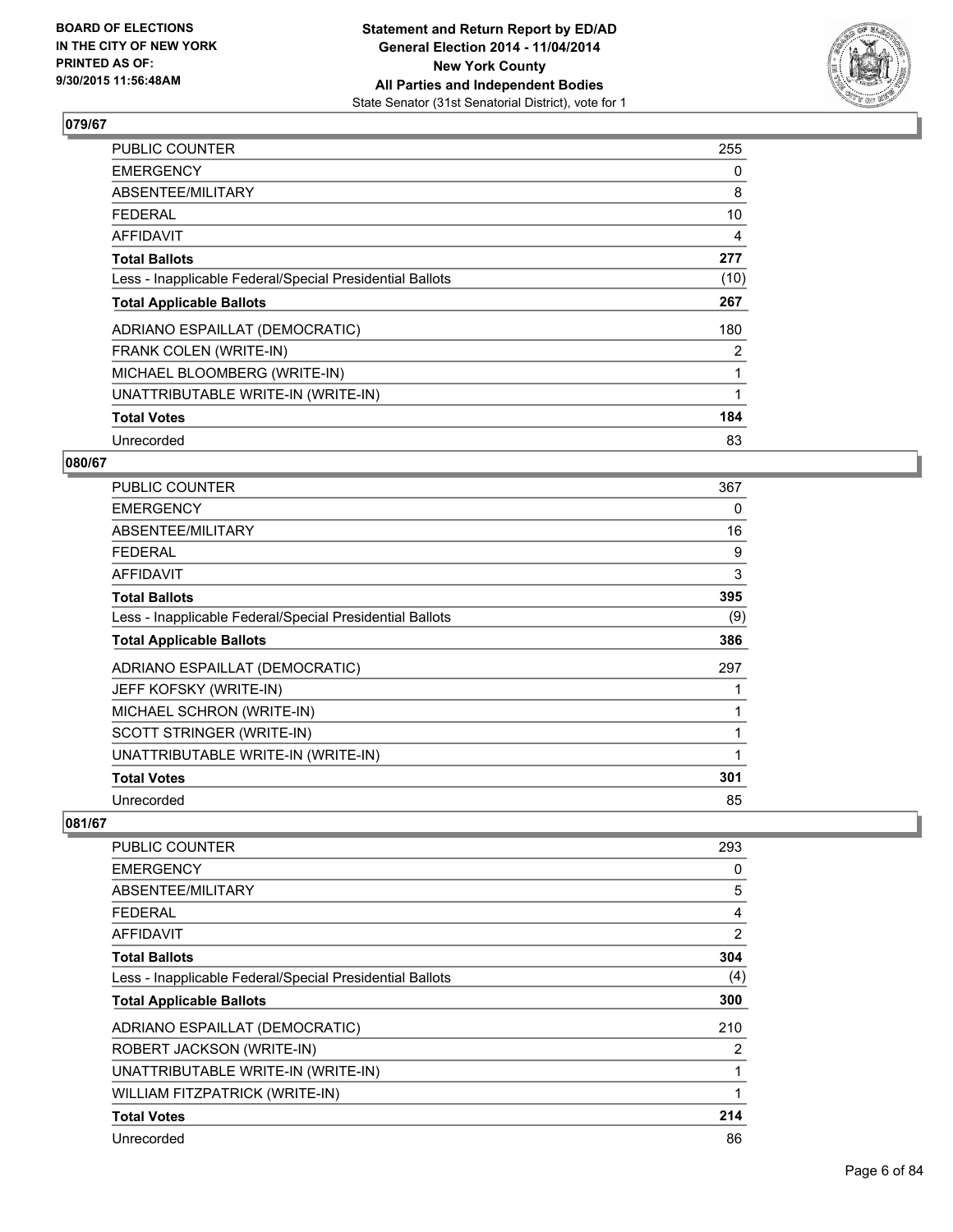

| <b>PUBLIC COUNTER</b>                                    | 253 |
|----------------------------------------------------------|-----|
| <b>EMERGENCY</b>                                         | 0   |
| ABSENTEE/MILITARY                                        | 8   |
| <b>FEDERAL</b>                                           | 5   |
| AFFIDAVIT                                                | 4   |
| <b>Total Ballots</b>                                     | 270 |
| Less - Inapplicable Federal/Special Presidential Ballots | (5) |
| <b>Total Applicable Ballots</b>                          | 265 |
| ADRIANO ESPAILLAT (DEMOCRATIC)                           | 201 |
| CHARLES RANGEL (WRITE-IN)                                |     |
| UNATTRIBUTABLE WRITE-IN (WRITE-IN)                       | 1   |
| <b>Total Votes</b>                                       | 203 |
| Unrecorded                                               | 62  |

#### **083/67**

| <b>PUBLIC COUNTER</b>                                    | 359 |
|----------------------------------------------------------|-----|
| <b>EMERGENCY</b>                                         | 0   |
| ABSENTEE/MILITARY                                        | 8   |
| <b>FEDERAL</b>                                           | 7   |
| AFFIDAVIT                                                | 6   |
| <b>Total Ballots</b>                                     | 380 |
| Less - Inapplicable Federal/Special Presidential Ballots | (7) |
| <b>Total Applicable Ballots</b>                          | 373 |
| ADRIANO ESPAILLAT (DEMOCRATIC)                           | 263 |
| BRETT SCHWARTZ (WRITE-IN)                                |     |
| CHRISTINE QUINN (WRITE-IN)                               | 1   |
| UNATTRIBUTABLE WRITE-IN (WRITE-IN)                       | 1   |
| <b>Total Votes</b>                                       | 266 |
| Unrecorded                                               | 107 |

| PUBLIC COUNTER                                           | 210 |
|----------------------------------------------------------|-----|
| <b>EMERGENCY</b>                                         | 0   |
| ABSENTEE/MILITARY                                        | 4   |
| <b>FEDERAL</b>                                           | 6   |
| AFFIDAVIT                                                | 2   |
| <b>Total Ballots</b>                                     | 222 |
| Less - Inapplicable Federal/Special Presidential Ballots | (6) |
| <b>Total Applicable Ballots</b>                          | 216 |
| ADRIANO ESPAILLAT (DEMOCRATIC)                           | 156 |
| AHARON SOLOVEICHILA (WRITE-IN)                           |     |
| MERYL GORDON (WRITE-IN)                                  | 1   |
| <b>Total Votes</b>                                       | 158 |
| Unrecorded                                               | 58  |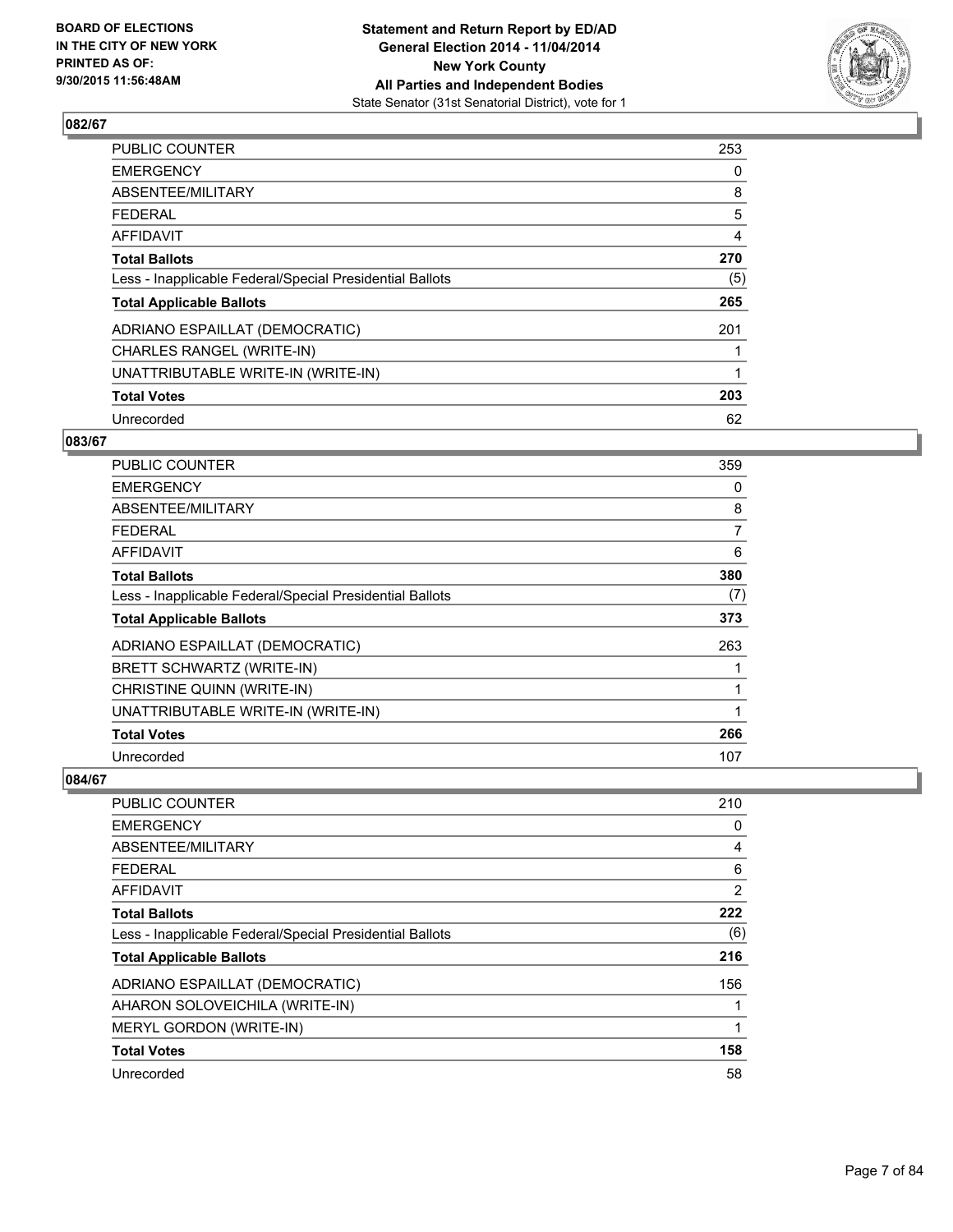

| PUBLIC COUNTER                                           | 316            |
|----------------------------------------------------------|----------------|
| <b>EMERGENCY</b>                                         | 0              |
| ABSENTEE/MILITARY                                        | 17             |
| <b>FEDERAL</b>                                           | $\overline{2}$ |
| <b>AFFIDAVIT</b>                                         | 4              |
| <b>Total Ballots</b>                                     | 339            |
| Less - Inapplicable Federal/Special Presidential Ballots | (2)            |
| <b>Total Applicable Ballots</b>                          | 337            |
| ADRIANO ESPAILLAT (DEMOCRATIC)                           | 242            |
| OLGA BUKHIWN (WRITE-IN)                                  |                |
| <b>Total Votes</b>                                       | 243            |
| Unrecorded                                               | 94             |

#### **087/67**

| <b>PUBLIC COUNTER</b>                                    | 302 |
|----------------------------------------------------------|-----|
| <b>EMERGENCY</b>                                         | 0   |
| ABSENTEE/MILITARY                                        | 6   |
| <b>FEDERAL</b>                                           | 4   |
| AFFIDAVIT                                                | 3   |
| <b>Total Ballots</b>                                     | 315 |
| Less - Inapplicable Federal/Special Presidential Ballots | (4) |
| <b>Total Applicable Ballots</b>                          | 311 |
| ADRIANO ESPAILLAT (DEMOCRATIC)                           | 219 |
| FRANCINE OKEEFFE (WRITE-IN)                              |     |
| RUDOLPH GUILIANI (WRITE-IN)                              | 1   |
| UNATTRIBUTABLE WRITE-IN (WRITE-IN)                       | 1   |
| ZEPHYR TEACHOUT (WRITE-IN)                               | 1   |
| <b>Total Votes</b>                                       | 223 |
| Unrecorded                                               | 88  |

| <b>PUBLIC COUNTER</b>                                    | 351 |
|----------------------------------------------------------|-----|
| <b>EMERGENCY</b>                                         | 0   |
| ABSENTEE/MILITARY                                        | 12  |
| <b>FEDERAL</b>                                           | 8   |
| <b>AFFIDAVIT</b>                                         | 0   |
| <b>Total Ballots</b>                                     | 371 |
| Less - Inapplicable Federal/Special Presidential Ballots | (8) |
| <b>Total Applicable Ballots</b>                          | 363 |
| ADRIANO ESPAILLAT (DEMOCRATIC)                           | 259 |
| CHARLES RANGEL (WRITE-IN)                                |     |
| KIM RUSKEA (WRITE-IN)                                    |     |
| STEVE WARSHAWSKY (WRITE-IN)                              |     |
| UNATTRIBUTABLE WRITE-IN (WRITE-IN)                       | 1   |
| <b>Total Votes</b>                                       | 263 |
| Unrecorded                                               | 100 |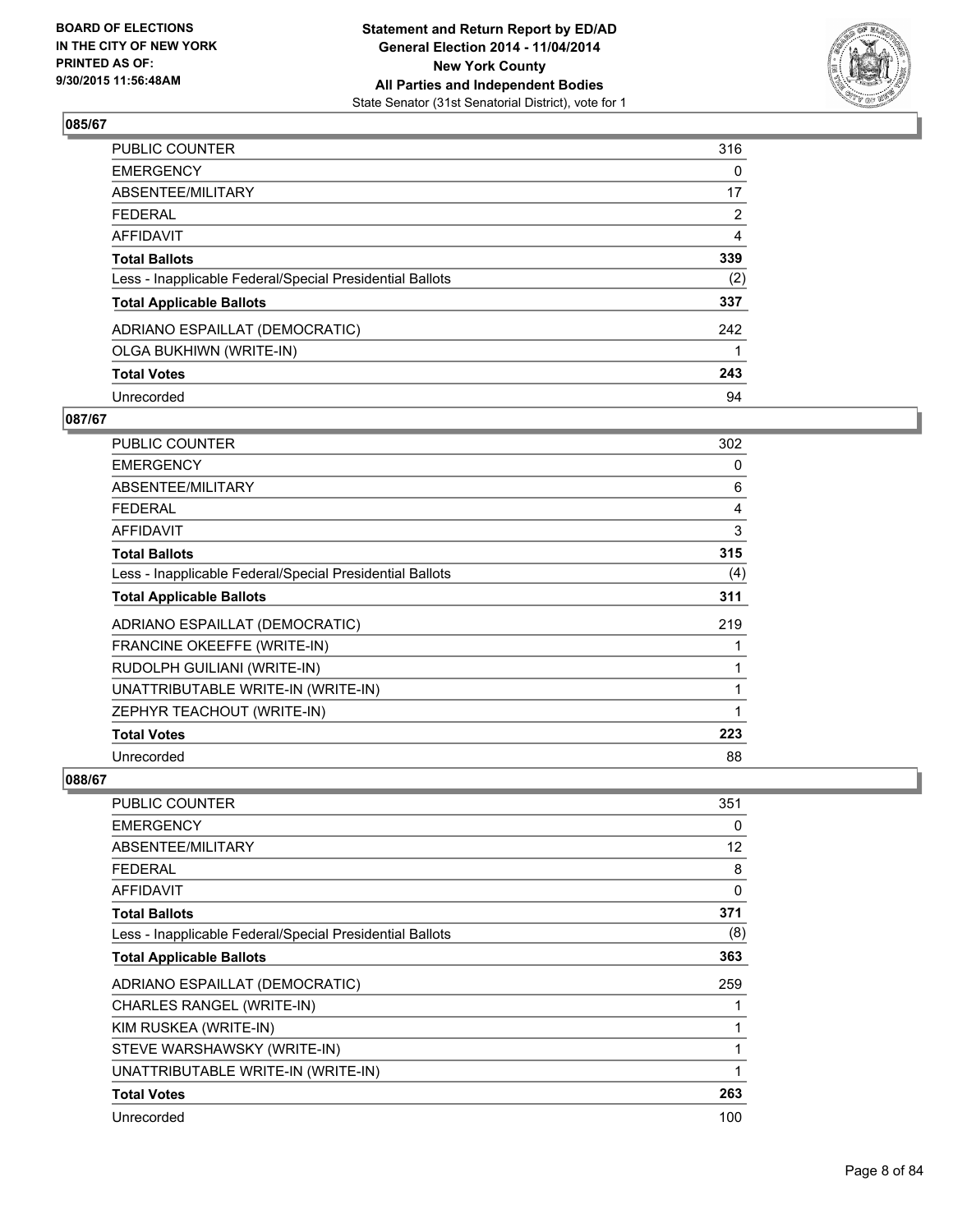

| <b>PUBLIC COUNTER</b>                                    | 366 |
|----------------------------------------------------------|-----|
| <b>EMERGENCY</b>                                         | 0   |
| ABSENTEE/MILITARY                                        | 11  |
| <b>FEDERAL</b>                                           | 6   |
| AFFIDAVIT                                                | 0   |
| <b>Total Ballots</b>                                     | 383 |
| Less - Inapplicable Federal/Special Presidential Ballots | (6) |
| <b>Total Applicable Ballots</b>                          | 377 |
| ADRIANO ESPAILLAT (DEMOCRATIC)                           | 286 |
| MARK ZAGUSKI (WRITE-IN)                                  |     |
| ROBERT JACKSON (WRITE-IN)                                |     |
| <b>Total Votes</b>                                       | 288 |
| Unrecorded                                               | 89  |

| <b>PUBLIC COUNTER</b>                                    | 341 |
|----------------------------------------------------------|-----|
| <b>EMERGENCY</b>                                         | 0   |
| ABSENTEE/MILITARY                                        | 4   |
| <b>FEDERAL</b>                                           | 5   |
| <b>AFFIDAVIT</b>                                         | 7   |
| <b>Total Ballots</b>                                     | 357 |
| Less - Inapplicable Federal/Special Presidential Ballots | (5) |
| <b>Total Applicable Ballots</b>                          | 352 |
| ADRIANO ESPAILLAT (DEMOCRATIC)                           | 264 |
| ELLIOT J. STAMLER (WRITE-IN)                             |     |
| <b>Total Votes</b>                                       | 265 |
| Unrecorded                                               | 87  |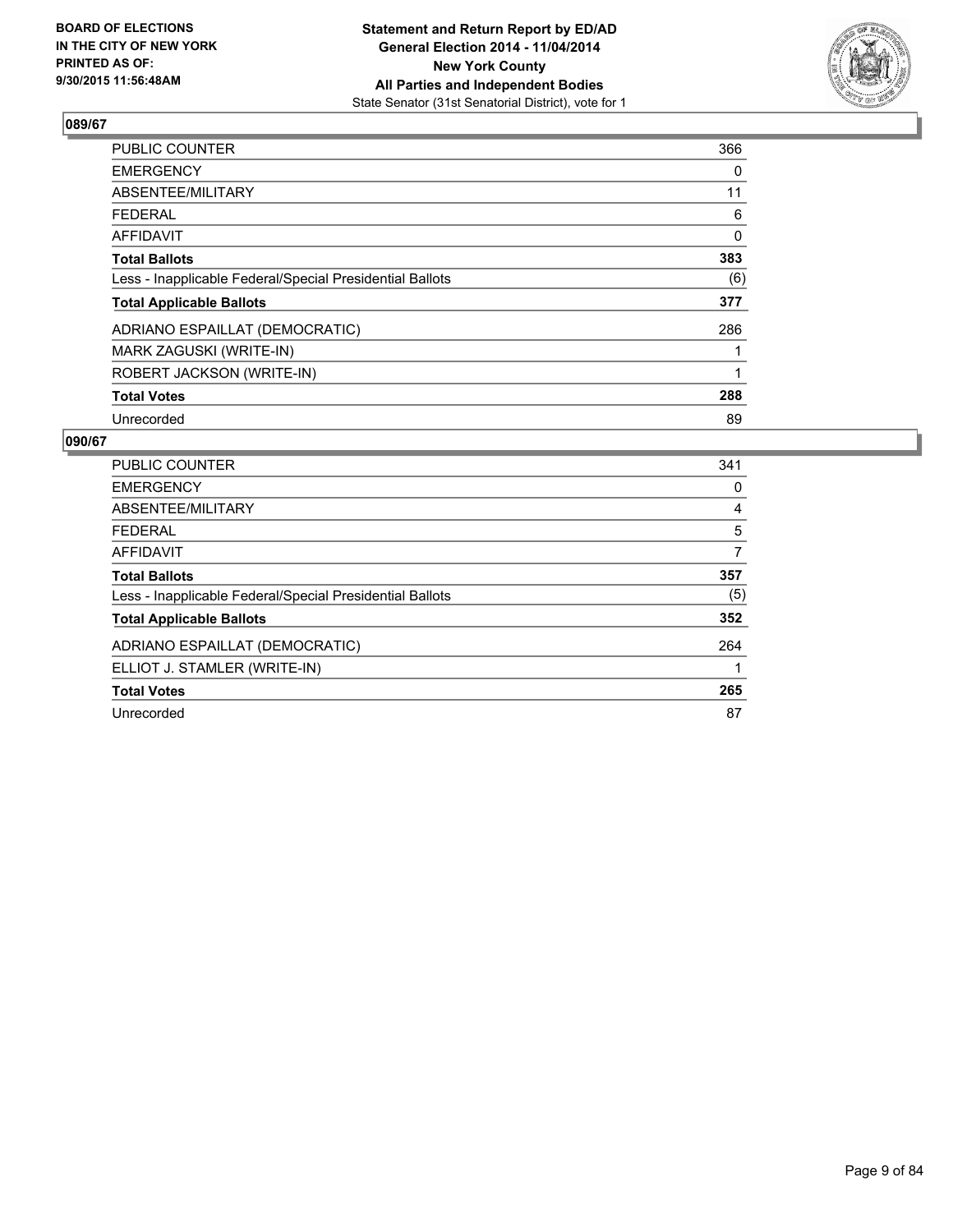

| PUBLIC COUNTER                                           | 338            |
|----------------------------------------------------------|----------------|
| <b>EMERGENCY</b>                                         | 0              |
| ABSENTEE/MILITARY                                        | 5              |
| <b>FFDFRAL</b>                                           | 11             |
| <b>AFFIDAVIT</b>                                         | 5              |
| <b>Total Ballots</b>                                     | 359            |
| Less - Inapplicable Federal/Special Presidential Ballots | (11)           |
| <b>Total Applicable Ballots</b>                          | 348            |
| ADRIANO ESPAILLAT (DEMOCRATIC)                           | 241            |
| DAVID SACK (WRITE-IN)                                    | 1              |
| DEREK JETER (WRITE-IN)                                   | 1              |
| DOROTHY SHULTIS (WRITE-IN)                               | 1              |
| JACK E. COLE JR (WRITE-IN)                               | 1              |
| MICHAEL ADLER (WRITE-IN)                                 | 1              |
| MIRIAM SACK (WRITE-IN)                                   | 1              |
| PETE ROSE (WRITE-IN)                                     | 1              |
| ROBERT JACKSON (WRITE-IN)                                | $\overline{2}$ |
| THOMAS W. HOOBLER (WRITE-IN)                             | 1              |
| <b>Total Votes</b>                                       | 251            |
| Unrecorded                                               | 97             |

| <b>PUBLIC COUNTER</b>                                    | 360 |
|----------------------------------------------------------|-----|
| <b>EMERGENCY</b>                                         | 0   |
| ABSENTEE/MILITARY                                        | 4   |
| <b>FEDERAL</b>                                           | 5   |
| <b>AFFIDAVIT</b>                                         | 4   |
| <b>Total Ballots</b>                                     | 373 |
| Less - Inapplicable Federal/Special Presidential Ballots | (5) |
| <b>Total Applicable Ballots</b>                          | 368 |
| ADRIANO ESPAILLAT (DEMOCRATIC)                           | 254 |
| BRIAN L. QUILTER (WRITE-IN)                              | 1   |
| CORINE BEREZIEK (WRITE-IN)                               | 1   |
| JOE SCARBOROUGH (WRITE-IN)                               | 1   |
| MICAH BLOOMFIELD (WRITE-IN)                              | 1   |
| UNATTRIBUTABLE WRITE-IN (WRITE-IN)                       | 1   |
| <b>Total Votes</b>                                       | 259 |
| Unrecorded                                               | 109 |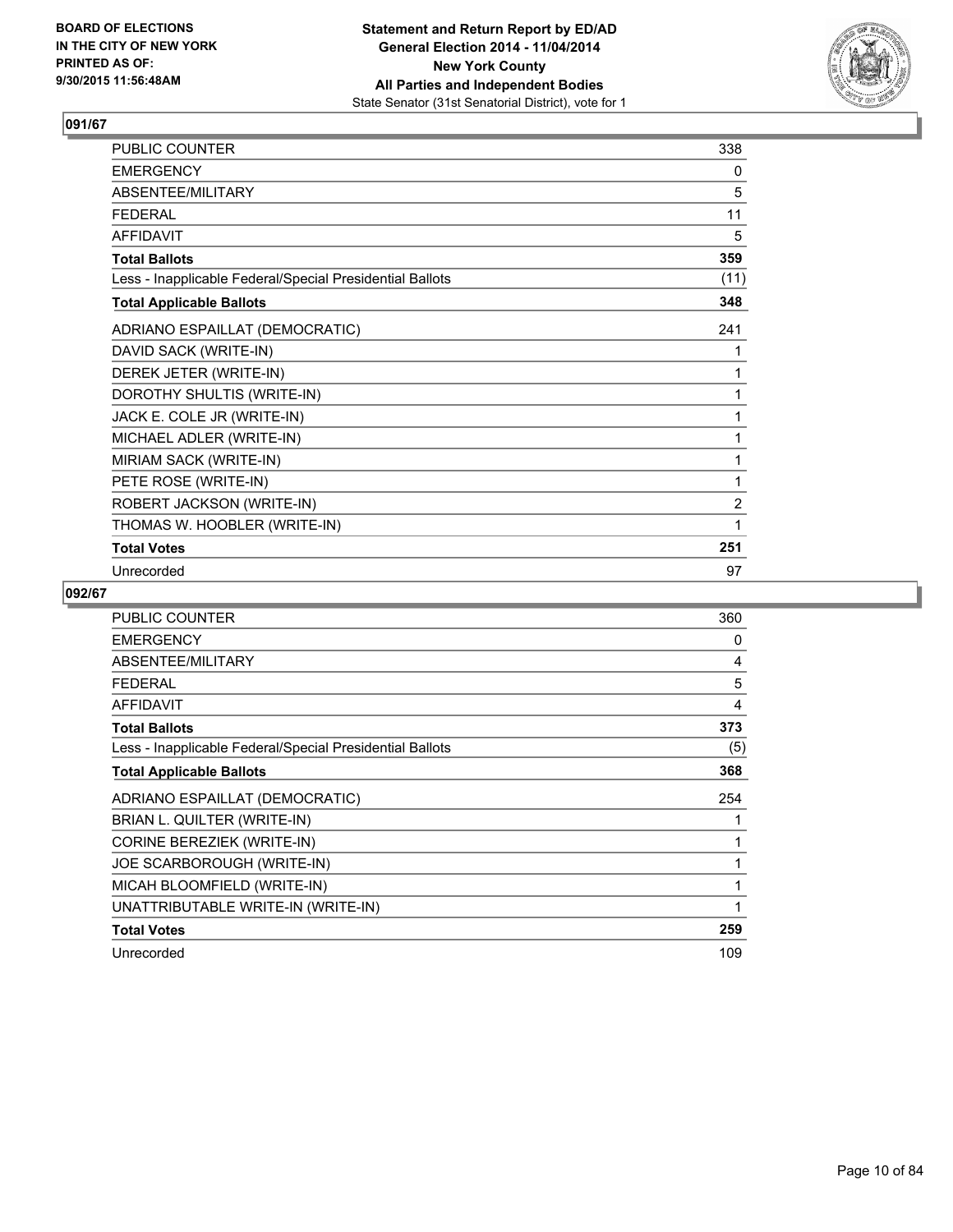

| <b>PUBLIC COUNTER</b>                                    | 246  |
|----------------------------------------------------------|------|
| <b>EMERGENCY</b>                                         | 0    |
| ABSENTEE/MILITARY                                        | 5    |
| <b>FEDERAL</b>                                           | 11   |
| AFFIDAVIT                                                | 5    |
| <b>Total Ballots</b>                                     | 267  |
| Less - Inapplicable Federal/Special Presidential Ballots | (11) |
| <b>Total Applicable Ballots</b>                          | 256  |
| ADRIANO ESPAILLAT (DEMOCRATIC)                           | 189  |
| CHARLES RANGEL (WRITE-IN)                                |      |
| UNATTRIBUTABLE WRITE-IN (WRITE-IN)                       | 1    |
| <b>Total Votes</b>                                       | 191  |
| Unrecorded                                               | 65   |

#### **094/67**

| <b>PUBLIC COUNTER</b>                                    | 315            |
|----------------------------------------------------------|----------------|
| <b>EMERGENCY</b>                                         | 0              |
| ABSENTEE/MILITARY                                        | 5              |
| <b>FEDERAL</b>                                           | 5              |
| AFFIDAVIT                                                | $\overline{2}$ |
| <b>Total Ballots</b>                                     | 327            |
| Less - Inapplicable Federal/Special Presidential Ballots | (5)            |
| <b>Total Applicable Ballots</b>                          | 322            |
| ADRIANO ESPAILLAT (DEMOCRATIC)                           | 234            |
| ROBERT JACKSON (WRITE-IN)                                |                |
| <b>Total Votes</b>                                       | 235            |
| Unrecorded                                               | 87             |

| <b>PUBLIC COUNTER</b>                                    | 258 |
|----------------------------------------------------------|-----|
| <b>EMERGENCY</b>                                         | 0   |
| ABSENTEE/MILITARY                                        | 19  |
| <b>FEDERAL</b>                                           | 5   |
| AFFIDAVIT                                                | 5   |
| <b>Total Ballots</b>                                     | 287 |
| Less - Inapplicable Federal/Special Presidential Ballots | (5) |
| <b>Total Applicable Ballots</b>                          | 282 |
| ADRIANO ESPAILLAT (DEMOCRATIC)                           | 202 |
| GIGI BOWMAN (WRITE-IN)                                   |     |
| UNATTRIBUTABLE WRITE-IN (WRITE-IN)                       | 1   |
| <b>Total Votes</b>                                       | 204 |
| Unrecorded                                               | 78  |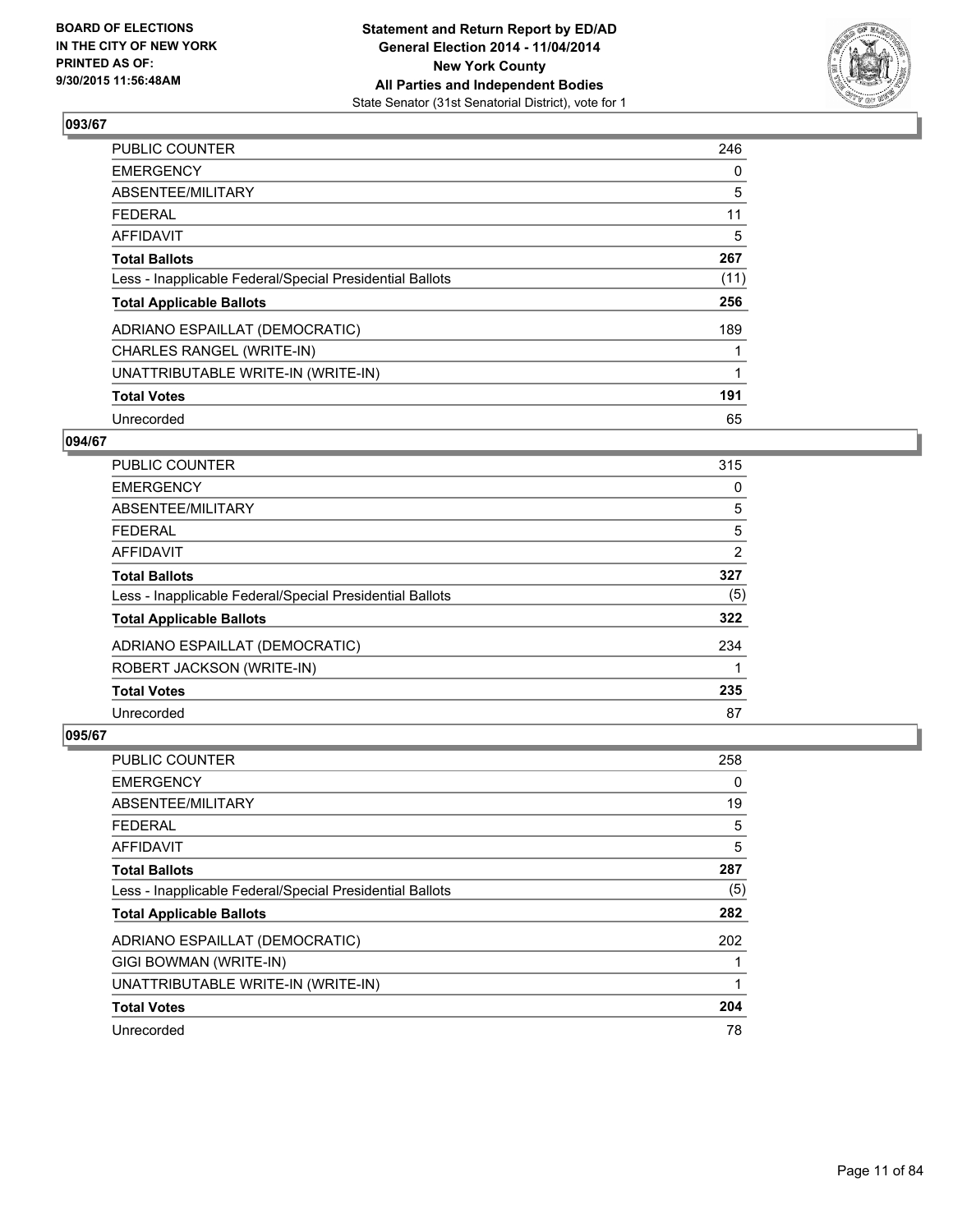

| PUBLIC COUNTER                                           | 259 |
|----------------------------------------------------------|-----|
| <b>EMERGENCY</b>                                         | 0   |
| ABSENTEE/MILITARY                                        | 5   |
| <b>FEDERAL</b>                                           | 3   |
| AFFIDAVIT                                                |     |
| <b>Total Ballots</b>                                     | 268 |
| Less - Inapplicable Federal/Special Presidential Ballots | (3) |
| <b>Total Applicable Ballots</b>                          | 265 |
| ADRIANO ESPAILLAT (DEMOCRATIC)                           | 190 |
| UNATTRIBUTABLE WRITE-IN (WRITE-IN)                       |     |
| <b>Total Votes</b>                                       | 191 |
| Unrecorded                                               | 74  |

#### **097/67**

| PUBLIC COUNTER                                           | 243 |
|----------------------------------------------------------|-----|
| <b>EMERGENCY</b>                                         | 0   |
| ABSENTEE/MILITARY                                        | 7   |
| <b>FEDERAL</b>                                           | 4   |
| AFFIDAVIT                                                | 5   |
| <b>Total Ballots</b>                                     | 259 |
| Less - Inapplicable Federal/Special Presidential Ballots | (4) |
| <b>Total Applicable Ballots</b>                          | 255 |
| ADRIANO ESPAILLAT (DEMOCRATIC)                           | 200 |
| UNATTRIBUTABLE WRITE-IN (WRITE-IN)                       |     |
| <b>Total Votes</b>                                       | 201 |
| Unrecorded                                               | 54  |

| <b>PUBLIC COUNTER</b>                                    | 296 |
|----------------------------------------------------------|-----|
| <b>EMERGENCY</b>                                         | 0   |
| ABSENTEE/MILITARY                                        | 6   |
| <b>FEDERAL</b>                                           | 9   |
| <b>AFFIDAVIT</b>                                         | 3   |
| <b>Total Ballots</b>                                     | 314 |
| Less - Inapplicable Federal/Special Presidential Ballots | (9) |
| <b>Total Applicable Ballots</b>                          | 305 |
| ADRIANO ESPAILLAT (DEMOCRATIC)                           | 226 |
| KATHRYN FANTAUZZO (WRITE-IN)                             |     |
| ROBERT JACKSON (WRITE-IN)                                |     |
| <b>Total Votes</b>                                       | 228 |
| Unrecorded                                               | 77  |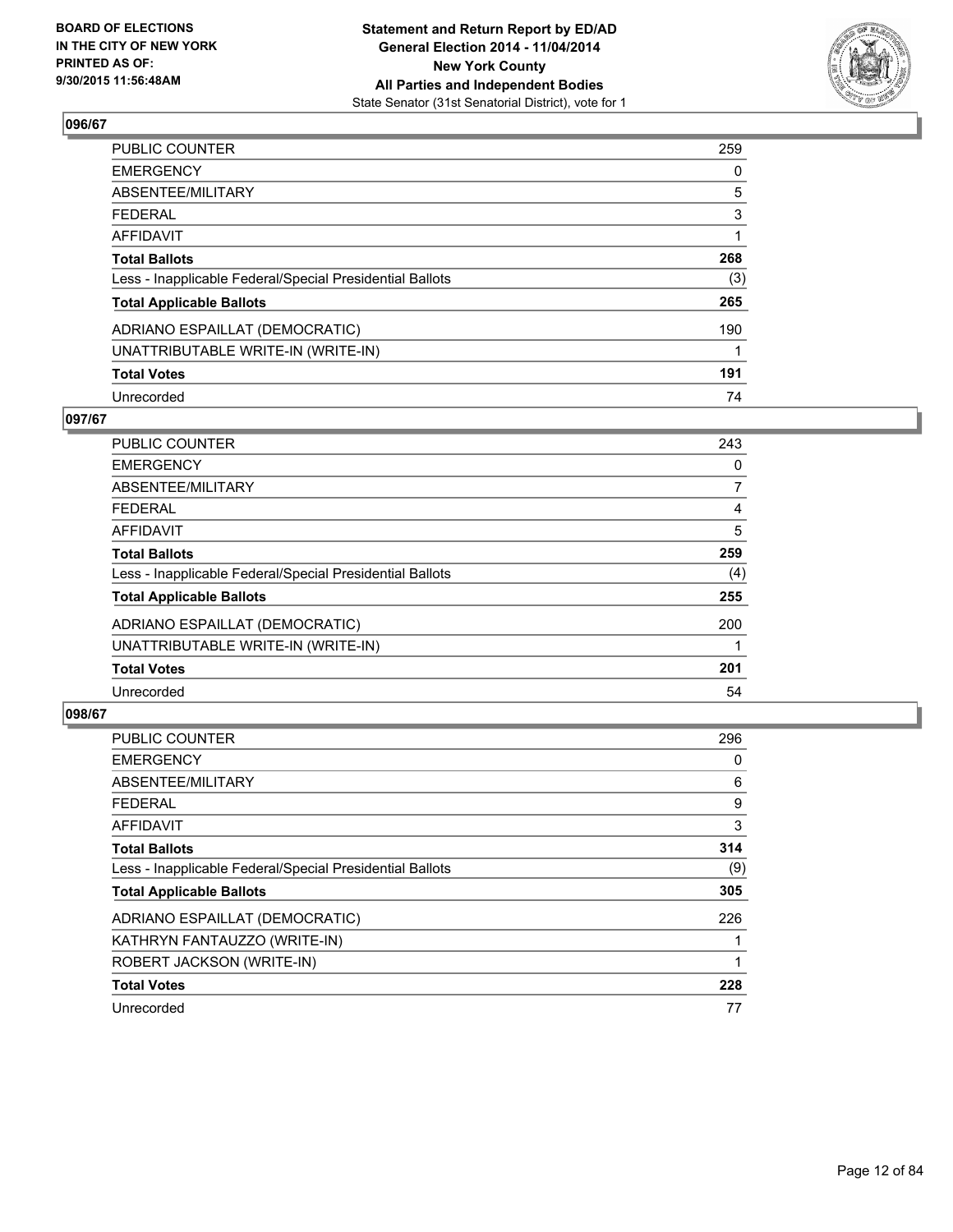

| PUBLIC COUNTER                                           | 224 |
|----------------------------------------------------------|-----|
| EMERGENCY                                                | 0   |
| ABSENTEE/MILITARY                                        | 7   |
| FEDERAL                                                  | 6   |
| AFFIDAVIT                                                | 2   |
| Total Ballots                                            | 239 |
| Less - Inapplicable Federal/Special Presidential Ballots | (6) |
| <b>Total Applicable Ballots</b>                          | 233 |
| ADRIANO ESPAILLAT (DEMOCRATIC)                           | 169 |
| <b>Total Votes</b>                                       | 169 |
| Unrecorded                                               | 64  |

#### **101/67**

| PUBLIC COUNTER                                           | 68 |
|----------------------------------------------------------|----|
| <b>EMERGENCY</b>                                         | 0  |
| ABSENTEE/MILITARY                                        | 0  |
| <b>FEDERAL</b>                                           | 0  |
| <b>AFFIDAVIT</b>                                         | 3  |
| <b>Total Ballots</b>                                     | 71 |
| Less - Inapplicable Federal/Special Presidential Ballots | 0  |
| <b>Total Applicable Ballots</b>                          | 71 |
| ADRIANO ESPAILLAT (DEMOCRATIC)                           | 54 |
| STEPHEN COLBERT (WRITE-IN)                               |    |
| <b>Total Votes</b>                                       | 55 |
| Unrecorded                                               | 16 |
|                                                          |    |

| <b>Total Votes</b>                                       | 0 |
|----------------------------------------------------------|---|
| ADRIANO ESPAILLAT (DEMOCRATIC)                           | 0 |
| <b>Total Applicable Ballots</b>                          | 0 |
| Less - Inapplicable Federal/Special Presidential Ballots | 0 |
| <b>Total Ballots</b>                                     | 0 |
| AFFIDAVIT                                                | 0 |
| <b>FEDERAL</b>                                           | 0 |
| ABSENTEE/MILITARY                                        | 0 |
| <b>EMERGENCY</b>                                         | 0 |
| PUBLIC COUNTER                                           | 0 |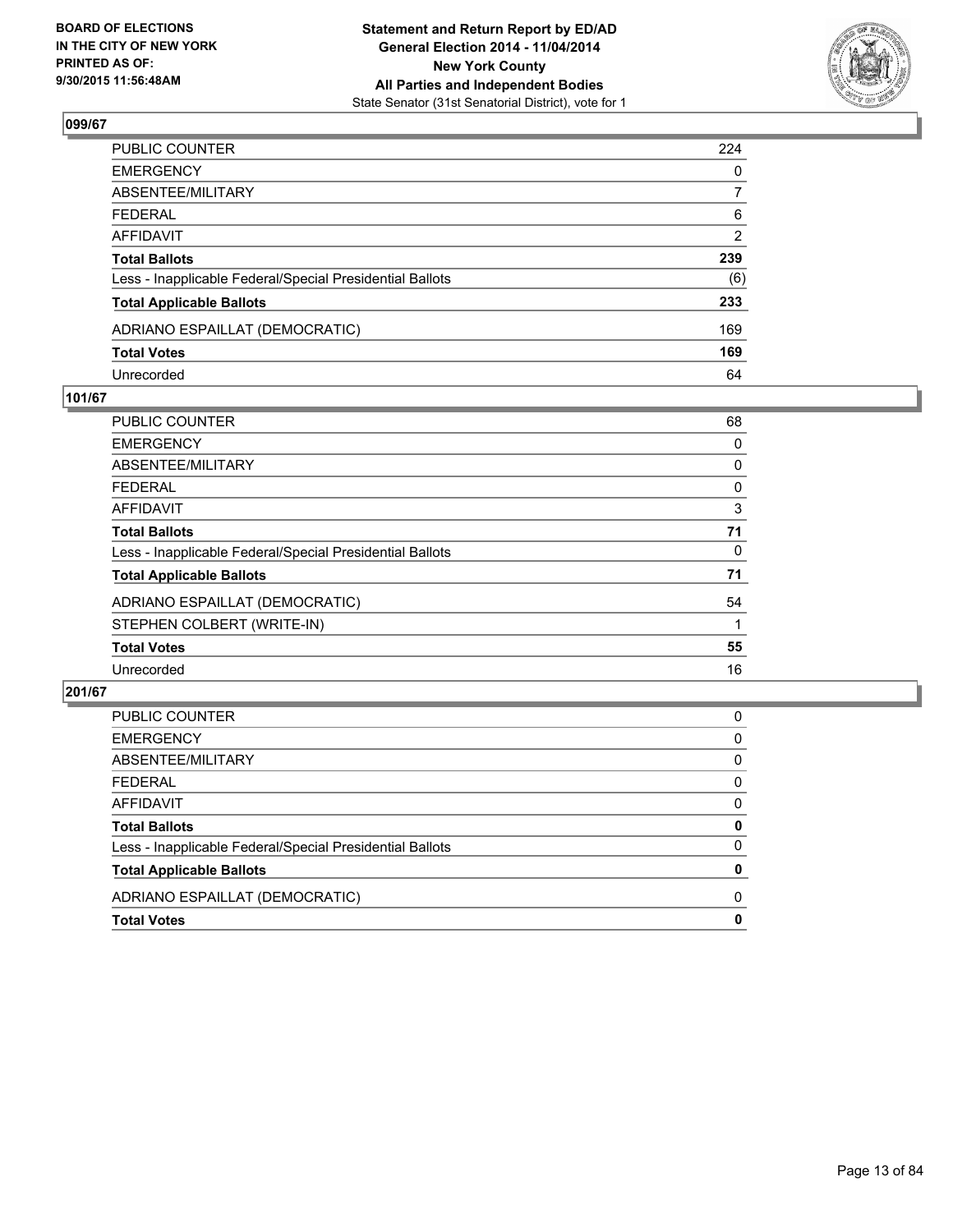

| <b>EMERGENCY</b><br>0<br>ABSENTEE/MILITARY<br>0<br><b>FEDERAL</b><br>0<br>AFFIDAVIT<br>0<br>0<br><b>Total Ballots</b><br>0<br>Less - Inapplicable Federal/Special Presidential Ballots<br>0<br><b>Total Applicable Ballots</b><br>ADRIANO ESPAILLAT (DEMOCRATIC)<br>$\Omega$<br>0<br><b>Total Votes</b> | PUBLIC COUNTER | $\Omega$ |
|---------------------------------------------------------------------------------------------------------------------------------------------------------------------------------------------------------------------------------------------------------------------------------------------------------|----------------|----------|
|                                                                                                                                                                                                                                                                                                         |                |          |
|                                                                                                                                                                                                                                                                                                         |                |          |
|                                                                                                                                                                                                                                                                                                         |                |          |
|                                                                                                                                                                                                                                                                                                         |                |          |
|                                                                                                                                                                                                                                                                                                         |                |          |
|                                                                                                                                                                                                                                                                                                         |                |          |
|                                                                                                                                                                                                                                                                                                         |                |          |
|                                                                                                                                                                                                                                                                                                         |                |          |
|                                                                                                                                                                                                                                                                                                         |                |          |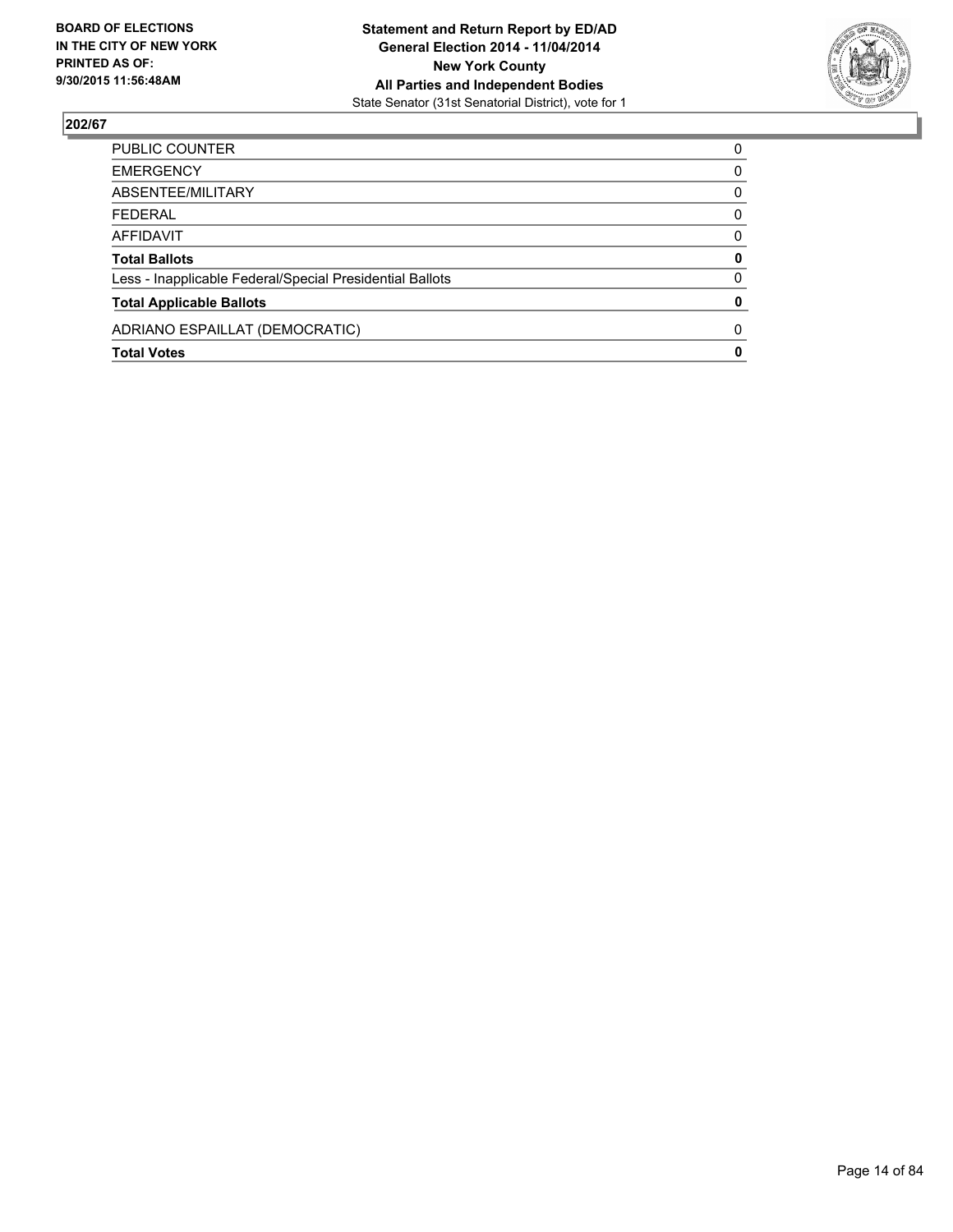

| PUBLIC COUNTER                                           | 304 |
|----------------------------------------------------------|-----|
| <b>EMERGENCY</b>                                         | 0   |
| ABSENTEE/MILITARY                                        | 12  |
| <b>FEDERAL</b>                                           | 3   |
| AFFIDAVIT                                                | 6   |
| <b>Total Ballots</b>                                     | 325 |
| Less - Inapplicable Federal/Special Presidential Ballots | (3) |
| <b>Total Applicable Ballots</b>                          | 322 |
| ADRIANO ESPAILLAT (DEMOCRATIC)                           | 249 |
| ASHLEY LONGDALE (WRITE-IN)                               |     |
| HOLLY HORN (WRITE-IN)                                    |     |
| JON STEWART (WRITE-IN)                                   | 1   |
| UNATTRIBUTABLE WRITE-IN (WRITE-IN)                       | 1   |
| <b>Total Votes</b>                                       | 253 |
| Unrecorded                                               | 69  |

#### **023/69**

| <b>PUBLIC COUNTER</b>                                    | 209 |
|----------------------------------------------------------|-----|
| <b>EMERGENCY</b>                                         | 0   |
| ABSENTEE/MILITARY                                        | 3   |
| <b>FEDERAL</b>                                           |     |
| <b>AFFIDAVIT</b>                                         | 4   |
| <b>Total Ballots</b>                                     | 217 |
| Less - Inapplicable Federal/Special Presidential Ballots | (1) |
| <b>Total Applicable Ballots</b>                          | 216 |
| ADRIANO ESPAILLAT (DEMOCRATIC)                           | 165 |
| <b>Total Votes</b>                                       | 165 |
| Unrecorded                                               | 51  |

| <b>PUBLIC COUNTER</b>                                    | 275 |
|----------------------------------------------------------|-----|
| <b>EMERGENCY</b>                                         | 0   |
| ABSENTEE/MILITARY                                        | 11  |
| <b>FEDERAL</b>                                           | 9   |
| <b>AFFIDAVIT</b>                                         | 6   |
| <b>Total Ballots</b>                                     | 301 |
| Less - Inapplicable Federal/Special Presidential Ballots | (9) |
| <b>Total Applicable Ballots</b>                          | 292 |
| ADRIANO ESPAILLAT (DEMOCRATIC)                           | 217 |
| DONNA LIEBERMAN (WRITE-IN)                               |     |
| MICHAEL EARL BROWN (WRITE-IN)                            | 1   |
| <b>Total Votes</b>                                       | 219 |
| Unrecorded                                               | 73  |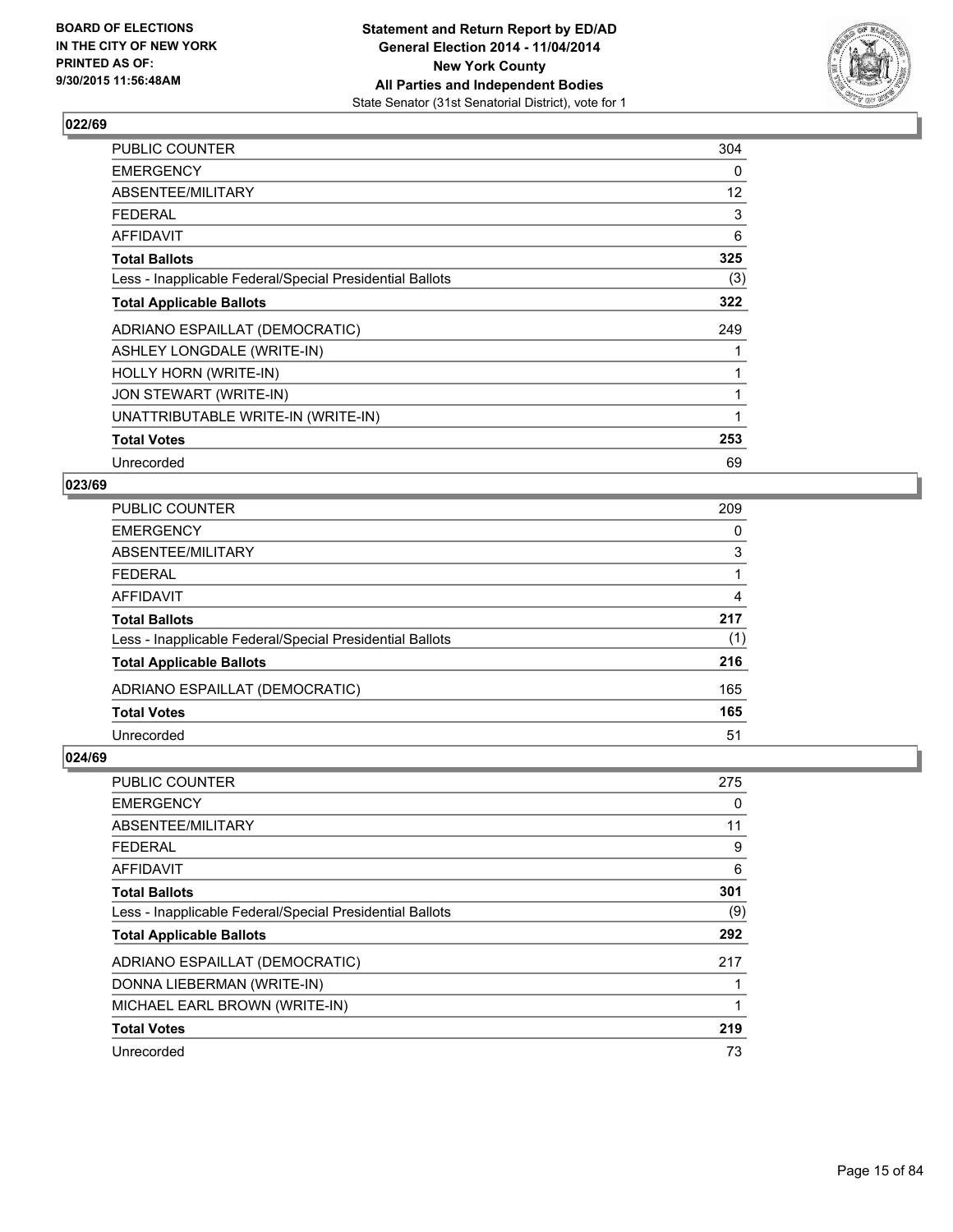

| PUBLIC COUNTER                                           | 332            |
|----------------------------------------------------------|----------------|
| <b>EMERGENCY</b>                                         | 0              |
| ABSENTEE/MILITARY                                        | 12             |
| <b>FEDERAL</b>                                           | 8              |
| AFFIDAVIT                                                | 10             |
| <b>Total Ballots</b>                                     | 362            |
| Less - Inapplicable Federal/Special Presidential Ballots | (8)            |
| <b>Total Applicable Ballots</b>                          | 354            |
| ADRIANO ESPAILLAT (DEMOCRATIC)                           | 279            |
| <b>JESSE VENTERA (WRITE-IN)</b>                          |                |
| JOSEPH LAWRENCE (WRITE-IN)                               | 1              |
| LUIS TEJADA (WRITE-IN)                                   | $\mathbf{1}$   |
| ROBERT JACKSON (WRITE-IN)                                | $\overline{2}$ |
| UNATTRIBUTABLE WRITE-IN (WRITE-IN)                       | 2              |
| <b>Total Votes</b>                                       | 286            |
| Unrecorded                                               | 68             |

#### **026/69**

| PUBLIC COUNTER                                           | 286 |
|----------------------------------------------------------|-----|
| <b>EMERGENCY</b>                                         | 0   |
| ABSENTEE/MILITARY                                        | 17  |
| <b>FEDERAL</b>                                           | 8   |
| <b>AFFIDAVIT</b>                                         | 4   |
| <b>Total Ballots</b>                                     | 315 |
| Less - Inapplicable Federal/Special Presidential Ballots | (8) |
| <b>Total Applicable Ballots</b>                          | 307 |
| ADRIANO ESPAILLAT (DEMOCRATIC)                           | 240 |
| ANTHONY WEINER (WRITE-IN)                                | 1   |
| DAVID J. HAIT (WRITE-IN)                                 | 1   |
| THOMAS HARTMAN (WRITE-IN)                                | 1   |
| UNATTRIBUTABLE WRITE-IN (WRITE-IN)                       | 1   |
| <b>Total Votes</b>                                       | 244 |
| Unrecorded                                               | 63  |

| <b>PUBLIC COUNTER</b>                                    | 137            |
|----------------------------------------------------------|----------------|
| <b>EMERGENCY</b>                                         | 0              |
| ABSENTEE/MILITARY                                        | 4              |
| <b>FEDERAL</b>                                           | 4              |
| <b>AFFIDAVIT</b>                                         | $\overline{2}$ |
| <b>Total Ballots</b>                                     | 147            |
| Less - Inapplicable Federal/Special Presidential Ballots | (4)            |
| <b>Total Applicable Ballots</b>                          | 143            |
| ADRIANO ESPAILLAT (DEMOCRATIC)                           | 98             |
| JAKE WEBER (WRITE-IN)                                    | 1              |
| <b>Total Votes</b>                                       | 99             |
| Unrecorded                                               | 44             |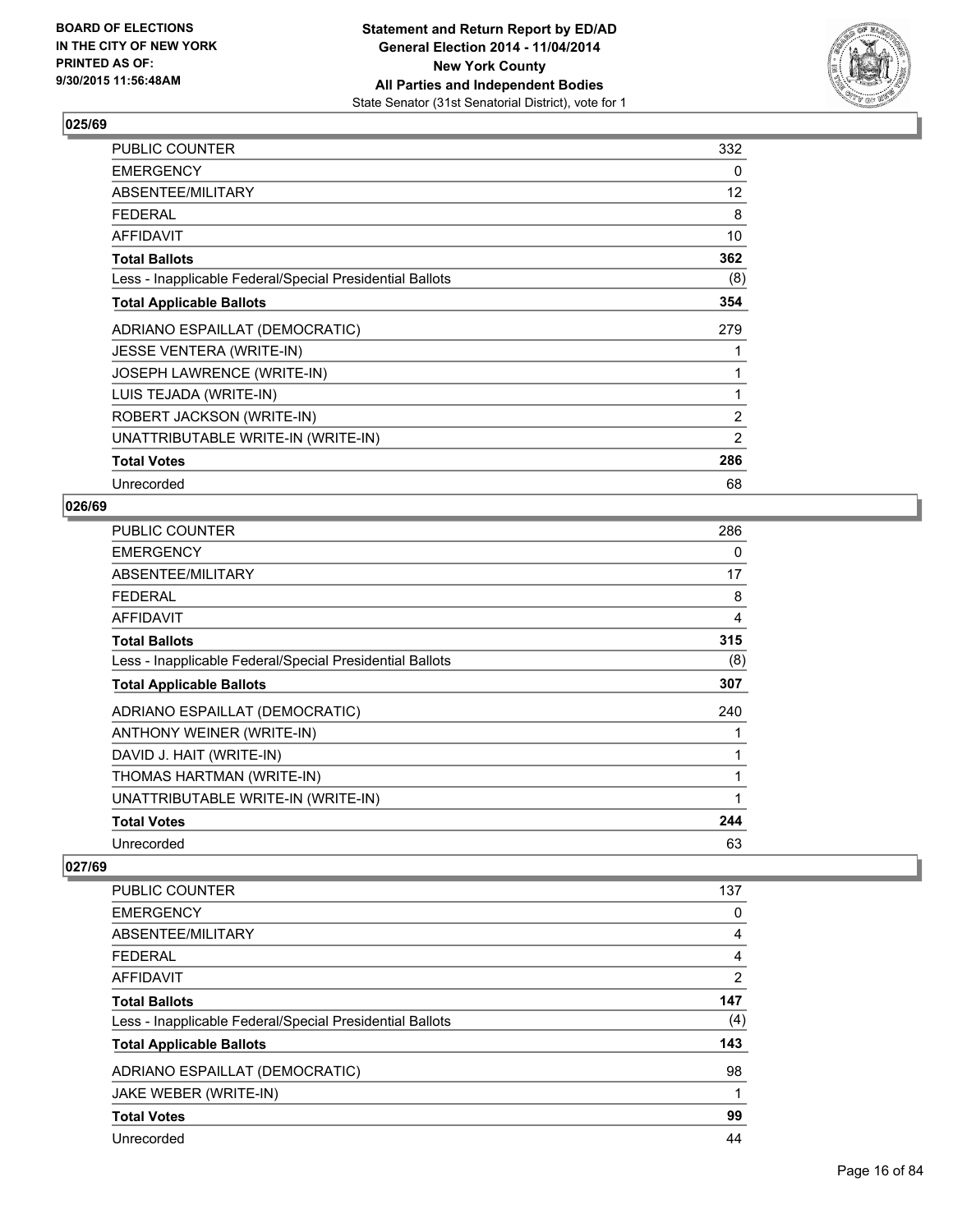

| PUBLIC COUNTER                                           | 36                |
|----------------------------------------------------------|-------------------|
| EMERGENCY                                                | $\mathbf{0}$      |
| ABSENTEE/MILITARY                                        |                   |
| FEDERAL                                                  | 3                 |
| AFFIDAVIT                                                | 0                 |
| <b>Total Ballots</b>                                     | 40                |
| Less - Inapplicable Federal/Special Presidential Ballots | (3)               |
| <b>Total Applicable Ballots</b>                          | 37                |
| ADRIANO ESPAILLAT (DEMOCRATIC)                           | 25                |
| <b>Total Votes</b>                                       | 25                |
| Unrecorded                                               | $12 \overline{ }$ |

#### **045/69**

| PUBLIC COUNTER                                           | 355 |
|----------------------------------------------------------|-----|
| <b>EMERGENCY</b>                                         | 0   |
| ABSENTEE/MILITARY                                        | 50  |
| <b>FEDERAL</b>                                           | 4   |
| AFFIDAVIT                                                | 4   |
| <b>Total Ballots</b>                                     | 413 |
| Less - Inapplicable Federal/Special Presidential Ballots | (4) |
| <b>Total Applicable Ballots</b>                          | 409 |
| ADRIANO ESPAILLAT (DEMOCRATIC)                           | 297 |
| DAVID WEINTRAUB (WRITE-IN)                               |     |
| NICO THORNBURG (WRITE-IN)                                |     |
| UNATTRIBUTABLE WRITE-IN (WRITE-IN)                       |     |
| <b>Total Votes</b>                                       | 300 |
| Unrecorded                                               | 109 |

| <b>PUBLIC COUNTER</b>                                    | 372            |
|----------------------------------------------------------|----------------|
| <b>EMERGENCY</b>                                         | 0              |
| ABSENTEE/MILITARY                                        | 8              |
| <b>FEDERAL</b>                                           | 12             |
| AFFIDAVIT                                                | 8              |
| <b>Total Ballots</b>                                     | 400            |
| Less - Inapplicable Federal/Special Presidential Ballots | (12)           |
| <b>Total Applicable Ballots</b>                          | 388            |
| ADRIANO ESPAILLAT (DEMOCRATIC)                           | 289            |
| ANNA LEWIS ESQ (WRITE-IN)                                |                |
| DAVID PATTERSON (WRITE-IN)                               | 1              |
| ROBERT P. JEWELL (WRITE-IN)                              | 1              |
| UNATTRIBUTABLE WRITE-IN (WRITE-IN)                       | $\overline{2}$ |
| <b>Total Votes</b>                                       | 294            |
| Unrecorded                                               | 94             |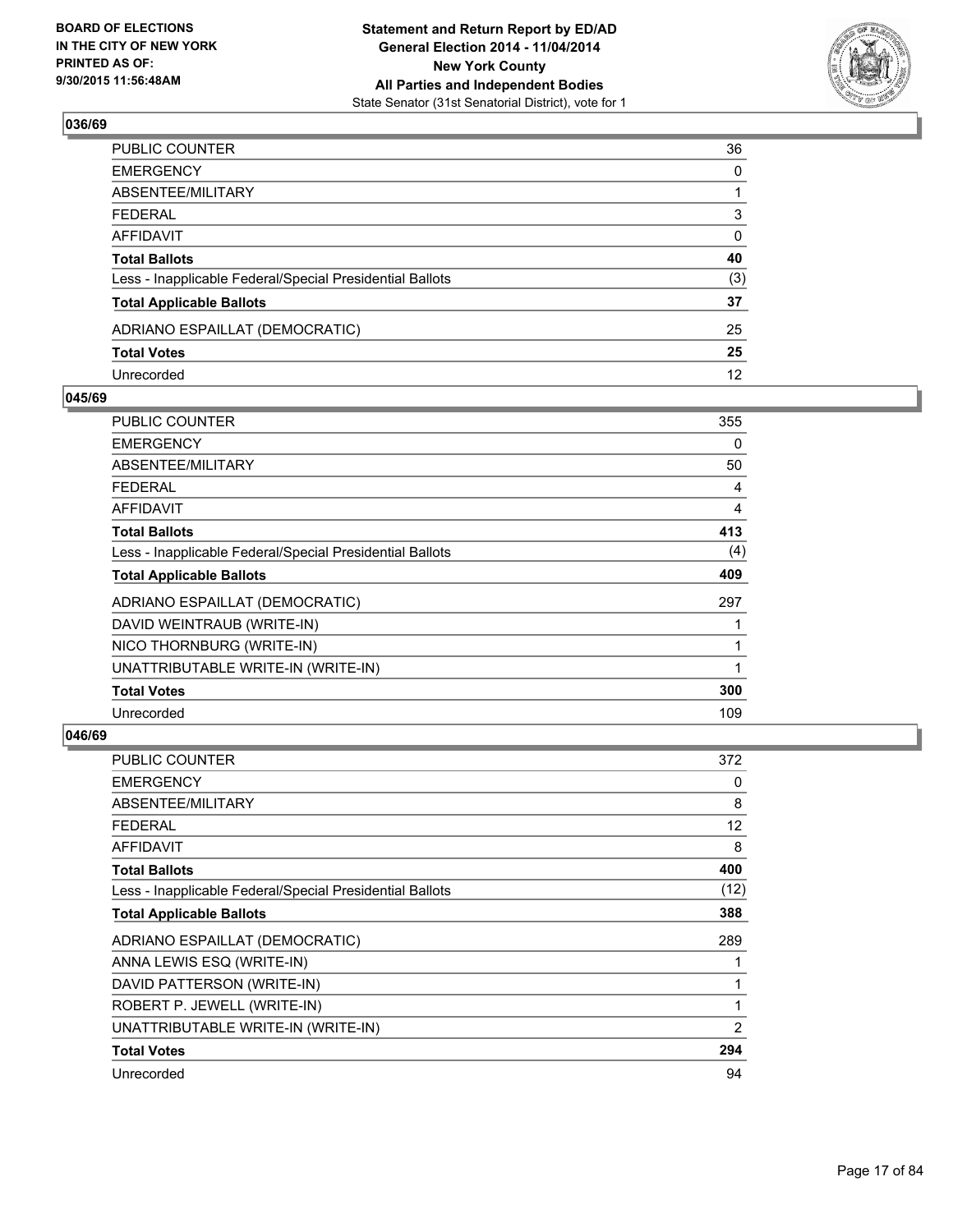

| <b>PUBLIC COUNTER</b>                                    | 362 |
|----------------------------------------------------------|-----|
| <b>EMERGENCY</b>                                         | 0   |
| ABSENTEE/MILITARY                                        | 9   |
| <b>FEDERAL</b>                                           | 8   |
| AFFIDAVIT                                                | 4   |
| <b>Total Ballots</b>                                     | 383 |
| Less - Inapplicable Federal/Special Presidential Ballots | (8) |
| <b>Total Applicable Ballots</b>                          | 375 |
| ADRIANO ESPAILLAT (DEMOCRATIC)                           | 282 |
| CHARLES RANGEL (WRITE-IN)                                |     |
| DANIEL GUZMAN (WRITE-IN)                                 |     |
| ED WALLACE (WRITE-IN)                                    |     |
| <b>Total Votes</b>                                       | 285 |
| Unrecorded                                               | 90  |

## **048/69**

| PUBLIC COUNTER                                           | 314 |
|----------------------------------------------------------|-----|
| <b>EMERGENCY</b>                                         | 0   |
| ABSENTEE/MILITARY                                        | 4   |
| <b>FEDERAL</b>                                           | 4   |
| <b>AFFIDAVIT</b>                                         | 4   |
| <b>Total Ballots</b>                                     | 326 |
| Less - Inapplicable Federal/Special Presidential Ballots | (4) |
| <b>Total Applicable Ballots</b>                          | 322 |
| ADRIANO ESPAILLAT (DEMOCRATIC)                           | 247 |
| ROBERT JOSMAN (WRITE-IN)                                 |     |
| <b>Total Votes</b>                                       | 248 |
| Unrecorded                                               | 74  |

| PUBLIC COUNTER                                           | 324            |
|----------------------------------------------------------|----------------|
| <b>EMERGENCY</b>                                         | 0              |
| ABSENTEE/MILITARY                                        | 7              |
| <b>FEDERAL</b>                                           | 5              |
| <b>AFFIDAVIT</b>                                         | 0              |
| <b>Total Ballots</b>                                     | 336            |
| Less - Inapplicable Federal/Special Presidential Ballots | (5)            |
| <b>Total Applicable Ballots</b>                          | 331            |
| ADRIANO ESPAILLAT (DEMOCRATIC)                           | 235            |
| BOB LEONARD (WRITE-IN)                                   | 1              |
| <b>JAMES LAWRENCE (WRITE-IN)</b>                         | 1              |
| ROBERT JACKSON (WRITE-IN)                                | 1              |
| UNATTRIBUTABLE WRITE-IN (WRITE-IN)                       | $\overline{2}$ |
| <b>Total Votes</b>                                       | 240            |
| Unrecorded                                               | 91             |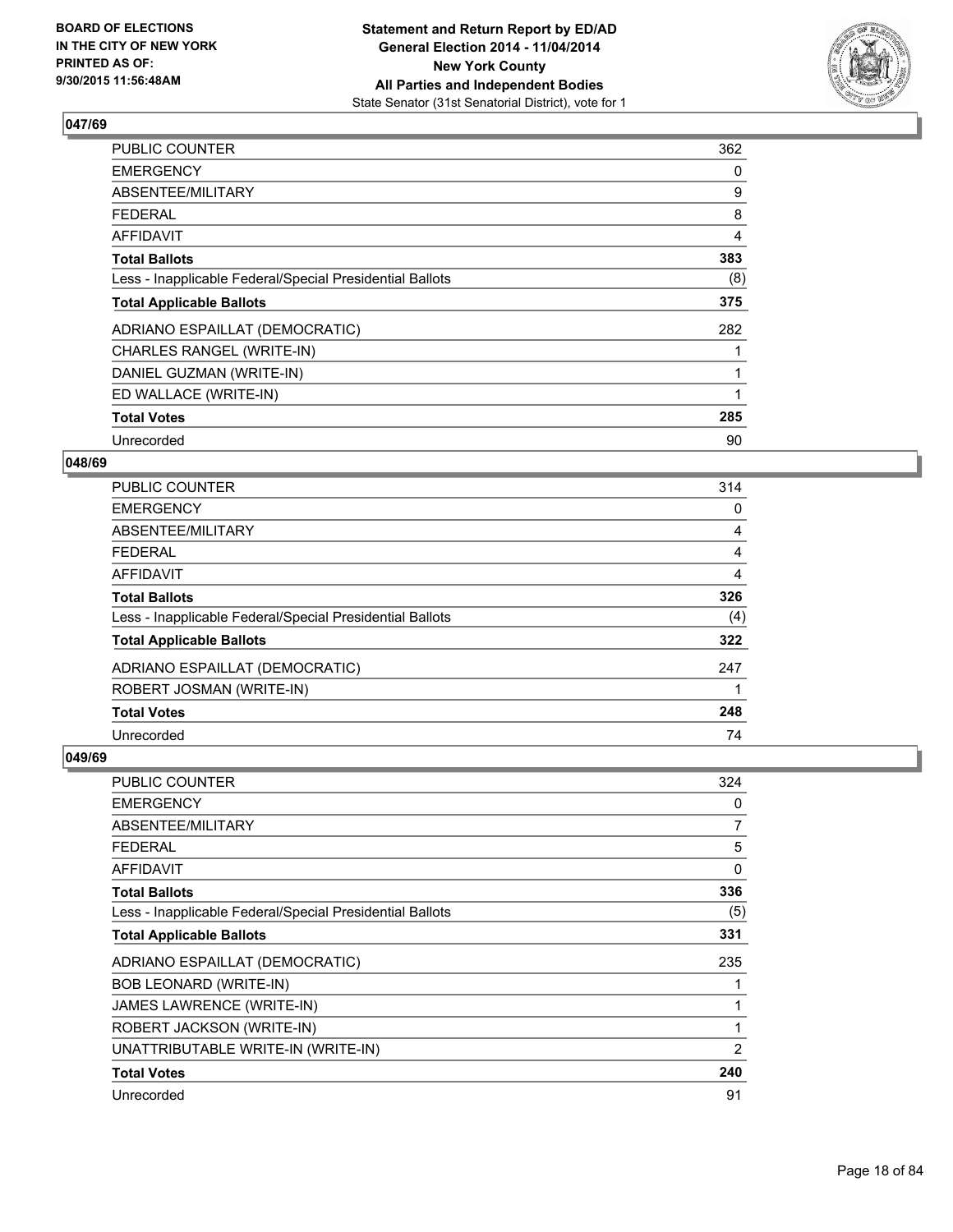

| PUBLIC COUNTER                                           | 297            |
|----------------------------------------------------------|----------------|
| <b>EMERGENCY</b>                                         | 0              |
| ABSENTEE/MILITARY                                        | 8              |
| <b>FEDERAL</b>                                           | $\overline{4}$ |
| <b>AFFIDAVIT</b>                                         | 3              |
| <b>Total Ballots</b>                                     | 312            |
| Less - Inapplicable Federal/Special Presidential Ballots | (4)            |
| <b>Total Applicable Ballots</b>                          | 308            |
| ADRIANO ESPAILLAT (DEMOCRATIC)                           | 238            |
| MARTIN FRAWER (WRITE-IN)                                 |                |
| <b>Total Votes</b>                                       | 239            |
| Unrecorded                                               | 69             |

#### **051/69**

| PUBLIC COUNTER                                           | 222 |
|----------------------------------------------------------|-----|
| <b>EMERGENCY</b>                                         | 0   |
| ABSENTEE/MILITARY                                        | 6   |
| <b>FEDERAL</b>                                           | 7   |
| <b>AFFIDAVIT</b>                                         | 2   |
| <b>Total Ballots</b>                                     | 237 |
| Less - Inapplicable Federal/Special Presidential Ballots | (7) |
| <b>Total Applicable Ballots</b>                          | 230 |
| ADRIANO ESPAILLAT (DEMOCRATIC)                           | 176 |
| MICHAEL GIUNARIS (WRITE-IN)                              | 1   |
| RUDOLPH GIULIANI (WRITE-IN)                              | 1   |
| SEAN YOX (WRITE-IN)                                      | 1   |
| ZEPHYR TEACHOUT (WRITE-IN)                               | 1   |
| <b>Total Votes</b>                                       | 180 |
| Unrecorded                                               | 50  |

| PUBLIC COUNTER                                           | 298 |
|----------------------------------------------------------|-----|
| <b>EMERGENCY</b>                                         | 0   |
| ABSENTEE/MILITARY                                        | 5   |
| <b>FEDERAL</b>                                           | 3   |
| AFFIDAVIT                                                | 1   |
| <b>Total Ballots</b>                                     | 307 |
| Less - Inapplicable Federal/Special Presidential Ballots | (3) |
| <b>Total Applicable Ballots</b>                          | 304 |
| ADRIANO ESPAILLAT (DEMOCRATIC)                           | 229 |
| BRIAN LEHRER (WRITE-IN)                                  |     |
| UNATTRIBUTABLE WRITE-IN (WRITE-IN)                       | 1   |
| YONI RUBIN (WRITE-IN)                                    | 1   |
| <b>Total Votes</b>                                       | 232 |
| Unrecorded                                               | 72  |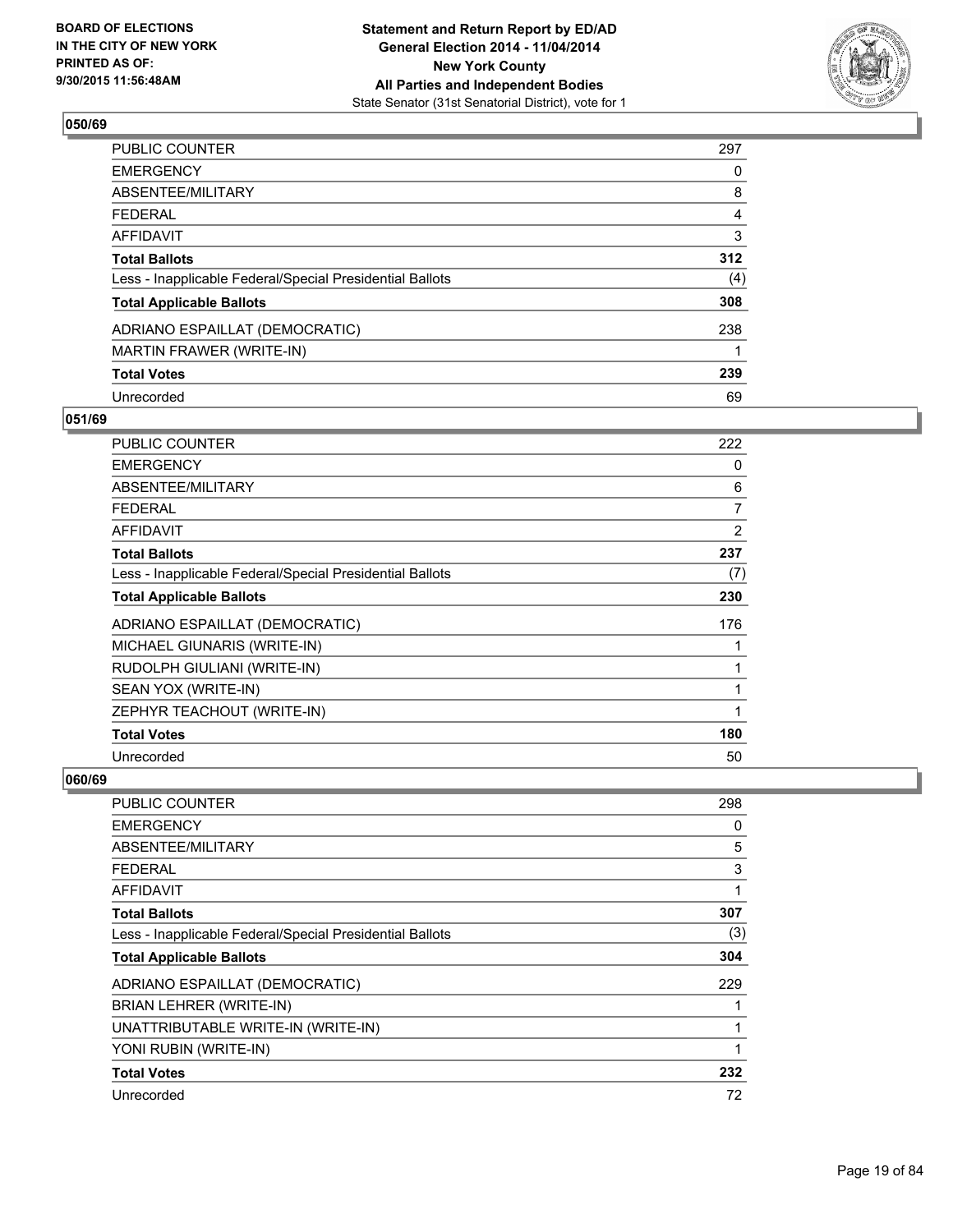

| <b>PUBLIC COUNTER</b>                                    | 327            |
|----------------------------------------------------------|----------------|
| <b>EMERGENCY</b>                                         | 0              |
| ABSENTEE/MILITARY                                        | 11             |
| <b>FEDERAL</b>                                           | 7              |
| <b>AFFIDAVIT</b>                                         | $\overline{2}$ |
| <b>Total Ballots</b>                                     | 347            |
| Less - Inapplicable Federal/Special Presidential Ballots | (7)            |
| <b>Total Applicable Ballots</b>                          | 340            |
| ADRIANO ESPAILLAT (DEMOCRATIC)                           | 260            |
| HOWIE HAWKINS (WRITE-IN)                                 |                |
| <b>Total Votes</b>                                       | 261            |
| Unrecorded                                               | 79             |

#### **062/69**

| PUBLIC COUNTER                                           | 316            |
|----------------------------------------------------------|----------------|
| <b>EMERGENCY</b>                                         | 0              |
| ABSENTEE/MILITARY                                        | 3              |
| <b>FEDERAL</b>                                           | $\overline{4}$ |
| AFFIDAVIT                                                | 4              |
| <b>Total Ballots</b>                                     | 327            |
| Less - Inapplicable Federal/Special Presidential Ballots | (4)            |
| <b>Total Applicable Ballots</b>                          | 323            |
| ADRIANO ESPAILLAT (DEMOCRATIC)                           | 256            |
| DANIEL J O'DONNELL (WRITE-IN)                            |                |
| JOHN SMITH (WRITE-IN)                                    | 1              |
| UNATTRIBUTABLE WRITE-IN (WRITE-IN)                       | 1              |
| <b>Total Votes</b>                                       | 259            |
| Unrecorded                                               | 64             |

| <b>PUBLIC COUNTER</b>                                    | 426            |
|----------------------------------------------------------|----------------|
| <b>EMERGENCY</b>                                         | 0              |
| ABSENTEE/MILITARY                                        | $\overline{7}$ |
| <b>FEDERAL</b>                                           | 9              |
| <b>AFFIDAVIT</b>                                         | 7              |
| <b>Total Ballots</b>                                     | 449            |
| Less - Inapplicable Federal/Special Presidential Ballots | (9)            |
| <b>Total Applicable Ballots</b>                          | 440            |
| ADRIANO ESPAILLAT (DEMOCRATIC)                           | 348            |
| CARLOS ASANO (WRITE-IN)                                  | 1              |
| <b>CLYDE WILLIAMS (WRITE-IN)</b>                         | 1              |
| ROBERT JACKSON (WRITE-IN)                                | 3              |
| STEVE STRAVES (WRITE-IN)                                 | 1              |
| UNATTRIBUTABLE WRITE-IN (WRITE-IN)                       | 2              |
| <b>Total Votes</b>                                       | 356            |
| Unrecorded                                               | 84             |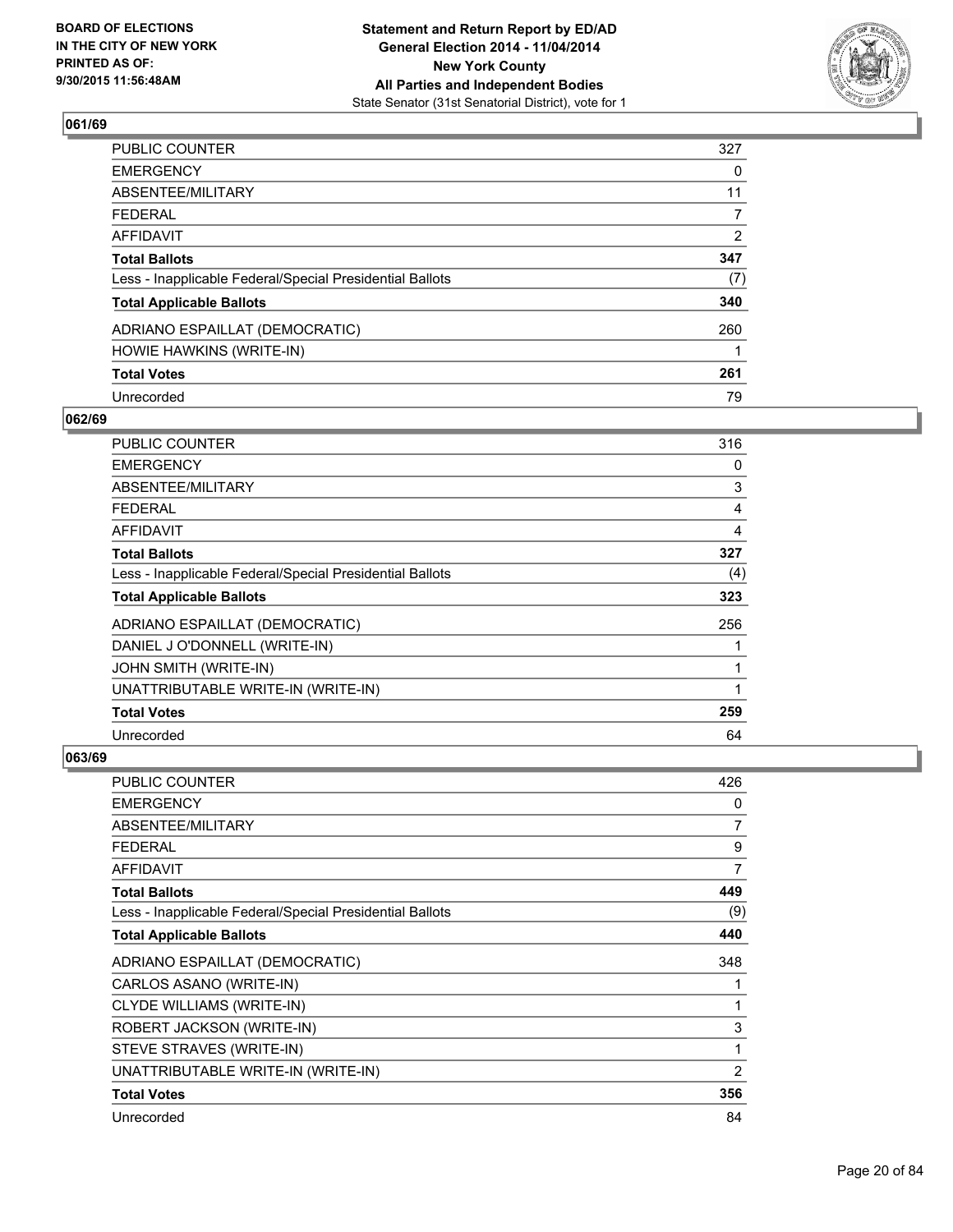

| PUBLIC COUNTER                                           | 331 |
|----------------------------------------------------------|-----|
| <b>EMERGENCY</b>                                         | 0   |
| ABSENTEE/MILITARY                                        | 12  |
| <b>FEDERAL</b>                                           | 4   |
| AFFIDAVIT                                                | 0   |
| <b>Total Ballots</b>                                     | 347 |
| Less - Inapplicable Federal/Special Presidential Ballots | (4) |
| <b>Total Applicable Ballots</b>                          | 343 |
| ADRIANO ESPAILLAT (DEMOCRATIC)                           | 270 |
| EVA MOSKOWITZ (WRITE-IN)                                 |     |
| JILL FREEMAN (WRITE-IN)                                  | 1   |
| <b>Total Votes</b>                                       | 272 |
| Unrecorded                                               | 71  |

#### **065/69**

| PUBLIC COUNTER                                           | 300 |
|----------------------------------------------------------|-----|
| <b>EMERGENCY</b>                                         |     |
| ABSENTEE/MILITARY                                        | 14  |
| <b>FEDERAL</b>                                           | 7   |
| <b>AFFIDAVIT</b>                                         | 3   |
| <b>Total Ballots</b>                                     | 325 |
| Less - Inapplicable Federal/Special Presidential Ballots | (7) |
| <b>Total Applicable Ballots</b>                          | 318 |
| ADRIANO ESPAILLAT (DEMOCRATIC)                           | 252 |
| LEWIS TAISHOFF (WRITE-IN)                                |     |
| UNATTRIBUTABLE WRITE-IN (WRITE-IN)                       |     |
| <b>Total Votes</b>                                       | 254 |
| Unrecorded                                               | 64  |

| <b>PUBLIC COUNTER</b>                                    | 117 |
|----------------------------------------------------------|-----|
| <b>EMERGENCY</b>                                         | 0   |
| ABSENTEE/MILITARY                                        | 3   |
| <b>FEDERAL</b>                                           |     |
| <b>AFFIDAVIT</b>                                         | 0   |
| <b>Total Ballots</b>                                     | 121 |
| Less - Inapplicable Federal/Special Presidential Ballots | (1) |
| <b>Total Applicable Ballots</b>                          | 120 |
| ADRIANO ESPAILLAT (DEMOCRATIC)                           | 93  |
| <b>Total Votes</b>                                       | 93  |
| Unrecorded                                               | 27  |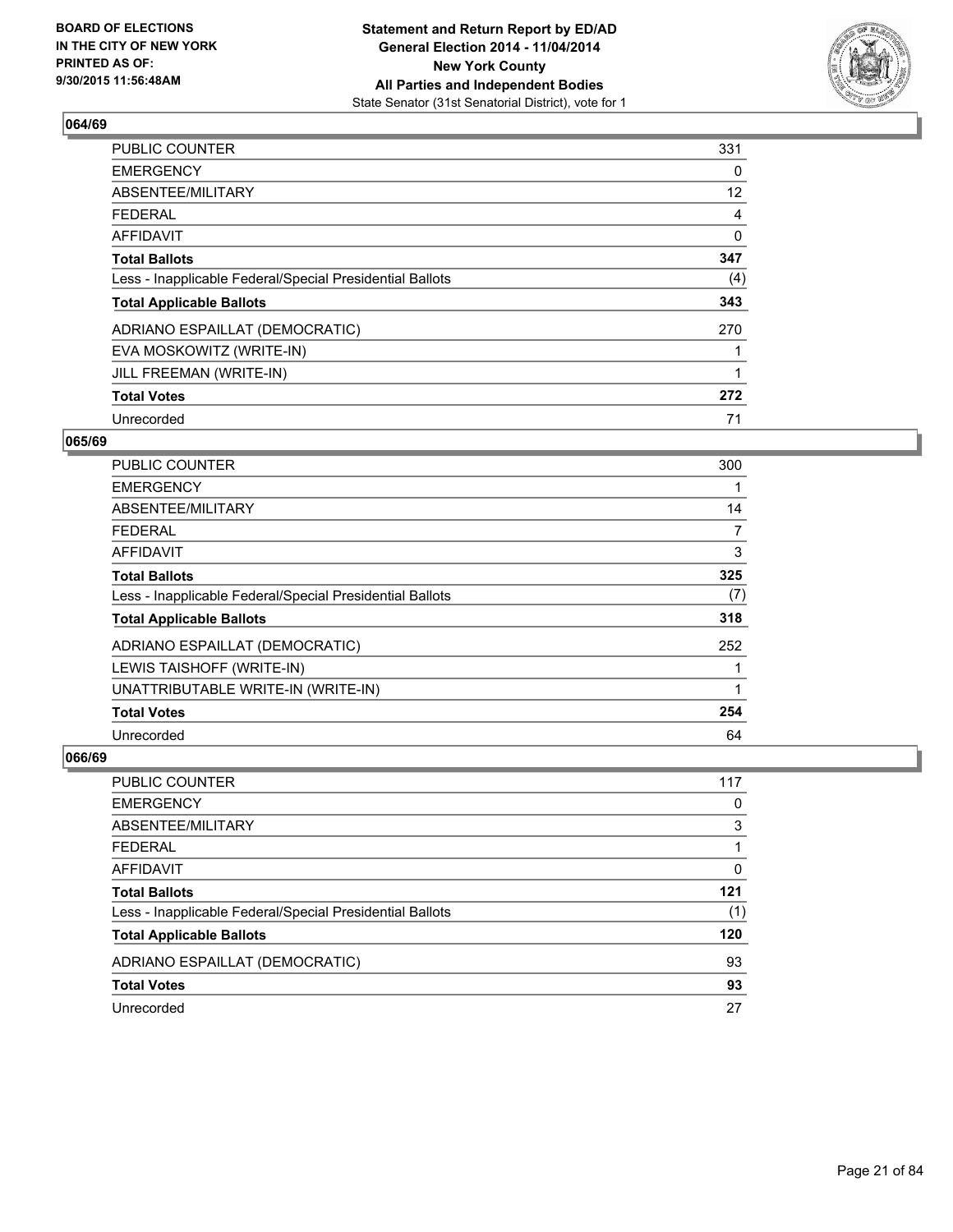

| <b>PUBLIC COUNTER</b>                                    | 434 |
|----------------------------------------------------------|-----|
| <b>EMERGENCY</b>                                         | 0   |
| ABSENTEE/MILITARY                                        | 12  |
| <b>FEDERAL</b>                                           | 9   |
| <b>AFFIDAVIT</b>                                         | 6   |
| <b>Total Ballots</b>                                     | 461 |
| Less - Inapplicable Federal/Special Presidential Ballots | (9) |
| <b>Total Applicable Ballots</b>                          | 452 |
| ADRIANO ESPAILLAT (DEMOCRATIC)                           | 316 |
| CHARLOTTE NASH (WRITE-IN)                                |     |
| ROBERT JACKSON (WRITE-IN)                                |     |
| UNATTRIBUTABLE WRITE-IN (WRITE-IN)                       |     |
| <b>Total Votes</b>                                       | 319 |
| Unrecorded                                               | 133 |

## **073/69**

| <b>PUBLIC COUNTER</b>                                    | 382            |
|----------------------------------------------------------|----------------|
| <b>EMERGENCY</b>                                         | 0              |
| ABSENTEE/MILITARY                                        | 7              |
| <b>FEDERAL</b>                                           | 5              |
| <b>AFFIDAVIT</b>                                         | $\overline{2}$ |
| <b>Total Ballots</b>                                     | 396            |
| Less - Inapplicable Federal/Special Presidential Ballots | (5)            |
| <b>Total Applicable Ballots</b>                          | 391            |
| ADRIANO ESPAILLAT (DEMOCRATIC)                           | 311            |
| SAMANTHA HILLISON (WRITE-IN)                             |                |
| <b>Total Votes</b>                                       | 312            |
| Unrecorded                                               | 79             |

| PUBLIC COUNTER                                           | 290            |
|----------------------------------------------------------|----------------|
| <b>EMERGENCY</b>                                         | 0              |
| ABSENTEE/MILITARY                                        | 1              |
| <b>FEDERAL</b>                                           | 5              |
| AFFIDAVIT                                                | $\overline{4}$ |
| <b>Total Ballots</b>                                     | 300            |
| Less - Inapplicable Federal/Special Presidential Ballots | (5)            |
| <b>Total Applicable Ballots</b>                          | 295            |
| ADRIANO ESPAILLAT (DEMOCRATIC)                           | 247            |
| <b>GUILLERMO LINARES (WRITE-IN)</b>                      |                |
| JOHN CLIFTON (WRITE-IN)                                  | 1              |
| UNATTRIBUTABLE WRITE-IN (WRITE-IN)                       | 1              |
| <b>Total Votes</b>                                       | 250            |
| Unrecorded                                               | 45             |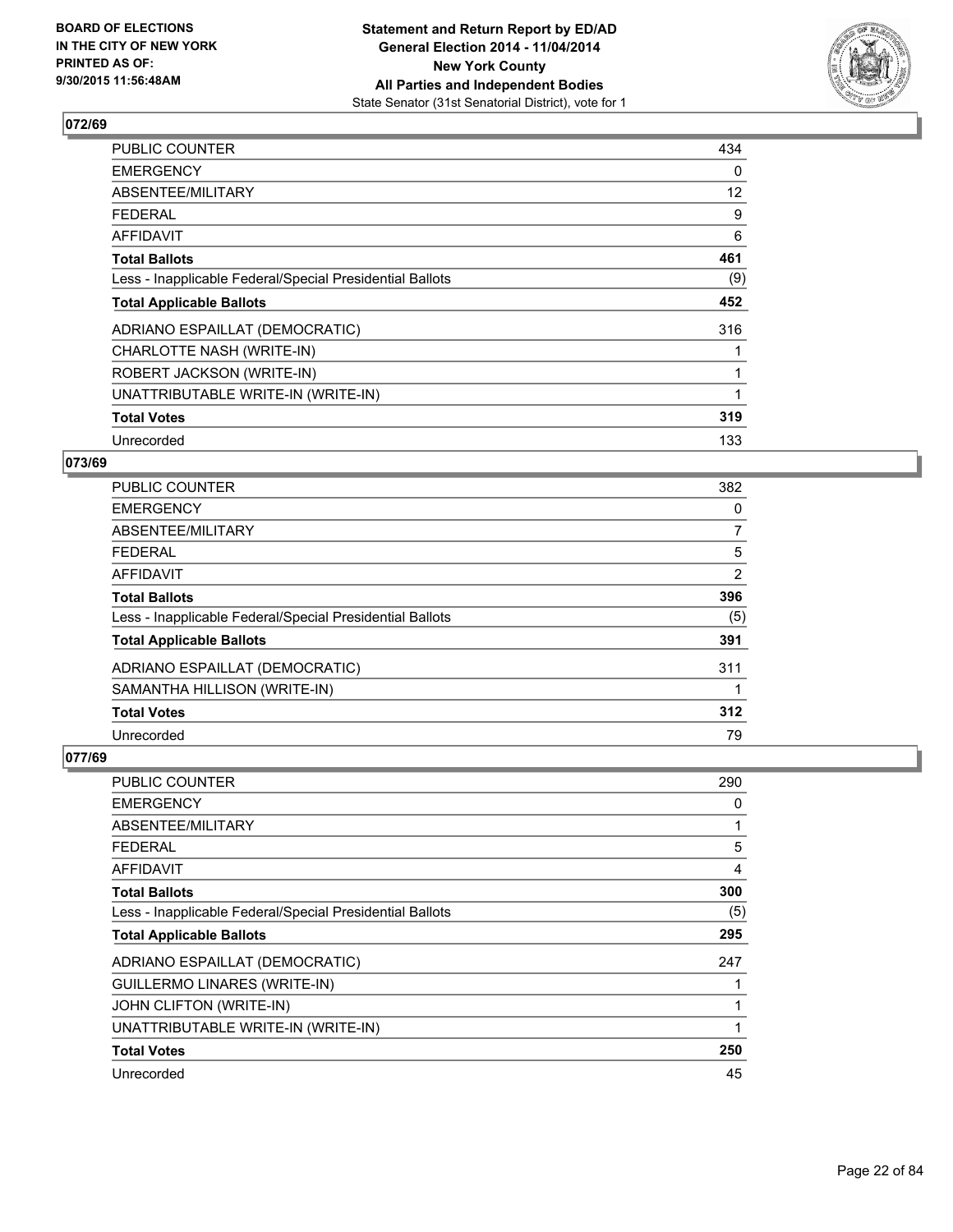

| PUBLIC COUNTER                                           | 269 |
|----------------------------------------------------------|-----|
| <b>EMERGENCY</b>                                         | 0   |
| ABSENTEE/MILITARY                                        | 6   |
| <b>FEDERAL</b>                                           | 6   |
| AFFIDAVIT                                                | 8   |
| <b>Total Ballots</b>                                     | 289 |
| Less - Inapplicable Federal/Special Presidential Ballots | (6) |
| <b>Total Applicable Ballots</b>                          | 283 |
| ADRIANO ESPAILLAT (DEMOCRATIC)                           | 215 |
| UNATTRIBUTABLE WRITE-IN (WRITE-IN)                       | 2   |
| <b>Total Votes</b>                                       | 217 |
| Unrecorded                                               | 66  |

#### **079/69**

| PUBLIC COUNTER                                           | 208            |
|----------------------------------------------------------|----------------|
| <b>EMERGENCY</b>                                         | 0              |
| ABSENTEE/MILITARY                                        | 1              |
| <b>FEDERAL</b>                                           | 6              |
| <b>AFFIDAVIT</b>                                         | $\overline{7}$ |
| <b>Total Ballots</b>                                     | 222            |
| Less - Inapplicable Federal/Special Presidential Ballots | (6)            |
| <b>Total Applicable Ballots</b>                          | 216            |
| ADRIANO ESPAILLAT (DEMOCRATIC)                           | 163            |
| HARCOURT FENTON MUDD (WRITE-IN)                          | 1              |
| JON BECK (WRITE-IN)                                      | 1              |
| LUIS TEJADA (WRITE-IN)                                   | 1              |
| UNATTRIBUTABLE WRITE-IN (WRITE-IN)                       | 1              |
| <b>Total Votes</b>                                       | 167            |
| Unrecorded                                               | 49             |

| <b>PUBLIC COUNTER</b>                                    | 236 |
|----------------------------------------------------------|-----|
| <b>EMERGENCY</b>                                         | 0   |
| ABSENTEE/MILITARY                                        |     |
| <b>FEDERAL</b>                                           | 4   |
| <b>AFFIDAVIT</b>                                         | 5   |
| <b>Total Ballots</b>                                     | 246 |
| Less - Inapplicable Federal/Special Presidential Ballots | (4) |
| <b>Total Applicable Ballots</b>                          | 242 |
| ADRIANO ESPAILLAT (DEMOCRATIC)                           | 188 |
| <b>Total Votes</b>                                       | 188 |
| Unrecorded                                               | 54  |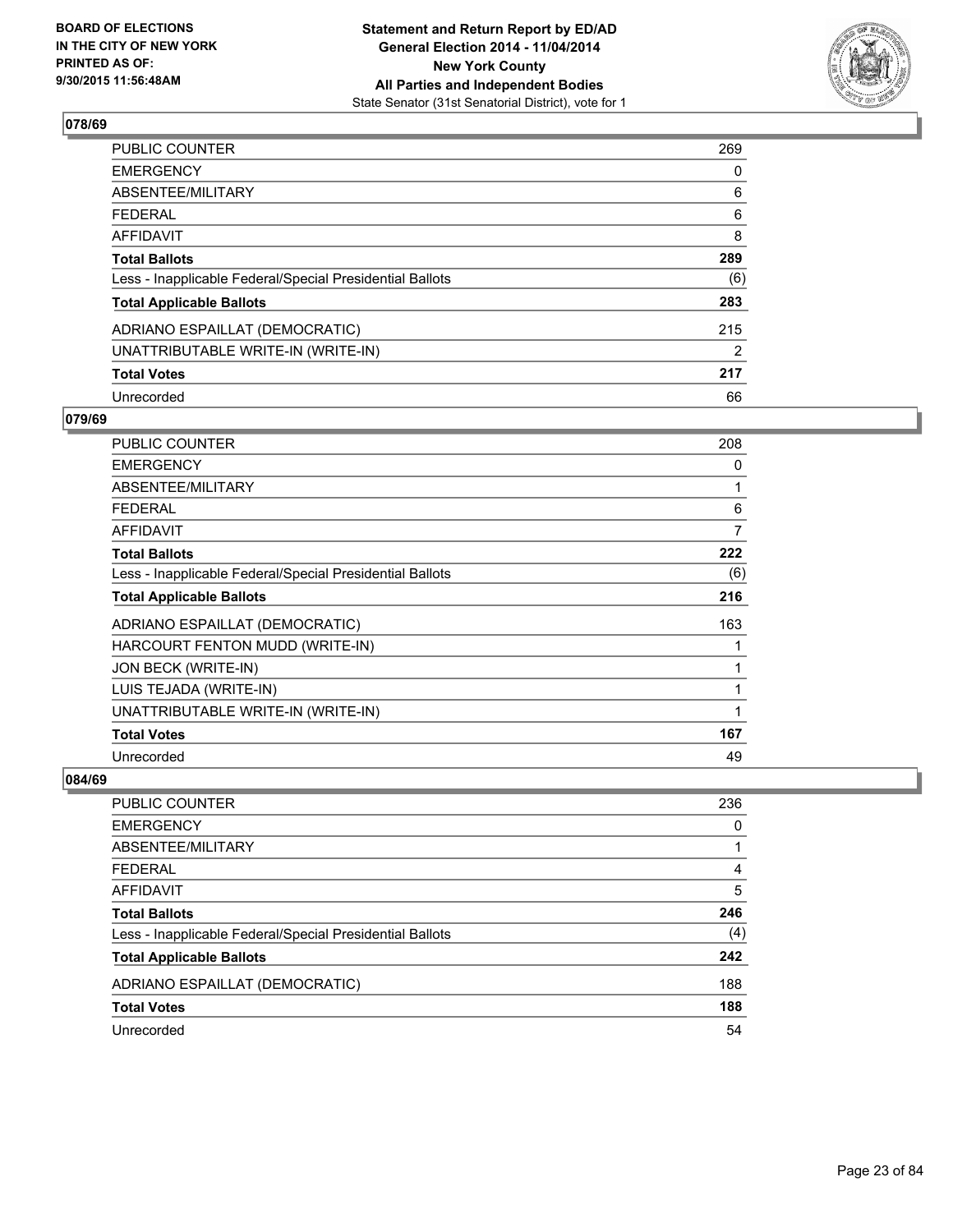

| <b>PUBLIC COUNTER</b>                                    | 228            |
|----------------------------------------------------------|----------------|
| <b>EMERGENCY</b>                                         | 0              |
| ABSENTEE/MILITARY                                        | 8              |
| <b>FEDERAL</b>                                           | 5              |
| <b>AFFIDAVIT</b>                                         | 0              |
| <b>Total Ballots</b>                                     | 241            |
| Less - Inapplicable Federal/Special Presidential Ballots | (5)            |
| <b>Total Applicable Ballots</b>                          | 236            |
| ADRIANO ESPAILLAT (DEMOCRATIC)                           | 165            |
| ROBERT JOHNSON (WRITE-IN)                                |                |
| ZEPHYR TEACHOUT (WRITE-IN)                               | $\overline{2}$ |
| <b>Total Votes</b>                                       | 168            |
| Unrecorded                                               | 68             |

#### **086/69**

| <b>PUBLIC COUNTER</b>                                    | 443 |
|----------------------------------------------------------|-----|
| <b>EMERGENCY</b>                                         | 0   |
| ABSENTEE/MILITARY                                        | 5   |
| <b>FEDERAL</b>                                           | 8   |
| <b>AFFIDAVIT</b>                                         | 3   |
| <b>Total Ballots</b>                                     | 459 |
| Less - Inapplicable Federal/Special Presidential Ballots | (8) |
| <b>Total Applicable Ballots</b>                          | 451 |
| ADRIANO ESPAILLAT (DEMOCRATIC)                           | 343 |
| HENRY NASS (WRITE-IN)                                    |     |
| JACQUELINE HUEY (WRITE-IN)                               |     |
| PAT DARCY (WRITE-IN)                                     | 1   |
| <b>Total Votes</b>                                       | 346 |
| Unrecorded                                               | 105 |
| 088/69 COMBINED into: 085/69                             |     |

| <b>PUBLIC COUNTER</b>                                    | 248  |
|----------------------------------------------------------|------|
| <b>EMERGENCY</b>                                         | 0    |
| ABSENTEE/MILITARY                                        | 12   |
| <b>FEDERAL</b>                                           | 12   |
| AFFIDAVIT                                                | 6    |
| <b>Total Ballots</b>                                     | 278  |
| Less - Inapplicable Federal/Special Presidential Ballots | (12) |
| <b>Total Applicable Ballots</b>                          | 266  |
| ADRIANO ESPAILLAT (DEMOCRATIC)                           | 203  |
| ROBERT JACKSON (WRITE-IN)                                |      |
| UNATTRIBUTABLE WRITE-IN (WRITE-IN)                       | 1    |
| <b>Total Votes</b>                                       | 205  |
| Unrecorded                                               | 61   |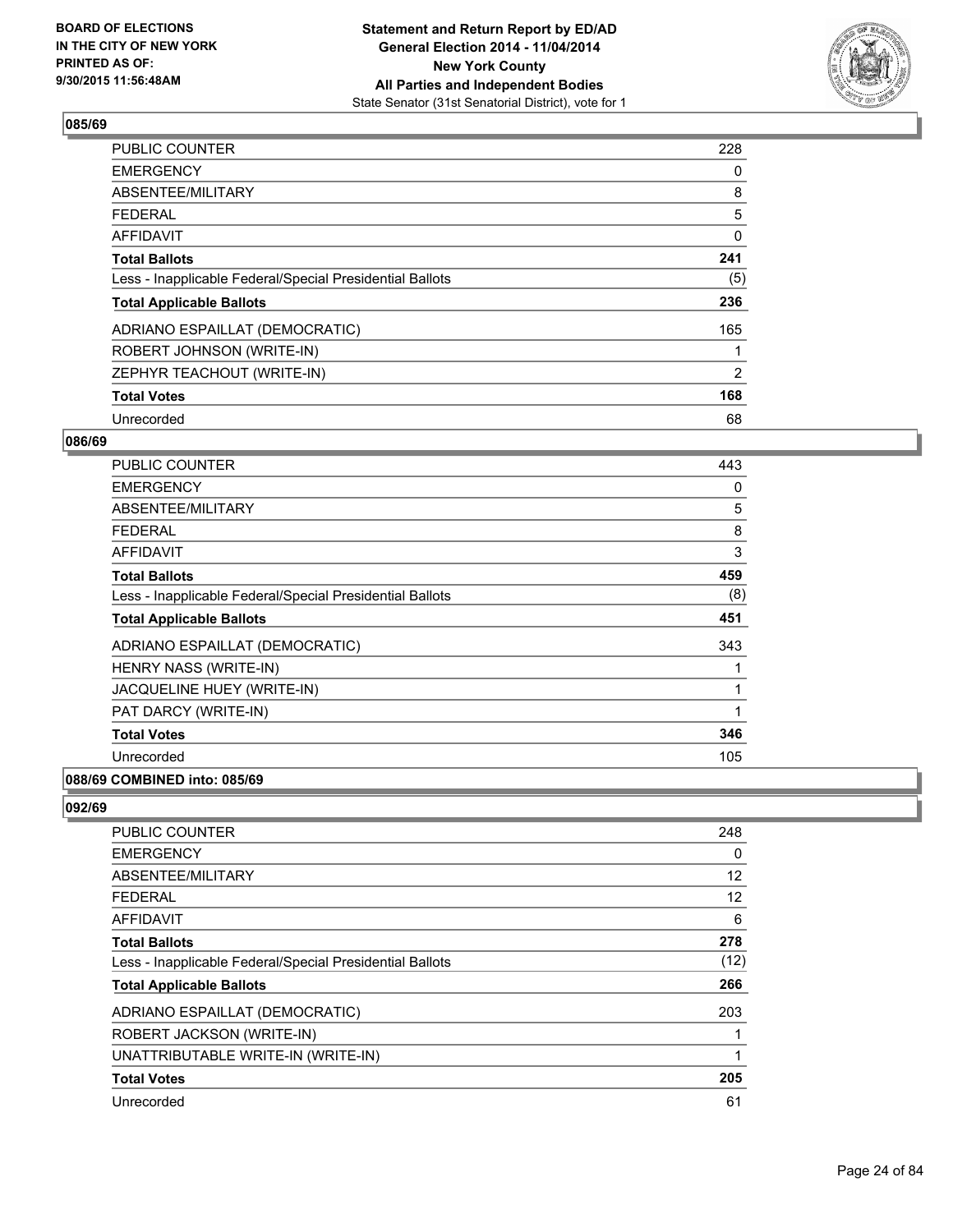

| PUBLIC COUNTER                                           | 22           |
|----------------------------------------------------------|--------------|
| EMERGENCY                                                | $\mathbf{0}$ |
| ABSENTEE/MILITARY                                        | 0            |
| FEDERAL                                                  | 3            |
| AFFIDAVIT                                                | 0            |
| <b>Total Ballots</b>                                     | 25           |
| Less - Inapplicable Federal/Special Presidential Ballots | (3)          |
| <b>Total Applicable Ballots</b>                          | 22           |
| ADRIANO ESPAILLAT (DEMOCRATIC)                           | 19           |
| <b>Total Votes</b>                                       | 19           |
| Unrecorded                                               | 3            |

## **201/69**

| PUBLIC COUNTER                                           | 0 |
|----------------------------------------------------------|---|
| <b>EMERGENCY</b>                                         | 0 |
| ABSENTEE/MILITARY                                        | 0 |
| <b>FEDERAL</b>                                           | 0 |
| AFFIDAVIT                                                | 0 |
| <b>Total Ballots</b>                                     | 0 |
| Less - Inapplicable Federal/Special Presidential Ballots | 0 |
| <b>Total Applicable Ballots</b>                          | 0 |
| ADRIANO ESPAILLAT (DEMOCRATIC)                           | 0 |
| <b>Total Votes</b>                                       | 0 |
|                                                          |   |

#### **202/69**

| <b>Total Votes</b>                                       | 0        |
|----------------------------------------------------------|----------|
| ADRIANO ESPAILLAT (DEMOCRATIC)                           | $\Omega$ |
| <b>Total Applicable Ballots</b>                          | 0        |
| Less - Inapplicable Federal/Special Presidential Ballots | 0        |
| <b>Total Ballots</b>                                     | 0        |
| AFFIDAVIT                                                | 0        |
| <b>FEDERAL</b>                                           | 0        |
| ABSENTEE/MILITARY                                        | 0        |
| <b>EMERGENCY</b>                                         | 0        |
| PUBLIC COUNTER                                           | 0        |

| <b>PUBLIC COUNTER</b>                                    | 0 |
|----------------------------------------------------------|---|
| <b>EMERGENCY</b>                                         | 0 |
| ABSENTEE/MILITARY                                        | 0 |
| <b>FEDERAL</b>                                           | 0 |
| AFFIDAVIT                                                | 0 |
| <b>Total Ballots</b>                                     | 0 |
| Less - Inapplicable Federal/Special Presidential Ballots | 0 |
| <b>Total Applicable Ballots</b>                          | 0 |
| ADRIANO ESPAILLAT (DEMOCRATIC)                           | 0 |
| <b>Total Votes</b>                                       | 0 |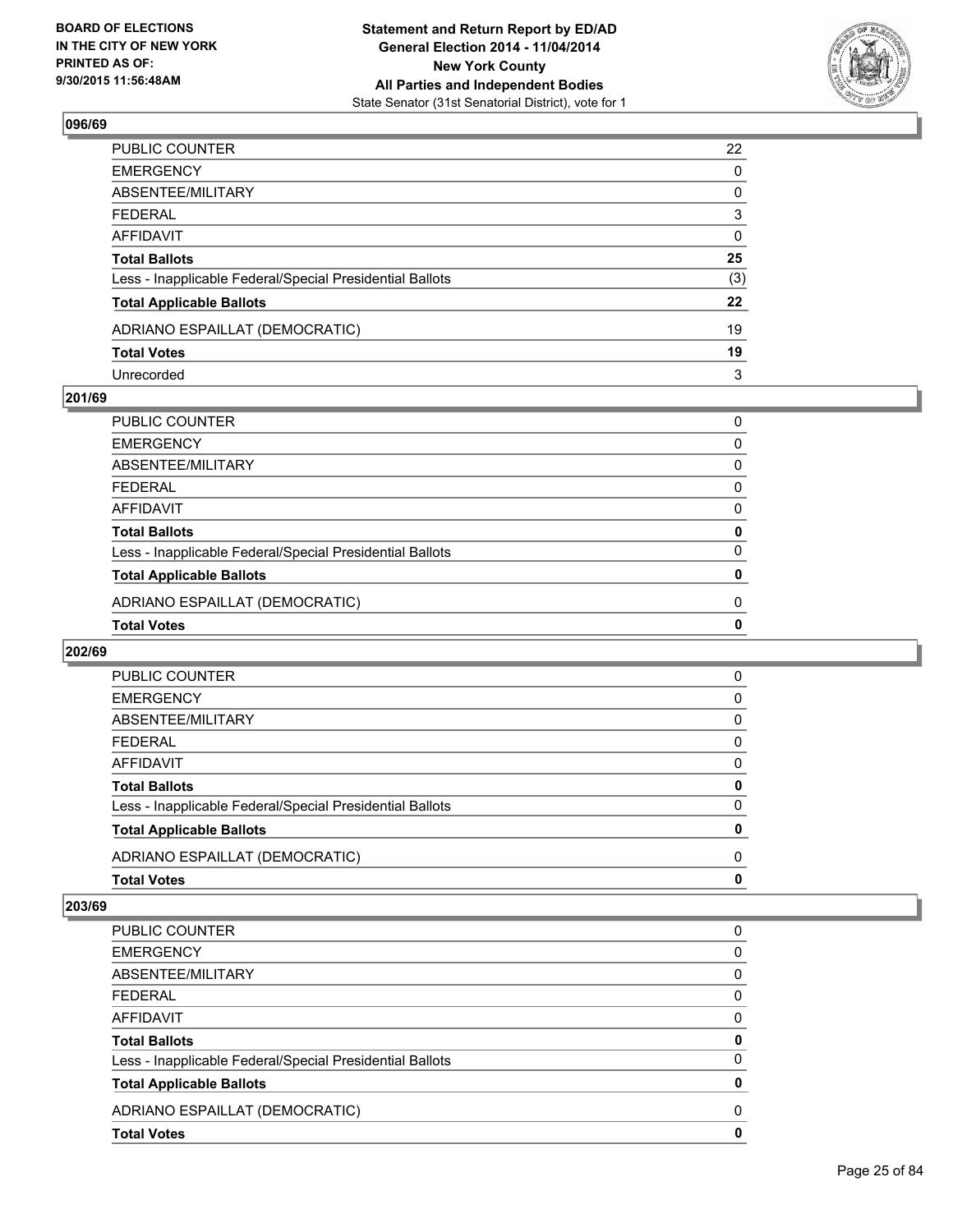

| PUBLIC COUNTER                                           | 242            |
|----------------------------------------------------------|----------------|
| EMERGENCY                                                | 0              |
| ABSENTEE/MILITARY                                        | $\overline{7}$ |
| FEDERAL                                                  | $\overline{7}$ |
| <b>AFFIDAVIT</b>                                         | $\overline{2}$ |
| Total Ballots                                            | 258            |
| Less - Inapplicable Federal/Special Presidential Ballots | (7)            |
| <b>Total Applicable Ballots</b>                          | 251            |
| ADRIANO ESPAILLAT (DEMOCRATIC)                           | 187            |
| BRYAN MELILLO (WRITE-IN)                                 |                |
| <b>Total Votes</b>                                       | 188            |
| Unrecorded                                               | 63             |

#### **069/70**

| <b>PUBLIC COUNTER</b>                                    | 62             |
|----------------------------------------------------------|----------------|
| <b>EMERGENCY</b>                                         | 0              |
| ABSENTEE/MILITARY                                        | $\overline{2}$ |
| <b>FEDERAL</b>                                           | 0              |
| <b>AFFIDAVIT</b>                                         |                |
| <b>Total Ballots</b>                                     | 65             |
| Less - Inapplicable Federal/Special Presidential Ballots | $\Omega$       |
| <b>Total Applicable Ballots</b>                          | 65             |
| ADRIANO ESPAILLAT (DEMOCRATIC)                           | 51             |
| <b>Total Votes</b>                                       | 51             |
| Unrecorded                                               | 14             |
|                                                          |                |

| PUBLIC COUNTER                                           | 116      |
|----------------------------------------------------------|----------|
| <b>EMERGENCY</b>                                         | 0        |
| ABSENTEE/MILITARY                                        | 4        |
| <b>FEDERAL</b>                                           | 0        |
| AFFIDAVIT                                                | 2        |
| <b>Total Ballots</b>                                     | 122      |
| Less - Inapplicable Federal/Special Presidential Ballots | $\Omega$ |
| <b>Total Applicable Ballots</b>                          | 122      |
| ADRIANO ESPAILLAT (DEMOCRATIC)                           | 91       |
| <b>Total Votes</b>                                       | 91       |
| Unrecorded                                               | 31       |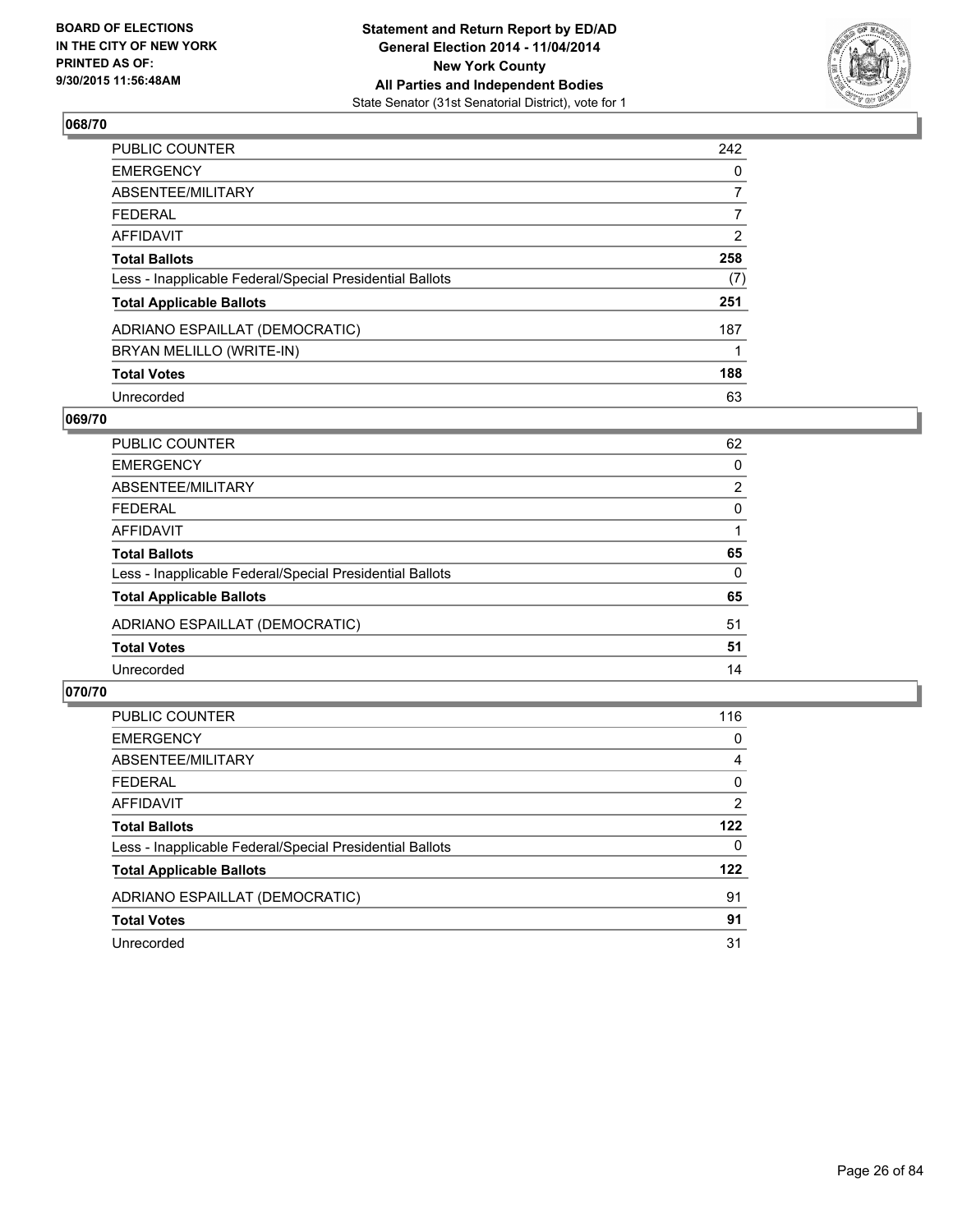

| PUBLIC COUNTER                                           | 254            |
|----------------------------------------------------------|----------------|
| <b>EMERGENCY</b>                                         | 0              |
| ABSENTEE/MILITARY                                        | $\overline{4}$ |
| <b>FEDERAL</b>                                           | 0              |
| AFFIDAVIT                                                | 6              |
| <b>Total Ballots</b>                                     | 264            |
| Less - Inapplicable Federal/Special Presidential Ballots | $\Omega$       |
| <b>Total Applicable Ballots</b>                          | 264            |
| ADRIANO ESPAILLAT (DEMOCRATIC)                           | 204            |
| ROBERT JACKSON (WRITE-IN)                                |                |
| <b>Total Votes</b>                                       | 205            |
| Unrecorded                                               | 59             |

#### **072/70**

| <b>PUBLIC COUNTER</b>                                    | 307            |
|----------------------------------------------------------|----------------|
| <b>EMERGENCY</b>                                         | 0              |
| ABSENTEE/MILITARY                                        | $\overline{2}$ |
| <b>FEDERAL</b>                                           | $\overline{2}$ |
| AFFIDAVIT                                                | 8              |
| <b>Total Ballots</b>                                     | 319            |
| Less - Inapplicable Federal/Special Presidential Ballots | (2)            |
| <b>Total Applicable Ballots</b>                          | 317            |
| ADRIANO ESPAILLAT (DEMOCRATIC)                           | 240            |
| ROBERT JACKSON (WRITE-IN)                                |                |
| UNATTRIBUTABLE WRITE-IN (WRITE-IN)                       |                |
| <b>Total Votes</b>                                       | 242            |
| Unrecorded                                               | 75             |

| <b>PUBLIC COUNTER</b>                                    | 138 |
|----------------------------------------------------------|-----|
| <b>EMERGENCY</b>                                         | 0   |
| ABSENTEE/MILITARY                                        | 4   |
| <b>FEDERAL</b>                                           | 0   |
| <b>AFFIDAVIT</b>                                         | 0   |
| <b>Total Ballots</b>                                     | 142 |
| Less - Inapplicable Federal/Special Presidential Ballots | 0   |
| <b>Total Applicable Ballots</b>                          | 142 |
| ADRIANO ESPAILLAT (DEMOCRATIC)                           | 110 |
| LAWRENCE RIDZICK (WRITE-IN)                              | 1   |
| <b>Total Votes</b>                                       | 111 |
| Unrecorded                                               | 31  |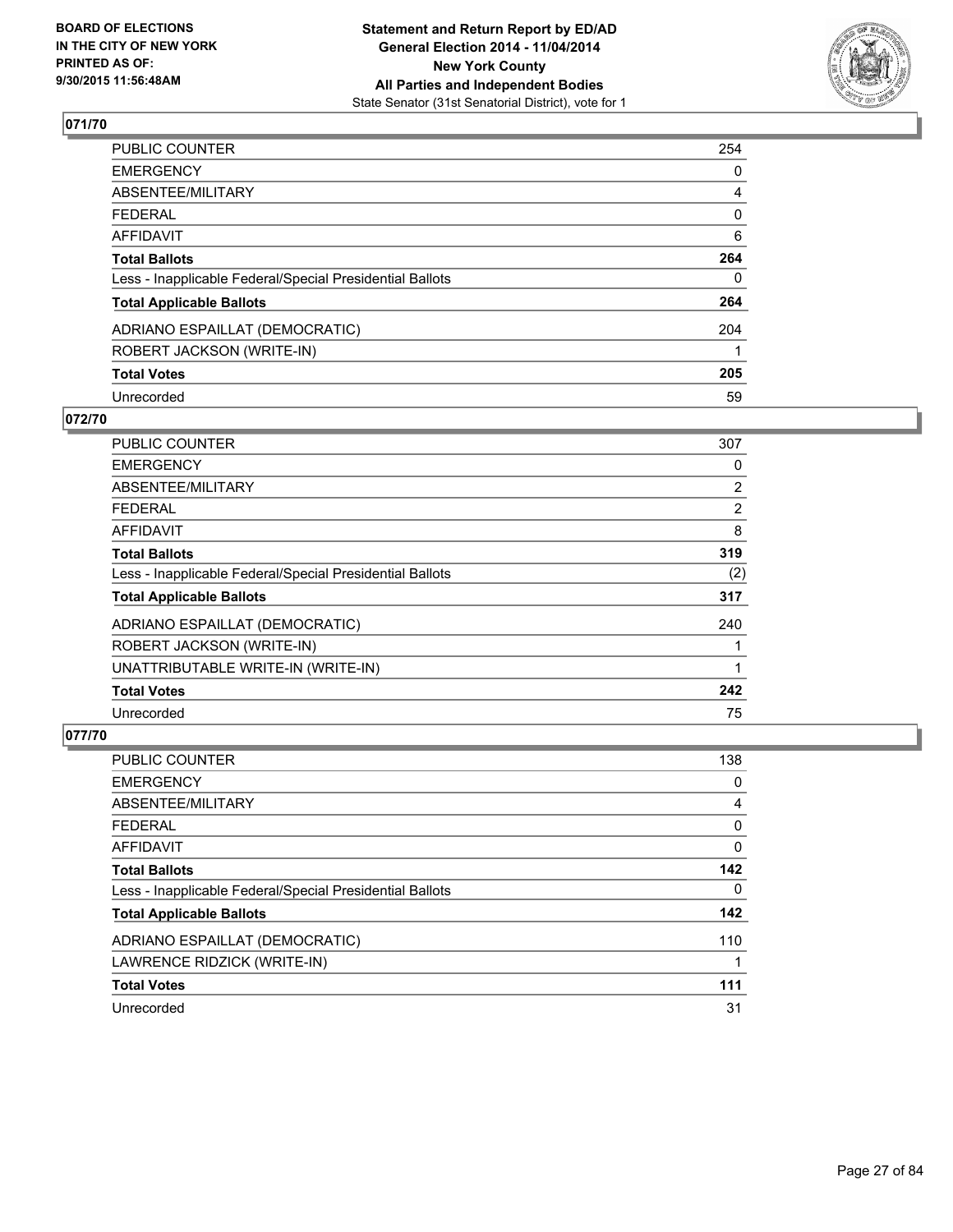

| PUBLIC COUNTER                                           | 94       |
|----------------------------------------------------------|----------|
| <b>EMERGENCY</b>                                         | 0        |
| ABSENTEE/MILITARY                                        | 0        |
| <b>FEDERAL</b>                                           | 0        |
| AFFIDAVIT                                                | 0        |
| <b>Total Ballots</b>                                     | 94       |
| Less - Inapplicable Federal/Special Presidential Ballots | $\Omega$ |
| <b>Total Applicable Ballots</b>                          | 94       |
| ADRIANO ESPAILLAT (DEMOCRATIC)                           | 69       |
| MATT COLLETTE (WRITE-IN)                                 |          |
| <b>Total Votes</b>                                       | 70       |
| Unrecorded                                               | 24       |

#### **079/70**

| <b>PUBLIC COUNTER</b>                                    | 108 |
|----------------------------------------------------------|-----|
| <b>EMERGENCY</b>                                         | 0   |
| ABSENTEE/MILITARY                                        |     |
| <b>FEDERAL</b>                                           |     |
| <b>AFFIDAVIT</b>                                         | 5   |
| <b>Total Ballots</b>                                     | 115 |
| Less - Inapplicable Federal/Special Presidential Ballots | (1) |
| <b>Total Applicable Ballots</b>                          | 114 |
| ADRIANO ESPAILLAT (DEMOCRATIC)                           | 92  |
| ORLANDO COLON (WRITE-IN)                                 |     |
| <b>Total Votes</b>                                       | 93  |
| Unrecorded                                               | 21  |

| PUBLIC COUNTER                                           | 154          |
|----------------------------------------------------------|--------------|
| <b>EMERGENCY</b>                                         | 0            |
| ABSENTEE/MILITARY                                        | $\mathbf{1}$ |
| <b>FEDERAL</b>                                           | 0            |
| AFFIDAVIT                                                | 6            |
| <b>Total Ballots</b>                                     | 161          |
| Less - Inapplicable Federal/Special Presidential Ballots | 0            |
| <b>Total Applicable Ballots</b>                          | 161          |
| ADRIANO ESPAILLAT (DEMOCRATIC)                           | 128          |
| ABEL ALVEREZ (WRITE-IN)                                  | 1            |
| <b>BRADLEY WILLIAMS (WRITE-IN)</b>                       | 1            |
| RACHEL ANN JENSEN (WRITE-IN)                             | 1            |
| UNATTRIBUTABLE WRITE-IN (WRITE-IN)                       | 1            |
| <b>Total Votes</b>                                       | 132          |
| Unrecorded                                               | 29           |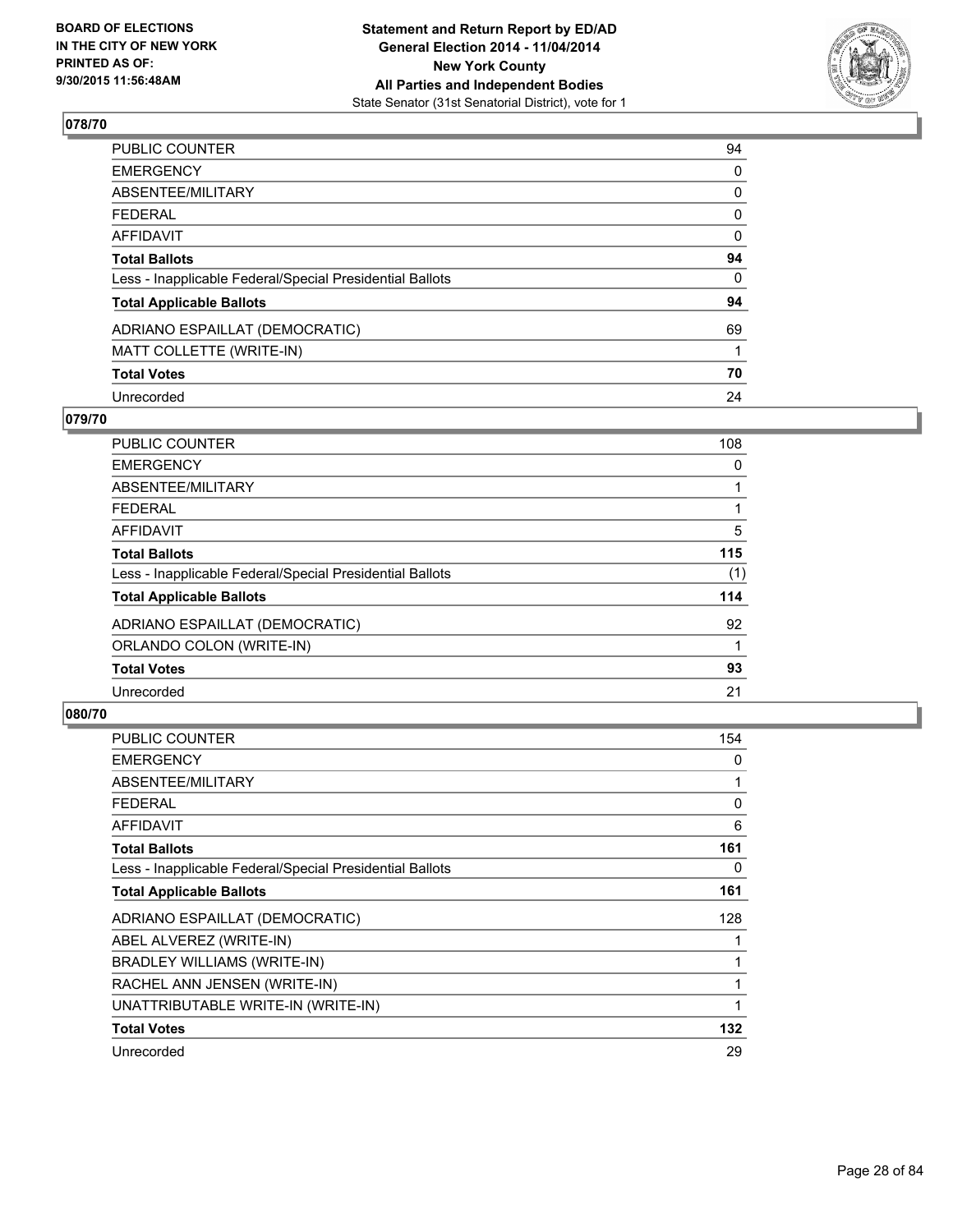

| PUBLIC COUNTER                                           | 141            |
|----------------------------------------------------------|----------------|
| <b>EMERGENCY</b>                                         | 0              |
| ABSENTEE/MILITARY                                        | $\overline{2}$ |
| <b>FEDERAL</b>                                           |                |
| AFFIDAVIT                                                | 3              |
| <b>Total Ballots</b>                                     | 147            |
| Less - Inapplicable Federal/Special Presidential Ballots | (1)            |
| <b>Total Applicable Ballots</b>                          | 146            |
| ADRIANO ESPAILLAT (DEMOCRATIC)                           | 112            |
| UNATTRIBUTABLE WRITE-IN (WRITE-IN)                       |                |
| <b>Total Votes</b>                                       | 113            |
| Unrecorded                                               | 33             |

#### **082/70**

| PUBLIC COUNTER                                           | 136            |
|----------------------------------------------------------|----------------|
| <b>EMERGENCY</b>                                         | $\Omega$       |
| ABSENTEE/MILITARY                                        | 4              |
| <b>FEDERAL</b>                                           | 4              |
| AFFIDAVIT                                                | $\overline{2}$ |
| <b>Total Ballots</b>                                     | 146            |
| Less - Inapplicable Federal/Special Presidential Ballots | (4)            |
| <b>Total Applicable Ballots</b>                          | 142            |
| ADRIANO ESPAILLAT (DEMOCRATIC)                           | 111            |
| <b>Total Votes</b>                                       | 111            |
| Unrecorded                                               | 31             |
|                                                          |                |

| <b>PUBLIC COUNTER</b>                                    | 102 |
|----------------------------------------------------------|-----|
| <b>EMERGENCY</b>                                         | 0   |
| ABSENTEE/MILITARY                                        |     |
| <b>FEDERAL</b>                                           | 0   |
| AFFIDAVIT                                                | 3   |
| <b>Total Ballots</b>                                     | 106 |
| Less - Inapplicable Federal/Special Presidential Ballots | 0   |
| <b>Total Applicable Ballots</b>                          | 106 |
| ADRIANO ESPAILLAT (DEMOCRATIC)                           | 88  |
| JEFFREY HANNAN (WRITE-IN)                                |     |
| <b>Total Votes</b>                                       | 89  |
| Unrecorded                                               | 17  |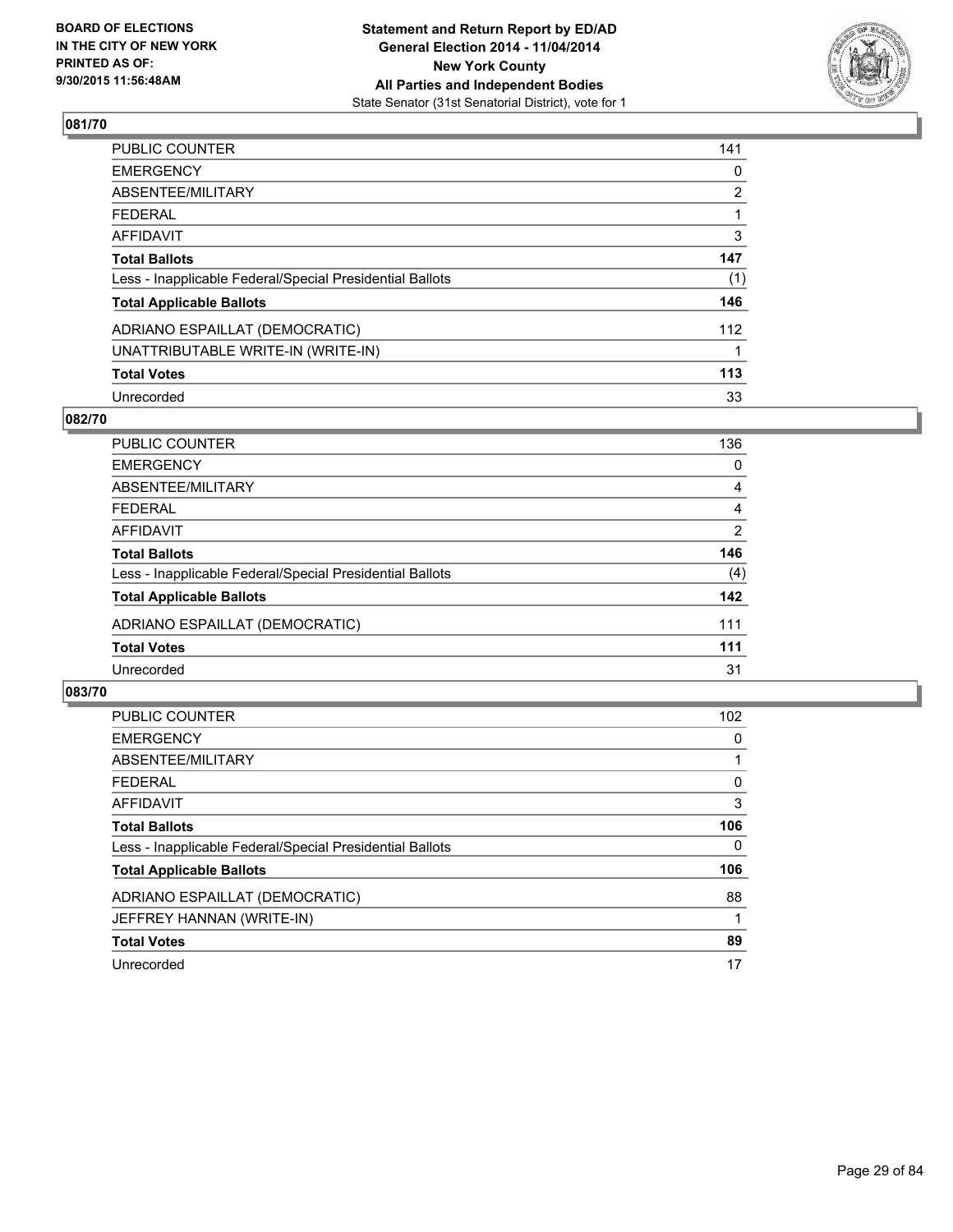

| <b>PUBLIC COUNTER</b>                                    | 183            |
|----------------------------------------------------------|----------------|
| <b>EMERGENCY</b>                                         | 0              |
| ABSENTEE/MILITARY                                        | 0              |
| FEDERAL                                                  | $\overline{2}$ |
| <b>AFFIDAVIT</b>                                         | 0              |
| <b>Total Ballots</b>                                     | 185            |
| Less - Inapplicable Federal/Special Presidential Ballots | (2)            |
| <b>Total Applicable Ballots</b>                          | 183            |
| ADRIANO ESPAILLAT (DEMOCRATIC)                           | 151            |
| LUIS TEJADA (WRITE-IN)                                   | 6              |
| THOMAS NEWKIRK (WRITE-IN)                                | 1              |
| <b>Total Votes</b>                                       | 158            |
| Unrecorded                                               | 25             |

## **085/70**

| <b>PUBLIC COUNTER</b>                                    | 323 |
|----------------------------------------------------------|-----|
| <b>EMERGENCY</b>                                         | 0   |
| ABSENTEE/MILITARY                                        | 10  |
| <b>FEDERAL</b>                                           | 1   |
| AFFIDAVIT                                                | 1   |
| <b>Total Ballots</b>                                     | 335 |
| Less - Inapplicable Federal/Special Presidential Ballots | (1) |
| <b>Total Applicable Ballots</b>                          | 334 |
| ADRIANO ESPAILLAT (DEMOCRATIC)                           | 230 |
| LUIS TEJADA (WRITE-IN)                                   | 1   |
| ROBERT JACKSON (WRITE-IN)                                | 2   |
| UNATTRIBUTABLE WRITE-IN (WRITE-IN)                       | 1   |
| <b>Total Votes</b>                                       | 234 |
| Unrecorded                                               | 100 |

| PUBLIC COUNTER                                           | 203                   |
|----------------------------------------------------------|-----------------------|
| <b>EMERGENCY</b>                                         | 0                     |
| ABSENTEE/MILITARY                                        | $\mathbf{2}^{\prime}$ |
| <b>FEDERAL</b>                                           |                       |
| AFFIDAVIT                                                | 6                     |
| <b>Total Ballots</b>                                     | 212                   |
| Less - Inapplicable Federal/Special Presidential Ballots | (1)                   |
| <b>Total Applicable Ballots</b>                          | 211                   |
| ADRIANO ESPAILLAT (DEMOCRATIC)                           | 170                   |
| ROBERT JACKSON (WRITE-IN)                                | 2                     |
| <b>Total Votes</b>                                       | 172                   |
| Unrecorded                                               | 39                    |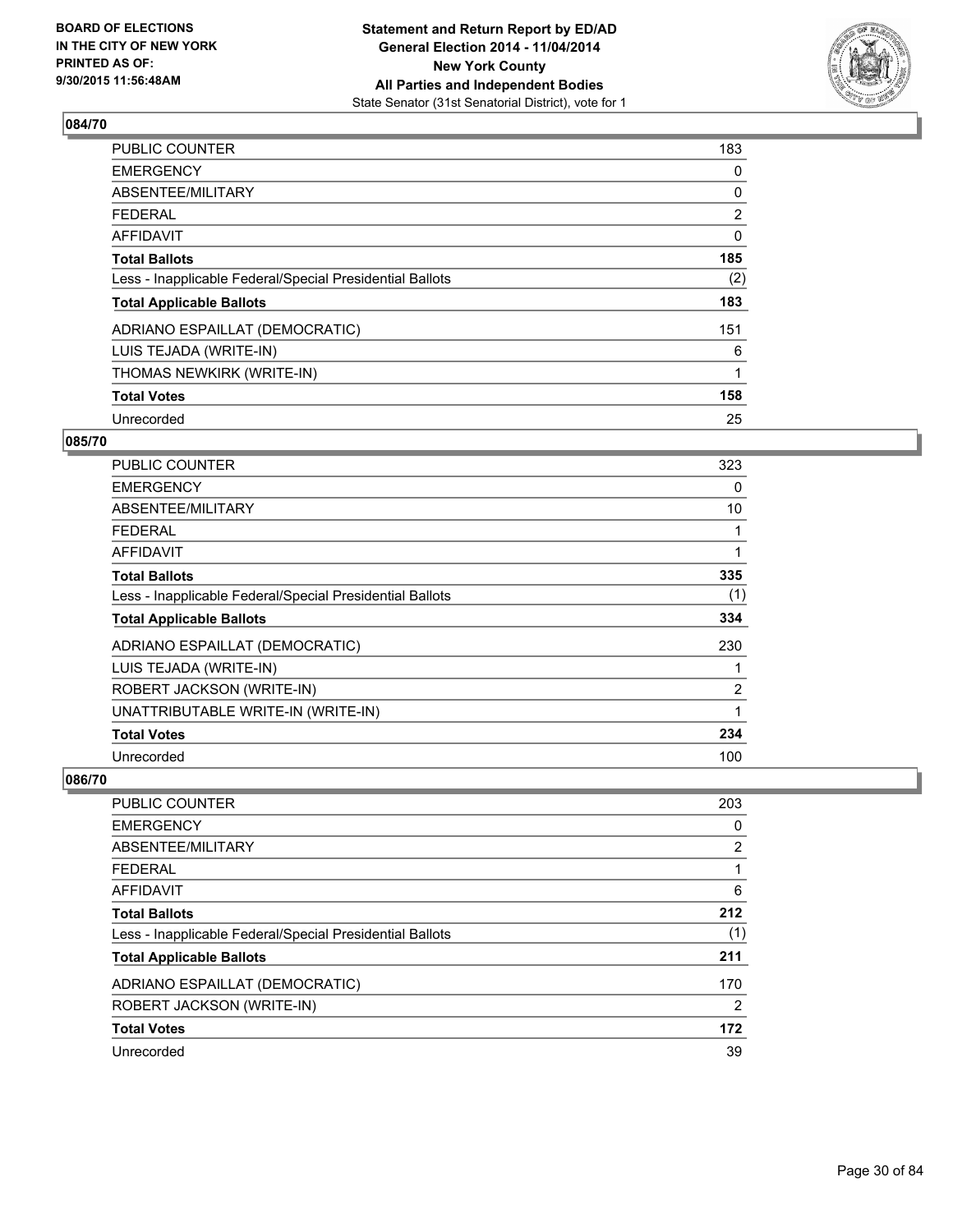

| <b>PUBLIC COUNTER</b>                                    | 219 |
|----------------------------------------------------------|-----|
| <b>EMERGENCY</b>                                         | 0   |
| ABSENTEE/MILITARY                                        | 4   |
| <b>FEDERAL</b>                                           | 0   |
| AFFIDAVIT                                                | 3   |
| <b>Total Ballots</b>                                     | 226 |
| Less - Inapplicable Federal/Special Presidential Ballots | 0   |
| <b>Total Applicable Ballots</b>                          | 226 |
| ADRIANO ESPAILLAT (DEMOCRATIC)                           | 186 |
| ERIC VOLAT (WRITE-IN)                                    |     |
| UNATTRIBUTABLE WRITE-IN (WRITE-IN)                       |     |
| <b>VICKI RICHMAN (WRITE-IN)</b>                          |     |
| <b>Total Votes</b>                                       | 189 |
| Unrecorded                                               | 37  |

| <b>PUBLIC COUNTER</b>                                    | 0 |
|----------------------------------------------------------|---|
| <b>EMERGENCY</b>                                         | 0 |
| ABSENTEE/MILITARY                                        | 0 |
| <b>FEDERAL</b>                                           | 0 |
| AFFIDAVIT                                                | 0 |
| <b>Total Ballots</b>                                     | 0 |
| Less - Inapplicable Federal/Special Presidential Ballots | 0 |
| <b>Total Applicable Ballots</b>                          | 0 |
| ADRIANO ESPAILLAT (DEMOCRATIC)                           | 0 |
| <b>Total Votes</b>                                       | 0 |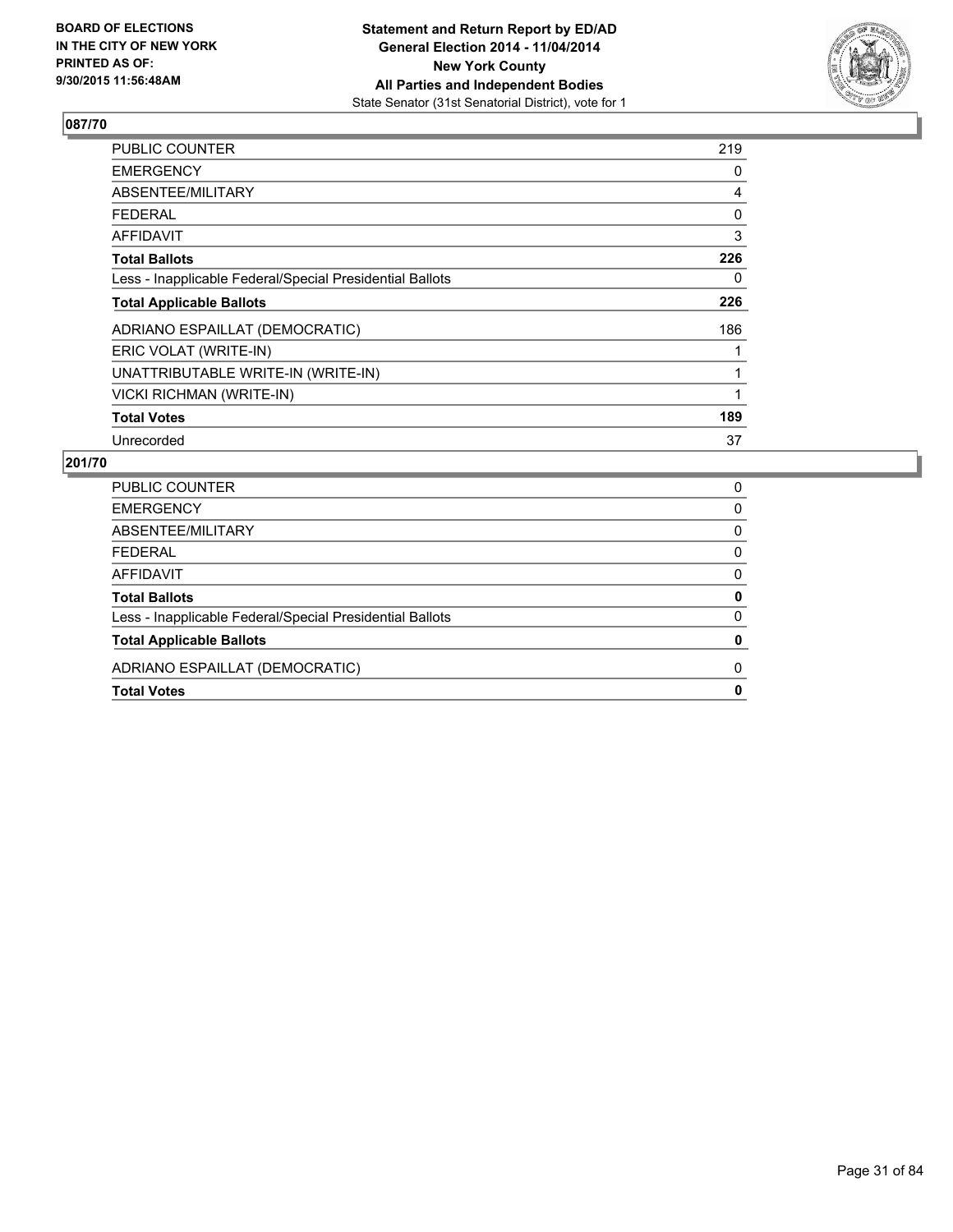

| PUBLIC COUNTER                                           | 248            |
|----------------------------------------------------------|----------------|
| <b>EMERGENCY</b>                                         | 0              |
| ABSENTEE/MILITARY                                        | 4              |
| <b>FEDERAL</b>                                           | 0              |
| <b>AFFIDAVIT</b>                                         | 5              |
| <b>Total Ballots</b>                                     | 257            |
| Less - Inapplicable Federal/Special Presidential Ballots | 0              |
| <b>Total Applicable Ballots</b>                          | 257            |
| ADRIANO ESPAILLAT (DEMOCRATIC)                           | 209            |
| BRUNO PIENTZ JONES (WRITE-IN)                            |                |
| LUIS TEJADA (WRITE-IN)                                   | $\overline{2}$ |
| RICHIE TIENKEN (WRITE-IN)                                | 1              |
| ROBERT JACKSON (WRITE-IN)                                | 1              |
| SEAN BRONZELL (WRITE-IN)                                 | 1              |
| <b>Total Votes</b>                                       | 215            |
| Unrecorded                                               | 42             |

| PUBLIC COUNTER                                           | 177 |
|----------------------------------------------------------|-----|
| <b>EMERGENCY</b>                                         | 0   |
| ABSENTEE/MILITARY                                        | 5   |
| <b>FEDERAL</b>                                           | 0   |
| AFFIDAVIT                                                | 2   |
| <b>Total Ballots</b>                                     | 184 |
| Less - Inapplicable Federal/Special Presidential Ballots | 0   |
| <b>Total Applicable Ballots</b>                          | 184 |
| ADRIANO ESPAILLAT (DEMOCRATIC)                           | 145 |
| JOHN REDDICK (WRITE-IN)                                  |     |
| ROBERT JACKSON (WRITE-IN)                                | 1   |
| UNATTRIBUTABLE WRITE-IN (WRITE-IN)                       |     |
| <b>Total Votes</b>                                       | 148 |
| Unrecorded                                               | 36  |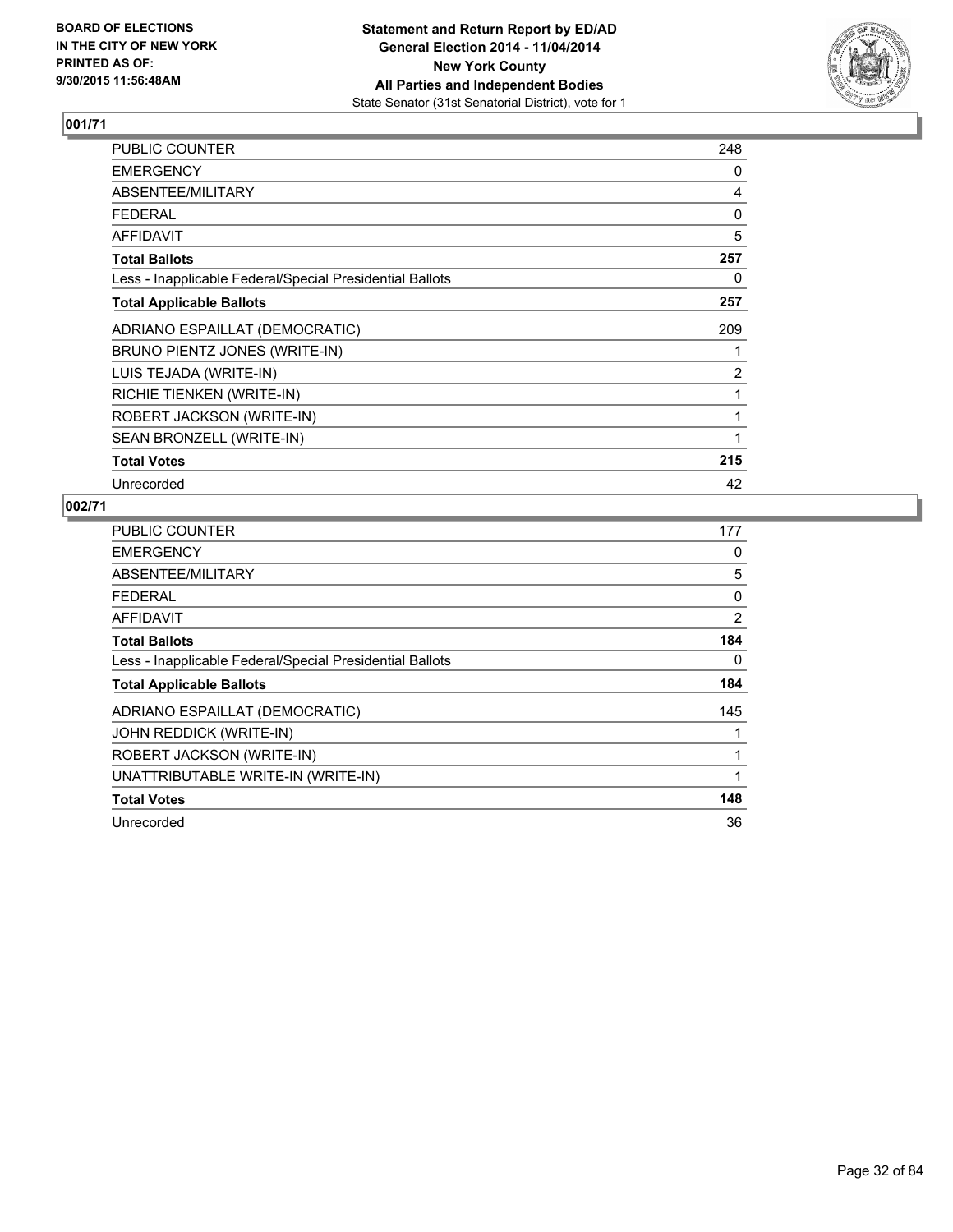

| <b>PUBLIC COUNTER</b>                                    | 123      |
|----------------------------------------------------------|----------|
| <b>EMERGENCY</b>                                         | 0        |
| ABSENTEE/MILITARY                                        |          |
| <b>FEDERAL</b>                                           | 0        |
| AFFIDAVIT                                                | $\Omega$ |
| <b>Total Ballots</b>                                     | 124      |
| Less - Inapplicable Federal/Special Presidential Ballots | 0        |
| <b>Total Applicable Ballots</b>                          | 124      |
| ADRIANO ESPAILLAT (DEMOCRATIC)                           | 110      |
| JAMES WESTALL (WRITE-IN)                                 |          |
| LUIS TEJADA (WRITE-IN)                                   |          |
| MARCUS EDWARD (WRITE-IN)                                 |          |
| <b>Total Votes</b>                                       | 113      |
| Unrecorded                                               | 11       |

## **005/71**

| PUBLIC COUNTER                                           | 205 |
|----------------------------------------------------------|-----|
| <b>EMERGENCY</b>                                         | 0   |
| ABSENTEE/MILITARY                                        | 9   |
| <b>FEDERAL</b>                                           | 2   |
| AFFIDAVIT                                                | 4   |
| <b>Total Ballots</b>                                     | 220 |
| Less - Inapplicable Federal/Special Presidential Ballots | (2) |
| <b>Total Applicable Ballots</b>                          | 218 |
| ADRIANO ESPAILLAT (DEMOCRATIC)                           | 168 |
| UNATTRIBUTABLE WRITE-IN (WRITE-IN)                       |     |
| <b>Total Votes</b>                                       | 169 |
| Unrecorded                                               | 49  |

| PUBLIC COUNTER                                           | 216            |
|----------------------------------------------------------|----------------|
| <b>EMERGENCY</b>                                         | 0              |
| ABSENTEE/MILITARY                                        | 2              |
| <b>FEDERAL</b>                                           | 3              |
| <b>AFFIDAVIT</b>                                         | 1              |
| <b>Total Ballots</b>                                     | 222            |
| Less - Inapplicable Federal/Special Presidential Ballots | (3)            |
| <b>Total Applicable Ballots</b>                          | 219            |
| ADRIANO ESPAILLAT (DEMOCRATIC)                           | 179            |
| ALFRED E NEWMAN (WRITE-IN)                               | 1              |
| ARTHUR AUTE (WRITE-IN)                                   | 1              |
| BARBARA WILLIAMS (WRITE-IN)                              | 1              |
| LUIS TEJADA (WRITE-IN)                                   | $\overline{2}$ |
| <b>Total Votes</b>                                       | 184            |
| Unrecorded                                               | 35             |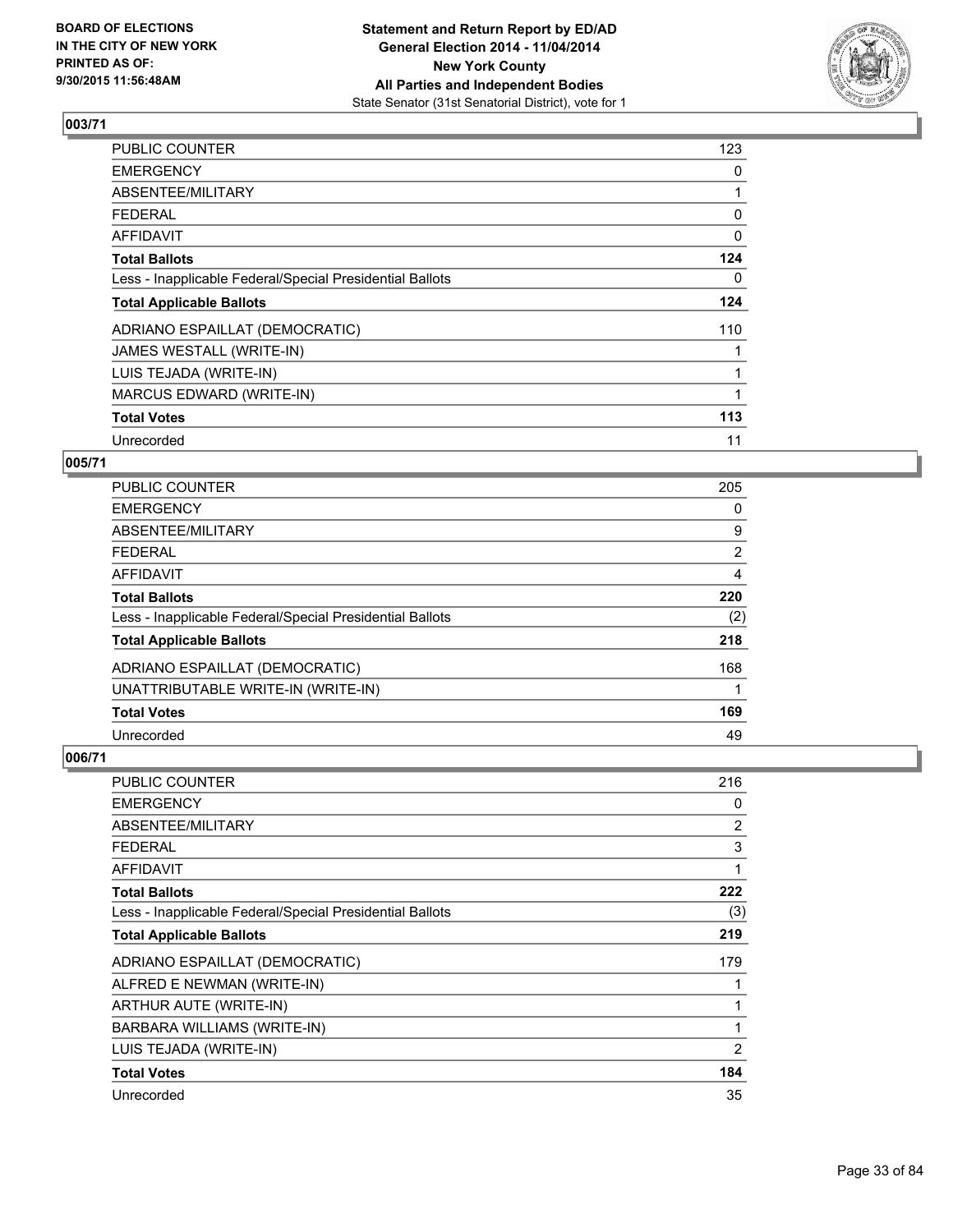

| PUBLIC COUNTER                                           | 134          |
|----------------------------------------------------------|--------------|
| EMERGENCY                                                | $\mathbf{0}$ |
| ABSENTEE/MILITARY                                        | 4            |
| FEDERAL                                                  | $\mathbf 0$  |
| AFFIDAVIT                                                | 8            |
| <b>Total Ballots</b>                                     | 146          |
| Less - Inapplicable Federal/Special Presidential Ballots | 0            |
| <b>Total Applicable Ballots</b>                          | 146          |
| ADRIANO ESPAILLAT (DEMOCRATIC)                           | 114          |
| <b>Total Votes</b>                                       | 114          |
| Unrecorded                                               | 32           |

#### **010/71**

| PUBLIC COUNTER                                           | 232            |
|----------------------------------------------------------|----------------|
| <b>EMERGENCY</b>                                         | 0              |
| ABSENTEE/MILITARY                                        | 8              |
| <b>FEDERAL</b>                                           | 7              |
| <b>AFFIDAVIT</b>                                         | $\overline{2}$ |
| <b>Total Ballots</b>                                     | 249            |
| Less - Inapplicable Federal/Special Presidential Ballots | (7)            |
| <b>Total Applicable Ballots</b>                          | 242            |
| ADRIANO ESPAILLAT (DEMOCRATIC)                           | 171            |
| CAMPBELL PRYDE (WRITE-IN)                                |                |
| KRISTEN REICHARDT (WRITE-IN)                             | 1              |
| ROBERT JACKSON (WRITE-IN)                                | $\overline{2}$ |
| UNATTRIBUTABLE WRITE-IN (WRITE-IN)                       | 1              |
| <b>Total Votes</b>                                       | 176            |
| Unrecorded                                               | 66             |

| <b>PUBLIC COUNTER</b>                                    | 173 |
|----------------------------------------------------------|-----|
| <b>EMERGENCY</b>                                         | 0   |
| ABSENTEE/MILITARY                                        |     |
| FEDERAL                                                  | 0   |
| AFFIDAVIT                                                | 4   |
| <b>Total Ballots</b>                                     | 184 |
| Less - Inapplicable Federal/Special Presidential Ballots | 0   |
| <b>Total Applicable Ballots</b>                          | 184 |
| ADRIANO ESPAILLAT (DEMOCRATIC)                           | 139 |
| <b>Total Votes</b>                                       | 139 |
| Unrecorded                                               | 45  |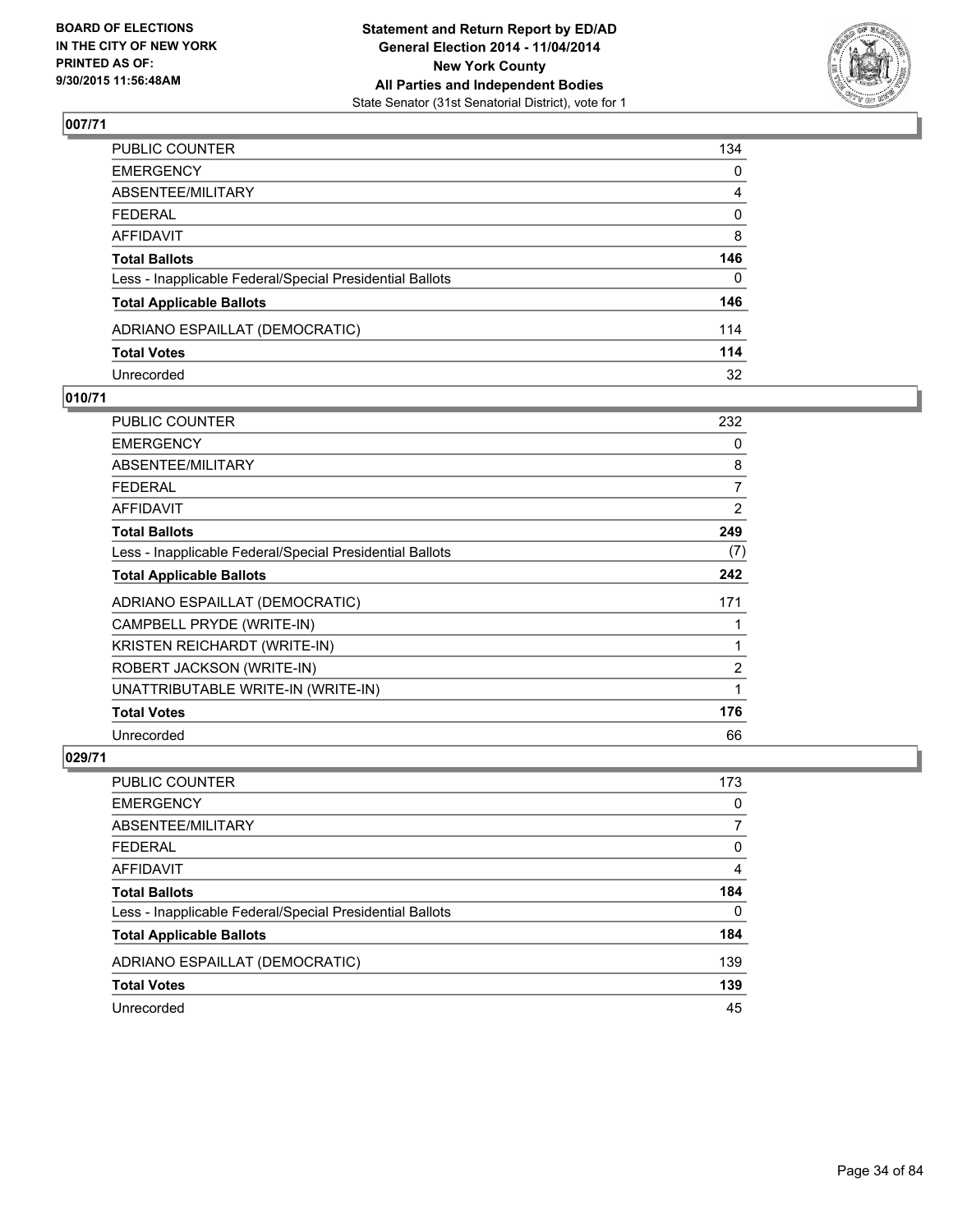

| PUBLIC COUNTER                                           | 166            |
|----------------------------------------------------------|----------------|
| EMERGENCY                                                | 0              |
| ABSENTEE/MILITARY                                        | $\overline{2}$ |
| FEDERAL                                                  | 0              |
| AFFIDAVIT                                                | 8              |
| Total Ballots                                            | 176            |
| Less - Inapplicable Federal/Special Presidential Ballots | 0              |
| <b>Total Applicable Ballots</b>                          | 176            |
| ADRIANO ESPAILLAT (DEMOCRATIC)                           | 132            |
| UNATTRIBUTABLE WRITE-IN (WRITE-IN)                       |                |
| <b>Total Votes</b>                                       | 133            |
| Unrecorded                                               | 43             |

#### **036/71**

| PUBLIC COUNTER                                           | 146 |
|----------------------------------------------------------|-----|
| <b>EMERGENCY</b>                                         | 0   |
| ABSENTEE/MILITARY                                        | 4   |
| <b>FEDERAL</b>                                           |     |
| <b>AFFIDAVIT</b>                                         | 2   |
| <b>Total Ballots</b>                                     | 153 |
| Less - Inapplicable Federal/Special Presidential Ballots | (1) |
| <b>Total Applicable Ballots</b>                          | 152 |
| ADRIANO ESPAILLAT (DEMOCRATIC)                           | 137 |
| <b>Total Votes</b>                                       | 137 |
| Unrecorded                                               | 15  |
|                                                          |     |

| <b>PUBLIC COUNTER</b>                                    | 188 |
|----------------------------------------------------------|-----|
| <b>EMERGENCY</b>                                         | 0   |
| ABSENTEE/MILITARY                                        | 12  |
| <b>FEDERAL</b>                                           | 0   |
| AFFIDAVIT                                                | 4   |
| <b>Total Ballots</b>                                     | 204 |
| Less - Inapplicable Federal/Special Presidential Ballots | 0   |
| <b>Total Applicable Ballots</b>                          | 204 |
| ADRIANO ESPAILLAT (DEMOCRATIC)                           | 153 |
| ROBERT JACKSON (WRITE-IN)                                | 2   |
| <b>Total Votes</b>                                       | 155 |
| Unrecorded                                               | 49  |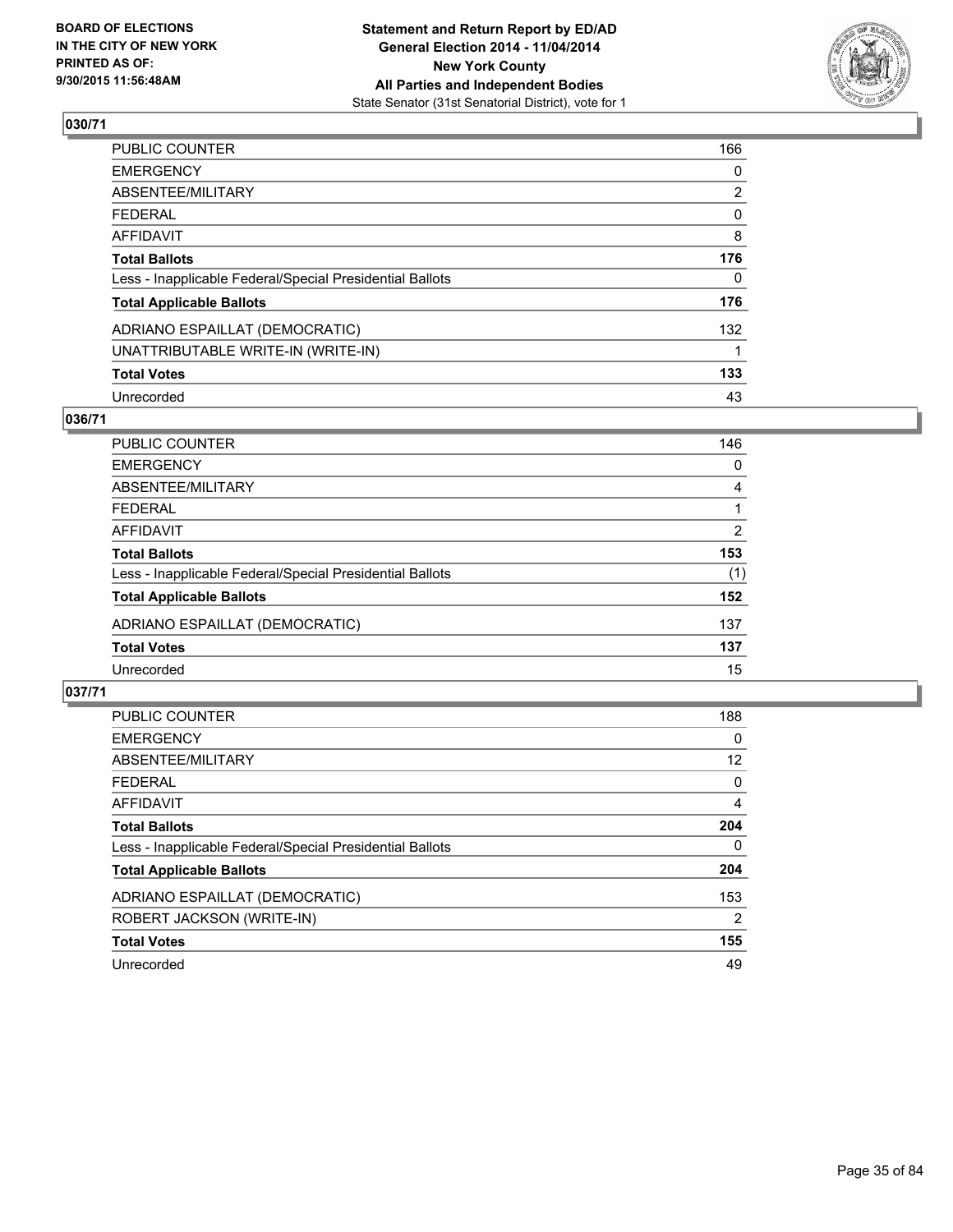

| PUBLIC COUNTER                                           | 228          |
|----------------------------------------------------------|--------------|
| EMERGENCY                                                | 0            |
| ABSENTEE/MILITARY                                        | 4            |
| FEDERAL                                                  | 0            |
| AFFIDAVIT                                                | 0            |
| Total Ballots                                            | 232          |
| Less - Inapplicable Federal/Special Presidential Ballots | $\mathbf{0}$ |
| <b>Total Applicable Ballots</b>                          | 232          |
| ADRIANO ESPAILLAT (DEMOCRATIC)                           | 171          |
| Total Votes                                              | 171          |
| Unrecorded                                               | 61           |

#### **040/71**

| <b>PUBLIC COUNTER</b>                                    | 248            |
|----------------------------------------------------------|----------------|
| <b>EMERGENCY</b>                                         | 0              |
| ABSENTEE/MILITARY                                        | 12             |
| <b>FEDERAL</b>                                           | $\overline{2}$ |
| AFFIDAVIT                                                | 2              |
| <b>Total Ballots</b>                                     | 264            |
| Less - Inapplicable Federal/Special Presidential Ballots | (2)            |
| <b>Total Applicable Ballots</b>                          | 262            |
| ADRIANO ESPAILLAT (DEMOCRATIC)                           | 204            |
| ROBERT JACKSON (WRITE-IN)                                |                |
| UNATTRIBUTABLE WRITE-IN (WRITE-IN)                       |                |
| <b>Total Votes</b>                                       | 206            |
| Unrecorded                                               | 56             |
|                                                          |                |

| <b>PUBLIC COUNTER</b>                                    | 300 |
|----------------------------------------------------------|-----|
| <b>EMERGENCY</b>                                         | 0   |
| ABSENTEE/MILITARY                                        | 6   |
| <b>FEDERAL</b>                                           | 2   |
| <b>AFFIDAVIT</b>                                         | 5   |
| <b>Total Ballots</b>                                     | 313 |
| Less - Inapplicable Federal/Special Presidential Ballots | (2) |
| <b>Total Applicable Ballots</b>                          | 311 |
| ADRIANO ESPAILLAT (DEMOCRATIC)                           | 238 |
| JOEL ALONZO ROTHCHILD (WRITE-IN)                         |     |
| ROBERT JACKSON (WRITE-IN)                                | 2   |
| SCOTT T. ROBINSON (WRITE-IN)                             | 1   |
| UNATTRIBUTABLE WRITE-IN (WRITE-IN)                       | 1   |
| WAYNE JACKSON GALOWAY (WRITE-IN)                         | 1   |
| <b>Total Votes</b>                                       | 244 |
| Unrecorded                                               | 67  |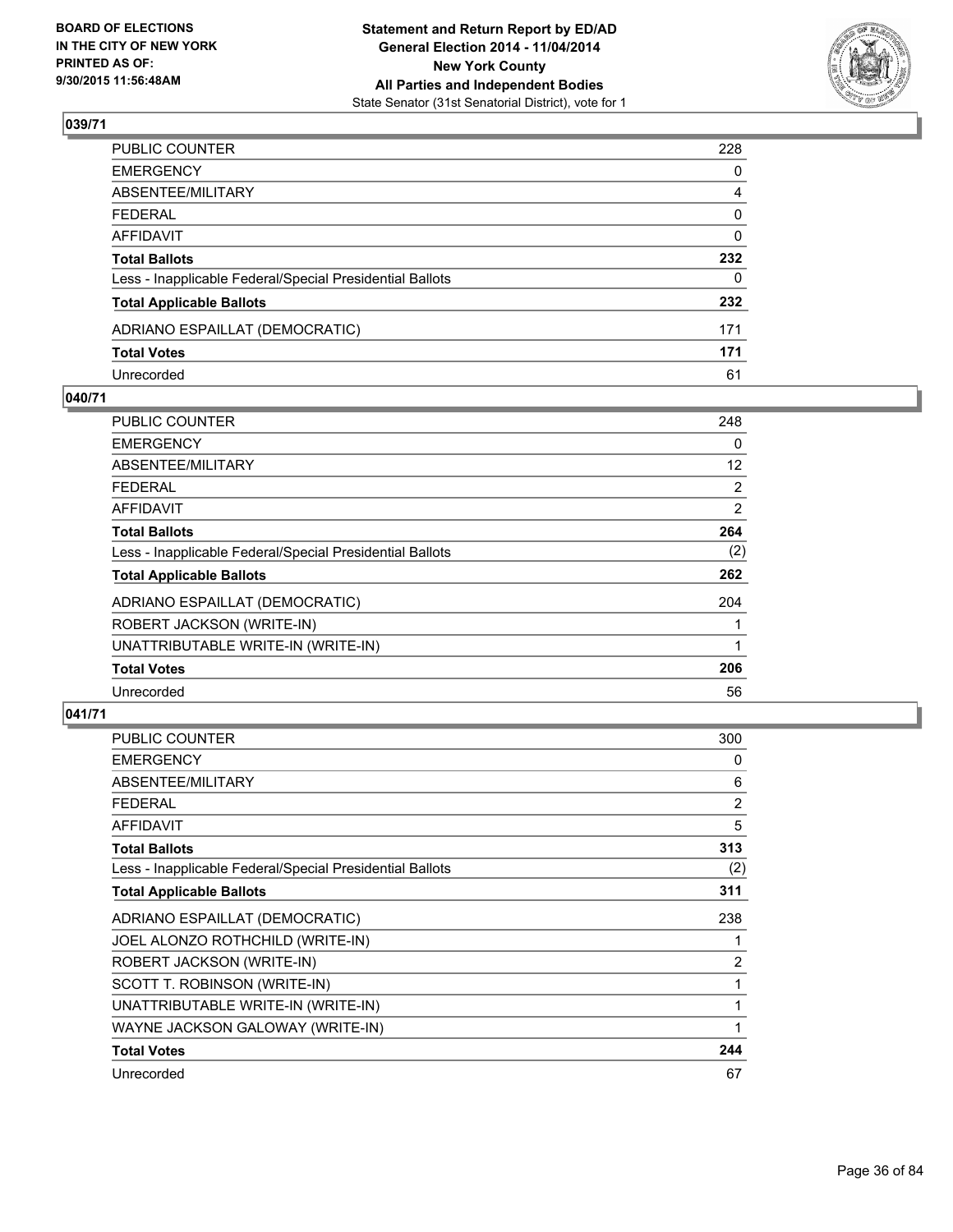

| PUBLIC COUNTER                                           | 195          |
|----------------------------------------------------------|--------------|
| EMERGENCY                                                | $\mathbf{0}$ |
| ABSENTEE/MILITARY                                        | 2            |
| FEDERAL                                                  | $\mathbf 0$  |
| AFFIDAVIT                                                | 4            |
| <b>Total Ballots</b>                                     | 201          |
| Less - Inapplicable Federal/Special Presidential Ballots | 0            |
| <b>Total Applicable Ballots</b>                          | 201          |
| ADRIANO ESPAILLAT (DEMOCRATIC)                           | 153          |
| <b>Total Votes</b>                                       | 153          |
| Unrecorded                                               | 48           |

#### **043/71**

| PUBLIC COUNTER                                           | 265 |
|----------------------------------------------------------|-----|
| <b>EMERGENCY</b>                                         | 0   |
| ABSENTEE/MILITARY                                        | 5   |
| FEDERAL                                                  | 0   |
| AFFIDAVIT                                                | 6   |
| <b>Total Ballots</b>                                     | 276 |
| Less - Inapplicable Federal/Special Presidential Ballots | 0   |
| <b>Total Applicable Ballots</b>                          | 276 |
| ADRIANO ESPAILLAT (DEMOCRATIC)                           | 198 |
| ZAIRE HARRIS (WRITE-IN)                                  |     |
| <b>Total Votes</b>                                       | 199 |
| Unrecorded                                               | 77  |

| <b>PUBLIC COUNTER</b>                                    | 154      |
|----------------------------------------------------------|----------|
| <b>EMERGENCY</b>                                         | 0        |
| ABSENTEE/MILITARY                                        |          |
| <b>FEDERAL</b>                                           | 0        |
| AFFIDAVIT                                                | 7        |
| <b>Total Ballots</b>                                     | 162      |
| Less - Inapplicable Federal/Special Presidential Ballots | $\Omega$ |
| <b>Total Applicable Ballots</b>                          | 162      |
| ADRIANO ESPAILLAT (DEMOCRATIC)                           | 126      |
| <b>Total Votes</b>                                       | 126      |
| Unrecorded                                               | 36       |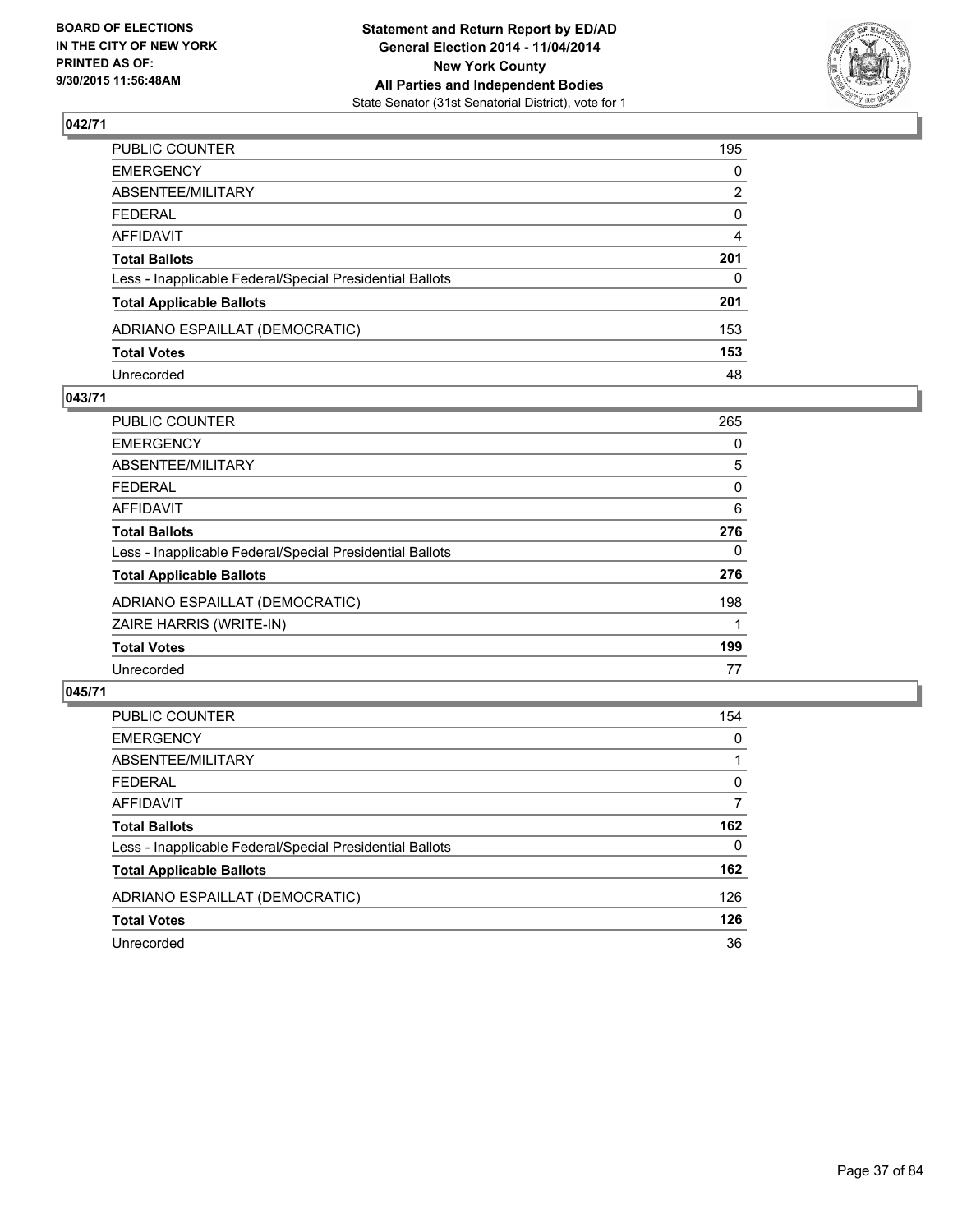

| PUBLIC COUNTER                                           | 247 |
|----------------------------------------------------------|-----|
| <b>EMERGENCY</b>                                         | 0   |
| ABSENTEE/MILITARY                                        | 3   |
| <b>FEDERAL</b>                                           | 0   |
| AFFIDAVIT                                                | 4   |
| <b>Total Ballots</b>                                     | 254 |
| Less - Inapplicable Federal/Special Presidential Ballots | 0   |
| <b>Total Applicable Ballots</b>                          | 254 |
| ADRIANO ESPAILLAT (DEMOCRATIC)                           | 195 |
| NORMAN SIEGEL (WRITE-IN)                                 |     |
| ROBERT JACKSON (WRITE-IN)                                |     |
| <b>Total Votes</b>                                       | 197 |
| Unrecorded                                               | 57  |

#### **047/71**

| PUBLIC COUNTER                                           | 315            |
|----------------------------------------------------------|----------------|
| <b>EMERGENCY</b>                                         | 0              |
| ABSENTEE/MILITARY                                        | 5              |
| <b>FEDERAL</b>                                           | $\overline{2}$ |
| <b>AFFIDAVIT</b>                                         | 3              |
| <b>Total Ballots</b>                                     | 325            |
| Less - Inapplicable Federal/Special Presidential Ballots | (2)            |
| <b>Total Applicable Ballots</b>                          | 323            |
| ADRIANO ESPAILLAT (DEMOCRATIC)                           | 212            |
| LUIS TEJADA (WRITE-IN)                                   | 3              |
| RICHARD A GREENE (WRITE-IN)                              | 1              |
| ROBERT JACKSON (WRITE-IN)                                | 1              |
| UNATTRIBUTABLE WRITE-IN (WRITE-IN)                       | $\overline{2}$ |
| <b>Total Votes</b>                                       | 219            |
| Unrecorded                                               | 104            |

| PUBLIC COUNTER                                           | 134      |
|----------------------------------------------------------|----------|
| <b>EMERGENCY</b>                                         | $\Omega$ |
| ABSENTEE/MILITARY                                        | 0        |
| <b>FEDERAL</b>                                           | 0        |
| <b>AFFIDAVIT</b>                                         | 2        |
| <b>Total Ballots</b>                                     | 136      |
| Less - Inapplicable Federal/Special Presidential Ballots | $\Omega$ |
| <b>Total Applicable Ballots</b>                          | 136      |
| ADRIANO ESPAILLAT (DEMOCRATIC)                           | 94       |
| <b>Total Votes</b>                                       | 94       |
| Unrecorded                                               | 42       |
|                                                          |          |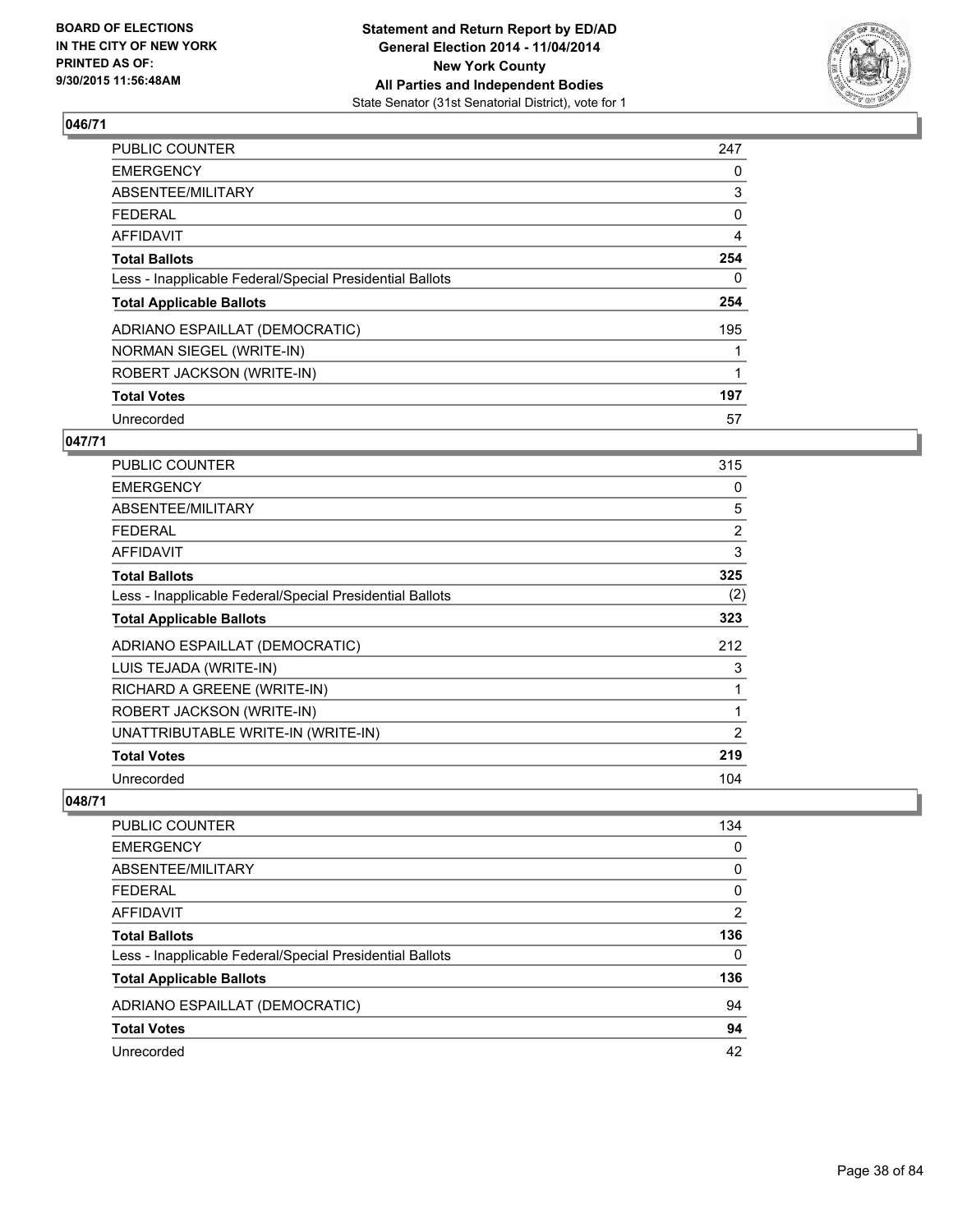

| PUBLIC COUNTER                                           | 224            |
|----------------------------------------------------------|----------------|
| <b>EMERGENCY</b>                                         | 0              |
| ABSENTEE/MILITARY                                        | 3              |
| <b>FEDERAL</b>                                           | $\overline{2}$ |
| AFFIDAVIT                                                | 3              |
| <b>Total Ballots</b>                                     | 232            |
| Less - Inapplicable Federal/Special Presidential Ballots | (2)            |
| <b>Total Applicable Ballots</b>                          | 230            |
| ADRIANO ESPAILLAT (DEMOCRATIC)                           | 168            |
| RAMON TORIBRO (WRITE-IN)                                 |                |
| <b>Total Votes</b>                                       | 169            |
| Unrecorded                                               | 61             |

### **050/71**

| PUBLIC COUNTER                                           | 194      |
|----------------------------------------------------------|----------|
| <b>EMERGENCY</b>                                         | $\Omega$ |
| ABSENTEE/MILITARY                                        | 5        |
| <b>FEDERAL</b>                                           | 0        |
| <b>AFFIDAVIT</b>                                         | 14       |
| <b>Total Ballots</b>                                     | 213      |
| Less - Inapplicable Federal/Special Presidential Ballots | $\Omega$ |
| <b>Total Applicable Ballots</b>                          | 213      |
| ADRIANO ESPAILLAT (DEMOCRATIC)                           | 150      |
| <b>Total Votes</b>                                       | 150      |
| Unrecorded                                               | 63       |
|                                                          |          |

| <b>PUBLIC COUNTER</b>                                    | 54       |
|----------------------------------------------------------|----------|
| <b>EMERGENCY</b>                                         | 0        |
| ABSENTEE/MILITARY                                        |          |
| <b>FEDERAL</b>                                           | 0        |
| AFFIDAVIT                                                | 0        |
| <b>Total Ballots</b>                                     | 55       |
| Less - Inapplicable Federal/Special Presidential Ballots | $\Omega$ |
| <b>Total Applicable Ballots</b>                          | 55       |
| ADRIANO ESPAILLAT (DEMOCRATIC)                           | 51       |
| <b>Total Votes</b>                                       | 51       |
| Unrecorded                                               | 4        |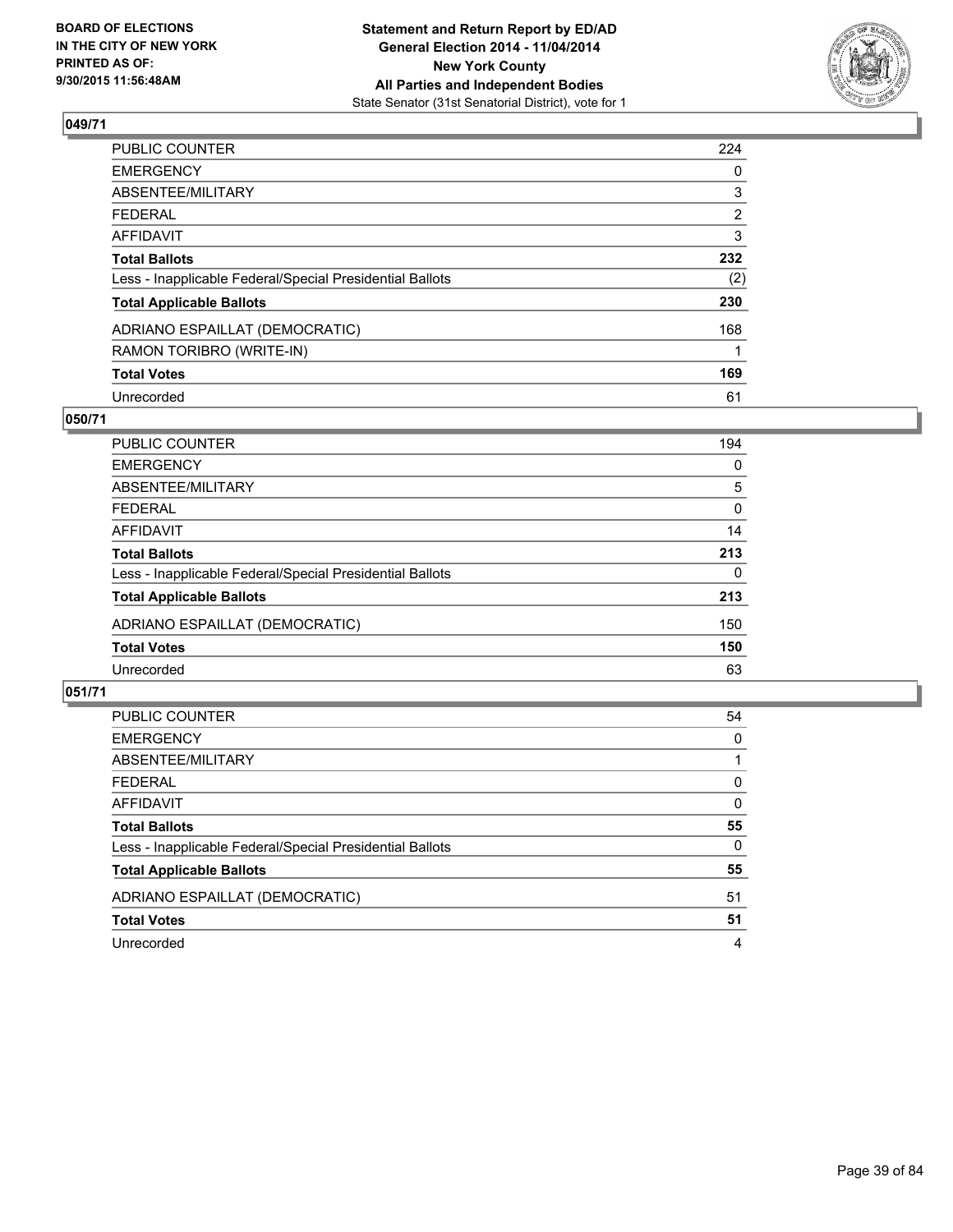

| PUBLIC COUNTER                                           | 159 |
|----------------------------------------------------------|-----|
| EMERGENCY                                                | 0   |
| ABSENTEE/MILITARY                                        | 4   |
| FEDERAL                                                  | 0   |
| AFFIDAVIT                                                | 9   |
| Total Ballots                                            | 172 |
| Less - Inapplicable Federal/Special Presidential Ballots | 0   |
| <b>Total Applicable Ballots</b>                          | 172 |
| ADRIANO ESPAILLAT (DEMOCRATIC)                           | 139 |
| <b>Total Votes</b>                                       | 139 |
| Unrecorded                                               | 33  |

#### **053/71**

| <b>PUBLIC COUNTER</b>                                    | 145 |
|----------------------------------------------------------|-----|
| <b>EMERGENCY</b>                                         | 0   |
| ABSENTEE/MILITARY                                        |     |
| <b>FEDERAL</b>                                           |     |
| AFFIDAVIT                                                | 6   |
| <b>Total Ballots</b>                                     | 153 |
| Less - Inapplicable Federal/Special Presidential Ballots | (1) |
| <b>Total Applicable Ballots</b>                          | 152 |
| ADRIANO ESPAILLAT (DEMOCRATIC)                           | 113 |
| ROGER SMITH (WRITE-IN)                                   |     |
| <b>Total Votes</b>                                       | 114 |
| Unrecorded                                               | 38  |

| <b>PUBLIC COUNTER</b>                                    | 165 |
|----------------------------------------------------------|-----|
| <b>EMERGENCY</b>                                         | 0   |
| ABSENTEE/MILITARY                                        | 2   |
| <b>FEDERAL</b>                                           | 0   |
| AFFIDAVIT                                                |     |
| <b>Total Ballots</b>                                     | 168 |
| Less - Inapplicable Federal/Special Presidential Ballots | 0   |
| <b>Total Applicable Ballots</b>                          | 168 |
| ADRIANO ESPAILLAT (DEMOCRATIC)                           | 135 |
| <b>Total Votes</b>                                       | 135 |
| Unrecorded                                               | 33  |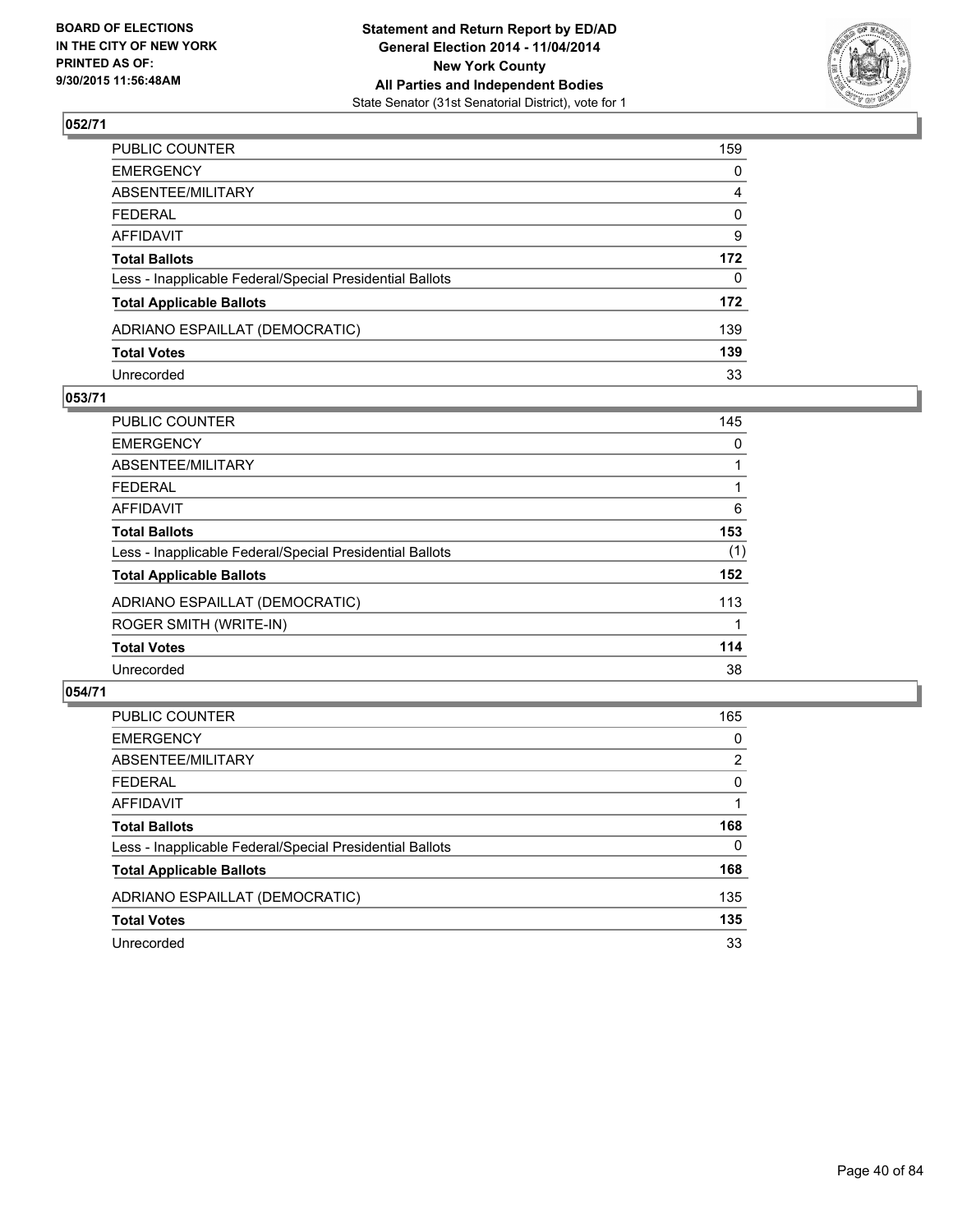

| PUBLIC COUNTER                                           | 136            |
|----------------------------------------------------------|----------------|
| <b>EMERGENCY</b>                                         | 0              |
| ABSENTEE/MILITARY                                        | 3              |
| <b>FEDERAL</b>                                           | 3              |
| AFFIDAVIT                                                | $\overline{2}$ |
| <b>Total Ballots</b>                                     | 144            |
| Less - Inapplicable Federal/Special Presidential Ballots | (3)            |
| <b>Total Applicable Ballots</b>                          | 141            |
| ADRIANO ESPAILLAT (DEMOCRATIC)                           | 103            |
| <b>GEORGE PATAKI (WRITE-IN)</b>                          |                |
| ROBERT JACKSON (WRITE-IN)                                | 1              |
| <b>Total Votes</b>                                       | 105            |
| Unrecorded                                               | 36             |

#### **056/71**

| PUBLIC COUNTER                                           | 211            |
|----------------------------------------------------------|----------------|
| <b>EMERGENCY</b>                                         | 0              |
| ABSENTEE/MILITARY                                        | $\overline{2}$ |
| <b>FEDERAL</b>                                           | 0              |
| AFFIDAVIT                                                | 7              |
| <b>Total Ballots</b>                                     | 220            |
| Less - Inapplicable Federal/Special Presidential Ballots | 0              |
| <b>Total Applicable Ballots</b>                          | 220            |
| ADRIANO ESPAILLAT (DEMOCRATIC)                           | 179            |
| <b>TYRION LANNISTER (WRITE-IN)</b>                       |                |
| UNATTRIBUTABLE WRITE-IN (WRITE-IN)                       | 1              |
| <b>Total Votes</b>                                       | 181            |
| Unrecorded                                               | 39             |

| PUBLIC COUNTER                                           | 130 |
|----------------------------------------------------------|-----|
| <b>EMERGENCY</b>                                         | 0   |
| ABSENTEE/MILITARY                                        | 0   |
| FEDERAL                                                  | 0   |
| AFFIDAVIT                                                | 6   |
| <b>Total Ballots</b>                                     | 136 |
| Less - Inapplicable Federal/Special Presidential Ballots | 0   |
| <b>Total Applicable Ballots</b>                          | 136 |
| ADRIANO ESPAILLAT (DEMOCRATIC)                           | 113 |
| LUIS TEJADA (WRITE-IN)                                   |     |
| <b>Total Votes</b>                                       | 114 |
| Unrecorded                                               | 22  |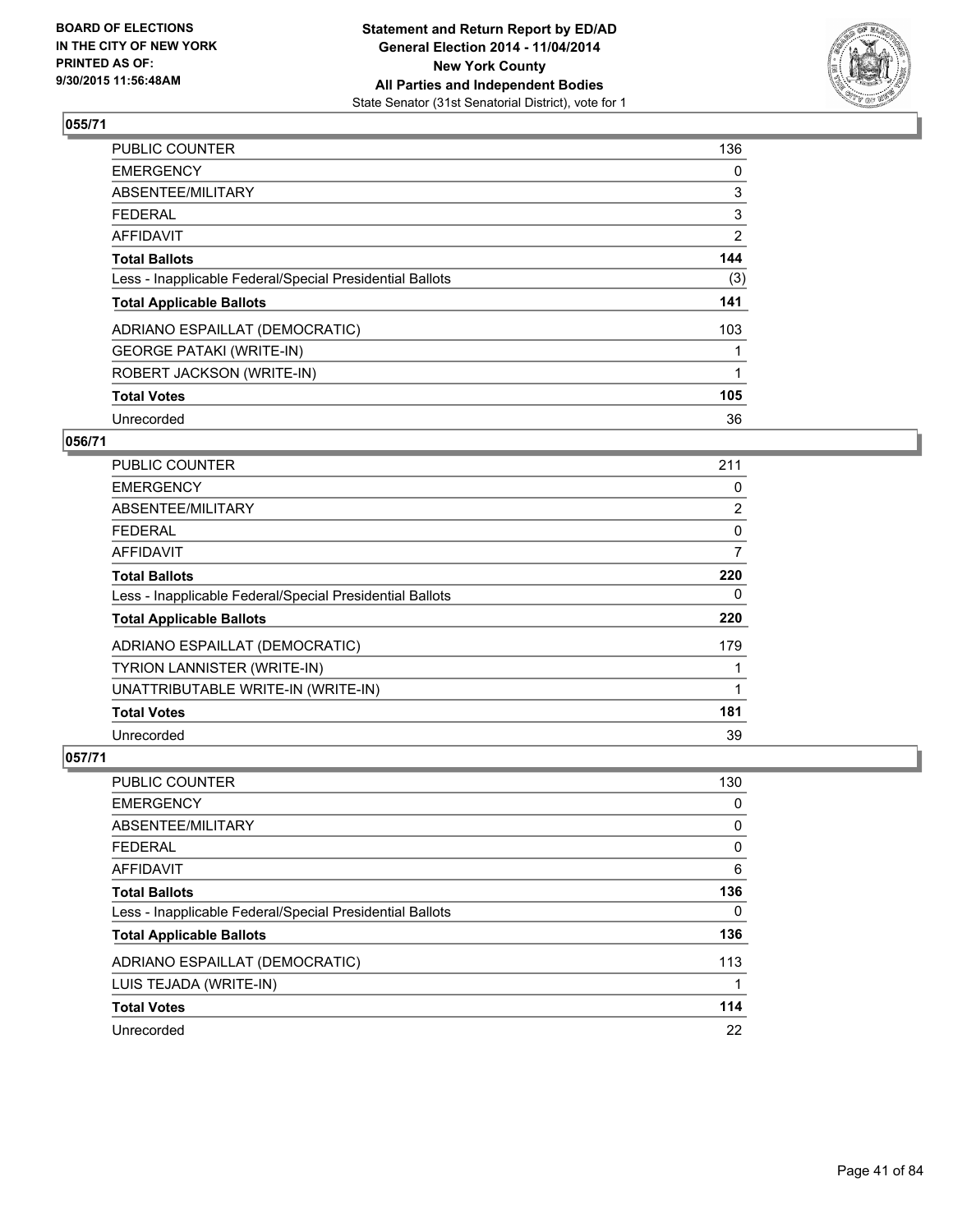

| <b>PUBLIC COUNTER</b>                                    | 151            |
|----------------------------------------------------------|----------------|
| <b>EMERGENCY</b>                                         | 0              |
| ABSENTEE/MILITARY                                        |                |
| <b>FEDERAL</b>                                           | 0              |
| <b>AFFIDAVIT</b>                                         | 3              |
| <b>Total Ballots</b>                                     | 155            |
| Less - Inapplicable Federal/Special Presidential Ballots | 0              |
| <b>Total Applicable Ballots</b>                          | 155            |
| ADRIANO ESPAILLAT (DEMOCRATIC)                           | 125            |
| <b>JIMMY MCMILLAN III (WRITE-IN)</b>                     |                |
| KATRINA MCKENNA (WRITE-IN)                               | $\overline{2}$ |
| LUIS TEJADA (WRITE-IN)                                   | 1              |
| <b>Total Votes</b>                                       | 129            |
| Unrecorded                                               | 26             |

### **059/71**

| 0<br>0   |
|----------|
|          |
|          |
| $\Omega$ |
| 2        |
| 127      |
| 0        |
| 127      |
| 97       |
| 97       |
| 30       |
|          |

| PUBLIC COUNTER                                           | 144 |
|----------------------------------------------------------|-----|
| <b>EMERGENCY</b>                                         | 0   |
| ABSENTEE/MILITARY                                        | 3   |
| <b>FEDERAL</b>                                           | 0   |
| <b>AFFIDAVIT</b>                                         | 0   |
| <b>Total Ballots</b>                                     | 147 |
| Less - Inapplicable Federal/Special Presidential Ballots | 0   |
| <b>Total Applicable Ballots</b>                          | 147 |
| ADRIANO ESPAILLAT (DEMOCRATIC)                           | 117 |
| ROY RAHRSETZER (WRITE-IN)                                |     |
| <b>Total Votes</b>                                       | 118 |
| Unrecorded                                               | 29  |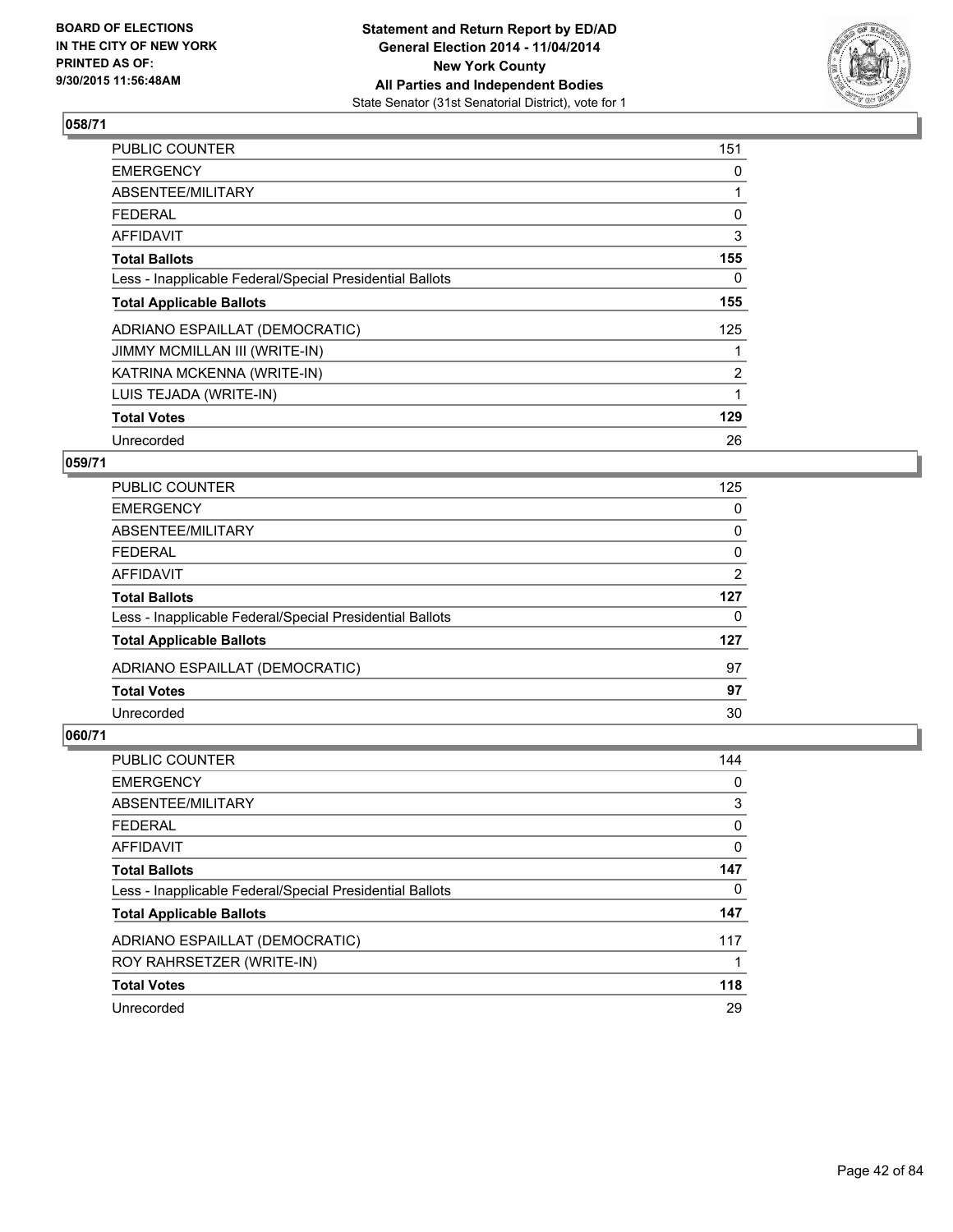

| PUBLIC COUNTER                                           | 116 |
|----------------------------------------------------------|-----|
| <b>EMERGENCY</b>                                         | 0   |
| ABSENTEE/MILITARY                                        | 3   |
| <b>FEDERAL</b>                                           |     |
| AFFIDAVIT                                                | 6   |
| <b>Total Ballots</b>                                     | 126 |
| Less - Inapplicable Federal/Special Presidential Ballots | (1) |
| <b>Total Applicable Ballots</b>                          | 125 |
| ADRIANO ESPAILLAT (DEMOCRATIC)                           | 104 |
| ROBERT JACKSON (WRITE-IN)                                |     |
| <b>Total Votes</b>                                       | 105 |
| Unrecorded                                               | 20  |

### **062/71**

| <b>PUBLIC COUNTER</b>                                    | 119            |
|----------------------------------------------------------|----------------|
| <b>EMERGENCY</b>                                         | 0              |
| ABSENTEE/MILITARY                                        |                |
| <b>FEDERAL</b>                                           | $\overline{2}$ |
| AFFIDAVIT                                                | 2              |
| <b>Total Ballots</b>                                     | 124            |
| Less - Inapplicable Federal/Special Presidential Ballots | (2)            |
| <b>Total Applicable Ballots</b>                          | 122            |
| ADRIANO ESPAILLAT (DEMOCRATIC)                           | 85             |
| ANDREW CORTEZ (WRITE-IN)                                 |                |
| UNATTRIBUTABLE WRITE-IN (WRITE-IN)                       | 1              |
| <b>Total Votes</b>                                       | 87             |
| Unrecorded                                               | 35             |

| PUBLIC COUNTER                                           | 208 |
|----------------------------------------------------------|-----|
| <b>EMERGENCY</b>                                         | 0   |
| ABSENTEE/MILITARY                                        | 5   |
| <b>FEDERAL</b>                                           | 3   |
| AFFIDAVIT                                                | 8   |
| <b>Total Ballots</b>                                     | 224 |
| Less - Inapplicable Federal/Special Presidential Ballots | (3) |
| <b>Total Applicable Ballots</b>                          | 221 |
| ADRIANO ESPAILLAT (DEMOCRATIC)                           | 168 |
| DEBORAH CARDONA (WRITE-IN)                               |     |
| <b>Total Votes</b>                                       | 169 |
| Unrecorded                                               | 52  |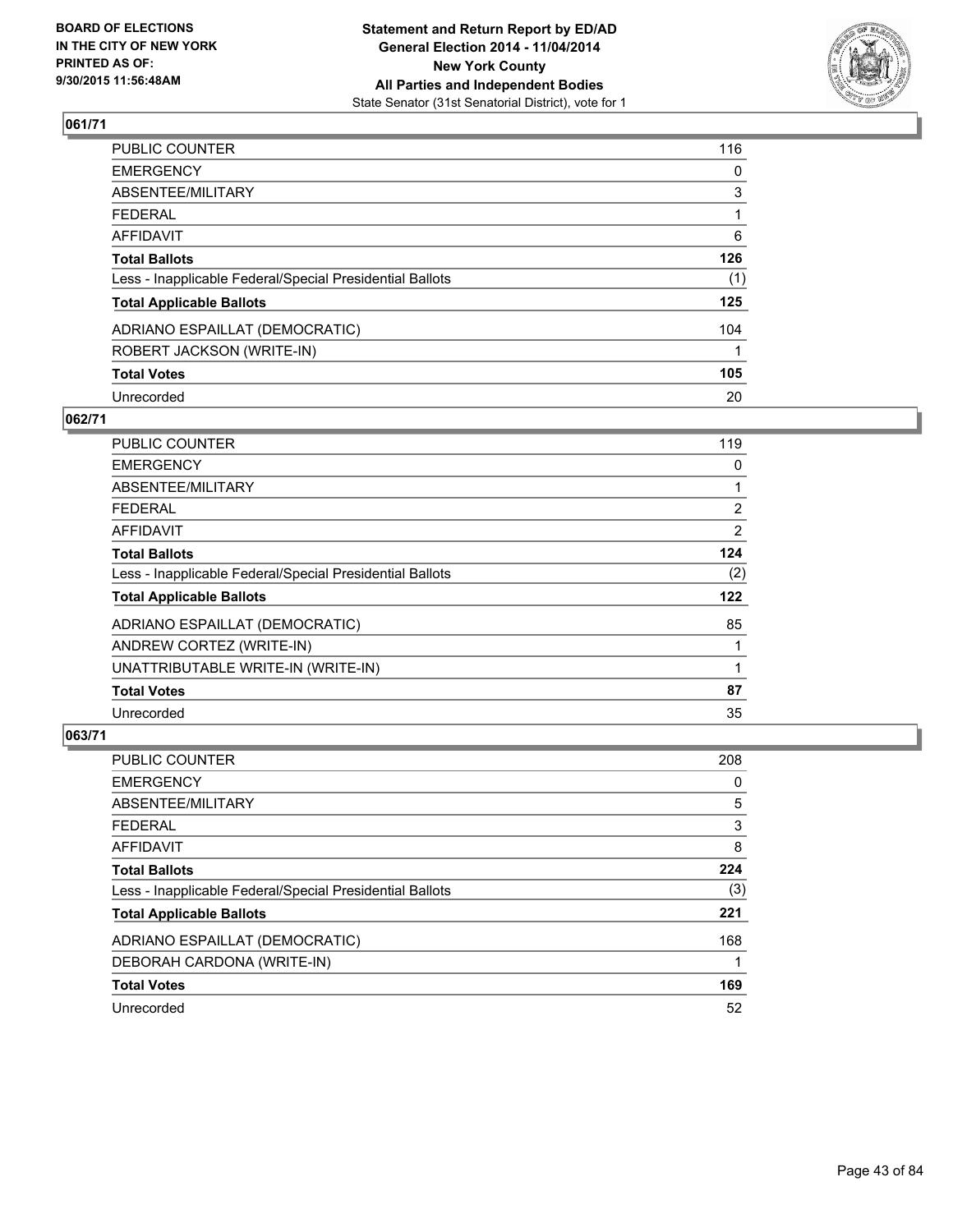

| PUBLIC COUNTER                                           | 200            |
|----------------------------------------------------------|----------------|
| EMERGENCY                                                | 0              |
| ABSENTEE/MILITARY                                        | $\mathbf 0$    |
| FEDERAL                                                  | $\overline{2}$ |
| AFFIDAVIT                                                | 9              |
| Total Ballots                                            | 211            |
| Less - Inapplicable Federal/Special Presidential Ballots | (2)            |
| <b>Total Applicable Ballots</b>                          | 209            |
| ADRIANO ESPAILLAT (DEMOCRATIC)                           | 164            |
| <b>Total Votes</b>                                       | 164            |
| Unrecorded                                               | 45             |

#### **065/71**

| PUBLIC COUNTER                                           | 154      |
|----------------------------------------------------------|----------|
| <b>EMERGENCY</b>                                         | $\Omega$ |
| ABSENTEE/MILITARY                                        | 3        |
| <b>FEDERAL</b>                                           |          |
| <b>AFFIDAVIT</b>                                         | 5        |
| <b>Total Ballots</b>                                     | 163      |
| Less - Inapplicable Federal/Special Presidential Ballots | (1)      |
| <b>Total Applicable Ballots</b>                          | 162      |
| ADRIANO ESPAILLAT (DEMOCRATIC)                           | 123      |
| <b>Total Votes</b>                                       | 123      |
| Unrecorded                                               | 39       |
|                                                          |          |

| <b>PUBLIC COUNTER</b>                                    | 196 |
|----------------------------------------------------------|-----|
| <b>EMERGENCY</b>                                         | 0   |
| ABSENTEE/MILITARY                                        | 3   |
| <b>FEDERAL</b>                                           | 3   |
| <b>AFFIDAVIT</b>                                         | 3   |
| <b>Total Ballots</b>                                     | 205 |
| Less - Inapplicable Federal/Special Presidential Ballots | (3) |
| <b>Total Applicable Ballots</b>                          | 202 |
| ADRIANO ESPAILLAT (DEMOCRATIC)                           | 170 |
| <b>GUILLERMO LINARES (WRITE-IN)</b>                      |     |
| <b>Total Votes</b>                                       | 171 |
| Unrecorded                                               | 31  |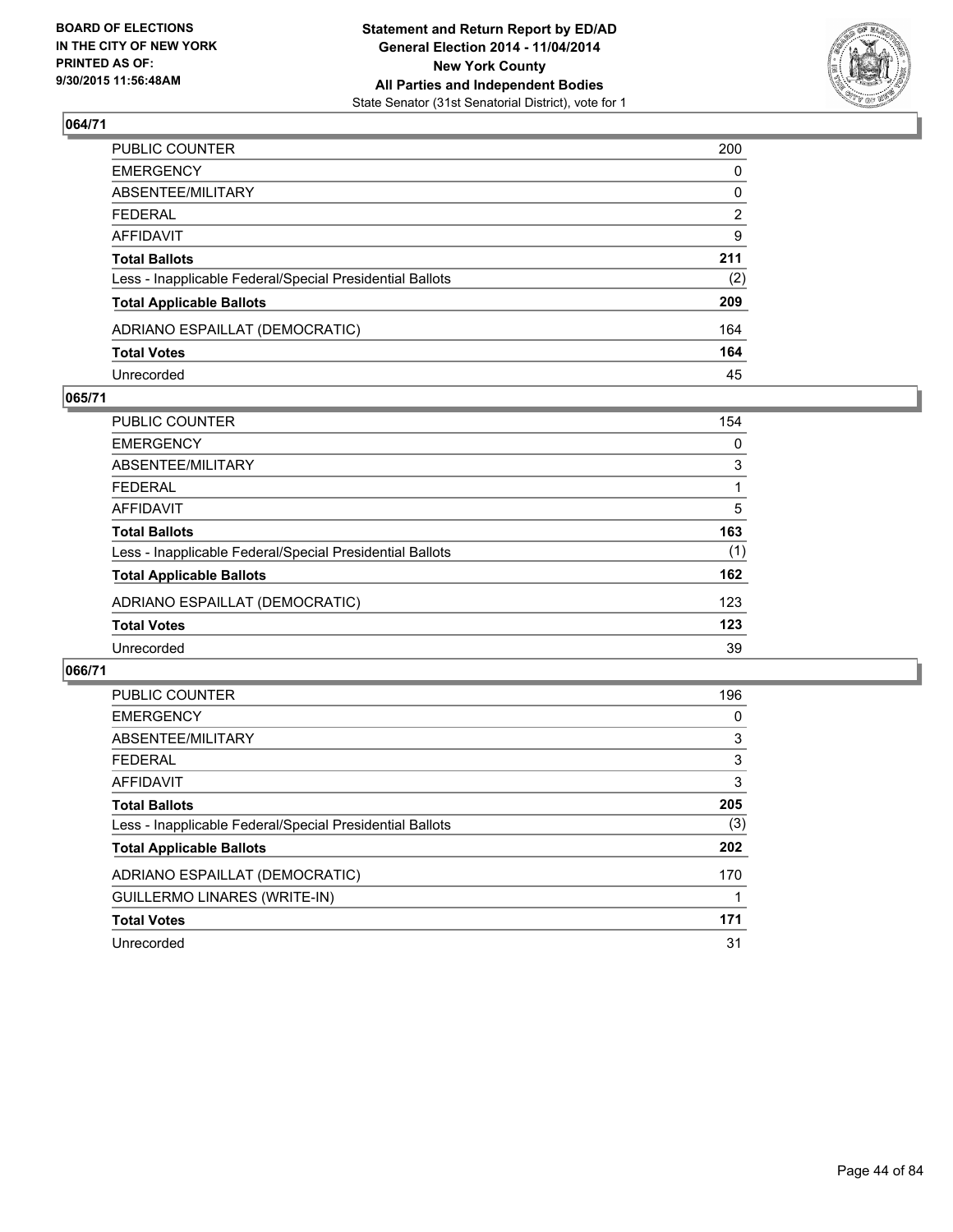

| PUBLIC COUNTER                                           | 169 |
|----------------------------------------------------------|-----|
| <b>EMERGENCY</b>                                         | 0   |
| ABSENTEE/MILITARY                                        | 3   |
| <b>FEDERAL</b>                                           |     |
| AFFIDAVIT                                                | 7   |
| <b>Total Ballots</b>                                     | 180 |
| Less - Inapplicable Federal/Special Presidential Ballots | (1) |
| <b>Total Applicable Ballots</b>                          | 179 |
| ADRIANO ESPAILLAT (DEMOCRATIC)                           | 143 |
| ROBERT JACKSON (WRITE-IN)                                | 2   |
| UNATTRIBUTABLE WRITE-IN (WRITE-IN)                       | 1   |
| <b>Total Votes</b>                                       | 146 |
| Unrecorded                                               | 33  |

#### **068/71**

| PUBLIC COUNTER                                           | 106            |
|----------------------------------------------------------|----------------|
| <b>EMERGENCY</b>                                         | 0              |
| ABSENTEE/MILITARY                                        | 5              |
| <b>FEDERAL</b>                                           |                |
| <b>AFFIDAVIT</b>                                         | 4              |
| <b>Total Ballots</b>                                     | 116            |
| Less - Inapplicable Federal/Special Presidential Ballots | (1)            |
| <b>Total Applicable Ballots</b>                          | 115            |
| ADRIANO ESPAILLAT (DEMOCRATIC)                           | 81             |
| ROBERT JACKSON (WRITE-IN)                                | $\overline{2}$ |
| UNATTRIBUTABLE WRITE-IN (WRITE-IN)                       | 3              |
| <b>Total Votes</b>                                       | 86             |
| Unrecorded                                               | 29             |

| PUBLIC COUNTER                                           | 200 |
|----------------------------------------------------------|-----|
| <b>EMERGENCY</b>                                         | 0   |
| ABSENTEE/MILITARY                                        | 8   |
| FEDERAL                                                  |     |
| AFFIDAVIT                                                | 8   |
| <b>Total Ballots</b>                                     | 217 |
| Less - Inapplicable Federal/Special Presidential Ballots | (1) |
| <b>Total Applicable Ballots</b>                          | 216 |
| ADRIANO ESPAILLAT (DEMOCRATIC)                           | 179 |
| CHARLES RANGEL (WRITE-IN)                                |     |
| <b>Total Votes</b>                                       | 180 |
| Unrecorded                                               | 36  |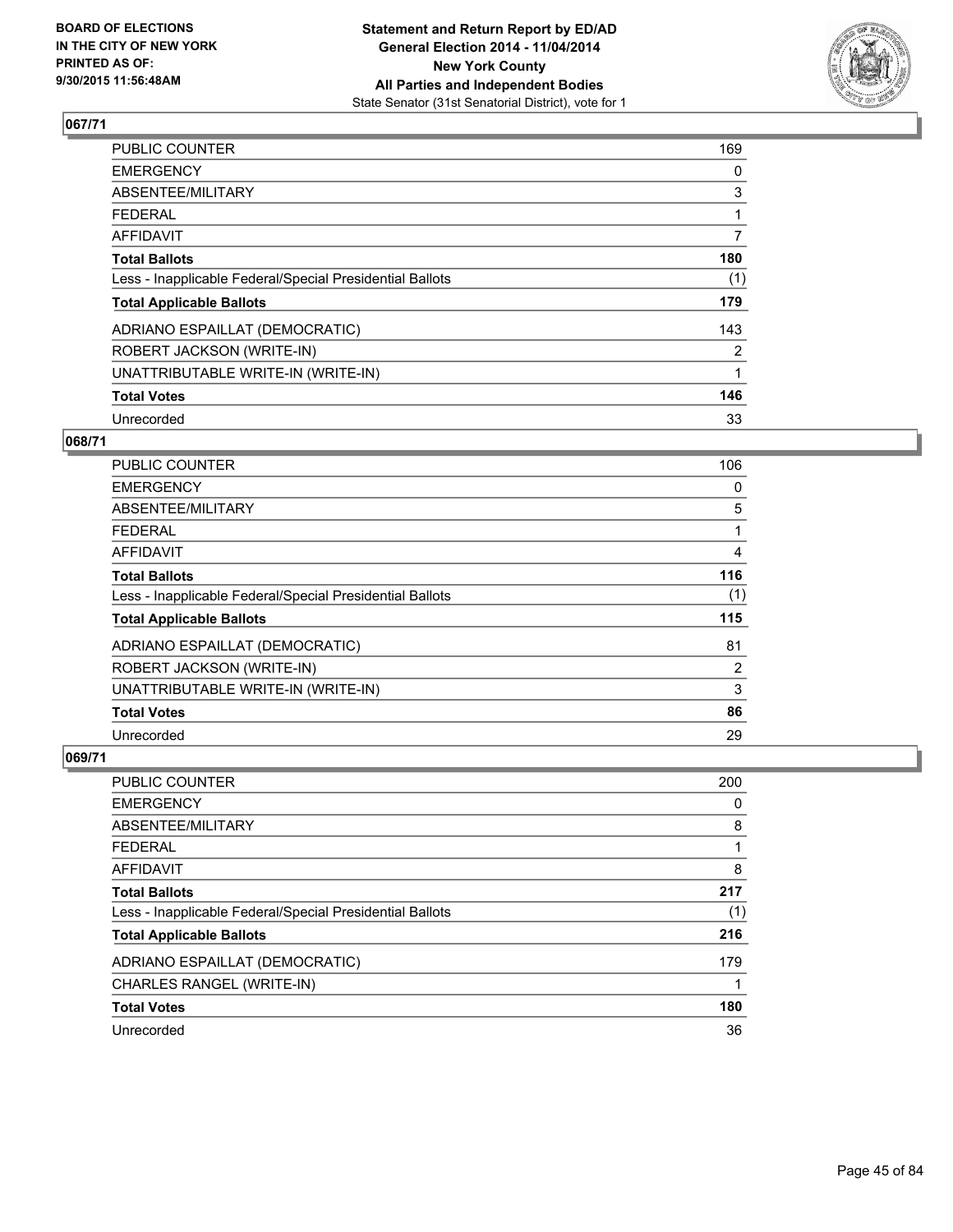

| PUBLIC COUNTER                                           | 244      |
|----------------------------------------------------------|----------|
| <b>EMERGENCY</b>                                         | 0        |
| <b>ABSENTEE/MILITARY</b>                                 |          |
| <b>FEDERAL</b>                                           | 0        |
| AFFIDAVIT                                                | 0        |
| <b>Total Ballots</b>                                     | 245      |
| Less - Inapplicable Federal/Special Presidential Ballots | $\Omega$ |
| <b>Total Applicable Ballots</b>                          | 245      |
| ADRIANO ESPAILLAT (DEMOCRATIC)                           | 195      |
| MERY DIAZ (WRITE-IN)                                     |          |
| <b>Total Votes</b>                                       | 196      |
| Unrecorded                                               | 49       |

#### **071/71**

| PUBLIC COUNTER                                           | 25  |
|----------------------------------------------------------|-----|
| <b>EMERGENCY</b>                                         | 0   |
| <b>ABSENTEE/MILITARY</b>                                 | 0   |
| <b>FEDERAL</b>                                           | 2   |
| AFFIDAVIT                                                | 0   |
| <b>Total Ballots</b>                                     | 27  |
| Less - Inapplicable Federal/Special Presidential Ballots | (2) |
| <b>Total Applicable Ballots</b>                          | 25  |
| ADRIANO ESPAILLAT (DEMOCRATIC)                           | 21  |
| <b>Total Votes</b>                                       | 21  |
| Unrecorded                                               | 4   |
|                                                          |     |

| PUBLIC COUNTER                                           | 210            |
|----------------------------------------------------------|----------------|
| <b>EMERGENCY</b>                                         | 0              |
| ABSENTEE/MILITARY                                        | 1              |
| <b>FEDERAL</b>                                           | 3              |
| <b>AFFIDAVIT</b>                                         | 2              |
| <b>Total Ballots</b>                                     | 216            |
| Less - Inapplicable Federal/Special Presidential Ballots | (3)            |
| <b>Total Applicable Ballots</b>                          | 213            |
| ADRIANO ESPAILLAT (DEMOCRATIC)                           | 162            |
| <b>GERMAN LORENZO (WRITE-IN)</b>                         |                |
| GUILLERMO LINARES (WRITE-IN)                             | $\overline{c}$ |
| JON GIRODES (WRITE-IN)                                   | 1              |
| ROBERT JACKSON (WRITE-IN)                                | 1              |
| ZEBE SAKAYAMA (WRITE-IN)                                 |                |
| <b>Total Votes</b>                                       | 168            |
| Unrecorded                                               | 45             |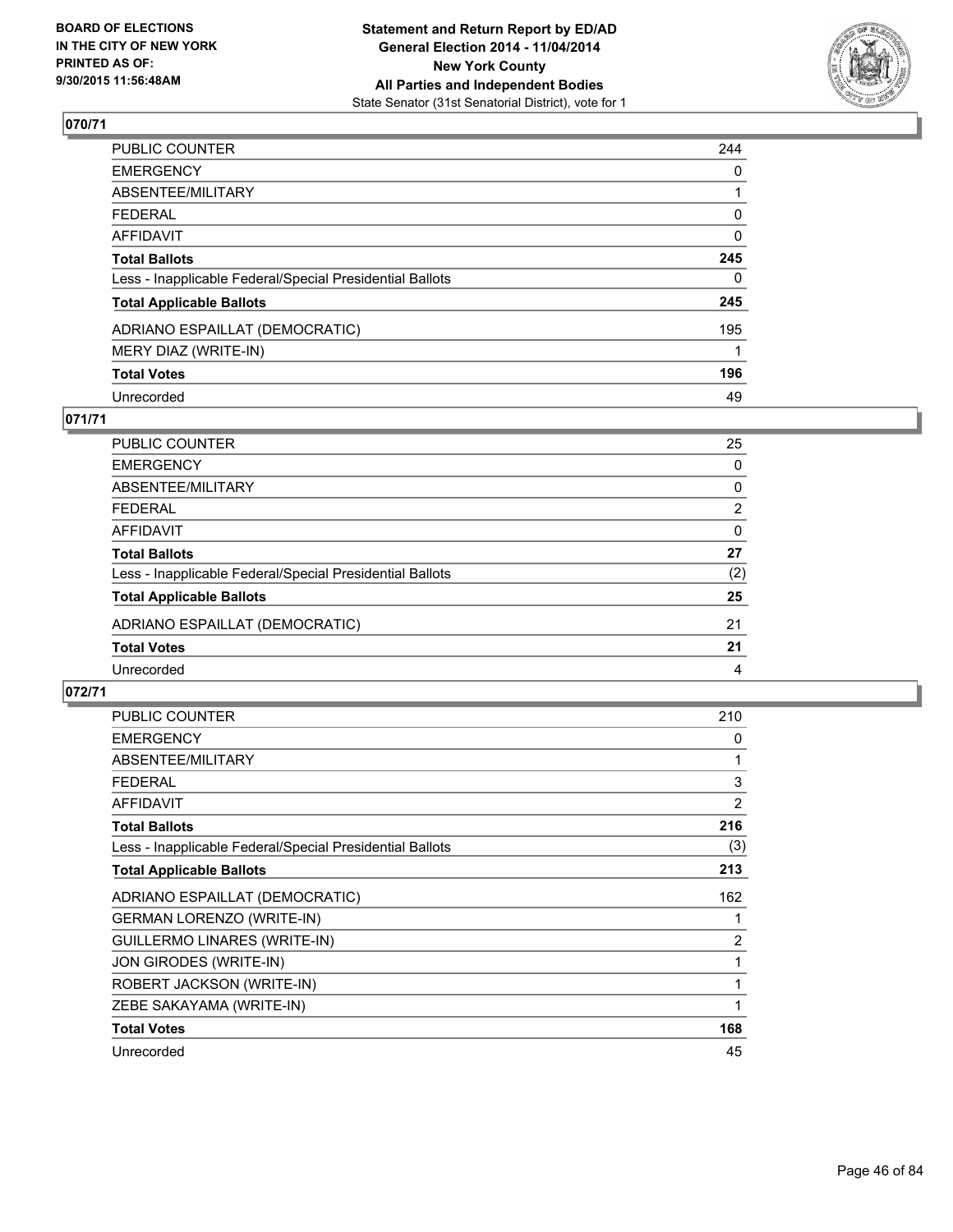

| PUBLIC COUNTER                                           | 198            |
|----------------------------------------------------------|----------------|
| <b>EMERGENCY</b>                                         | 0              |
| ABSENTEE/MILITARY                                        | 3              |
| <b>FEDERAL</b>                                           | 3              |
| AFFIDAVIT                                                | $\overline{2}$ |
| <b>Total Ballots</b>                                     | 206            |
| Less - Inapplicable Federal/Special Presidential Ballots | (3)            |
| <b>Total Applicable Ballots</b>                          | 203            |
| ADRIANO ESPAILLAT (DEMOCRATIC)                           | 143            |
| ROBERT JACKSON (WRITE-IN)                                |                |
| STEVE BRODNER (WRITE-IN)                                 | 1              |
| <b>Total Votes</b>                                       | 145            |
| Unrecorded                                               | 58             |

### **074/71**

| PUBLIC COUNTER                                           | 215 |
|----------------------------------------------------------|-----|
| <b>EMERGENCY</b>                                         | 0   |
| ABSENTEE/MILITARY                                        | 3   |
| <b>FEDERAL</b>                                           | 0   |
| <b>AFFIDAVIT</b>                                         | 5   |
| <b>Total Ballots</b>                                     | 223 |
| Less - Inapplicable Federal/Special Presidential Ballots | 0   |
| <b>Total Applicable Ballots</b>                          | 223 |
| ADRIANO ESPAILLAT (DEMOCRATIC)                           | 158 |
| ANNA ELLIOTT (WRITE-IN)                                  |     |
| UNATTRIBUTABLE WRITE-IN (WRITE-IN)                       | 1   |
| <b>Total Votes</b>                                       | 160 |
| Unrecorded                                               | 63  |

| PUBLIC COUNTER                                           | 200 |
|----------------------------------------------------------|-----|
| <b>EMERGENCY</b>                                         | 0   |
| ABSENTEE/MILITARY                                        | 1   |
| <b>FEDERAL</b>                                           | 1   |
| AFFIDAVIT                                                | 4   |
| <b>Total Ballots</b>                                     | 206 |
| Less - Inapplicable Federal/Special Presidential Ballots | (1) |
| <b>Total Applicable Ballots</b>                          | 205 |
| ADRIANO ESPAILLAT (DEMOCRATIC)                           | 159 |
| NELSON PAGE (WRITE-IN)                                   |     |
| NELSON ROJAS (WRITE-IN)                                  | 1   |
| ROBERT JACKSON (WRITE-IN)                                | 1   |
| <b>Total Votes</b>                                       | 162 |
| Unrecorded                                               | 43  |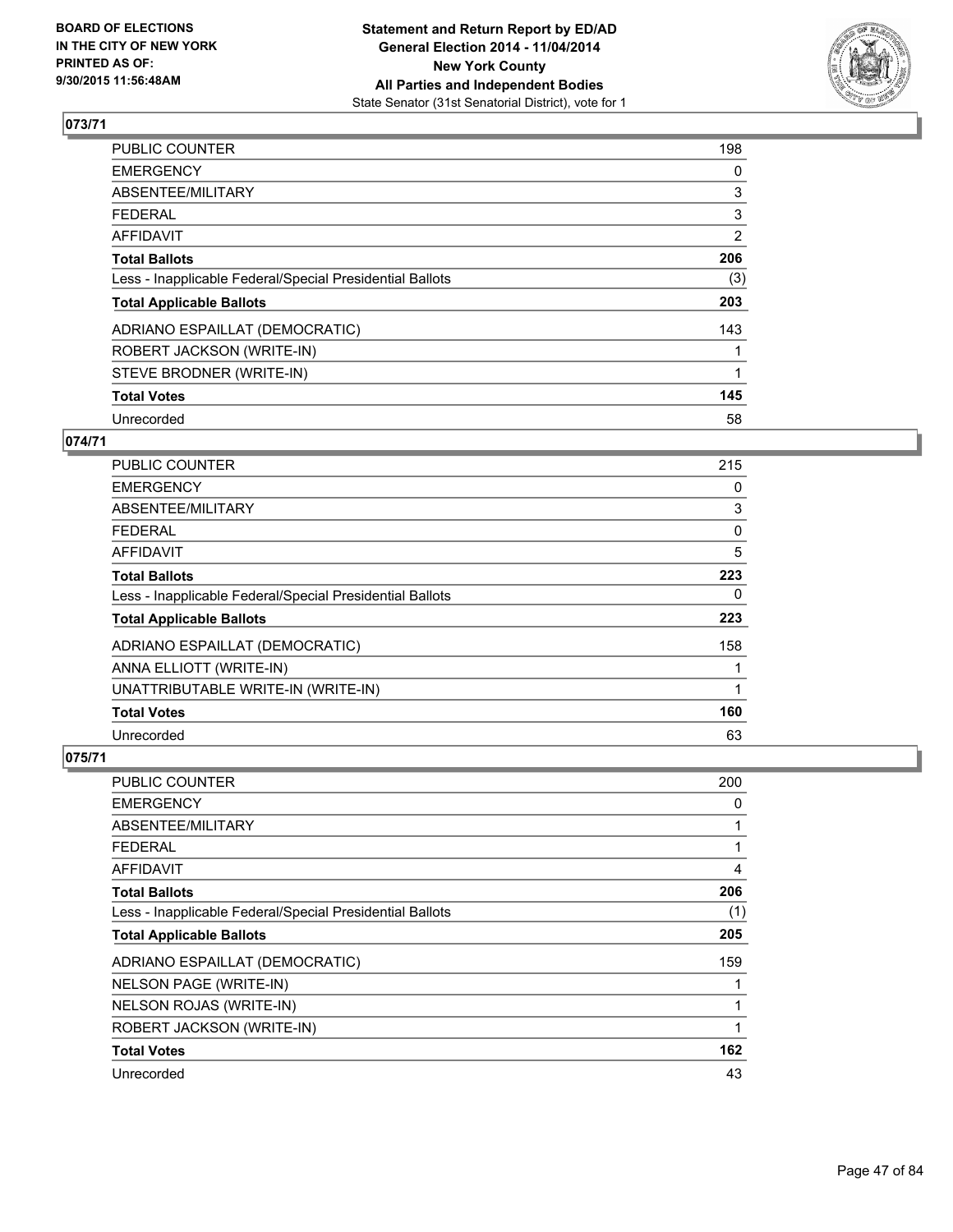

| PUBLIC COUNTER                                           | 315            |
|----------------------------------------------------------|----------------|
| <b>EMERGENCY</b>                                         | 0              |
| ABSENTEE/MILITARY                                        | 4              |
| <b>FEDERAL</b>                                           | 3              |
| AFFIDAVIT                                                | $\overline{2}$ |
| <b>Total Ballots</b>                                     | 324            |
| Less - Inapplicable Federal/Special Presidential Ballots | (3)            |
| <b>Total Applicable Ballots</b>                          | 321            |
| ADRIANO ESPAILLAT (DEMOCRATIC)                           | 230            |
| <b>GUILLERMO LINARES (WRITE-IN)</b>                      |                |
| JON STEWART (WRITE-IN)                                   |                |
| ROBERT JACKSON (WRITE-IN)                                | $\overline{2}$ |
| UNATTRIBUTABLE WRITE-IN (WRITE-IN)                       | 1              |
| <b>Total Votes</b>                                       | 235            |
| Unrecorded                                               | 86             |

### **077/71**

| <b>PUBLIC COUNTER</b>                                    | 303 |
|----------------------------------------------------------|-----|
| <b>EMERGENCY</b>                                         | 0   |
| ABSENTEE/MILITARY                                        | 6   |
| <b>FEDERAL</b>                                           |     |
| <b>AFFIDAVIT</b>                                         |     |
| <b>Total Ballots</b>                                     | 311 |
| Less - Inapplicable Federal/Special Presidential Ballots | (1) |
| <b>Total Applicable Ballots</b>                          | 310 |
| ADRIANO ESPAILLAT (DEMOCRATIC)                           | 228 |
| ROBERT JACKSON (WRITE-IN)                                | 2   |
| UNATTRIBUTABLE WRITE-IN (WRITE-IN)                       |     |
| <b>Total Votes</b>                                       | 231 |
| Unrecorded                                               | 79  |

| <b>PUBLIC COUNTER</b>                                    | 370 |
|----------------------------------------------------------|-----|
| <b>EMERGENCY</b>                                         | 0   |
| ABSENTEE/MILITARY                                        | 7   |
| <b>FEDERAL</b>                                           | 9   |
| AFFIDAVIT                                                | 3   |
| <b>Total Ballots</b>                                     | 389 |
| Less - Inapplicable Federal/Special Presidential Ballots | (9) |
| <b>Total Applicable Ballots</b>                          | 380 |
| ADRIANO ESPAILLAT (DEMOCRATIC)                           | 277 |
| JACOB DEGRUM (WRITE-IN)                                  |     |
| ROBERT JACKSON (WRITE-IN)                                | 4   |
| <b>Total Votes</b>                                       | 282 |
| Unrecorded                                               | 98  |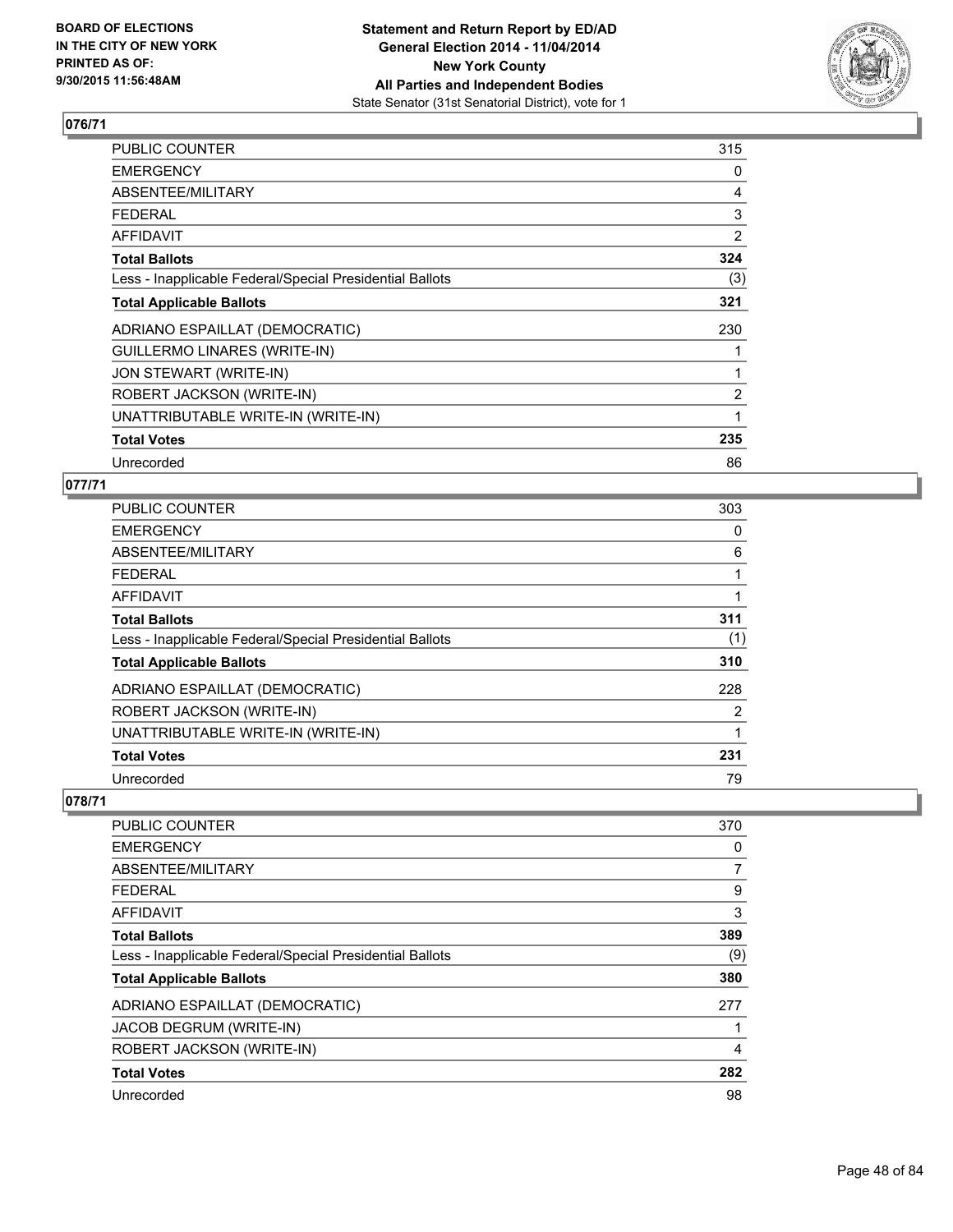

| PUBLIC COUNTER                                           | 294 |
|----------------------------------------------------------|-----|
| <b>EMERGENCY</b>                                         | 0   |
| ABSENTEE/MILITARY                                        | 11  |
| <b>FEDERAL</b>                                           | 4   |
| <b>AFFIDAVIT</b>                                         | 1   |
| <b>Total Ballots</b>                                     | 310 |
| Less - Inapplicable Federal/Special Presidential Ballots | (4) |
| <b>Total Applicable Ballots</b>                          | 306 |
| ADRIANO ESPAILLAT (DEMOCRATIC)                           | 211 |
| BETH ALBERTY (WRITE-IN)                                  |     |
| HARRISON FORD (WRITE-IN)                                 |     |
| ROBERT JACKSON (WRITE-IN)                                |     |
| <b>Total Votes</b>                                       | 214 |
| Unrecorded                                               | 92  |

### **080/71**

| PUBLIC COUNTER                                           | 159 |
|----------------------------------------------------------|-----|
| <b>EMERGENCY</b>                                         | 0   |
| ABSENTEE/MILITARY                                        | 2   |
| <b>FEDERAL</b>                                           | 0   |
| <b>AFFIDAVIT</b>                                         | 2   |
| <b>Total Ballots</b>                                     | 163 |
| Less - Inapplicable Federal/Special Presidential Ballots | 0   |
| <b>Total Applicable Ballots</b>                          | 163 |
| ADRIANO ESPAILLAT (DEMOCRATIC)                           | 124 |
| KELLY S. BOYD (WRITE-IN)                                 |     |
| ROBERT JACKSON (WRITE-IN)                                | 1   |
| <b>Total Votes</b>                                       | 126 |
| Unrecorded                                               | 37  |

| PUBLIC COUNTER                                           | 259 |
|----------------------------------------------------------|-----|
| <b>EMERGENCY</b>                                         | 0   |
| ABSENTEE/MILITARY                                        | 4   |
| <b>FEDERAL</b>                                           | 2   |
| <b>AFFIDAVIT</b>                                         | 6   |
| <b>Total Ballots</b>                                     | 271 |
| Less - Inapplicable Federal/Special Presidential Ballots | (2) |
| <b>Total Applicable Ballots</b>                          | 269 |
| ADRIANO ESPAILLAT (DEMOCRATIC)                           | 188 |
| ALMA KLEIN (WRITE-IN)                                    | 1   |
| PIXEL GOLDBERG-SEIFARTH (WRITE-IN)                       | 1   |
| ROBERT JACKSON (WRITE-IN)                                | 4   |
| UNATTRIBUTABLE WRITE-IN (WRITE-IN)                       | 1   |
| <b>Total Votes</b>                                       | 195 |
| Unrecorded                                               | 74  |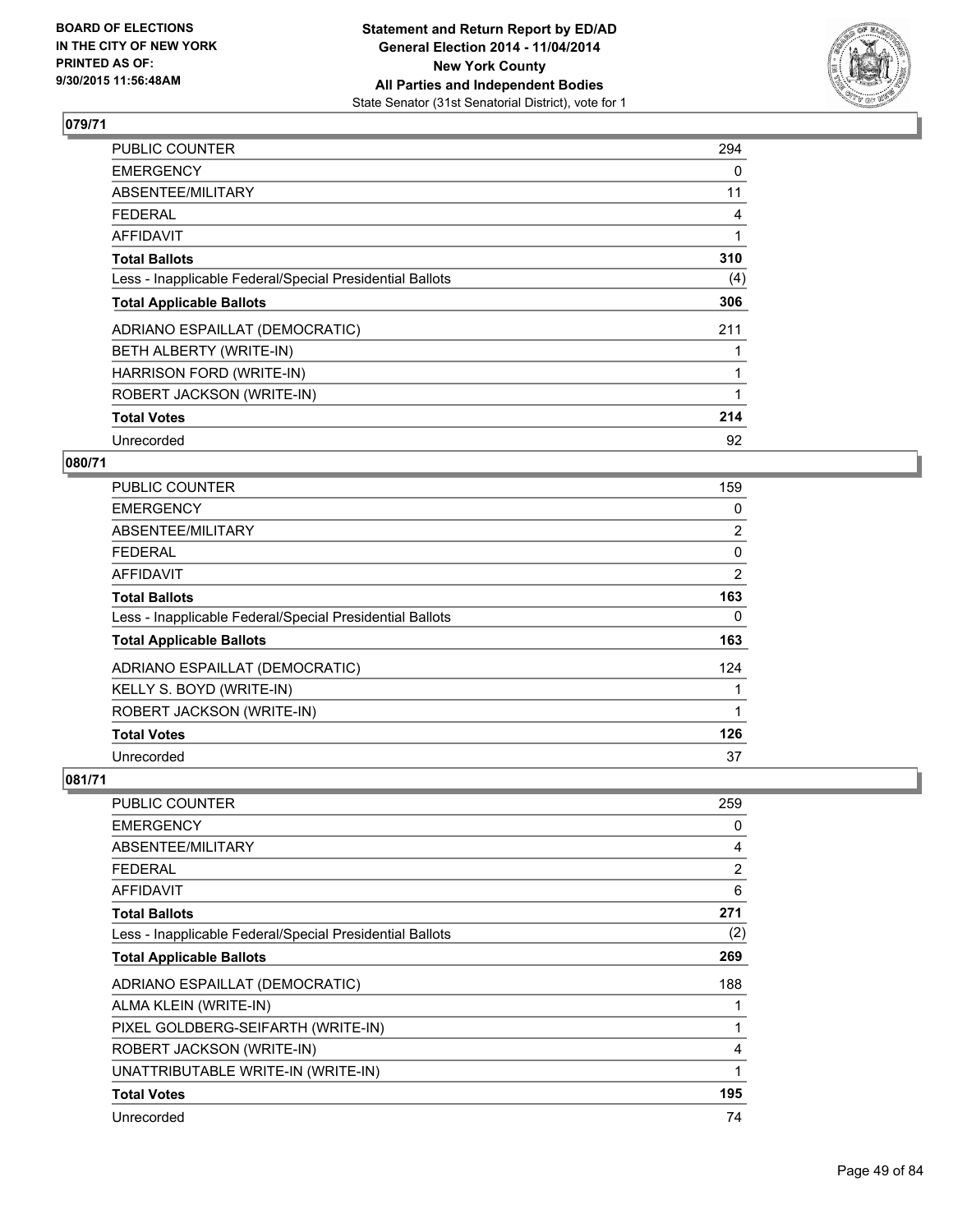

| 272            |
|----------------|
| 0              |
| $\overline{2}$ |
| 3              |
| 3              |
| 280            |
| (3)            |
| 277            |
| 195            |
| 2              |
| 4              |
| 201            |
| 76             |
|                |

#### **083/71**

| <b>PUBLIC COUNTER</b>                                    | 501         |
|----------------------------------------------------------|-------------|
| <b>EMERGENCY</b>                                         | 0           |
| ABSENTEE/MILITARY                                        | 11          |
| <b>FEDERAL</b>                                           | 4           |
| <b>AFFIDAVIT</b>                                         | 5           |
| <b>Total Ballots</b>                                     | 521         |
| Less - Inapplicable Federal/Special Presidential Ballots | (4)         |
| <b>Total Applicable Ballots</b>                          | 517         |
| ADRIANO ESPAILLAT (DEMOCRATIC)                           | 357         |
| CARL E. PERSON (WRITE-IN)                                |             |
| ELIZABETH RITTER (WRITE-IN)                              |             |
| ROBERT EDWARD (WRITE-IN)                                 | $\mathbf 1$ |
| ROBERT JACKSON (WRITE-IN)                                | 11          |
| UNATTRIBUTABLE WRITE-IN (WRITE-IN)                       | 3           |
| <b>Total Votes</b>                                       | 374         |
| Unrecorded                                               | 143         |

| <b>PUBLIC COUNTER</b>                                    | 192 |
|----------------------------------------------------------|-----|
| <b>EMERGENCY</b>                                         | 0   |
| ABSENTEE/MILITARY                                        | 3   |
| FEDERAL                                                  | 0   |
| AFFIDAVIT                                                | 1   |
| <b>Total Ballots</b>                                     | 196 |
| Less - Inapplicable Federal/Special Presidential Ballots | 0   |
| <b>Total Applicable Ballots</b>                          | 196 |
| ADRIANO ESPAILLAT (DEMOCRATIC)                           | 147 |
| ANNA DEMILT (WRITE-IN)                                   |     |
| <b>Total Votes</b>                                       | 148 |
| Unrecorded                                               | 48  |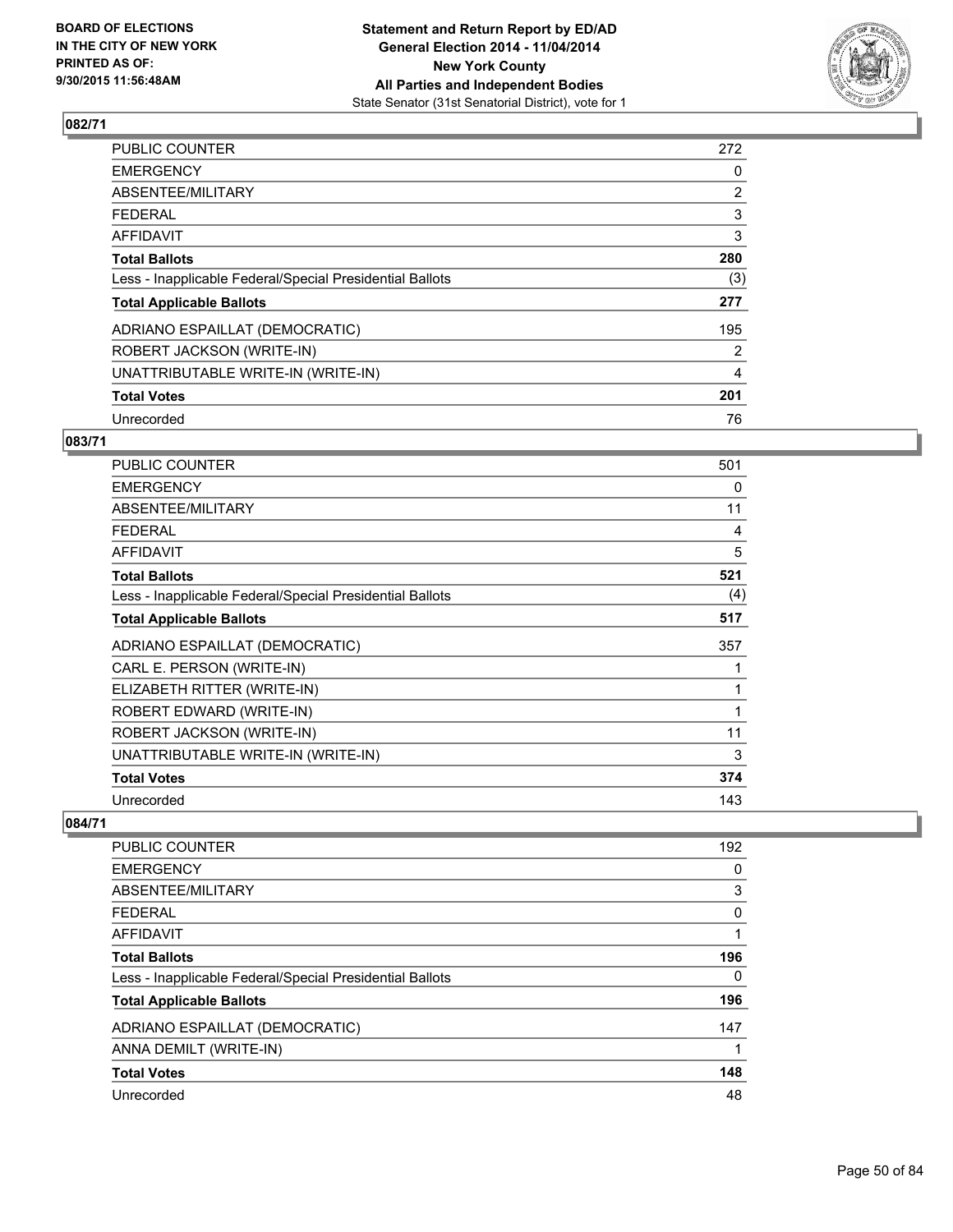

| PUBLIC COUNTER                                           | 246            |
|----------------------------------------------------------|----------------|
| <b>EMERGENCY</b>                                         | 0              |
| ABSENTEE/MILITARY                                        | 4              |
| <b>FEDERAL</b>                                           | $\overline{2}$ |
| AFFIDAVIT                                                | 0              |
| <b>Total Ballots</b>                                     | 252            |
| Less - Inapplicable Federal/Special Presidential Ballots | (2)            |
| <b>Total Applicable Ballots</b>                          | 250            |
| ADRIANO ESPAILLAT (DEMOCRATIC)                           | 178            |
| ROBERT JACKSON (WRITE-IN)                                | $\overline{2}$ |
| TILLY KATZ (WRITE-IN)                                    | 1              |
| <b>Total Votes</b>                                       | 181            |
| Unrecorded                                               | 69             |

### **086/71**

| PUBLIC COUNTER                                           | 35             |
|----------------------------------------------------------|----------------|
| <b>EMERGENCY</b>                                         | 0              |
| ABSENTEE/MILITARY                                        | 0              |
| <b>FEDERAL</b>                                           | $\overline{2}$ |
| <b>AFFIDAVIT</b>                                         | 0              |
| <b>Total Ballots</b>                                     | 37             |
| Less - Inapplicable Federal/Special Presidential Ballots | (2)            |
| <b>Total Applicable Ballots</b>                          | 35             |
| ADRIANO ESPAILLAT (DEMOCRATIC)                           | 20             |
| ALICIA BATISTA (WRITE-IN)                                |                |
| KATHERINE O'SULLIVAN (WRITE-IN)                          | 1              |
| <b>Total Votes</b>                                       | 22             |
| Unrecorded                                               | 13             |

| PUBLIC COUNTER                                           | 247 |
|----------------------------------------------------------|-----|
| <b>EMERGENCY</b>                                         | 0   |
| ABSENTEE/MILITARY                                        | 6   |
| <b>FEDERAL</b>                                           | 2   |
| AFFIDAVIT                                                | 2   |
| <b>Total Ballots</b>                                     | 257 |
| Less - Inapplicable Federal/Special Presidential Ballots | (2) |
| <b>Total Applicable Ballots</b>                          | 255 |
| ADRIANO ESPAILLAT (DEMOCRATIC)                           | 200 |
| CARLOS VARGAS (WRITE-IN)                                 |     |
| MAMA A LUNA (WRITE-IN)                                   | 1   |
| <b>Total Votes</b>                                       | 202 |
| Unrecorded                                               | 53  |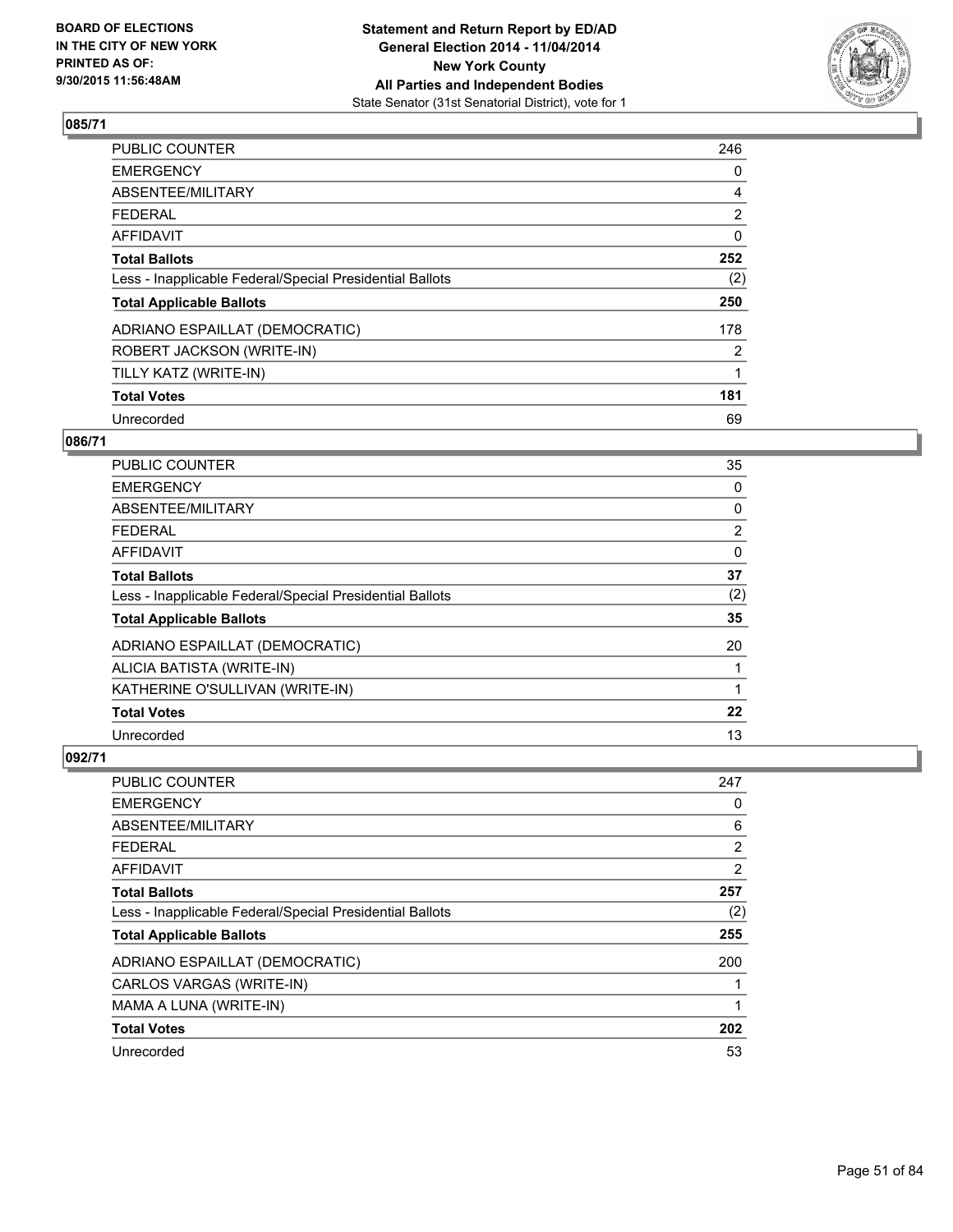

| PUBLIC COUNTER                                           | $\Omega$ |
|----------------------------------------------------------|----------|
| <b>EMERGENCY</b>                                         | 0        |
| ABSENTEE/MILITARY                                        | 0        |
| <b>FEDERAL</b>                                           | $\Omega$ |
| <b>AFFIDAVIT</b>                                         | 0        |
| <b>Total Ballots</b>                                     | 0        |
| Less - Inapplicable Federal/Special Presidential Ballots | 0        |
| <b>Total Applicable Ballots</b>                          | 0        |
| ADRIANO ESPAILLAT (DEMOCRATIC)                           | $\Omega$ |
| <b>Total Votes</b>                                       | 0        |

| PUBLIC COUNTER<br><b>EMERGENCY</b><br>ABSENTEE/MILITARY<br><b>FEDERAL</b><br>AFFIDAVIT<br><b>Total Ballots</b><br>Less - Inapplicable Federal/Special Presidential Ballots<br><b>Total Applicable Ballots</b><br>ADRIANO ESPAILLAT (DEMOCRATIC)<br><b>Total Votes</b> |   |
|-----------------------------------------------------------------------------------------------------------------------------------------------------------------------------------------------------------------------------------------------------------------------|---|
|                                                                                                                                                                                                                                                                       | 0 |
|                                                                                                                                                                                                                                                                       | 0 |
|                                                                                                                                                                                                                                                                       | 0 |
|                                                                                                                                                                                                                                                                       | 0 |
|                                                                                                                                                                                                                                                                       | 0 |
|                                                                                                                                                                                                                                                                       | 0 |
|                                                                                                                                                                                                                                                                       | 0 |
|                                                                                                                                                                                                                                                                       | 0 |
|                                                                                                                                                                                                                                                                       | 0 |
|                                                                                                                                                                                                                                                                       | 0 |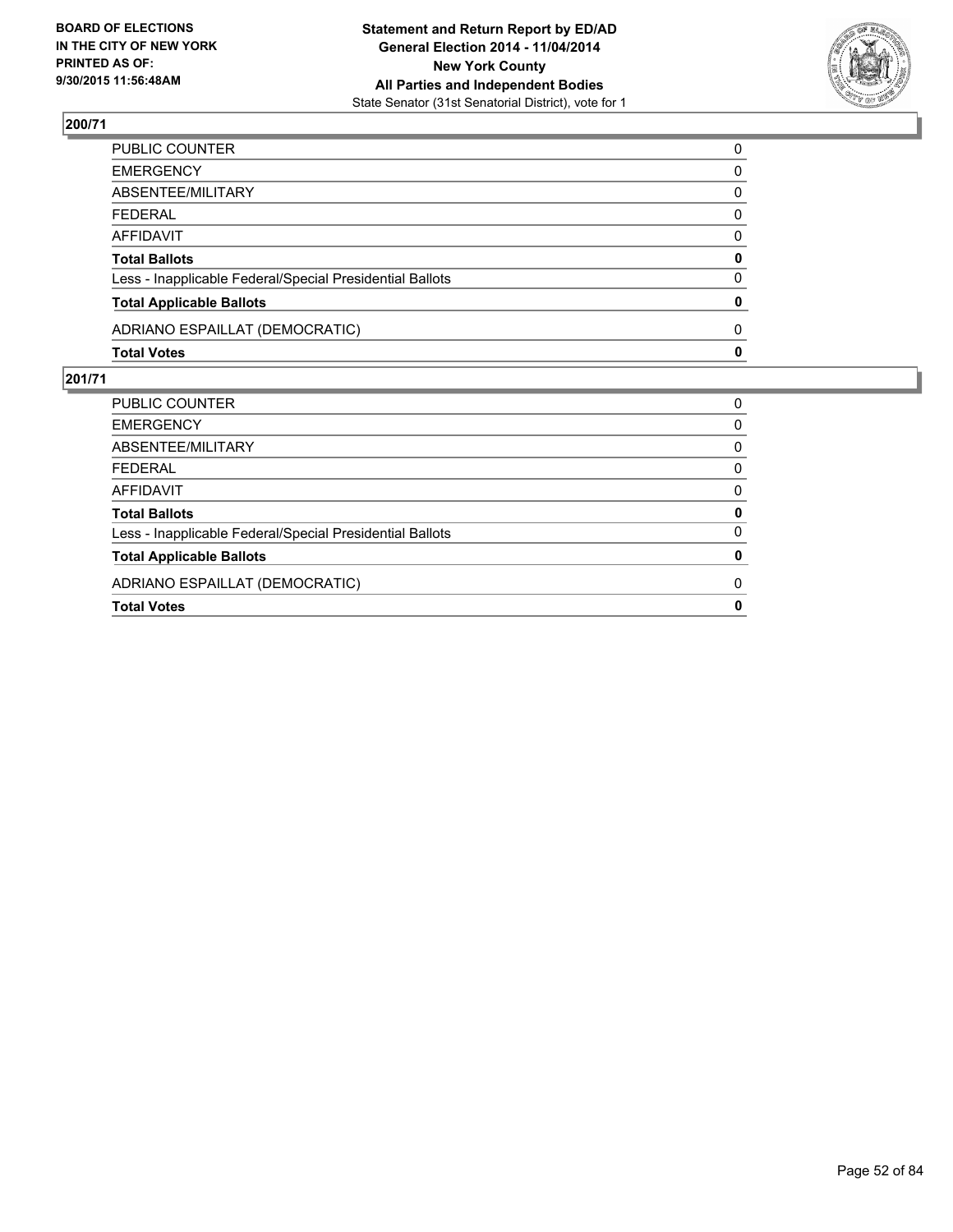

| PUBLIC COUNTER                                           | 269      |
|----------------------------------------------------------|----------|
| <b>EMERGENCY</b>                                         | 0        |
| ABSENTEE/MILITARY                                        | 6        |
| <b>FEDERAL</b>                                           | 0        |
| AFFIDAVIT                                                |          |
| <b>Total Ballots</b>                                     | 276      |
| Less - Inapplicable Federal/Special Presidential Ballots | $\Omega$ |
| <b>Total Applicable Ballots</b>                          | 276      |
| ADRIANO ESPAILLAT (DEMOCRATIC)                           | 218      |
| DEREK BREVER (WRITE-IN)                                  |          |
| <b>Total Votes</b>                                       | 219      |
| Unrecorded                                               | 57       |

### **003/72**

| PUBLIC COUNTER                                           | 194 |
|----------------------------------------------------------|-----|
| <b>EMERGENCY</b>                                         | 0   |
| ABSENTEE/MILITARY                                        | 4   |
| <b>FEDERAL</b>                                           | 3   |
| AFFIDAVIT                                                | 3   |
| <b>Total Ballots</b>                                     | 204 |
| Less - Inapplicable Federal/Special Presidential Ballots | (3) |
| <b>Total Applicable Ballots</b>                          | 201 |
| ADRIANO ESPAILLAT (DEMOCRATIC)                           | 150 |
| <b>Total Votes</b>                                       | 150 |
| Unrecorded                                               | 51  |
|                                                          |     |

| <b>PUBLIC COUNTER</b>                                    | 258 |
|----------------------------------------------------------|-----|
| <b>EMERGENCY</b>                                         | 0   |
| ABSENTEE/MILITARY                                        | 3   |
| FEDERAL                                                  | 0   |
| <b>AFFIDAVIT</b>                                         | 3   |
| <b>Total Ballots</b>                                     | 264 |
| Less - Inapplicable Federal/Special Presidential Ballots | 0   |
| <b>Total Applicable Ballots</b>                          | 264 |
| ADRIANO ESPAILLAT (DEMOCRATIC)                           | 193 |
| ADRIANO ESPAILLAT (WRITE-IN)                             |     |
| CHRISTINE QUINN (WRITE-IN)                               | 1   |
| ROBERT JACKSON (WRITE-IN)                                | 2   |
| <b>Total Votes</b>                                       | 197 |
| Unrecorded                                               | 67  |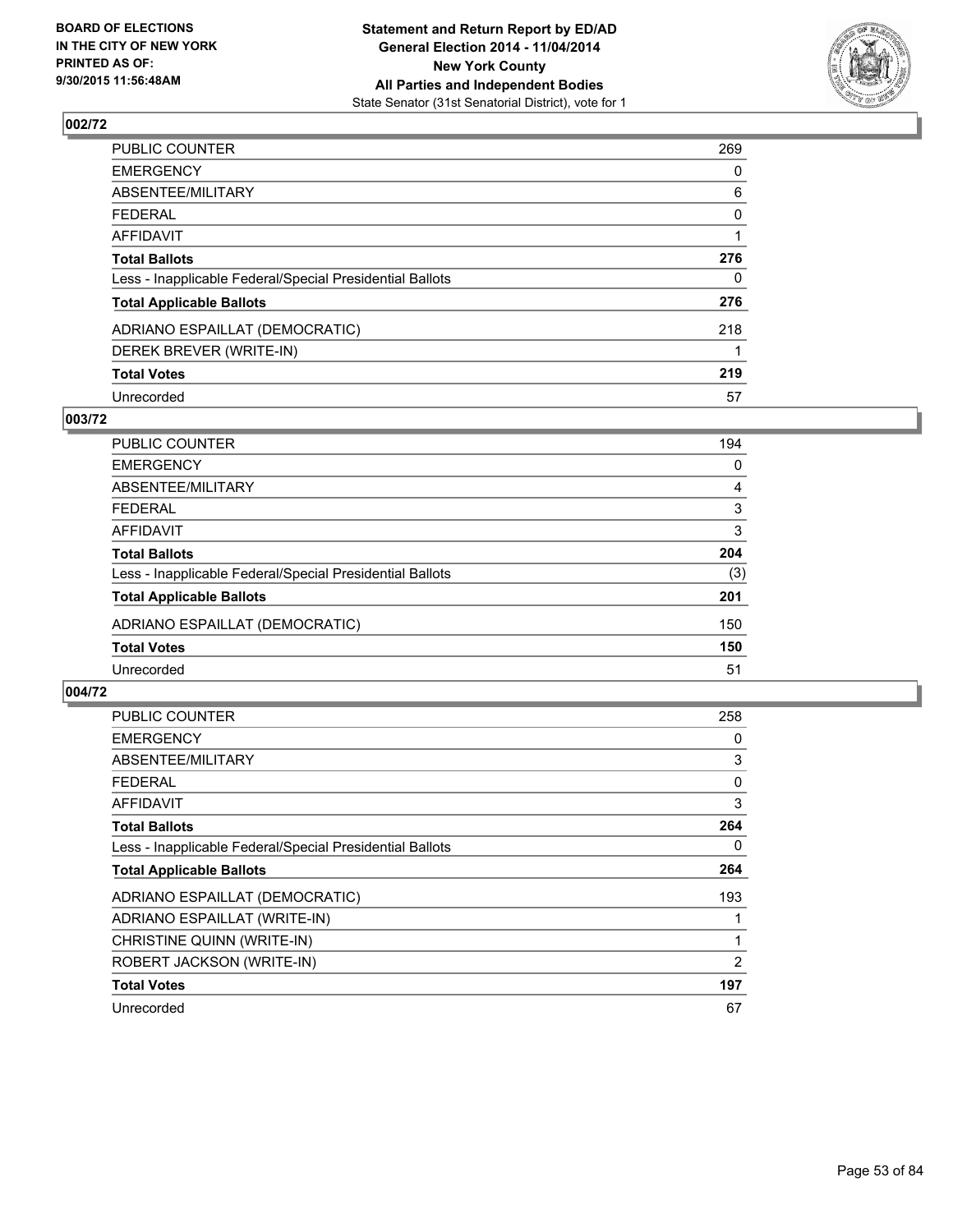

| PUBLIC COUNTER                                           | 187            |
|----------------------------------------------------------|----------------|
| EMERGENCY                                                | 0              |
| ABSENTEE/MILITARY                                        | 4              |
| FEDERAL                                                  | $\overline{2}$ |
| <b>AFFIDAVIT</b>                                         | 3              |
| Total Ballots                                            | 196            |
| Less - Inapplicable Federal/Special Presidential Ballots | (2)            |
| <b>Total Applicable Ballots</b>                          | 194            |
| ADRIANO ESPAILLAT (DEMOCRATIC)                           | 144            |
| ALFREDO MURGA (WRITE-IN)                                 |                |
| <b>Total Votes</b>                                       | 145            |
| Unrecorded                                               | 49             |

#### **006/72**

| <b>PUBLIC COUNTER</b>                                    | 185      |
|----------------------------------------------------------|----------|
| <b>EMERGENCY</b>                                         | 0        |
| ABSENTEE/MILITARY                                        | 3        |
| <b>FEDERAL</b>                                           | 0        |
| <b>AFFIDAVIT</b>                                         | 3        |
| <b>Total Ballots</b>                                     | 191      |
| Less - Inapplicable Federal/Special Presidential Ballots | $\Omega$ |
| <b>Total Applicable Ballots</b>                          | 191      |
| ADRIANO ESPAILLAT (DEMOCRATIC)                           | 151      |
| JUAN DE LOS PALOTES (WRITE-IN)                           |          |
| <b>Total Votes</b>                                       | 152      |
| Unrecorded                                               | 39       |

| PUBLIC COUNTER                                           | 174      |
|----------------------------------------------------------|----------|
| <b>EMERGENCY</b>                                         | 0        |
| ABSENTEE/MILITARY                                        | 3        |
| <b>FEDERAL</b>                                           | 0        |
| <b>AFFIDAVIT</b>                                         | $\Omega$ |
| <b>Total Ballots</b>                                     | 177      |
| Less - Inapplicable Federal/Special Presidential Ballots | 0        |
| <b>Total Applicable Ballots</b>                          | 177      |
| ADRIANO ESPAILLAT (DEMOCRATIC)                           | 123      |
| <b>Total Votes</b>                                       | 123      |
| Unrecorded                                               | 54       |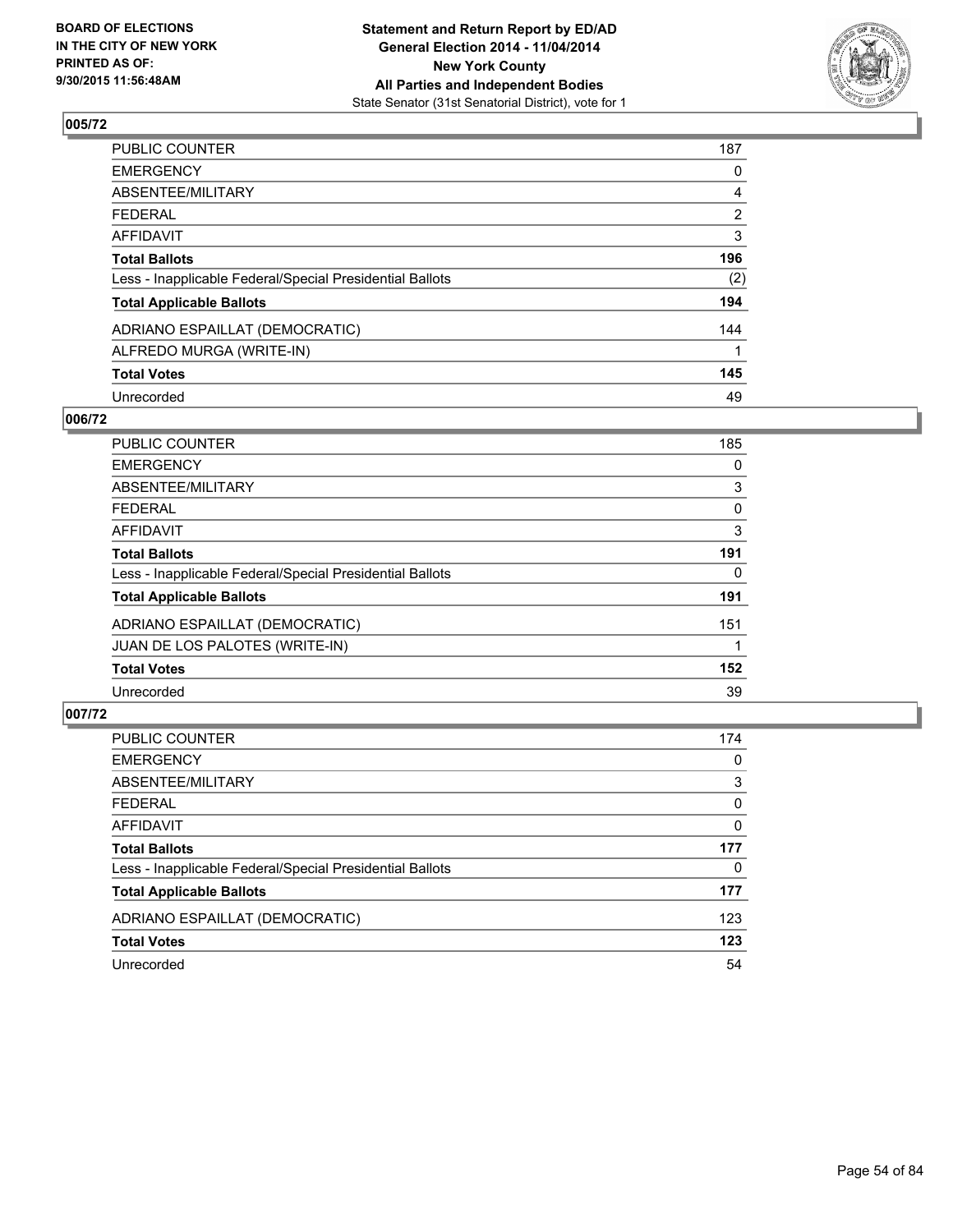

| PUBLIC COUNTER                                           | 174 |
|----------------------------------------------------------|-----|
| EMERGENCY                                                | 0   |
| ABSENTEE/MILITARY                                        | 3   |
| FEDERAL                                                  |     |
| AFFIDAVIT                                                | 2   |
| Total Ballots                                            | 180 |
| Less - Inapplicable Federal/Special Presidential Ballots | (1) |
| <b>Total Applicable Ballots</b>                          | 179 |
| ADRIANO ESPAILLAT (DEMOCRATIC)                           | 141 |
| <b>Total Votes</b>                                       | 141 |
| Unrecorded                                               | 38  |

### **009/72**

| <b>EMERGENCY</b><br>ABSENTEE/MILITARY<br><b>FEDERAL</b><br>AFFIDAVIT | 0<br>0<br>$\overline{2}$<br>4 |
|----------------------------------------------------------------------|-------------------------------|
|                                                                      |                               |
|                                                                      |                               |
|                                                                      |                               |
|                                                                      |                               |
| <b>Total Ballots</b>                                                 | 250                           |
| Less - Inapplicable Federal/Special Presidential Ballots             | (2)                           |
| <b>Total Applicable Ballots</b>                                      | 248                           |
| ADRIANO ESPAILLAT (DEMOCRATIC)                                       | 205                           |
| REV. OSIRIS STICECLO (WRITE-IN)                                      |                               |
| STEVE MALLORCA (WRITE-IN)                                            |                               |
| <b>Total Votes</b>                                                   | 207                           |
| Unrecorded                                                           | 41                            |

| <b>PUBLIC COUNTER</b>                                    | 192 |
|----------------------------------------------------------|-----|
| <b>EMERGENCY</b>                                         | 0   |
| ABSENTEE/MILITARY                                        | 0   |
| <b>FEDERAL</b>                                           |     |
| <b>AFFIDAVIT</b>                                         |     |
| <b>Total Ballots</b>                                     | 194 |
| Less - Inapplicable Federal/Special Presidential Ballots | (1) |
| <b>Total Applicable Ballots</b>                          | 193 |
| ADRIANO ESPAILLAT (DEMOCRATIC)                           | 152 |
| <b>Total Votes</b>                                       | 152 |
| Unrecorded                                               | 41  |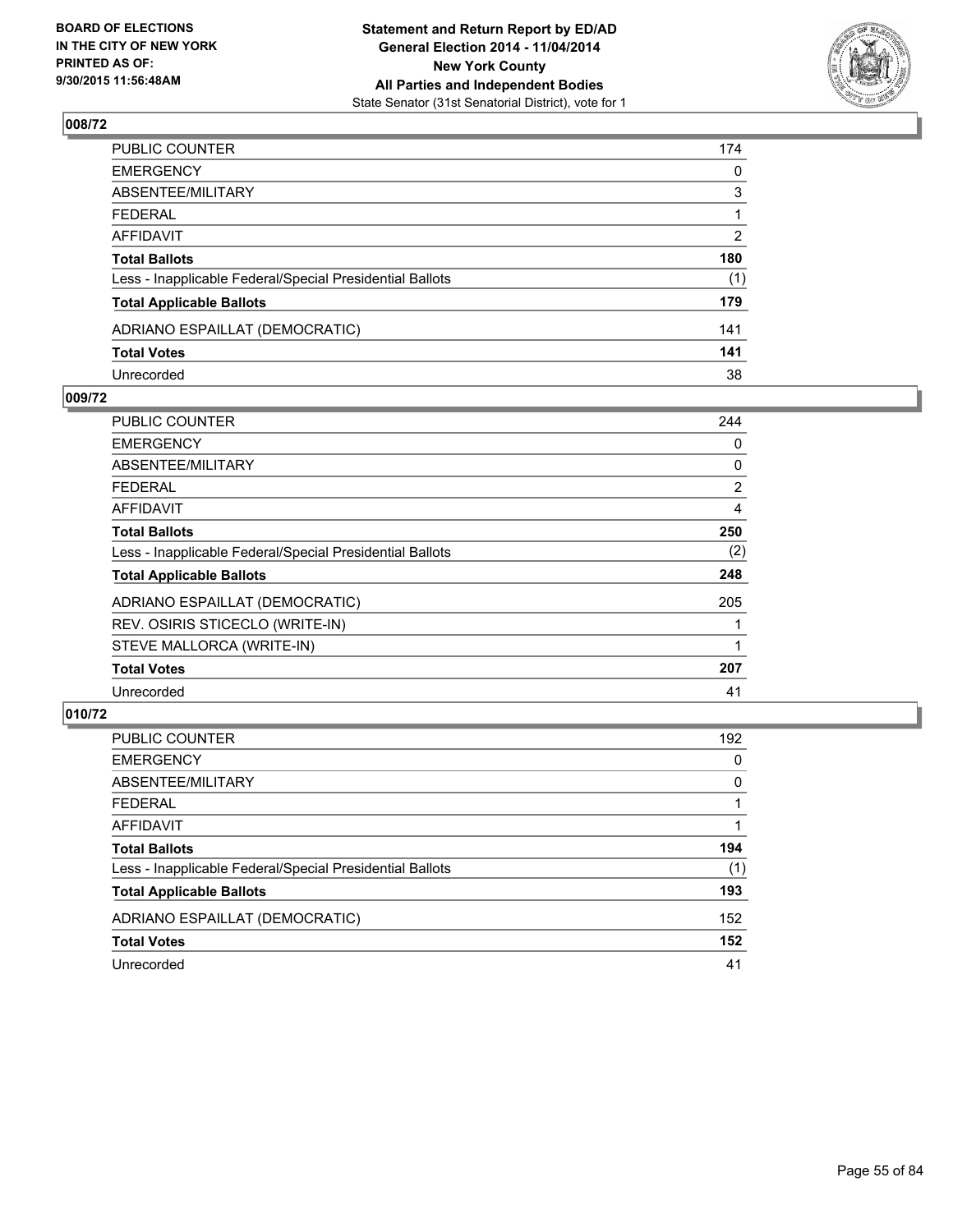

| PUBLIC COUNTER                                           | 180          |
|----------------------------------------------------------|--------------|
| EMERGENCY                                                | 0            |
| ABSENTEE/MILITARY                                        | 0            |
| FEDERAL                                                  | 0            |
| AFFIDAVIT                                                | 5            |
| Total Ballots                                            | 185          |
| Less - Inapplicable Federal/Special Presidential Ballots | $\mathbf{0}$ |
| <b>Total Applicable Ballots</b>                          | 185          |
| ADRIANO ESPAILLAT (DEMOCRATIC)                           | 139          |
| <b>Total Votes</b>                                       | 139          |
| Unrecorded                                               | 46           |

#### **012/72**

| PUBLIC COUNTER                                           | 218            |
|----------------------------------------------------------|----------------|
| <b>EMERGENCY</b>                                         | 0              |
| ABSENTEE/MILITARY                                        | 3              |
| <b>FEDERAL</b>                                           | 2              |
| <b>AFFIDAVIT</b>                                         | $\overline{2}$ |
| <b>Total Ballots</b>                                     | 225            |
| Less - Inapplicable Federal/Special Presidential Ballots | (2)            |
| <b>Total Applicable Ballots</b>                          | 223            |
| ADRIANO ESPAILLAT (DEMOCRATIC)                           | 191            |
| <b>Total Votes</b>                                       | 191            |
| Unrecorded                                               | 32             |
|                                                          |                |

| <b>PUBLIC COUNTER</b>                                    | 143 |
|----------------------------------------------------------|-----|
| <b>EMERGENCY</b>                                         | 0   |
| ABSENTEE/MILITARY                                        | 0   |
| <b>FEDERAL</b>                                           | 0   |
| <b>AFFIDAVIT</b>                                         | 6   |
| <b>Total Ballots</b>                                     | 149 |
| Less - Inapplicable Federal/Special Presidential Ballots | 0   |
| <b>Total Applicable Ballots</b>                          | 149 |
| ADRIANO ESPAILLAT (DEMOCRATIC)                           | 118 |
| CATHERINE VAIL (WRITE-IN)                                |     |
| <b>Total Votes</b>                                       | 119 |
| Unrecorded                                               | 30  |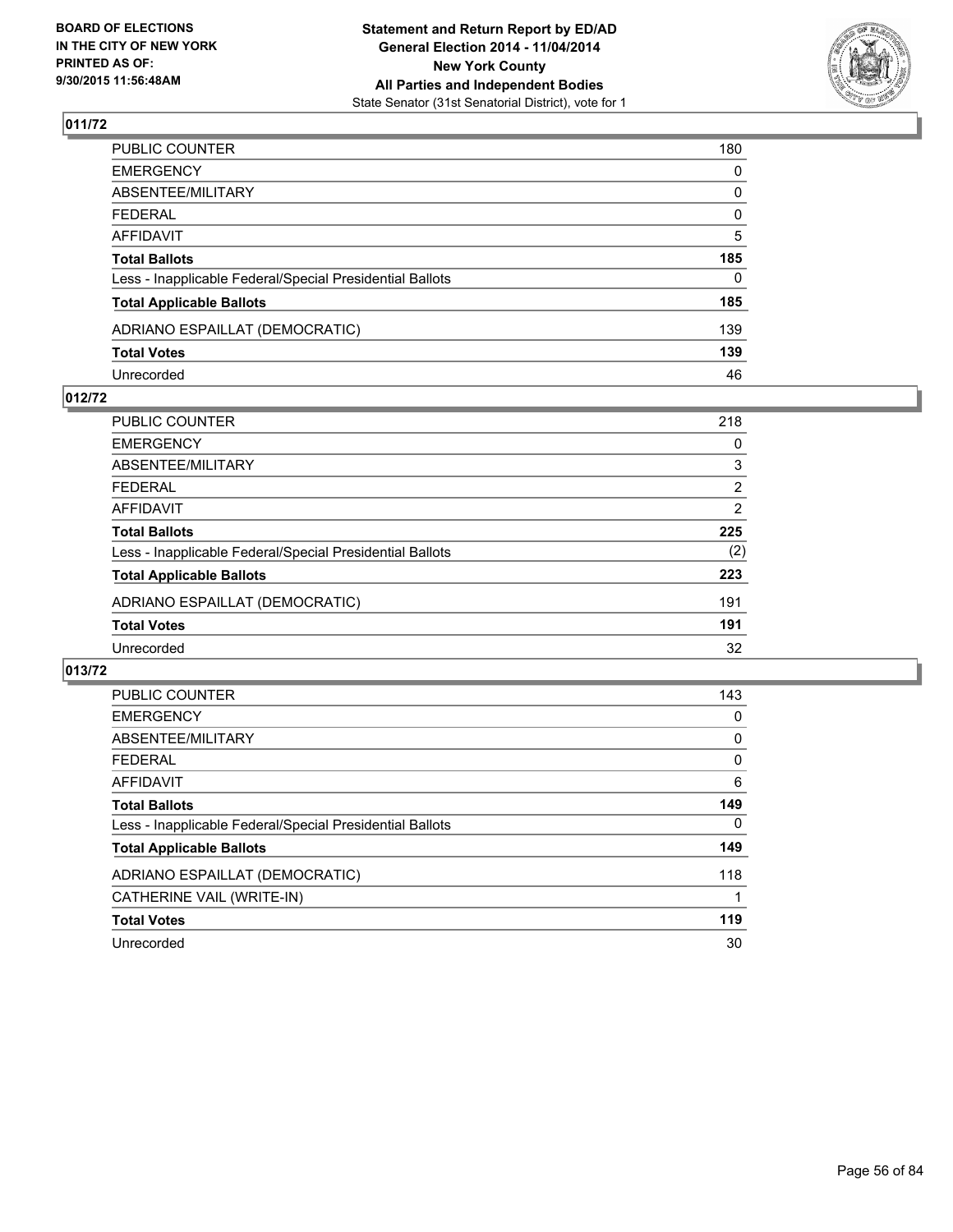

| PUBLIC COUNTER                                           | 235      |
|----------------------------------------------------------|----------|
| EMERGENCY                                                | 0        |
| ABSENTEE/MILITARY                                        |          |
| FEDERAL                                                  | 0        |
| AFFIDAVIT                                                | 3        |
| Total Ballots                                            | 239      |
| Less - Inapplicable Federal/Special Presidential Ballots | $\Omega$ |
| <b>Total Applicable Ballots</b>                          | 239      |
| ADRIANO ESPAILLAT (DEMOCRATIC)                           | 193      |
| <b>Total Votes</b>                                       | 193      |
| Unrecorded                                               | 46       |

#### **015/72**

| PUBLIC COUNTER                                           | 183 |
|----------------------------------------------------------|-----|
| <b>EMERGENCY</b>                                         | 0   |
| ABSENTEE/MILITARY                                        | 3   |
| <b>FEDERAL</b>                                           |     |
| <b>AFFIDAVIT</b>                                         | 6   |
| <b>Total Ballots</b>                                     | 193 |
| Less - Inapplicable Federal/Special Presidential Ballots | (1) |
| <b>Total Applicable Ballots</b>                          | 192 |
| ADRIANO ESPAILLAT (DEMOCRATIC)                           | 159 |
| UNATTRIBUTABLE WRITE-IN (WRITE-IN)                       |     |
| <b>Total Votes</b>                                       | 160 |
| Unrecorded                                               | 32  |
|                                                          |     |

| PUBLIC COUNTER                                           | 223            |
|----------------------------------------------------------|----------------|
| <b>EMERGENCY</b>                                         | 0              |
| ABSENTEE/MILITARY                                        | 4              |
| <b>FEDERAL</b>                                           | $\overline{2}$ |
| AFFIDAVIT                                                | 6              |
| <b>Total Ballots</b>                                     | 235            |
| Less - Inapplicable Federal/Special Presidential Ballots | (2)            |
| <b>Total Applicable Ballots</b>                          | 233            |
| ADRIANO ESPAILLAT (DEMOCRATIC)                           | 182            |
| <b>Total Votes</b>                                       | 182            |
| Unrecorded                                               | 51             |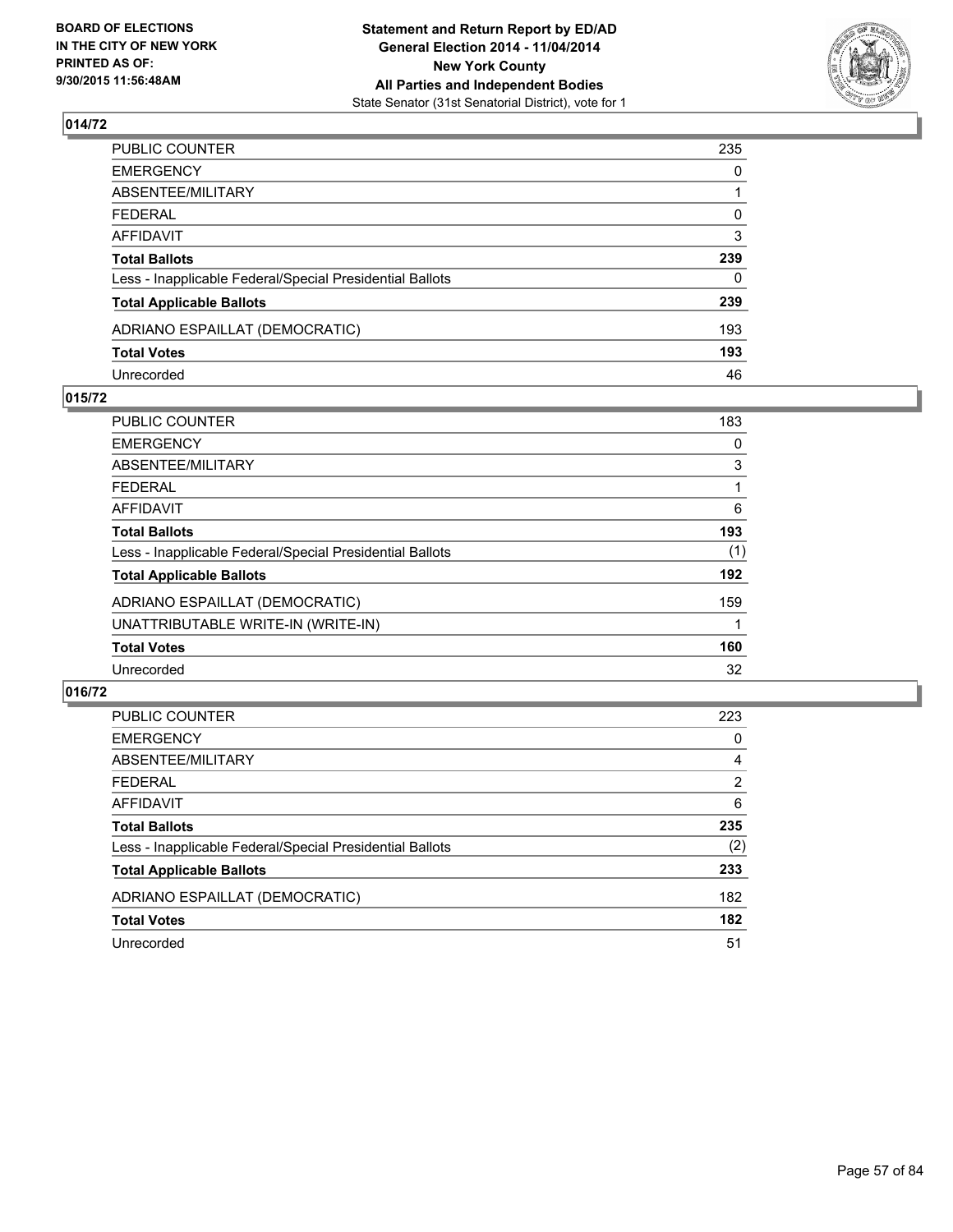

| <b>PUBLIC COUNTER</b>                                    | 199            |
|----------------------------------------------------------|----------------|
| <b>EMERGENCY</b>                                         | 0              |
| ABSENTEE/MILITARY                                        | $\overline{2}$ |
| <b>FEDERAL</b>                                           | 0              |
| <b>AFFIDAVIT</b>                                         | 7              |
| <b>Total Ballots</b>                                     | 208            |
| Less - Inapplicable Federal/Special Presidential Ballots | 0              |
| <b>Total Applicable Ballots</b>                          | 208            |
| ADRIANO ESPAILLAT (DEMOCRATIC)                           | 169            |
| ROBERT JACKSON (WRITE-IN)                                |                |
| <b>Total Votes</b>                                       | 170            |
| Unrecorded                                               | 38             |

## **018/72**

| <b>PUBLIC COUNTER</b>                                    | 234 |
|----------------------------------------------------------|-----|
| <b>EMERGENCY</b>                                         | 0   |
| ABSENTEE/MILITARY                                        | 4   |
| <b>FEDERAL</b>                                           |     |
| AFFIDAVIT                                                | 7   |
| <b>Total Ballots</b>                                     | 246 |
| Less - Inapplicable Federal/Special Presidential Ballots | (1) |
| <b>Total Applicable Ballots</b>                          | 245 |
| ADRIANO ESPAILLAT (DEMOCRATIC)                           | 162 |
| CARMEN L. SANTOS (WRITE-IN)                              |     |
| CHAD HOPKAVITZ (WRITE-IN)                                | 1   |
| <b>Total Votes</b>                                       | 164 |
| Unrecorded                                               | 81  |

| PUBLIC COUNTER                                           | 209 |
|----------------------------------------------------------|-----|
| <b>EMERGENCY</b>                                         | 0   |
| ABSENTEE/MILITARY                                        | 6   |
| <b>FEDERAL</b>                                           | 0   |
| AFFIDAVIT                                                | 3   |
| <b>Total Ballots</b>                                     | 218 |
| Less - Inapplicable Federal/Special Presidential Ballots | 0   |
| <b>Total Applicable Ballots</b>                          | 218 |
| ADRIANO ESPAILLAT (DEMOCRATIC)                           | 162 |
| ROBERT JACKSON (WRITE-IN)                                |     |
| <b>Total Votes</b>                                       | 163 |
| Unrecorded                                               | 55  |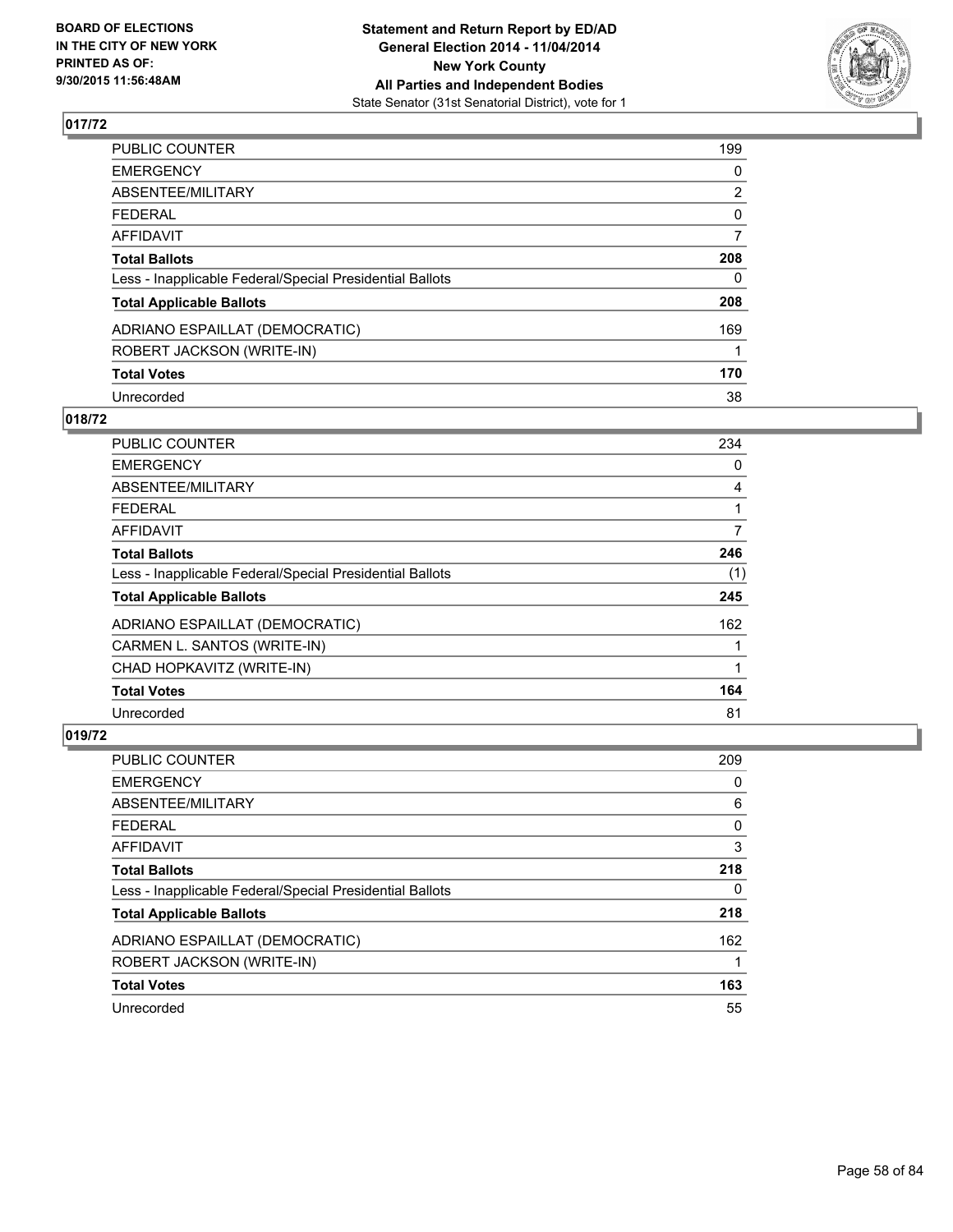

| PUBLIC COUNTER                                           | 205 |
|----------------------------------------------------------|-----|
| EMERGENCY                                                | 0   |
| ABSENTEE/MILITARY                                        | 0   |
| FEDERAL                                                  | 0   |
| AFFIDAVIT                                                | 8   |
| Total Ballots                                            | 213 |
| Less - Inapplicable Federal/Special Presidential Ballots | 0   |
| <b>Total Applicable Ballots</b>                          | 213 |
| ADRIANO ESPAILLAT (DEMOCRATIC)                           | 178 |
| <b>Total Votes</b>                                       | 178 |
| Unrecorded                                               | 35  |

### **021/72**

| <b>PUBLIC COUNTER</b>                                    | 203 |
|----------------------------------------------------------|-----|
| <b>EMERGENCY</b>                                         | 0   |
| ABSENTEE/MILITARY                                        |     |
| <b>FEDERAL</b>                                           | 0   |
| AFFIDAVIT                                                |     |
| <b>Total Ballots</b>                                     | 205 |
| Less - Inapplicable Federal/Special Presidential Ballots | 0   |
| <b>Total Applicable Ballots</b>                          | 205 |
| ADRIANO ESPAILLAT (DEMOCRATIC)                           | 167 |
| UNATTRIBUTABLE WRITE-IN (WRITE-IN)                       | 2   |
| <b>Total Votes</b>                                       | 169 |
| Unrecorded                                               | 36  |
|                                                          |     |

| <b>PUBLIC COUNTER</b>                                    | 197 |
|----------------------------------------------------------|-----|
| <b>EMERGENCY</b>                                         | 0   |
| ABSENTEE/MILITARY                                        | 2   |
| FEDERAL                                                  | 3   |
| <b>AFFIDAVIT</b>                                         | 2   |
| <b>Total Ballots</b>                                     | 204 |
| Less - Inapplicable Federal/Special Presidential Ballots | (3) |
| <b>Total Applicable Ballots</b>                          | 201 |
| ADRIANO ESPAILLAT (DEMOCRATIC)                           | 159 |
| CONAN O'BRIAN (WRITE-IN)                                 |     |
| CRAIG BAUM (WRITE-IN)                                    | 1   |
| <b>Total Votes</b>                                       | 161 |
| Unrecorded                                               | 40  |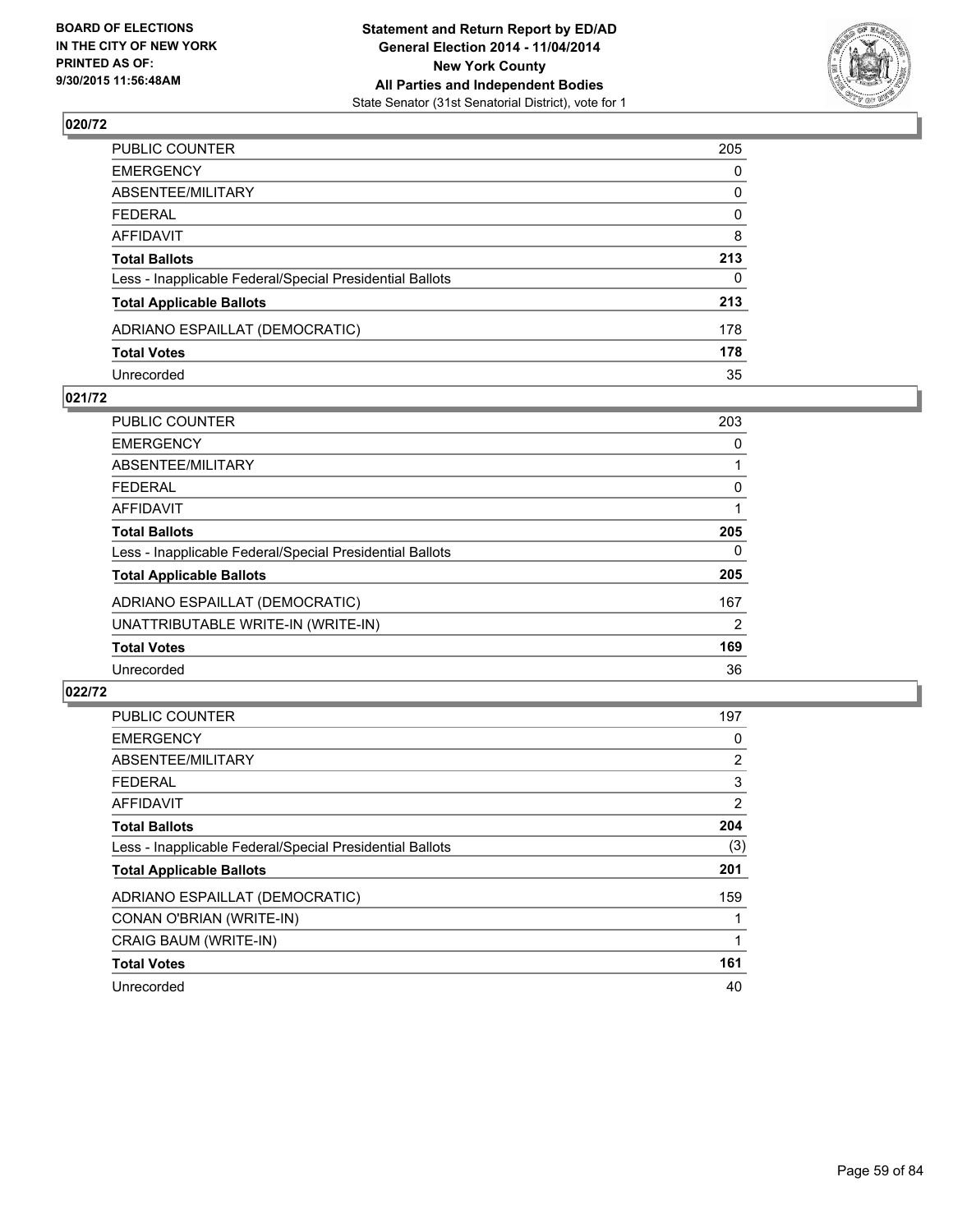

| PUBLIC COUNTER                                           | 112            |
|----------------------------------------------------------|----------------|
| EMERGENCY                                                | 0              |
| ABSENTEE/MILITARY                                        | 0              |
| FEDERAL                                                  | 4              |
| AFFIDAVIT                                                | $\overline{2}$ |
| Total Ballots                                            | 118            |
| Less - Inapplicable Federal/Special Presidential Ballots | (4)            |
| <b>Total Applicable Ballots</b>                          | 114            |
| ADRIANO ESPAILLAT (DEMOCRATIC)                           | 90             |
| <b>Total Votes</b>                                       | 90             |
| Unrecorded                                               | 24             |

#### **024/72**

| 206            |
|----------------|
| 0              |
| 0              |
| $\overline{2}$ |
|                |
| 209            |
| (2)            |
| 207            |
| 163            |
| 163            |
| 44             |
|                |

| <b>PUBLIC COUNTER</b>                                    | 167 |
|----------------------------------------------------------|-----|
| <b>EMERGENCY</b>                                         | 0   |
| ABSENTEE/MILITARY                                        |     |
| <b>FEDERAL</b>                                           | 0   |
| <b>AFFIDAVIT</b>                                         | 5   |
| <b>Total Ballots</b>                                     | 173 |
| Less - Inapplicable Federal/Special Presidential Ballots | 0   |
| <b>Total Applicable Ballots</b>                          | 173 |
| ADRIANO ESPAILLAT (DEMOCRATIC)                           | 135 |
| <b>Total Votes</b>                                       | 135 |
| Unrecorded                                               | 38  |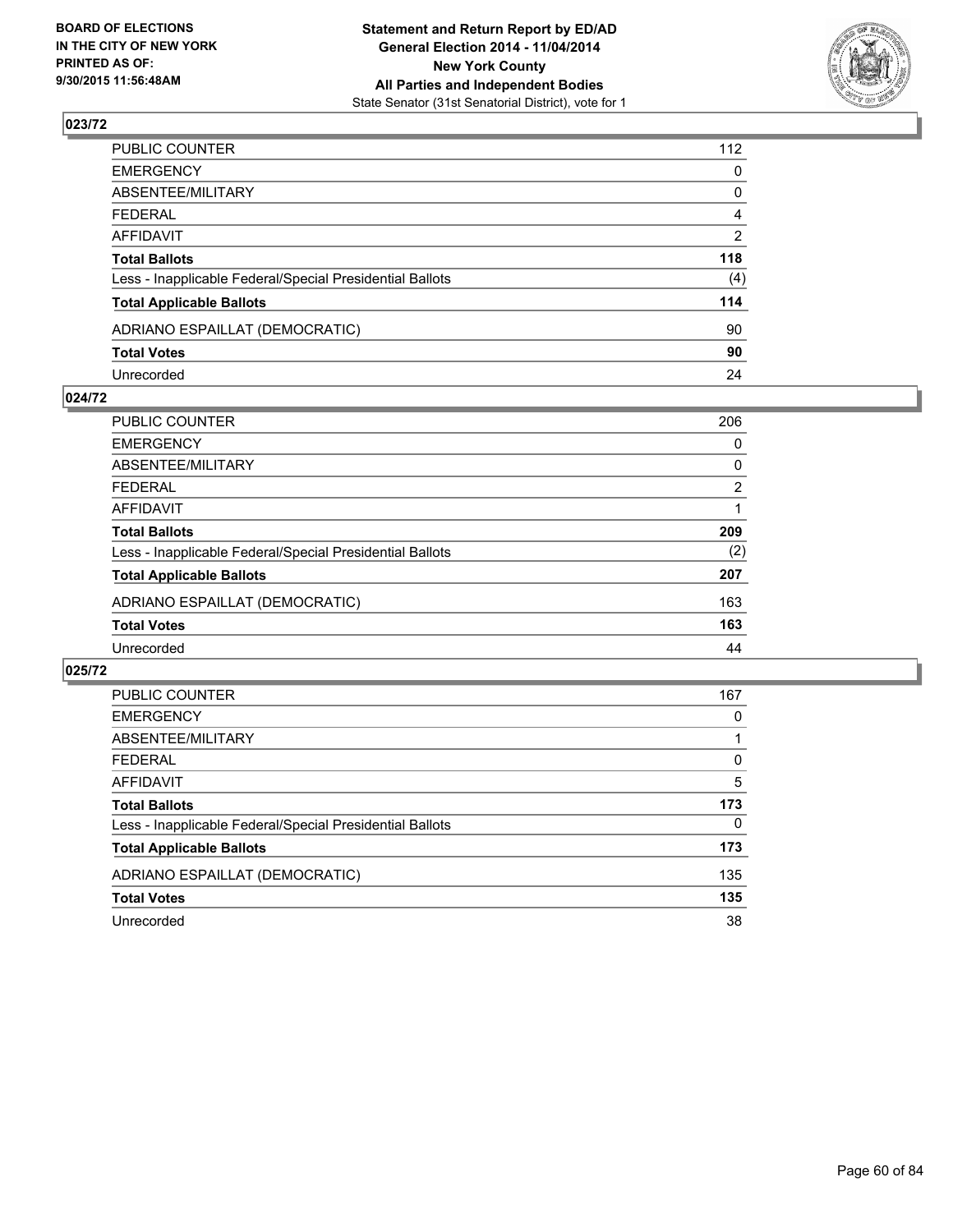

| PUBLIC COUNTER                                           | 162            |
|----------------------------------------------------------|----------------|
| <b>EMERGENCY</b>                                         | 0              |
| ABSENTEE/MILITARY                                        | 1              |
| <b>FEDERAL</b>                                           | 0              |
| <b>AFFIDAVIT</b>                                         | 3              |
| <b>Total Ballots</b>                                     | 166            |
| Less - Inapplicable Federal/Special Presidential Ballots | 0              |
| <b>Total Applicable Ballots</b>                          | 166            |
| ADRIANO ESPAILLAT (DEMOCRATIC)                           | 119            |
| ALON KOL (WRITE-IN)                                      | 1              |
| DANIEL LIPSMAN (WRITE-IN)                                | $\overline{c}$ |
| RAMON JIMENEZ (WRITE-IN)                                 | 1              |
| ROBERT JACKSON (WRITE-IN)                                | 1              |
| SALVADOR ALBERTO (WRITE-IN)                              | 1              |
| UNATTRIBUTABLE WRITE-IN (WRITE-IN)                       | 1              |
| <b>Total Votes</b>                                       | 126            |
| Unrecorded                                               | 40             |

### **027/72**

| PUBLIC COUNTER                                           | 112 |
|----------------------------------------------------------|-----|
| EMERGENCY                                                | 0   |
| ABSENTEE/MILITARY                                        |     |
| FEDERAL                                                  |     |
| AFFIDAVIT                                                | 3   |
| Total Ballots                                            | 117 |
| Less - Inapplicable Federal/Special Presidential Ballots | (1) |
| <b>Total Applicable Ballots</b>                          | 116 |
| ADRIANO ESPAILLAT (DEMOCRATIC)                           | 92  |
| <b>Total Votes</b>                                       | 92  |
| Unrecorded                                               | 24  |

| <b>PUBLIC COUNTER</b>                                    | 227 |
|----------------------------------------------------------|-----|
| <b>EMERGENCY</b>                                         | 0   |
| ABSENTEE/MILITARY                                        | 2   |
| <b>FEDERAL</b>                                           | 0   |
| AFFIDAVIT                                                | 2   |
| <b>Total Ballots</b>                                     | 231 |
| Less - Inapplicable Federal/Special Presidential Ballots | 0   |
| <b>Total Applicable Ballots</b>                          | 231 |
| ADRIANO ESPAILLAT (DEMOCRATIC)                           | 173 |
| <b>JUAN ALONZO (WRITE-IN)</b>                            |     |
| ROBERT JACKSON (WRITE-IN)                                | 1   |
| <b>Total Votes</b>                                       | 175 |
| Unrecorded                                               | 56  |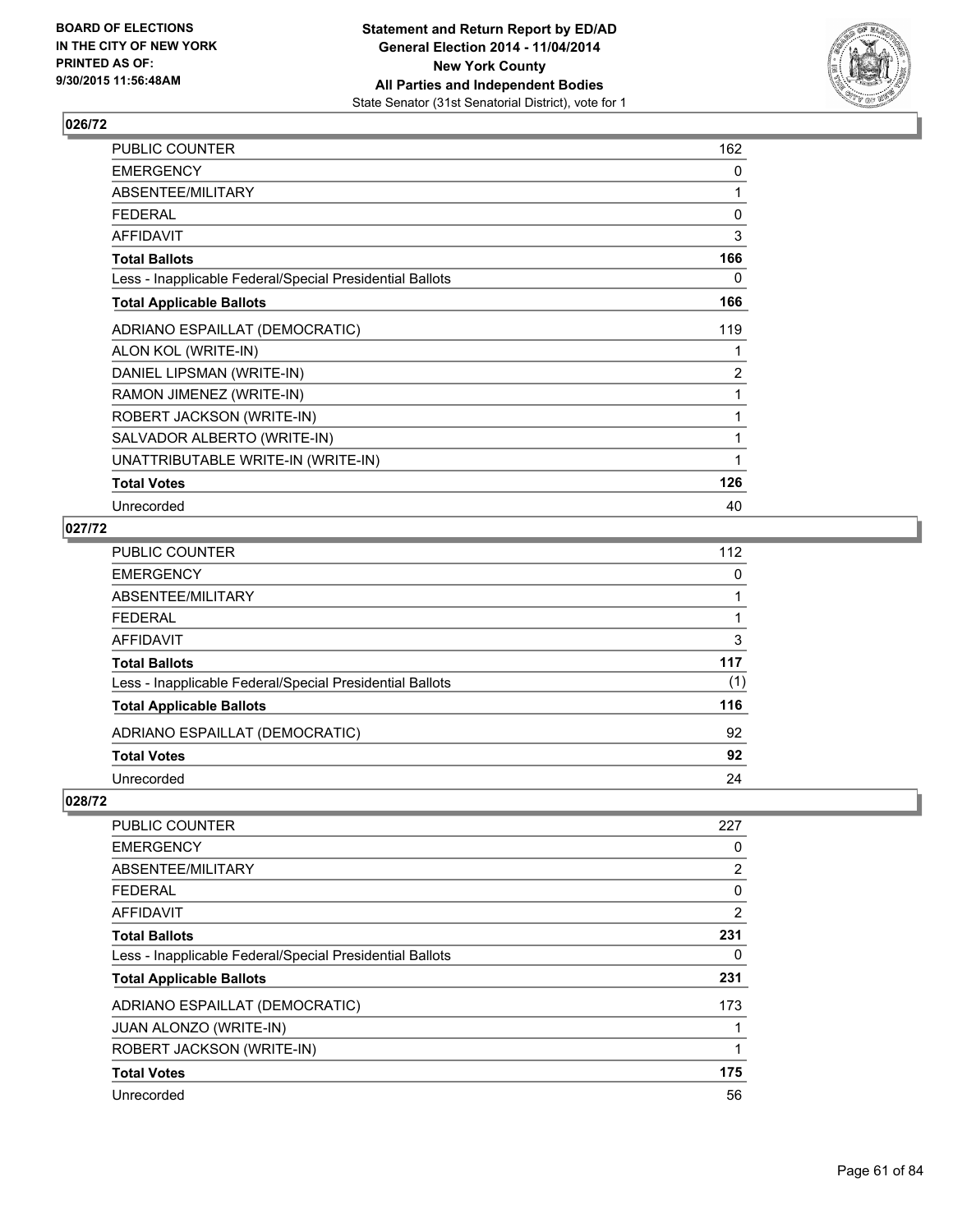

| PUBLIC COUNTER                                           | 197            |
|----------------------------------------------------------|----------------|
| <b>EMERGENCY</b>                                         | 0              |
| ABSENTEE/MILITARY                                        | $\overline{2}$ |
| <b>FEDERAL</b>                                           | 0              |
| AFFIDAVIT                                                | 3              |
| <b>Total Ballots</b>                                     | 202            |
| Less - Inapplicable Federal/Special Presidential Ballots | $\Omega$       |
| <b>Total Applicable Ballots</b>                          | 202            |
| ADRIANO ESPAILLAT (DEMOCRATIC)                           | 162            |
| ROBERT JACKSON (WRITE-IN)                                |                |
| <b>Total Votes</b>                                       | 163            |
| Unrecorded                                               | 39             |

### **030/72**

| PUBLIC COUNTER                                           | 199            |
|----------------------------------------------------------|----------------|
| <b>EMERGENCY</b>                                         | 0              |
| ABSENTEE/MILITARY                                        |                |
| <b>FEDERAL</b>                                           | 2              |
| <b>AFFIDAVIT</b>                                         | $\overline{2}$ |
| <b>Total Ballots</b>                                     | 204            |
| Less - Inapplicable Federal/Special Presidential Ballots | (2)            |
| <b>Total Applicable Ballots</b>                          | 202            |
| ADRIANO ESPAILLAT (DEMOCRATIC)                           | 165            |
| <b>Total Votes</b>                                       | 165            |
| Unrecorded                                               | 37             |
|                                                          |                |

| <b>PUBLIC COUNTER</b>                                    | 226 |
|----------------------------------------------------------|-----|
| <b>EMERGENCY</b>                                         | 0   |
| ABSENTEE/MILITARY                                        | 0   |
| <b>FEDERAL</b>                                           | 0   |
| AFFIDAVIT                                                | 7   |
| <b>Total Ballots</b>                                     | 233 |
| Less - Inapplicable Federal/Special Presidential Ballots | 0   |
| <b>Total Applicable Ballots</b>                          | 233 |
| ADRIANO ESPAILLAT (DEMOCRATIC)                           | 198 |
| <b>Total Votes</b>                                       | 198 |
| Unrecorded                                               | 35  |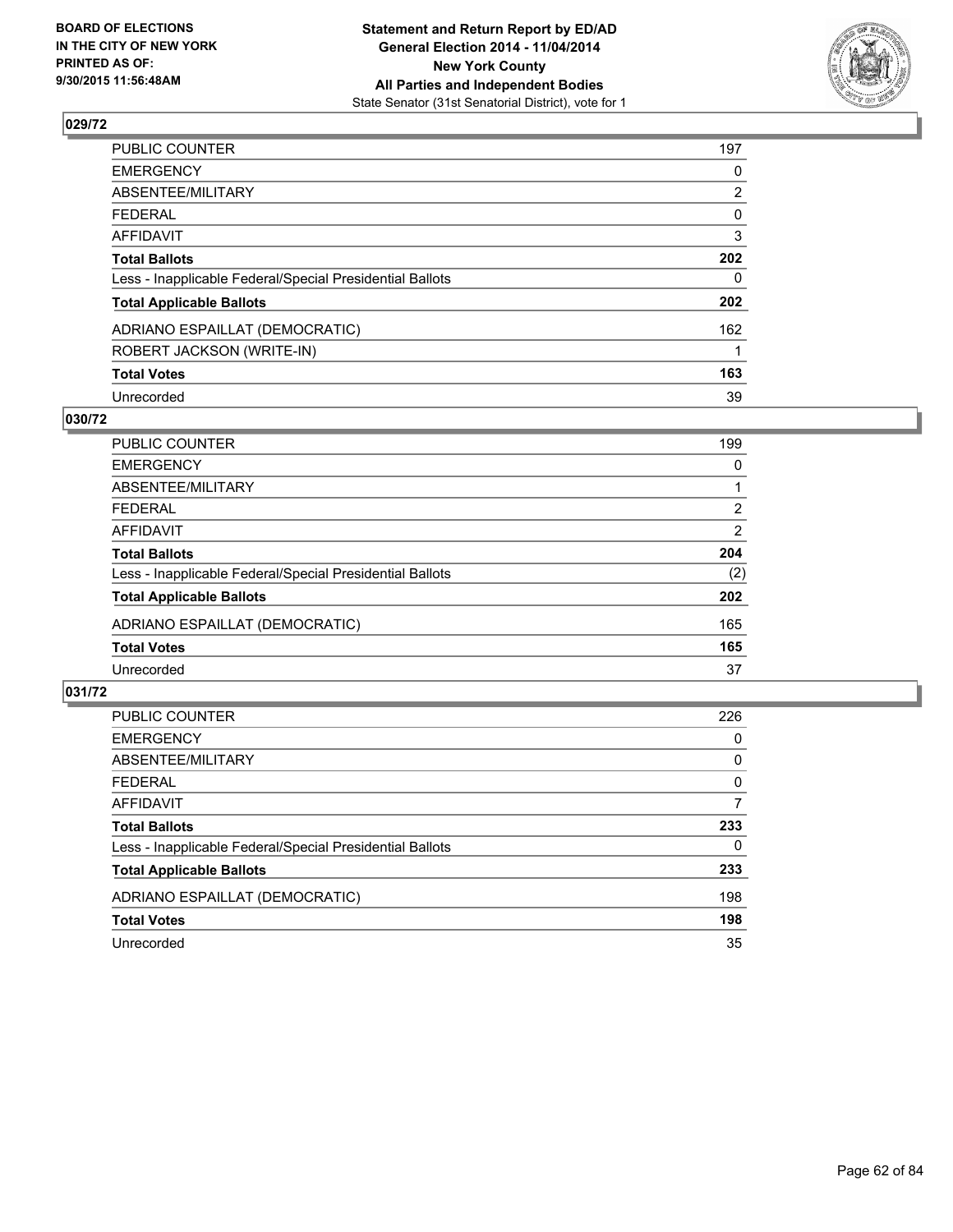

| PUBLIC COUNTER                                           | 208 |
|----------------------------------------------------------|-----|
| EMERGENCY                                                | 0   |
| ABSENTEE/MILITARY                                        | 4   |
| FEDERAL                                                  | 0   |
| AFFIDAVIT                                                | 7   |
| Total Ballots                                            | 219 |
| Less - Inapplicable Federal/Special Presidential Ballots | 0   |
| <b>Total Applicable Ballots</b>                          | 219 |
| ADRIANO ESPAILLAT (DEMOCRATIC)                           | 179 |
| <b>Total Votes</b>                                       | 179 |
| Unrecorded                                               | 40  |

#### **033/72**

| <b>PUBLIC COUNTER</b>                                    | 194            |
|----------------------------------------------------------|----------------|
| <b>EMERGENCY</b>                                         | 0              |
| ABSENTEE/MILITARY                                        | 4              |
| <b>FEDERAL</b>                                           | $\overline{2}$ |
| AFFIDAVIT                                                |                |
| <b>Total Ballots</b>                                     | 201            |
| Less - Inapplicable Federal/Special Presidential Ballots | (2)            |
| <b>Total Applicable Ballots</b>                          | 199            |
| ADRIANO ESPAILLAT (DEMOCRATIC)                           | 126            |
| ROBERT JACKSON (WRITE-IN)                                |                |
| <b>Total Votes</b>                                       | 127            |
| Unrecorded                                               | 72             |
|                                                          |                |

| <b>PUBLIC COUNTER</b>                                    | 182 |
|----------------------------------------------------------|-----|
| <b>EMERGENCY</b>                                         | 0   |
| ABSENTEE/MILITARY                                        |     |
| FEDERAL                                                  |     |
| <b>AFFIDAVIT</b>                                         | 2   |
| <b>Total Ballots</b>                                     | 186 |
| Less - Inapplicable Federal/Special Presidential Ballots | (1) |
| <b>Total Applicable Ballots</b>                          | 185 |
| ADRIANO ESPAILLAT (DEMOCRATIC)                           | 150 |
| UNATTRIBUTABLE WRITE-IN (WRITE-IN)                       |     |
| <b>Total Votes</b>                                       | 151 |
| Unrecorded                                               | 34  |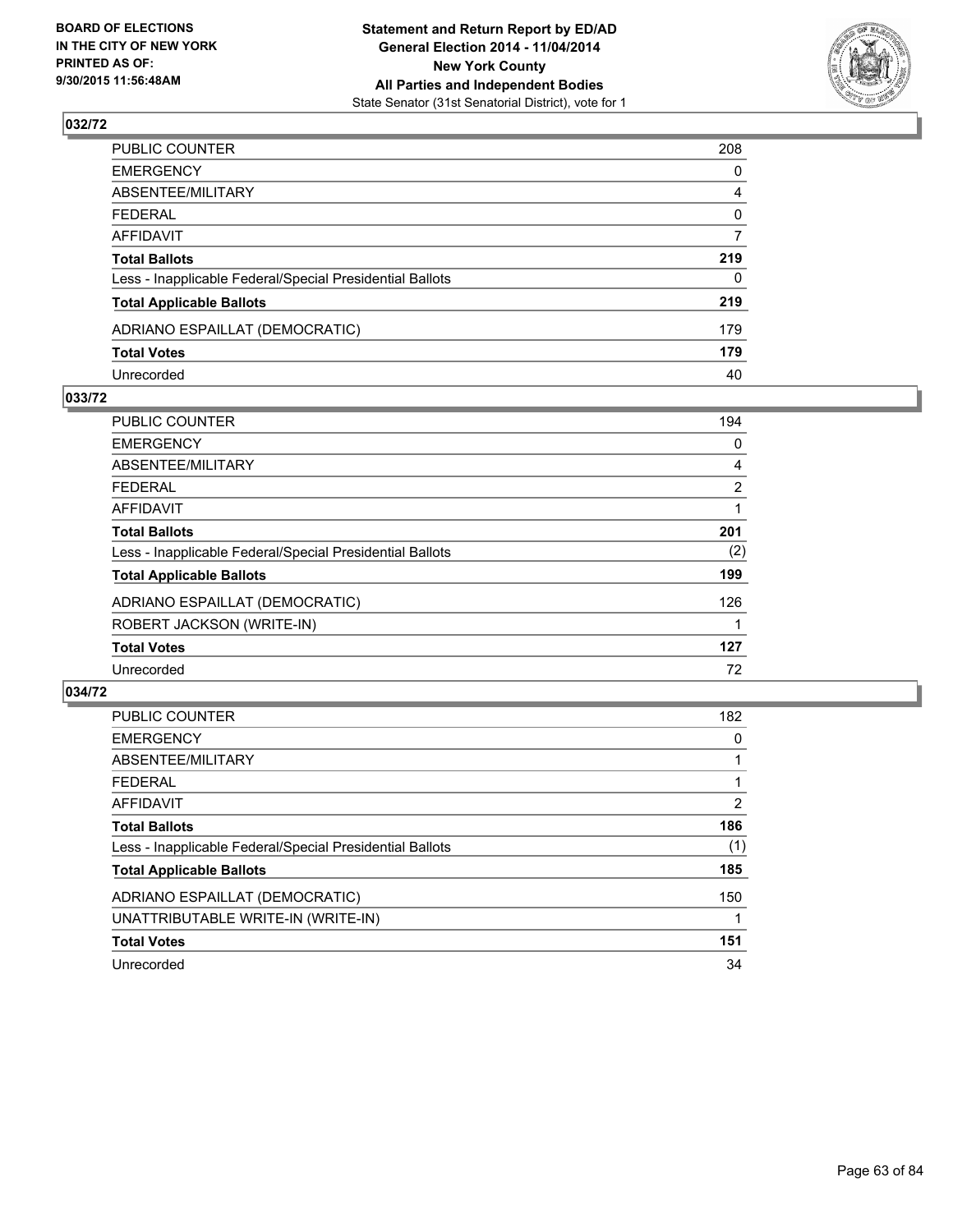

| PUBLIC COUNTER                                           | 188            |
|----------------------------------------------------------|----------------|
| EMERGENCY                                                | 0              |
| ABSENTEE/MILITARY                                        | 0              |
| FEDERAL                                                  | $\overline{2}$ |
| AFFIDAVIT                                                | 3              |
| Total Ballots                                            | 193            |
| Less - Inapplicable Federal/Special Presidential Ballots | (2)            |
| <b>Total Applicable Ballots</b>                          | 191            |
| ADRIANO ESPAILLAT (DEMOCRATIC)                           | 154            |
| <b>Total Votes</b>                                       | 154            |
| Unrecorded                                               | 37             |

#### **036/72**

| PUBLIC COUNTER                                           | 221            |
|----------------------------------------------------------|----------------|
| <b>EMERGENCY</b>                                         | 0              |
| ABSENTEE/MILITARY                                        | 5              |
| <b>FEDERAL</b>                                           | 6              |
| AFFIDAVIT                                                | 1              |
| <b>Total Ballots</b>                                     | 233            |
| Less - Inapplicable Federal/Special Presidential Ballots | (6)            |
| <b>Total Applicable Ballots</b>                          | 227            |
| ADRIANO ESPAILLAT (DEMOCRATIC)                           | 160            |
| HEATH M SHERMAN (WRITE-IN)                               |                |
| NELSON ECHAVARRIA (WRITE-IN)                             | $\overline{2}$ |
| UNATTRIBUTABLE WRITE-IN (WRITE-IN)                       | 1              |
| <b>Total Votes</b>                                       | 164            |
| Unrecorded                                               | 63             |

| PUBLIC COUNTER                                           | 121 |
|----------------------------------------------------------|-----|
| <b>EMERGENCY</b>                                         | 0   |
| ABSENTEE/MILITARY                                        | 3   |
| <b>FEDERAL</b>                                           | 2   |
| <b>AFFIDAVIT</b>                                         | 5   |
| <b>Total Ballots</b>                                     | 131 |
| Less - Inapplicable Federal/Special Presidential Ballots | (2) |
| <b>Total Applicable Ballots</b>                          | 129 |
| ADRIANO ESPAILLAT (DEMOCRATIC)                           | 87  |
| ADRIANO ESPILLAT (WRITE-IN)                              | 1   |
| ROBERT JACKSON (WRITE-IN)                                | 1   |
| UNATTRIBUTABLE WRITE-IN (WRITE-IN)                       | 1   |
| <b>Total Votes</b>                                       | 90  |
| Unrecorded                                               | 39  |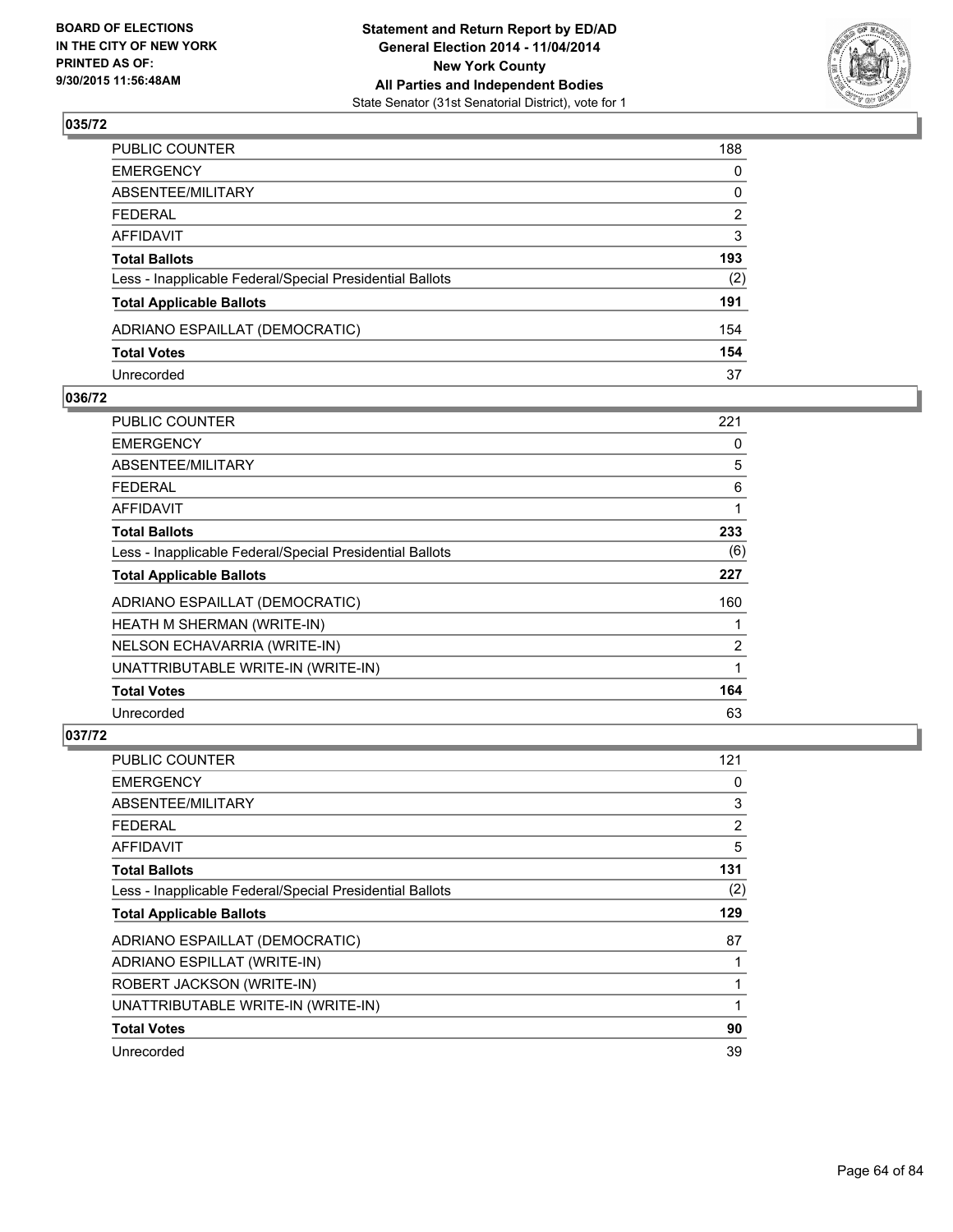

| 193            |
|----------------|
| 0              |
| 3              |
| $\overline{2}$ |
| 1              |
| 199            |
| (2)            |
| 197            |
| 155            |
|                |
| 1              |
| 2              |
| 159            |
| 38             |
|                |

## **039/72**

| <b>PUBLIC COUNTER</b>                                    | 298 |
|----------------------------------------------------------|-----|
| <b>EMERGENCY</b>                                         | 0   |
| ABSENTEE/MILITARY                                        | 3   |
| FEDERAL                                                  | 0   |
| AFFIDAVIT                                                | 1   |
| <b>Total Ballots</b>                                     | 302 |
| Less - Inapplicable Federal/Special Presidential Ballots | 0   |
| <b>Total Applicable Ballots</b>                          | 302 |
| ADRIANO ESPAILLAT (DEMOCRATIC)                           | 234 |
| CHRISTOPHER ROWALL (WRITE-IN)                            |     |
| DANIEL VILE RIVERA (WRITE-IN)                            |     |
| HUSH GOLDSON (WRITE-IN)                                  |     |
| UNATTRIBUTABLE WRITE-IN (WRITE-IN)                       | 1   |
| <b>Total Votes</b>                                       | 238 |
| Unrecorded                                               | 64  |

| 121 |
|-----|
| 0   |
| 2   |
|     |
| 4   |
| 128 |
| (1) |
| 127 |
| 107 |
|     |
| 108 |
| 19  |
|     |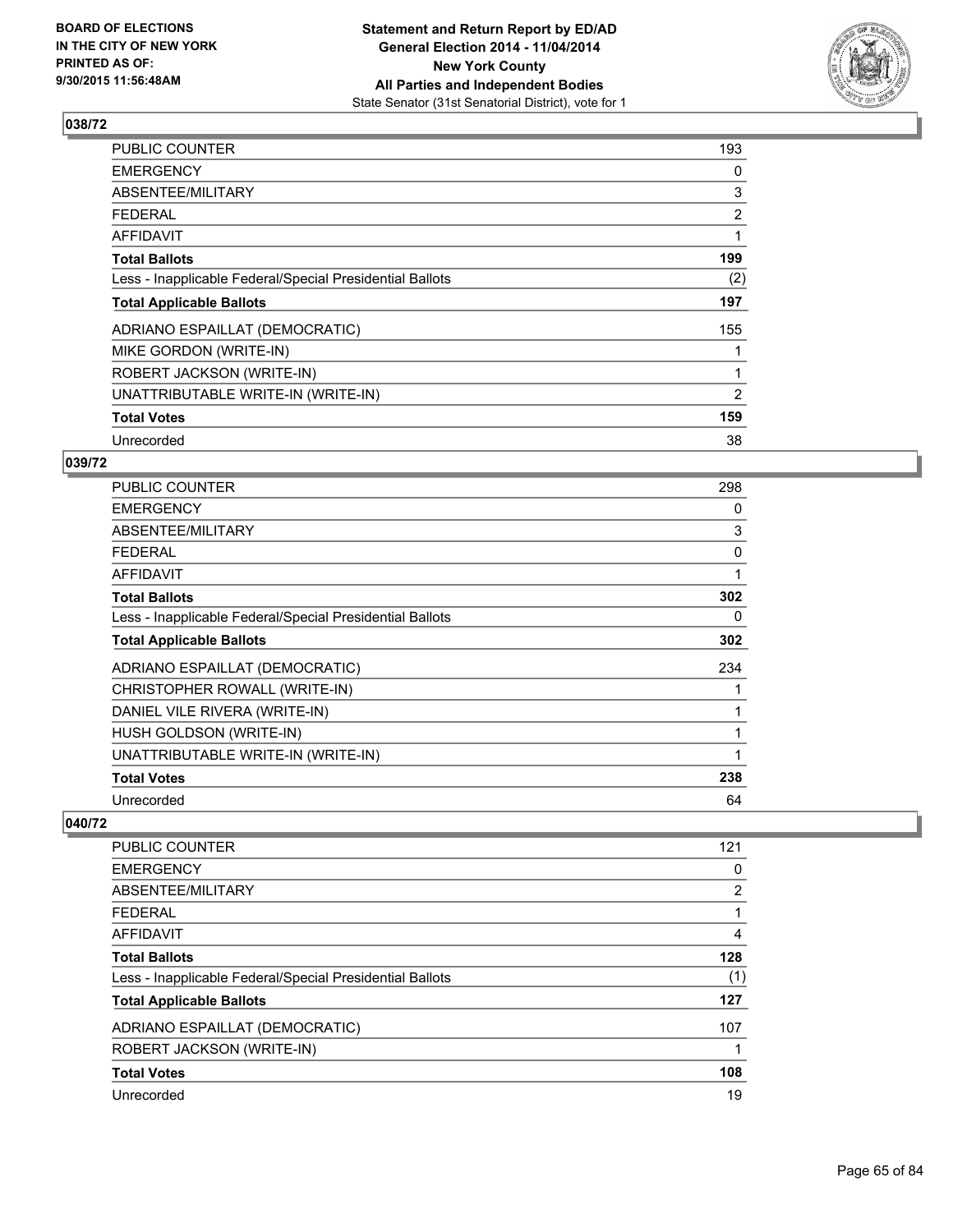

| PUBLIC COUNTER                                           | 358 |
|----------------------------------------------------------|-----|
| EMERGENCY                                                | 0   |
| ABSENTEE/MILITARY                                        | 4   |
| FEDERAL                                                  |     |
| AFFIDAVIT                                                | 7   |
| <b>Total Ballots</b>                                     | 370 |
| Less - Inapplicable Federal/Special Presidential Ballots | (1) |
| <b>Total Applicable Ballots</b>                          | 369 |
| ADRIANO ESPAILLAT (DEMOCRATIC)                           | 276 |
| UNATTRIBUTABLE WRITE-IN (WRITE-IN)                       |     |
| <b>Total Votes</b>                                       | 277 |
| Unrecorded                                               | 92  |

### **042/72**

| <b>PUBLIC COUNTER</b>                                    | 300 |
|----------------------------------------------------------|-----|
| <b>EMERGENCY</b>                                         | 0   |
| ABSENTEE/MILITARY                                        | 7   |
| <b>FEDERAL</b>                                           | 5   |
| <b>AFFIDAVIT</b>                                         | 4   |
| <b>Total Ballots</b>                                     | 316 |
| Less - Inapplicable Federal/Special Presidential Ballots | (5) |
| <b>Total Applicable Ballots</b>                          | 311 |
| ADRIANO ESPAILLAT (DEMOCRATIC)                           | 232 |
| LOU REED (WRITE-IN)                                      |     |
| NEIL DAMSKY (WRITE-IN)                                   | 1   |
| <b>Total Votes</b>                                       | 234 |
| Unrecorded                                               | 77  |

| <b>PUBLIC COUNTER</b>                                    | 230 |
|----------------------------------------------------------|-----|
| <b>EMERGENCY</b>                                         | 0   |
| ABSENTEE/MILITARY                                        | 2   |
| <b>FEDERAL</b>                                           | 2   |
| <b>AFFIDAVIT</b>                                         | 5   |
| <b>Total Ballots</b>                                     | 239 |
| Less - Inapplicable Federal/Special Presidential Ballots | (2) |
| <b>Total Applicable Ballots</b>                          | 237 |
| ADRIANO ESPAILLAT (DEMOCRATIC)                           | 186 |
| ROBERT JACKSON (WRITE-IN)                                |     |
| TONY KORNHEISER (WRITE-IN)                               | 1   |
| <b>Total Votes</b>                                       | 188 |
| Unrecorded                                               | 49  |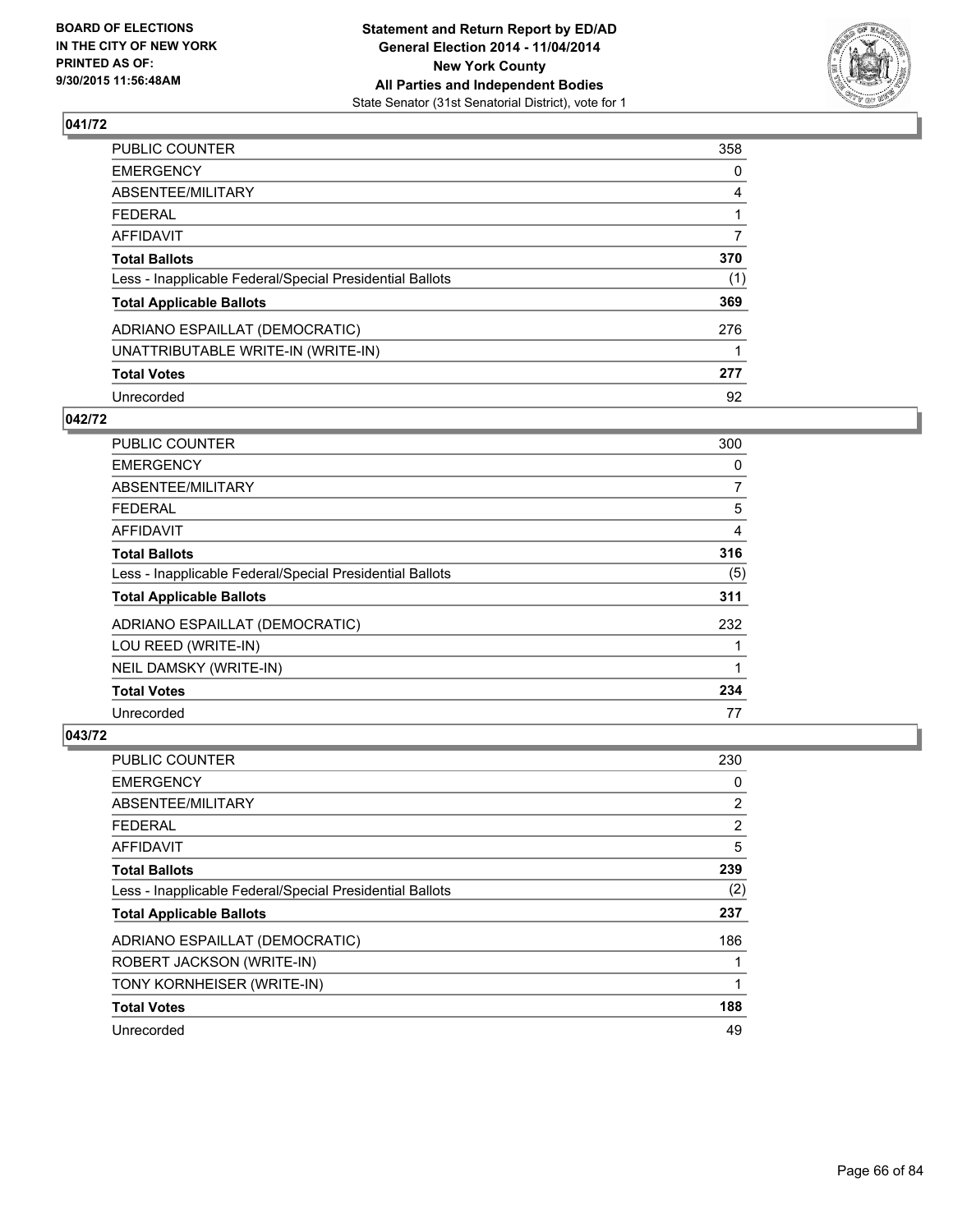

| PUBLIC COUNTER                                           | 191          |
|----------------------------------------------------------|--------------|
| EMERGENCY                                                | 0            |
| ABSENTEE/MILITARY                                        | 0            |
| FEDERAL                                                  | 0            |
| AFFIDAVIT                                                | 5            |
| Total Ballots                                            | 196          |
| Less - Inapplicable Federal/Special Presidential Ballots | $\mathbf{0}$ |
| <b>Total Applicable Ballots</b>                          | 196          |
| ADRIANO ESPAILLAT (DEMOCRATIC)                           | 154          |
| <b>Total Votes</b>                                       | 154          |
| Unrecorded                                               | 42           |

#### **045/72**

| PUBLIC COUNTER                                           | 151 |
|----------------------------------------------------------|-----|
| <b>EMERGENCY</b>                                         | 0   |
| ABSENTEE/MILITARY                                        | 0   |
| <b>FEDERAL</b>                                           | 3   |
| <b>AFFIDAVIT</b>                                         | 2   |
| <b>Total Ballots</b>                                     | 156 |
| Less - Inapplicable Federal/Special Presidential Ballots | (3) |
| <b>Total Applicable Ballots</b>                          | 153 |
| ADRIANO ESPAILLAT (DEMOCRATIC)                           | 120 |
| <b>Total Votes</b>                                       | 120 |
| Unrecorded                                               | 33  |
|                                                          |     |

| <b>PUBLIC COUNTER</b>                                    | 159 |
|----------------------------------------------------------|-----|
| <b>EMERGENCY</b>                                         | 0   |
| ABSENTEE/MILITARY                                        | 6   |
| FEDERAL                                                  | 0   |
| AFFIDAVIT                                                | 4   |
| <b>Total Ballots</b>                                     | 169 |
| Less - Inapplicable Federal/Special Presidential Ballots | 0   |
| <b>Total Applicable Ballots</b>                          | 169 |
| ADRIANO ESPAILLAT (DEMOCRATIC)                           | 126 |
| HOWIE HAWKINS (WRITE-IN)                                 | 1   |
| ROBERT JACKSON (WRITE-IN)                                | 2   |
| THERESA M. PORTELLI (WRITE-IN)                           | 1   |
| UNATTRIBUTABLE WRITE-IN (WRITE-IN)                       | 1   |
| <b>Total Votes</b>                                       | 131 |
| Unrecorded                                               | 38  |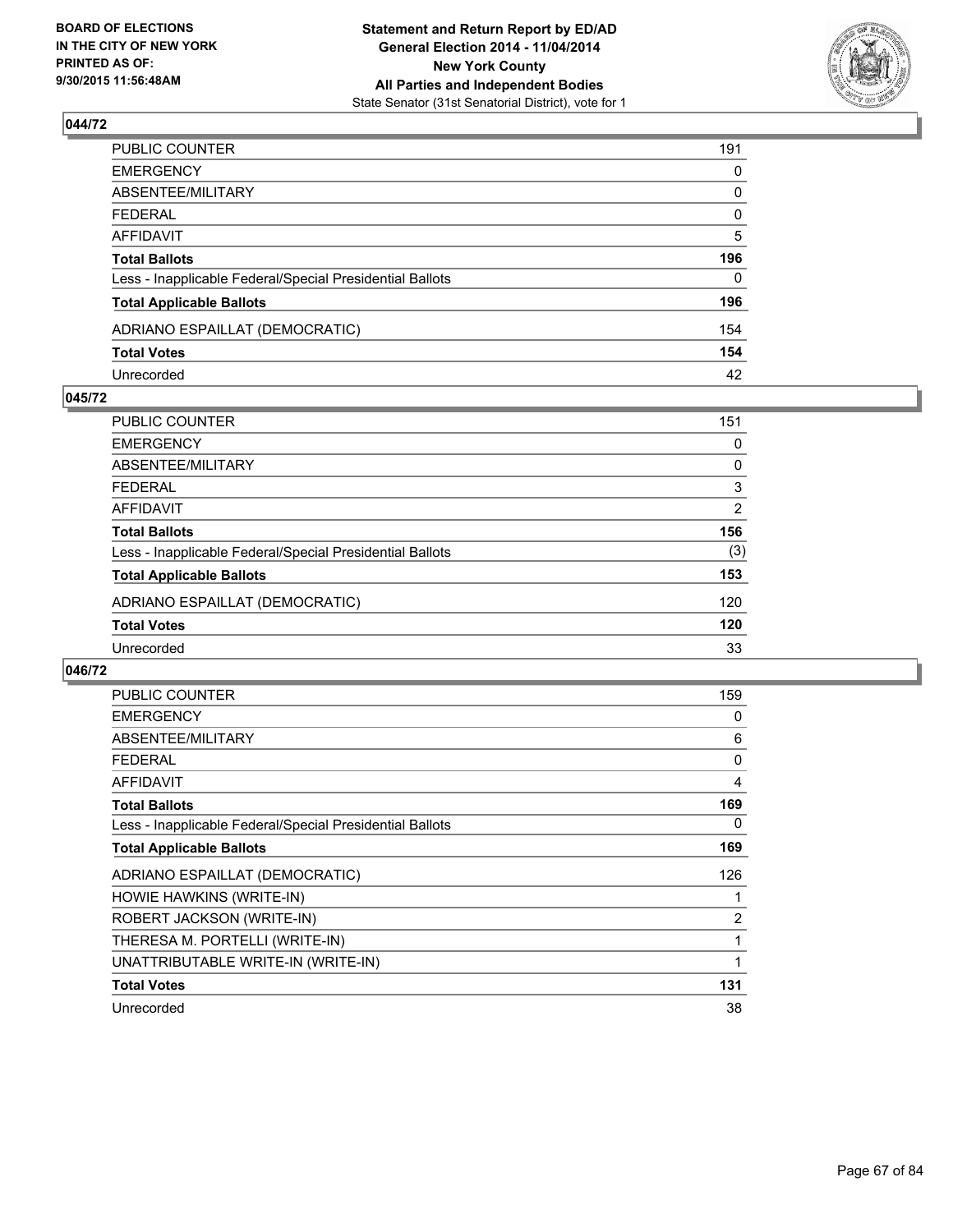

| PUBLIC COUNTER                                           | 173            |
|----------------------------------------------------------|----------------|
| <b>EMERGENCY</b>                                         | 0              |
| ABSENTEE/MILITARY                                        |                |
| <b>FEDERAL</b>                                           | $\overline{2}$ |
| AFFIDAVIT                                                | 3              |
| <b>Total Ballots</b>                                     | 179            |
| Less - Inapplicable Federal/Special Presidential Ballots | (2)            |
| <b>Total Applicable Ballots</b>                          | 177            |
| ADRIANO ESPAILLAT (DEMOCRATIC)                           | 140            |
| ROBERT JACKSON (WRITE-IN)                                | 2              |
| <b>Total Votes</b>                                       | 142            |
| Unrecorded                                               | 35             |

### **048/72**

| PUBLIC COUNTER                                           | 178      |
|----------------------------------------------------------|----------|
| <b>EMERGENCY</b>                                         | 0        |
| ABSENTEE/MILITARY                                        | 0        |
| <b>FEDERAL</b>                                           | 0        |
| <b>AFFIDAVIT</b>                                         | 3        |
| <b>Total Ballots</b>                                     | 181      |
| Less - Inapplicable Federal/Special Presidential Ballots | $\Omega$ |
| <b>Total Applicable Ballots</b>                          | 181      |
| ADRIANO ESPAILLAT (DEMOCRATIC)                           | 148      |
| <b>Total Votes</b>                                       | 148      |
| Unrecorded                                               | 33       |
|                                                          |          |

| <b>PUBLIC COUNTER</b>                                    | 186 |
|----------------------------------------------------------|-----|
| <b>EMERGENCY</b>                                         | 0   |
| ABSENTEE/MILITARY                                        |     |
| FEDERAL                                                  | 4   |
| <b>AFFIDAVIT</b>                                         |     |
| <b>Total Ballots</b>                                     | 192 |
| Less - Inapplicable Federal/Special Presidential Ballots | (4) |
| <b>Total Applicable Ballots</b>                          | 188 |
| ADRIANO ESPAILLAT (DEMOCRATIC)                           | 155 |
| LUIS TEJADA (WRITE-IN)                                   |     |
| UNATTRIBUTABLE WRITE-IN (WRITE-IN)                       | 1   |
| <b>Total Votes</b>                                       | 157 |
| Unrecorded                                               | 31  |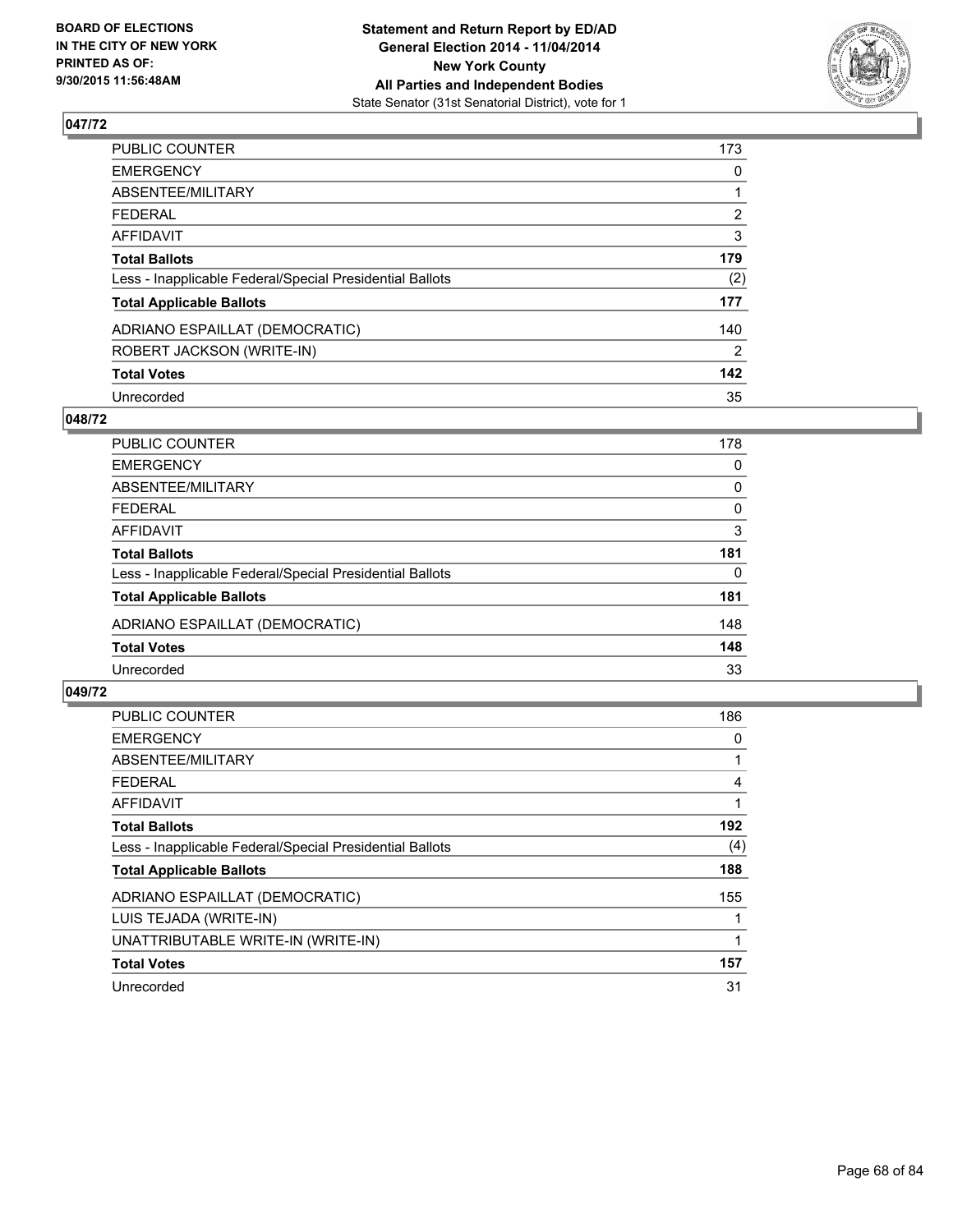

| PUBLIC COUNTER                                           | 208            |
|----------------------------------------------------------|----------------|
| EMERGENCY                                                | 0              |
| ABSENTEE/MILITARY                                        | $\overline{2}$ |
| FEDERAL                                                  | 0              |
| AFFIDAVIT                                                | $\mathbf{0}$   |
| Total Ballots                                            | 210            |
| Less - Inapplicable Federal/Special Presidential Ballots | $\Omega$       |
| <b>Total Applicable Ballots</b>                          | 210            |
| ADRIANO ESPAILLAT (DEMOCRATIC)                           | 143            |
| <b>Total Votes</b>                                       | 143            |
| Unrecorded                                               | 67             |

#### **051/72**

| <b>PUBLIC COUNTER</b>                                    | 201 |
|----------------------------------------------------------|-----|
| <b>EMERGENCY</b>                                         | 0   |
| ABSENTEE/MILITARY                                        | 3   |
| <b>FEDERAL</b>                                           | 0   |
| <b>AFFIDAVIT</b>                                         |     |
| <b>Total Ballots</b>                                     | 205 |
| Less - Inapplicable Federal/Special Presidential Ballots | 0   |
| <b>Total Applicable Ballots</b>                          | 205 |
| ADRIANO ESPAILLAT (DEMOCRATIC)                           | 140 |
| UNATTRIBUTABLE WRITE-IN (WRITE-IN)                       |     |
| <b>Total Votes</b>                                       | 141 |
| Unrecorded                                               | 64  |
|                                                          |     |

| <b>PUBLIC COUNTER</b>                                    | 235            |
|----------------------------------------------------------|----------------|
| <b>EMERGENCY</b>                                         | 0              |
| ABSENTEE/MILITARY                                        | 6              |
| <b>FEDERAL</b>                                           |                |
| AFFIDAVIT                                                | $\overline{2}$ |
| <b>Total Ballots</b>                                     | 244            |
| Less - Inapplicable Federal/Special Presidential Ballots | (1)            |
| <b>Total Applicable Ballots</b>                          | 243            |
| ADRIANO ESPAILLAT (DEMOCRATIC)                           | 164            |
| JASON L. CASTRO (WRITE-IN)                               |                |
| <b>Total Votes</b>                                       | 165            |
| Unrecorded                                               | 78             |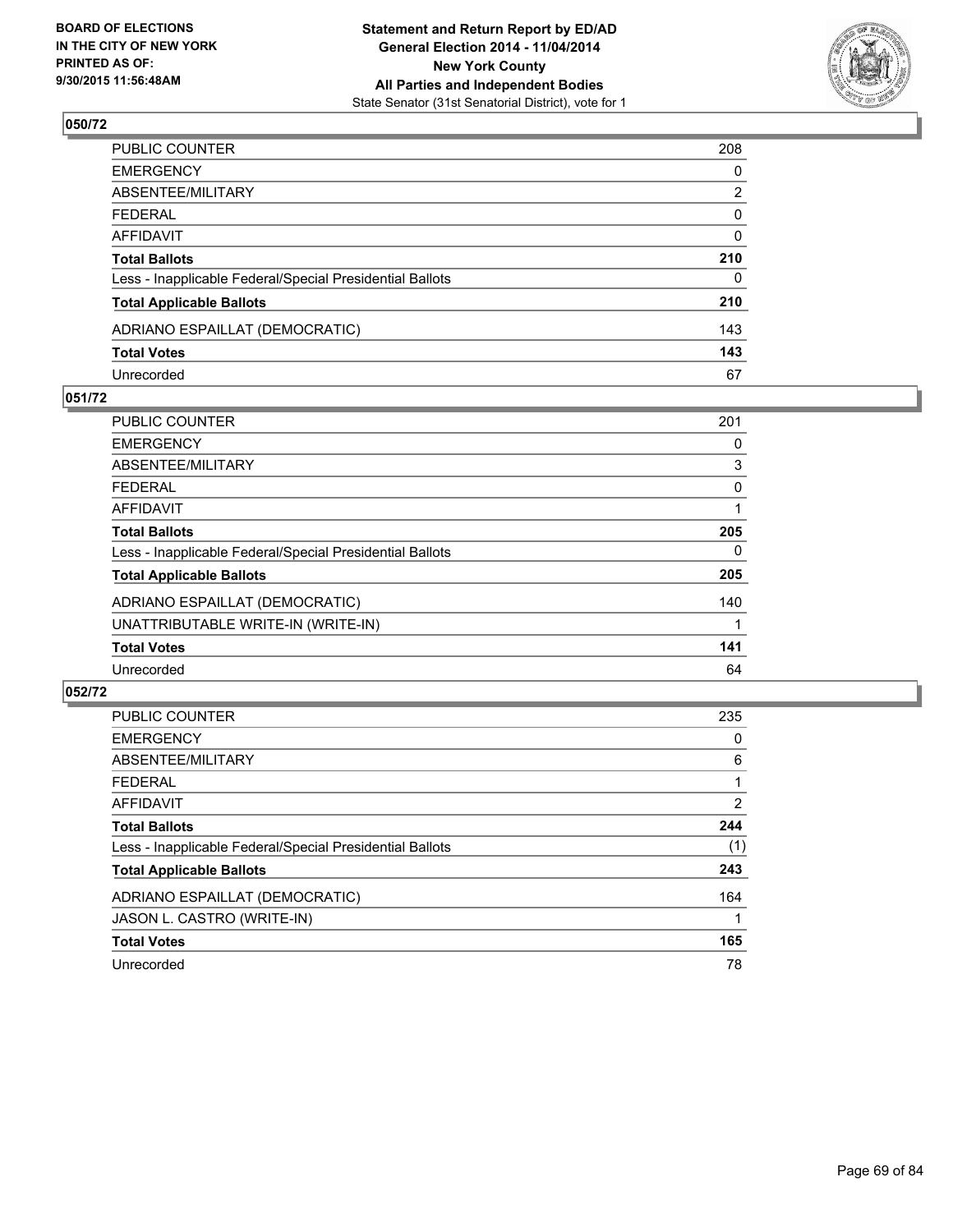

| PUBLIC COUNTER                                           | 244          |
|----------------------------------------------------------|--------------|
| EMERGENCY                                                | 0            |
| ABSENTEE/MILITARY                                        | 3            |
| FEDERAL                                                  | 0            |
| AFFIDAVIT                                                | $\mathbf{0}$ |
| Total Ballots                                            | 247          |
| Less - Inapplicable Federal/Special Presidential Ballots | $\Omega$     |
| <b>Total Applicable Ballots</b>                          | 247          |
| ADRIANO ESPAILLAT (DEMOCRATIC)                           | 185          |
| <b>Total Votes</b>                                       | 185          |
| Unrecorded                                               | 62           |

#### **054/72**

| PUBLIC COUNTER                                           | 172      |
|----------------------------------------------------------|----------|
| <b>EMERGENCY</b>                                         | $\Omega$ |
| ABSENTEE/MILITARY                                        | 0        |
| <b>FEDERAL</b>                                           | 0        |
| <b>AFFIDAVIT</b>                                         |          |
| <b>Total Ballots</b>                                     | 173      |
| Less - Inapplicable Federal/Special Presidential Ballots | $\Omega$ |
| <b>Total Applicable Ballots</b>                          | 173      |
| ADRIANO ESPAILLAT (DEMOCRATIC)                           | 148      |
| <b>Total Votes</b>                                       | 148      |
| Unrecorded                                               | 25       |
|                                                          |          |

| <b>PUBLIC COUNTER</b>                                    | 136 |
|----------------------------------------------------------|-----|
| <b>EMERGENCY</b>                                         | 0   |
| ABSENTEE/MILITARY                                        | 3   |
| <b>FEDERAL</b>                                           | 0   |
| <b>AFFIDAVIT</b>                                         | 3   |
| <b>Total Ballots</b>                                     | 142 |
| Less - Inapplicable Federal/Special Presidential Ballots | 0   |
| <b>Total Applicable Ballots</b>                          | 142 |
| ADRIANO ESPAILLAT (DEMOCRATIC)                           | 125 |
| RAMEL PAUL (WRITE-IN)                                    |     |
| <b>Total Votes</b>                                       | 126 |
| Unrecorded                                               | 16  |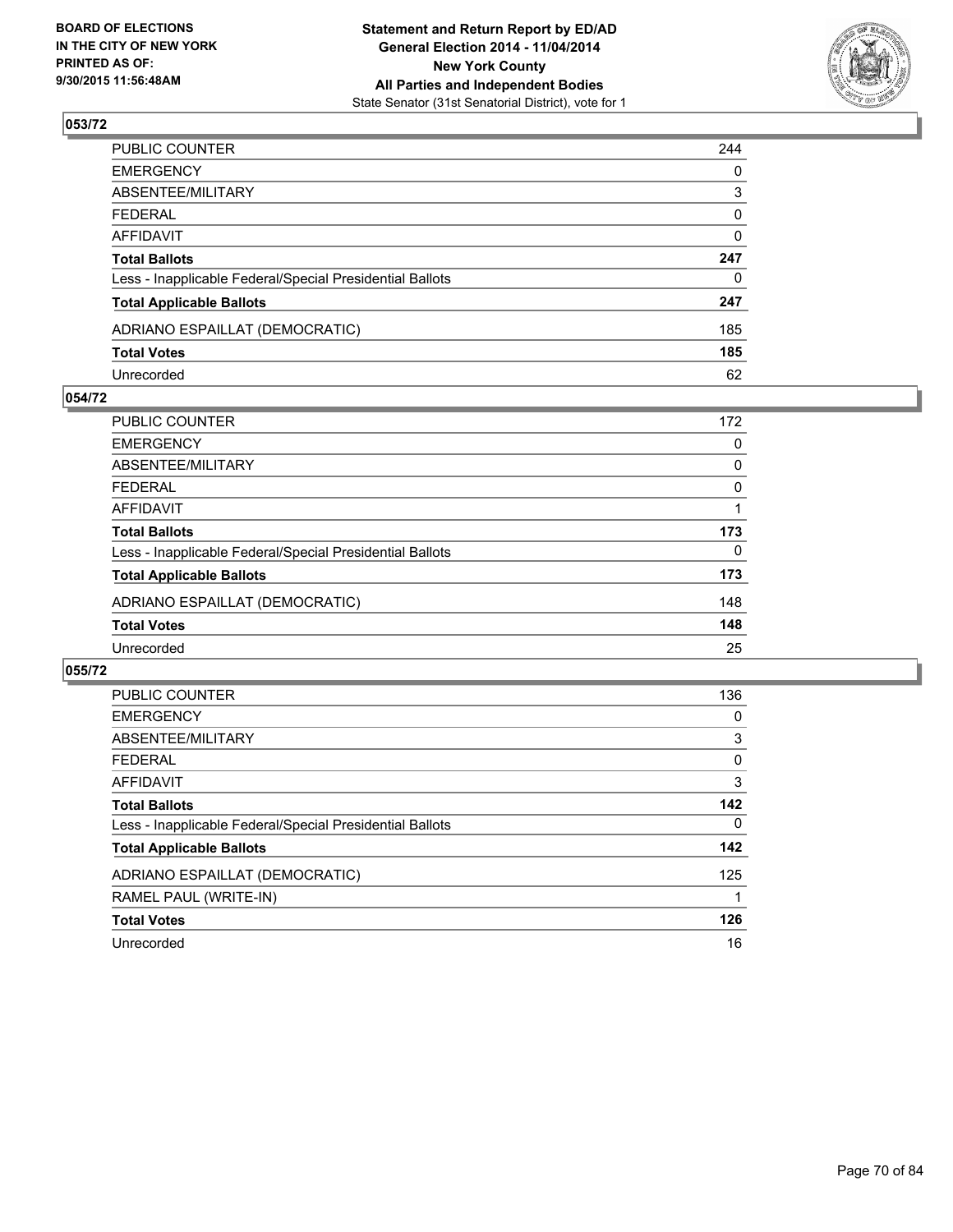

| <b>PUBLIC COUNTER</b>                                    | 185 |
|----------------------------------------------------------|-----|
| <b>EMERGENCY</b>                                         | 0   |
| ABSENTEE/MILITARY                                        | 0   |
| <b>FEDERAL</b>                                           |     |
| AFFIDAVIT                                                | 3   |
| <b>Total Ballots</b>                                     | 189 |
| Less - Inapplicable Federal/Special Presidential Ballots | (1) |
| <b>Total Applicable Ballots</b>                          | 188 |
| ADRIANO ESPAILLAT (DEMOCRATIC)                           | 160 |
| MANUEL RAMIREZ (WRITE-IN)                                |     |
| UNATTRIBUTABLE WRITE-IN (WRITE-IN)                       | 1   |
| <b>Total Votes</b>                                       | 162 |
| Unrecorded                                               | 26  |

| <b>PUBLIC COUNTER</b>                                    | 236 |
|----------------------------------------------------------|-----|
| <b>EMERGENCY</b>                                         | 0   |
| <b>ABSENTEE/MILITARY</b>                                 | 5   |
| <b>FEDERAL</b>                                           | 1   |
| <b>AFFIDAVIT</b>                                         | 3   |
| <b>Total Ballots</b>                                     | 245 |
| Less - Inapplicable Federal/Special Presidential Ballots | (1) |
| <b>Total Applicable Ballots</b>                          | 244 |
| ADRIANO ESPAILLAT (DEMOCRATIC)                           | 163 |
| ALEXIS STERN (WRITE-IN)                                  | 1   |
| ANTHONY JEURINS (WRITE-IN)                               | 1   |
| BARBARA GROSS (WRITE-IN)                                 | 1   |
| CHARLES GARDNER (WRITE-IN)                               | 1   |
| HARRY ANTON (WRITE-IN)                                   | 1   |
| RITA MORENO (WRITE-IN)                                   | 1   |
| ROBERT JACKSON (WRITE-IN)                                | 1   |
| UNATTRIBUTABLE WRITE-IN (WRITE-IN)                       | 4   |
| <b>Total Votes</b>                                       | 174 |
| Unrecorded                                               | 70  |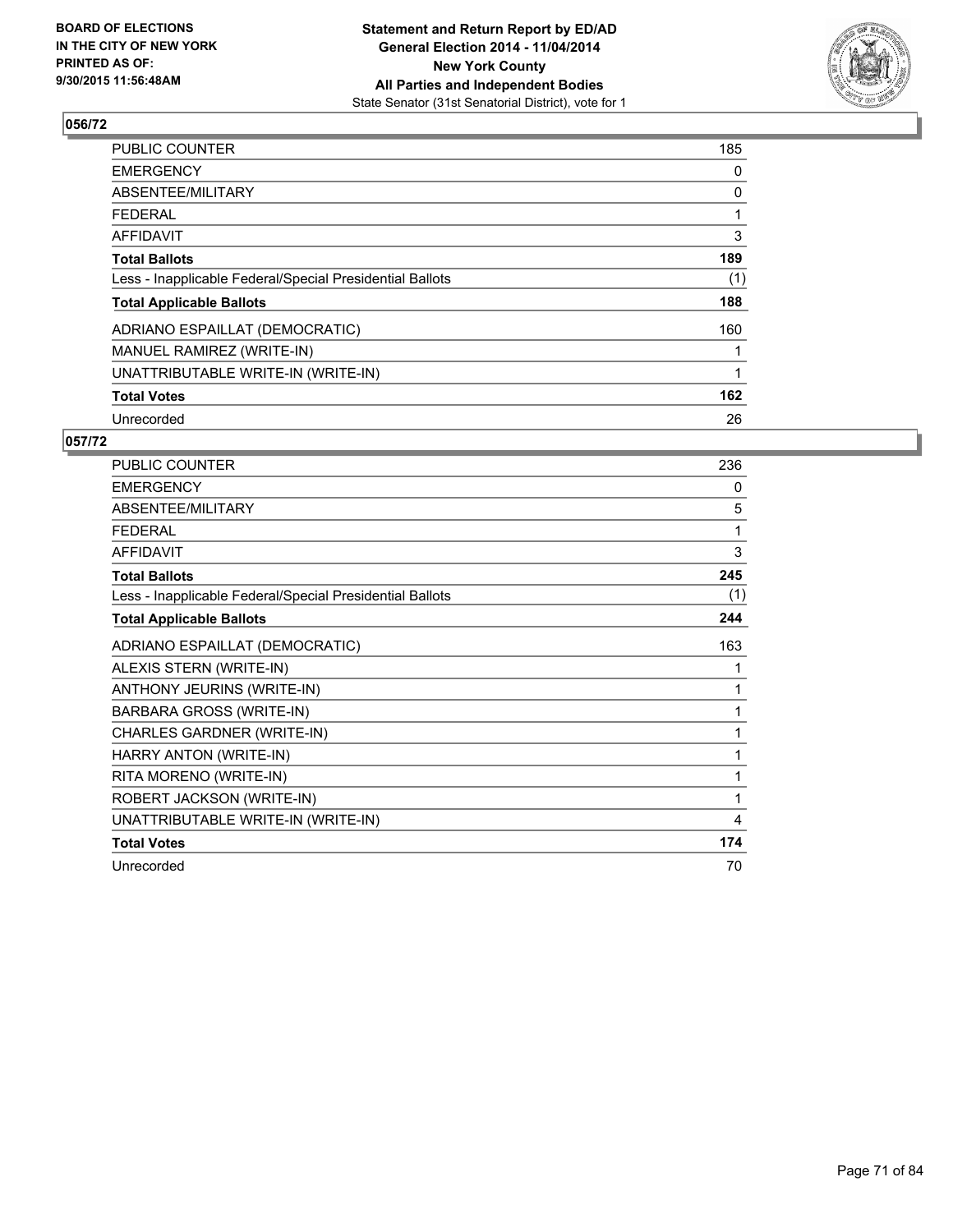

| <b>PUBLIC COUNTER</b>                                    | 291 |
|----------------------------------------------------------|-----|
| <b>EMERGENCY</b>                                         | 0   |
| ABSENTEE/MILITARY                                        | 3   |
| <b>FEDERAL</b>                                           | 2   |
| <b>AFFIDAVIT</b>                                         | 3   |
| <b>Total Ballots</b>                                     | 299 |
| Less - Inapplicable Federal/Special Presidential Ballots | (2) |
| <b>Total Applicable Ballots</b>                          | 297 |
| ADRIANO ESPAILLAT (DEMOCRATIC)                           | 227 |
| ARLENE SCHULMAN (WRITE-IN)                               | 1   |
| JIMMY MCMILLAN III (WRITE-IN)                            | 1   |
| JOHN BARCLAY (WRITE-IN)                                  | 1   |
| MANEL RAMIREZ (WRITE-IN)                                 | 1   |
| ROBERT JACKSON (WRITE-IN)                                | 6   |
| UNATTRIBUTABLE WRITE-IN (WRITE-IN)                       | 2   |
| ZEPHYR TEACHOUT (WRITE-IN)                               | 1   |
| <b>Total Votes</b>                                       | 240 |
| Unrecorded                                               | 57  |

| <b>PUBLIC COUNTER</b>                                    | 212            |
|----------------------------------------------------------|----------------|
| <b>EMERGENCY</b>                                         | 0              |
| ABSENTEE/MILITARY                                        | 3              |
| <b>FEDERAL</b>                                           | 6              |
| <b>AFFIDAVIT</b>                                         | 2              |
| <b>Total Ballots</b>                                     | 223            |
| Less - Inapplicable Federal/Special Presidential Ballots | (6)            |
| <b>Total Applicable Ballots</b>                          | 217            |
| ADRIANO ESPAILLAT (DEMOCRATIC)                           | 142            |
| <b>GUY FAWKES (WRITE-IN)</b>                             |                |
| KELLEY BOYD (WRITE-IN)                                   | 1              |
| ROBERT COLLADO (WRITE-IN)                                | 1              |
| ROBERT JACKSON (WRITE-IN)                                | $\overline{2}$ |
| UNATTRIBUTABLE WRITE-IN (WRITE-IN)                       | 1              |
| <b>Total Votes</b>                                       |                |
|                                                          | 148            |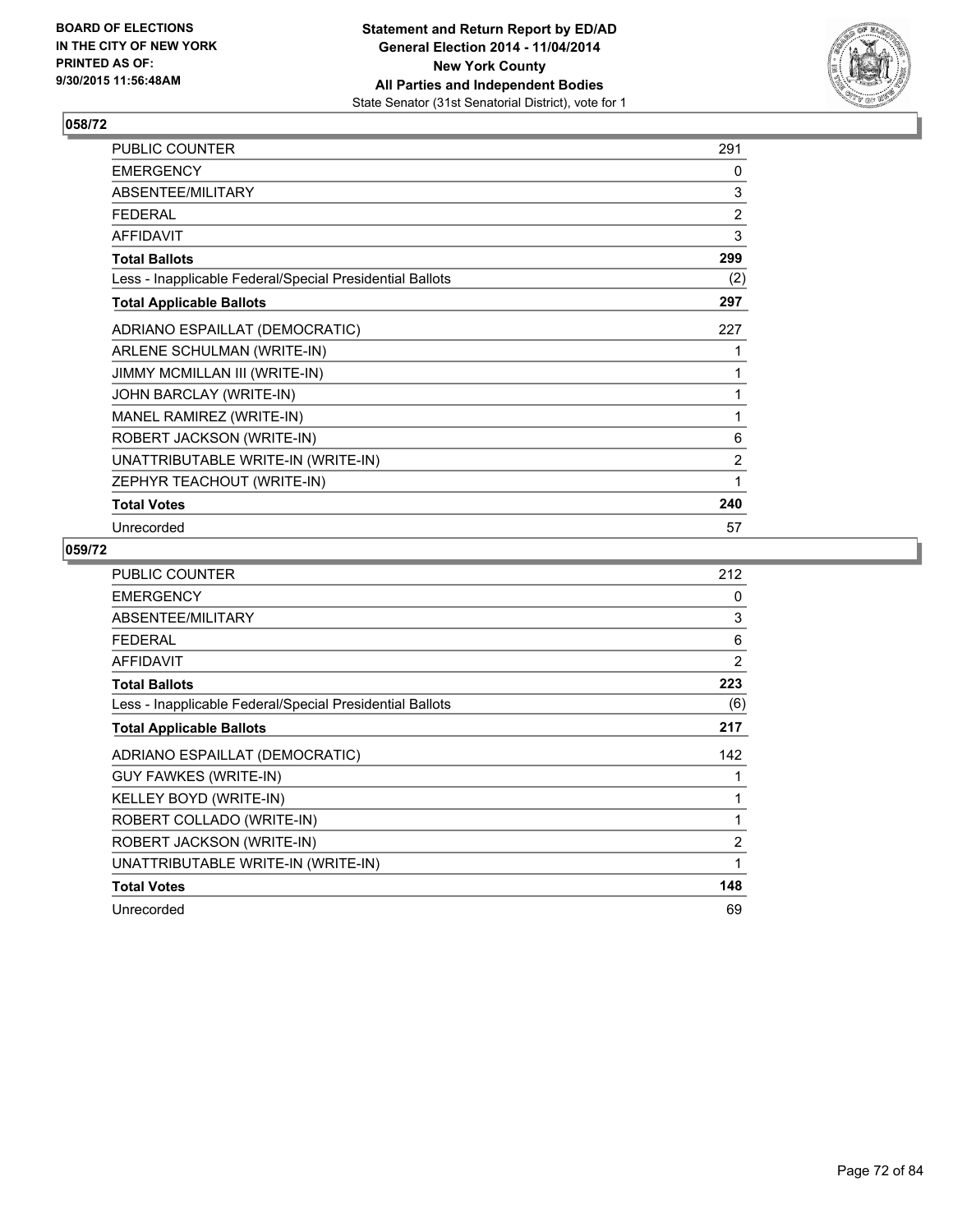

| <b>PUBLIC COUNTER</b>                                    | 313 |
|----------------------------------------------------------|-----|
| <b>EMERGENCY</b>                                         | 0   |
| ABSENTEE/MILITARY                                        | 5   |
| <b>FEDERAL</b>                                           | 0   |
| <b>AFFIDAVIT</b>                                         | 6   |
| <b>Total Ballots</b>                                     | 324 |
| Less - Inapplicable Federal/Special Presidential Ballots | 0   |
| <b>Total Applicable Ballots</b>                          | 324 |
| ADRIANO ESPAILLAT (DEMOCRATIC)                           | 243 |
| RICHARD HERRERA (WRITE-IN)                               | 3   |
| ROBERT JOHNSON (WRITE-IN)                                |     |
| UNATTRIBUTABLE WRITE-IN (WRITE-IN)                       |     |
| <b>Total Votes</b>                                       | 248 |
| Unrecorded                                               | 76  |

### **061/72**

| <b>PUBLIC COUNTER</b>                                    | 175            |
|----------------------------------------------------------|----------------|
| <b>EMERGENCY</b>                                         | 0              |
| ABSENTEE/MILITARY                                        | $\overline{2}$ |
| <b>FEDERAL</b>                                           | $\overline{2}$ |
| <b>AFFIDAVIT</b>                                         | 10             |
| <b>Total Ballots</b>                                     | 189            |
| Less - Inapplicable Federal/Special Presidential Ballots | (2)            |
| <b>Total Applicable Ballots</b>                          | 187            |
| ADRIANO ESPAILLAT (DEMOCRATIC)                           | 145            |
| UNATTRIBUTABLE WRITE-IN (WRITE-IN)                       |                |
| <b>Total Votes</b>                                       | 146            |
| Unrecorded                                               | 41             |

| <b>PUBLIC COUNTER</b>                                    | 171 |
|----------------------------------------------------------|-----|
| <b>EMERGENCY</b>                                         | 0   |
| ABSENTEE/MILITARY                                        |     |
| <b>FEDERAL</b>                                           |     |
| <b>AFFIDAVIT</b>                                         | 3   |
| <b>Total Ballots</b>                                     | 176 |
| Less - Inapplicable Federal/Special Presidential Ballots | (1) |
| <b>Total Applicable Ballots</b>                          | 175 |
| ADRIANO ESPAILLAT (DEMOCRATIC)                           | 146 |
| <b>Total Votes</b>                                       | 146 |
| Unrecorded                                               | 29  |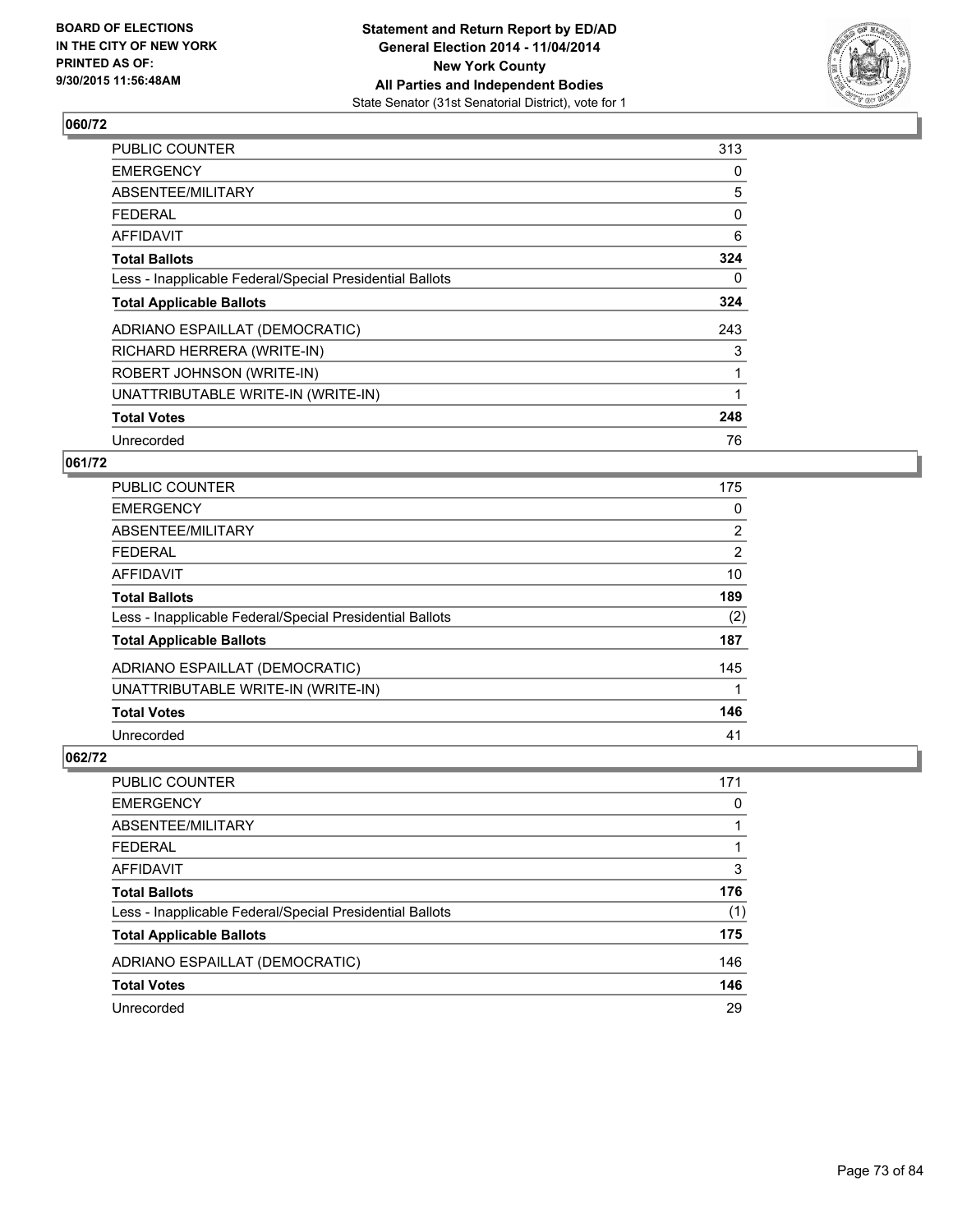

| PUBLIC COUNTER                                           | 214 |
|----------------------------------------------------------|-----|
| <b>EMERGENCY</b>                                         | 0   |
| ABSENTEE/MILITARY                                        | 3   |
| <b>FEDERAL</b>                                           | 1   |
| <b>AFFIDAVIT</b>                                         | 6   |
| <b>Total Ballots</b>                                     | 224 |
| Less - Inapplicable Federal/Special Presidential Ballots | (1) |
| <b>Total Applicable Ballots</b>                          | 223 |
| ADRIANO ESPAILLAT (DEMOCRATIC)                           | 173 |
| ADRIENNE ESPOSITIO (WRITE-IN)                            |     |
| CHARLES B. RANGEL (WRITE-IN)                             | 1   |
| RALPH NADER (WRITE-IN)                                   | 1   |
| ROBERT JACKSON (WRITE-IN)                                | 1   |
| UNATTRIBUTABLE WRITE-IN (WRITE-IN)                       | 2   |
| <b>Total Votes</b>                                       | 179 |
| Unrecorded                                               | 44  |

| <b>PUBLIC COUNTER</b>                                    | 314            |
|----------------------------------------------------------|----------------|
| <b>EMERGENCY</b>                                         | 0              |
| ABSENTEE/MILITARY                                        | 12             |
| <b>FEDERAL</b>                                           | 5              |
| <b>AFFIDAVIT</b>                                         | 10             |
| <b>Total Ballots</b>                                     | 341            |
| Less - Inapplicable Federal/Special Presidential Ballots | (5)            |
| <b>Total Applicable Ballots</b>                          | 336            |
| ADRIANO ESPAILLAT (DEMOCRATIC)                           | 239            |
| AL GORE (WRITE-IN)                                       | 1              |
| AUDREY O'DONNELL (WRITE-IN)                              | 1              |
| KENNETH CONLEY (WRITE-IN)                                | 1              |
| MARCELA XAVIER (WRITE-IN)                                | 1              |
| RICHARD HERRERA (WRITE-IN)                               | 1              |
| RITA MCKEE (WRITE-IN)                                    | 1              |
| ROBERT JACKSON (WRITE-IN)                                | 4              |
| THOMAS CROSSMAN (WRITE-IN)                               | 1              |
| UNATTRIBUTABLE WRITE-IN (WRITE-IN)                       | $\overline{2}$ |
| <b>Total Votes</b>                                       | 252            |
| Unrecorded                                               | 84             |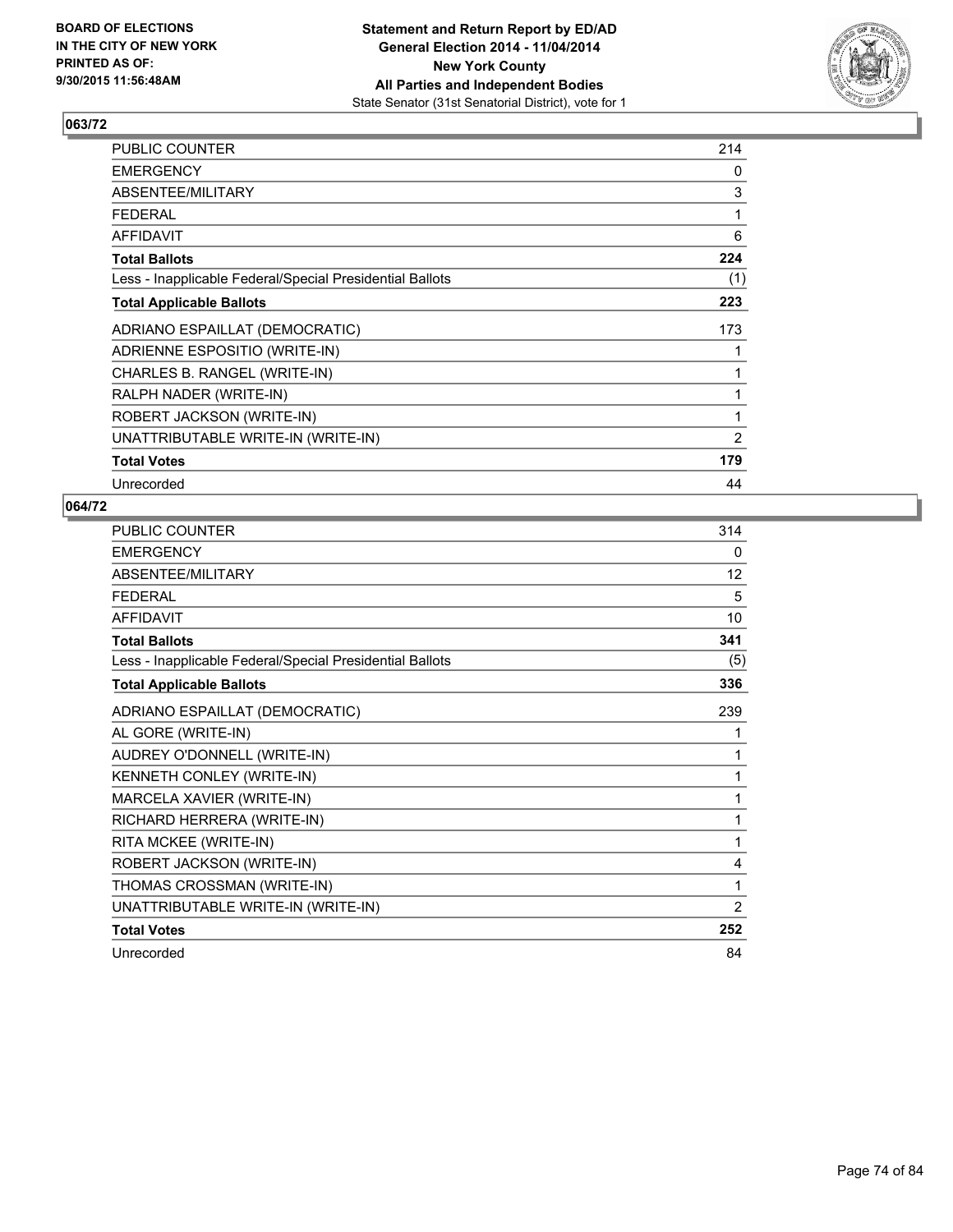

| <b>PUBLIC COUNTER</b>                                    | 149 |
|----------------------------------------------------------|-----|
| <b>EMERGENCY</b>                                         | 0   |
| <b>ABSENTEE/MILITARY</b>                                 |     |
| <b>FEDERAL</b>                                           | 0   |
| <b>AFFIDAVIT</b>                                         |     |
| <b>Total Ballots</b>                                     | 151 |
| Less - Inapplicable Federal/Special Presidential Ballots | 0   |
| <b>Total Applicable Ballots</b>                          | 151 |
| ADRIANO ESPAILLAT (DEMOCRATIC)                           | 125 |
| UNATTRIBUTABLE WRITE-IN (WRITE-IN)                       |     |
| <b>Total Votes</b>                                       | 126 |
| Unrecorded                                               | 25  |

| <b>PUBLIC COUNTER</b>                                    | 359 |
|----------------------------------------------------------|-----|
| <b>EMERGENCY</b>                                         | 0   |
| ABSENTEE/MILITARY                                        | 3   |
| <b>FEDERAL</b>                                           | 3   |
| <b>AFFIDAVIT</b>                                         | 5   |
| <b>Total Ballots</b>                                     | 370 |
| Less - Inapplicable Federal/Special Presidential Ballots | (3) |
| <b>Total Applicable Ballots</b>                          | 367 |
| ADRIANO ESPAILLAT (DEMOCRATIC)                           | 242 |
| CARIN MCLAIN (WRITE-IN)                                  | 1   |
| DON RICE (WRITE-IN)                                      | 1   |
| EDITH GAUL (WRITE-IN)                                    | 1   |
| JASON ROSENBERGER (WRITE-IN)                             | 1   |
| OTTO HUERING (WRITE-IN)                                  | 1   |
| ROBERT JACKSON (WRITE-IN)                                | 2   |
| UNATTRIBUTABLE WRITE-IN (WRITE-IN)                       | 5   |
| <b>Total Votes</b>                                       | 254 |
| Unrecorded                                               | 113 |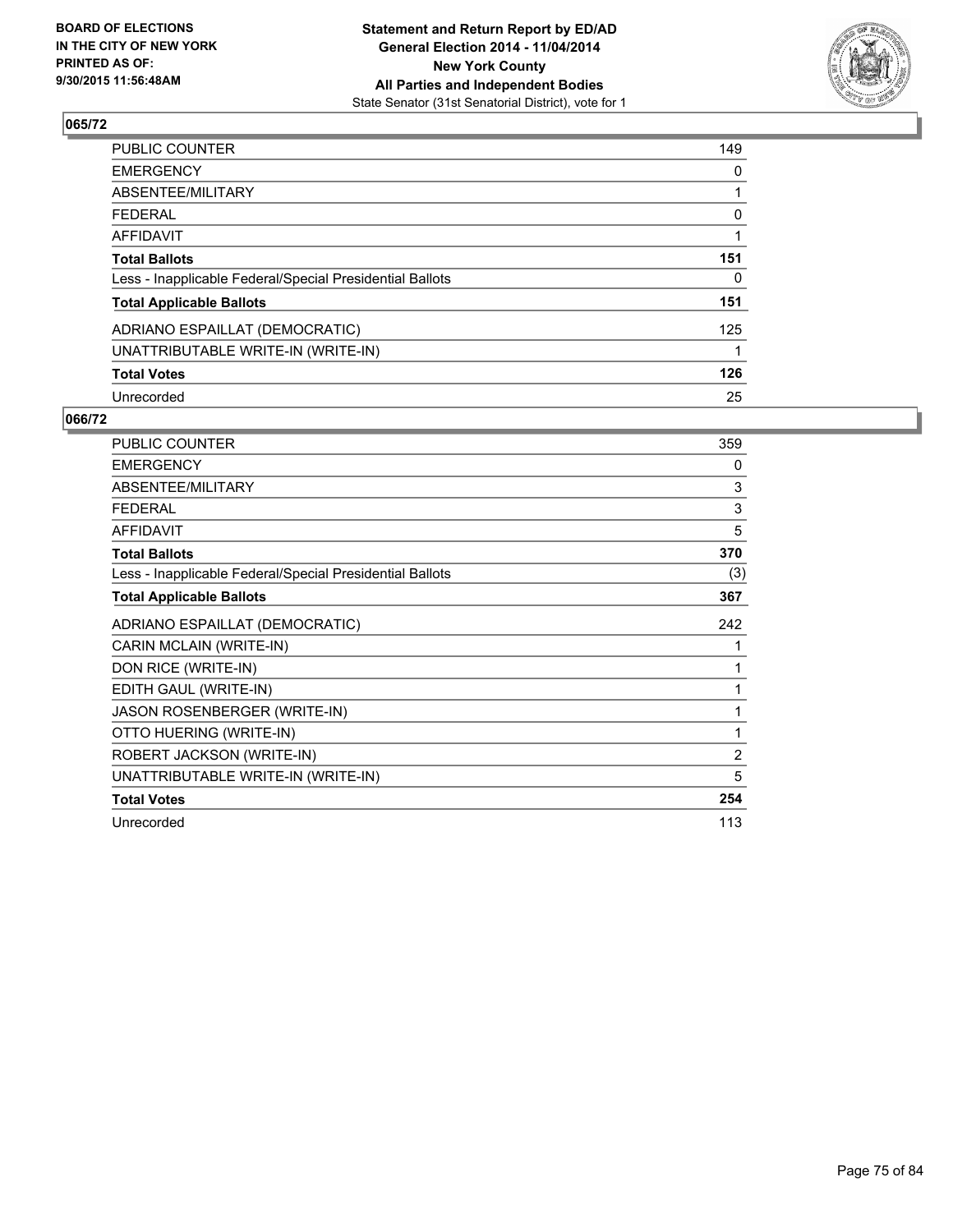

| PUBLIC COUNTER                                           | 318 |
|----------------------------------------------------------|-----|
| <b>EMERGENCY</b>                                         | 0   |
| ABSENTEE/MILITARY                                        | 10  |
| <b>FEDERAL</b>                                           | 4   |
| <b>AFFIDAVIT</b>                                         | 3   |
| <b>Total Ballots</b>                                     | 335 |
| Less - Inapplicable Federal/Special Presidential Ballots | (4) |
| <b>Total Applicable Ballots</b>                          | 331 |
| ADRIANO ESPAILLAT (DEMOCRATIC)                           | 233 |
| <b>GARY GRU (WRITE-IN)</b>                               | 1   |
| JAMES FORD (WRITE-IN)                                    | 1   |
| JASON MARTINEZ (WRITE-IN)                                | 1   |
| JOE CAMEL (WRITE-IN)                                     | 1   |
| MICHAEL JOHN MCGUINESS (WRITE-IN)                        | 1   |
| RICHARD NIXON (WRITE-IN)                                 | 1   |
| ROBERT JACKSON (WRITE-IN)                                | 6   |
| S'NUM SEABORN (WRITE-IN)                                 | 1   |
| UNATTRIBUTABLE WRITE-IN (WRITE-IN)                       | 1   |
| VALERIE C. O'HARA (WRITE-IN)                             | 1   |
| <b>Total Votes</b>                                       | 248 |
| Unrecorded                                               | 83  |

| <b>PUBLIC COUNTER</b>                                    | 389            |
|----------------------------------------------------------|----------------|
| <b>EMERGENCY</b>                                         | 0              |
| ABSENTEE/MILITARY                                        | 12             |
| <b>FEDERAL</b>                                           | 5              |
| <b>AFFIDAVIT</b>                                         | $\overline{7}$ |
| <b>Total Ballots</b>                                     | 413            |
| Less - Inapplicable Federal/Special Presidential Ballots | (5)            |
| <b>Total Applicable Ballots</b>                          | 408            |
| ADRIANO ESPAILLAT (DEMOCRATIC)                           | 301            |
| BRIAN MURTAUGM (WRITE-IN)                                | 1              |
| CARLA C. ZANONI (WRITE-IN)                               | 3              |
| ELIZABETH SNODGRASS (WRITE-IN)                           | 1              |
| <b>GEORGE WASHINGTON (WRITE-IN)</b>                      | 1              |
| JOHN EMMANUEL (WRITE-IN)                                 | 1              |
| KIM SCHWAB GREEN (WRITE-IN)                              | 1              |
| MANUEL RAMIREZ (WRITE-IN)                                | 1              |
| RITA MCKEE (WRITE-IN)                                    | $\overline{2}$ |
| ROBERT JACKSON (WRITE-IN)                                | 3              |
| RYAN NAPOLI (WRITE-IN)                                   | 1              |
| SEANA LEE WYMAN (WRITE-IN)                               | 1              |
| UNATTRIBUTABLE WRITE-IN (WRITE-IN)                       | 3              |
| <b>Total Votes</b>                                       | 320            |
| Unrecorded                                               | 88             |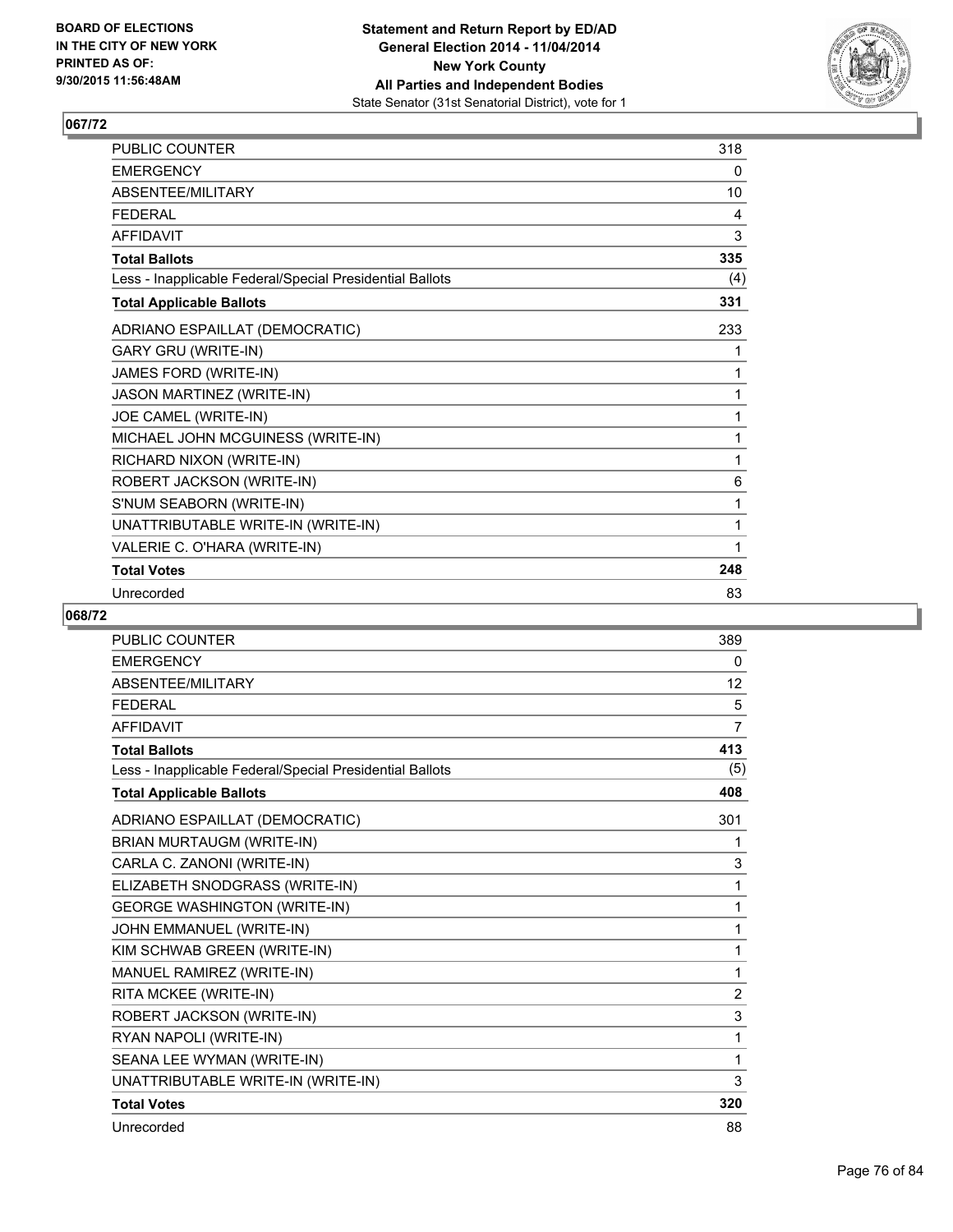

| <b>PUBLIC COUNTER</b>                                    | 257 |
|----------------------------------------------------------|-----|
| <b>EMERGENCY</b>                                         | 0   |
| ABSENTEE/MILITARY                                        | 10  |
| <b>FEDERAL</b>                                           | 5   |
| <b>AFFIDAVIT</b>                                         | 3   |
| <b>Total Ballots</b>                                     | 275 |
| Less - Inapplicable Federal/Special Presidential Ballots | (5) |
| <b>Total Applicable Ballots</b>                          | 270 |
| ADRIANO ESPAILLAT (DEMOCRATIC)                           | 204 |
| ED GOLDMAN (WRITE-IN)                                    |     |
| ROBERT JACKSON (WRITE-IN)                                | 4   |
| UNATTRIBUTABLE WRITE-IN (WRITE-IN)                       | 1   |
| <b>Total Votes</b>                                       | 210 |
| Unrecorded                                               | 60  |

### **070/72**

| <b>PUBLIC COUNTER</b>                                    | 133      |
|----------------------------------------------------------|----------|
| <b>EMERGENCY</b>                                         | 0        |
| ABSENTEE/MILITARY                                        | 0        |
| <b>FEDERAL</b>                                           | 0        |
| AFFIDAVIT                                                | 2        |
| <b>Total Ballots</b>                                     | 135      |
| Less - Inapplicable Federal/Special Presidential Ballots | $\Omega$ |
| <b>Total Applicable Ballots</b>                          | 135      |
| ADRIANO ESPAILLAT (DEMOCRATIC)                           | 105      |
| <b>Total Votes</b>                                       | 105      |
| Unrecorded                                               | 30       |

| <b>PUBLIC COUNTER</b>                                    | 172 |
|----------------------------------------------------------|-----|
| <b>EMERGENCY</b>                                         | 0   |
| ABSENTEE/MILITARY                                        |     |
| <b>FEDERAL</b>                                           | 0   |
| <b>AFFIDAVIT</b>                                         | 4   |
| <b>Total Ballots</b>                                     | 177 |
| Less - Inapplicable Federal/Special Presidential Ballots | 0   |
| <b>Total Applicable Ballots</b>                          | 177 |
| ADRIANO ESPAILLAT (DEMOCRATIC)                           | 152 |
| <b>Total Votes</b>                                       | 152 |
| Unrecorded                                               | 25  |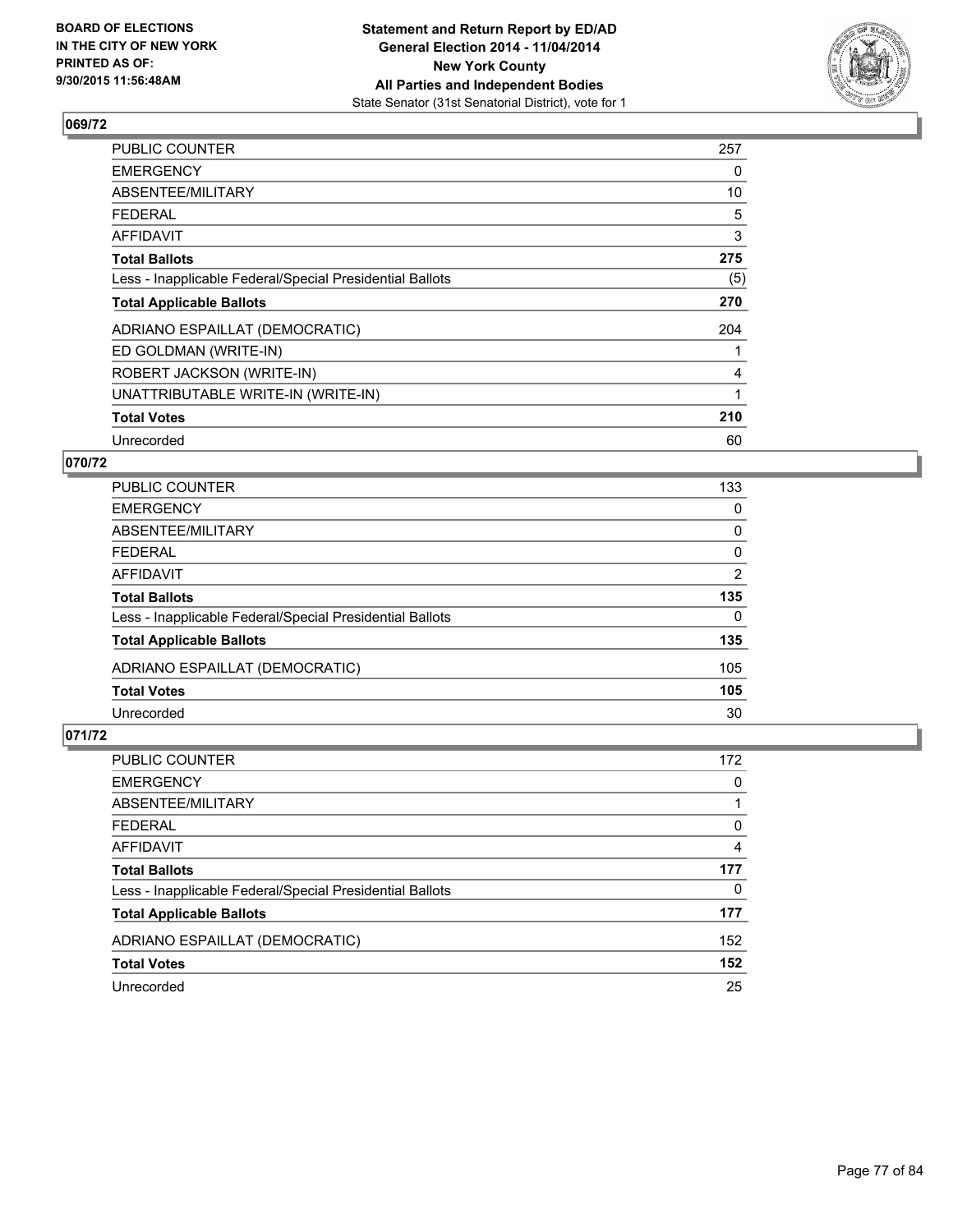

| PUBLIC COUNTER                                           | 225          |
|----------------------------------------------------------|--------------|
| EMERGENCY                                                | $\mathbf{0}$ |
| ABSENTEE/MILITARY                                        |              |
| FEDERAL                                                  |              |
| AFFIDAVIT                                                | 0            |
| <b>Total Ballots</b>                                     | 227          |
| Less - Inapplicable Federal/Special Presidential Ballots | (1)          |
| <b>Total Applicable Ballots</b>                          | 226          |
| ADRIANO ESPAILLAT (DEMOCRATIC)                           | 200          |
| <b>Total Votes</b>                                       | 200          |
| Unrecorded                                               | 26           |

#### **073/72**

| <b>PUBLIC COUNTER</b>                                    | 51  |
|----------------------------------------------------------|-----|
| <b>EMERGENCY</b>                                         | 0   |
| ABSENTEE/MILITARY                                        | 0   |
| <b>FEDERAL</b>                                           |     |
| <b>AFFIDAVIT</b>                                         | 3   |
| <b>Total Ballots</b>                                     | 55  |
| Less - Inapplicable Federal/Special Presidential Ballots | (1) |
| <b>Total Applicable Ballots</b>                          | 54  |
| ADRIANO ESPAILLAT (DEMOCRATIC)                           | 46  |
| UNATTRIBUTABLE WRITE-IN (WRITE-IN)                       |     |
| <b>Total Votes</b>                                       | 47  |
| Unrecorded                                               | 7   |
|                                                          |     |

| <b>PUBLIC COUNTER</b>                                    | 200 |
|----------------------------------------------------------|-----|
| <b>EMERGENCY</b>                                         | 0   |
| ABSENTEE/MILITARY                                        | 3   |
| <b>FEDERAL</b>                                           | 0   |
| <b>AFFIDAVIT</b>                                         | 1   |
| <b>Total Ballots</b>                                     | 204 |
| Less - Inapplicable Federal/Special Presidential Ballots | 0   |
| <b>Total Applicable Ballots</b>                          | 204 |
| ADRIANO ESPAILLAT (DEMOCRATIC)                           | 161 |
| ELIZABETH WARREN (WRITE-IN)                              |     |
| EUGENE DEBS (WRITE-IN)                                   |     |
| HOWARD STERN (WRITE-IN)                                  | 1   |
| KAREN WILSON (WRITE-IN)                                  | 1   |
| ROBERT JACKSON (WRITE-IN)                                | 1   |
| <b>Total Votes</b>                                       | 166 |
| Unrecorded                                               | 38  |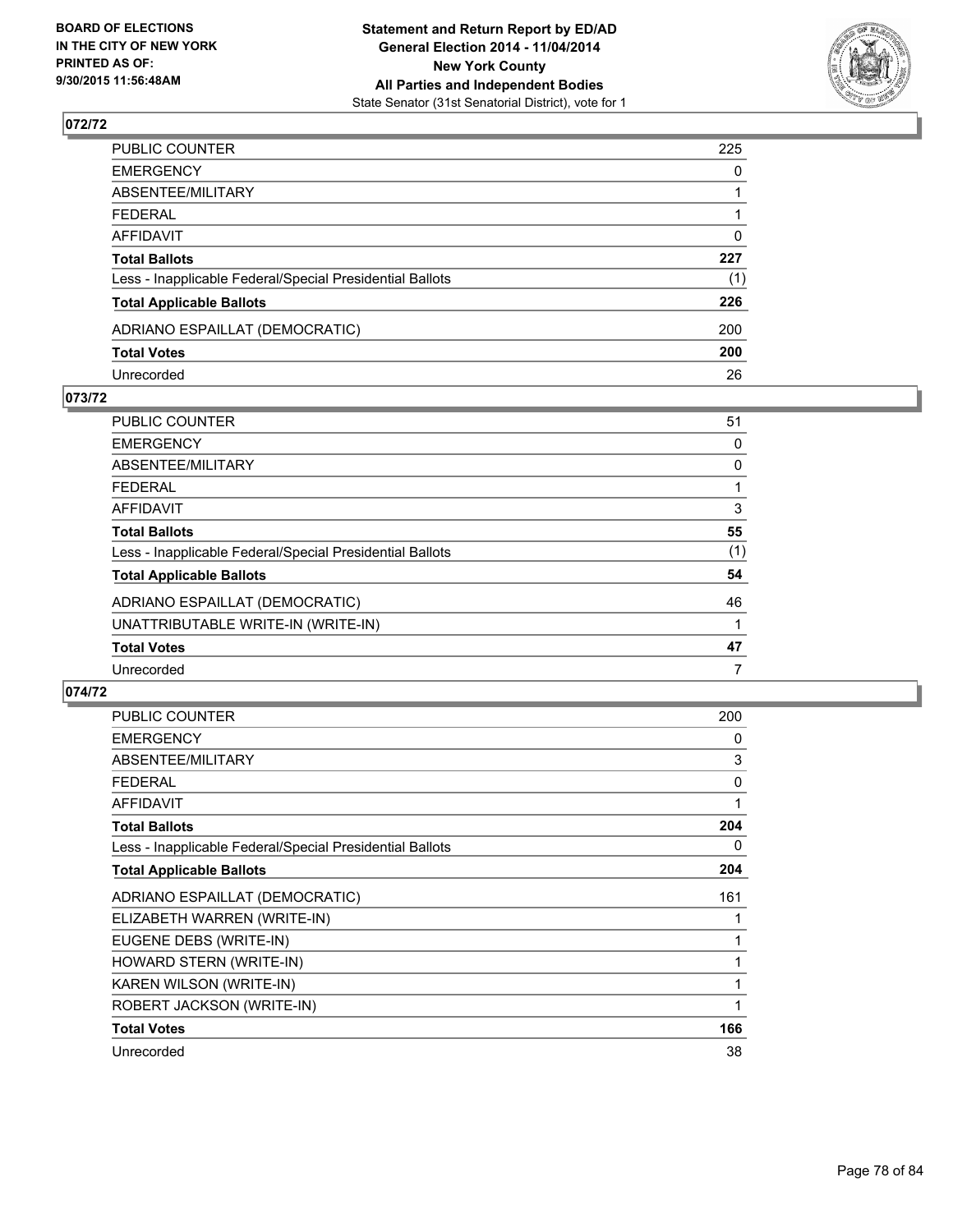

| PUBLIC COUNTER                                           | 296            |
|----------------------------------------------------------|----------------|
| <b>EMERGENCY</b>                                         | 0              |
| <b>ABSENTEE/MILITARY</b>                                 | 6              |
| <b>FEDERAL</b>                                           | 4              |
| AFFIDAVIT                                                | $\overline{2}$ |
| <b>Total Ballots</b>                                     | 308            |
| Less - Inapplicable Federal/Special Presidential Ballots | (4)            |
| <b>Total Applicable Ballots</b>                          | 304            |
| ADRIANO ESPAILLAT (DEMOCRATIC)                           | 257            |
| TROY OUTLAW (WRITE-IN)                                   |                |
| <b>Total Votes</b>                                       | 258            |
| Unrecorded                                               | 46             |

#### **076/72**

| PUBLIC COUNTER                                           | 171            |
|----------------------------------------------------------|----------------|
| <b>EMERGENCY</b>                                         | 0              |
| ABSENTEE/MILITARY                                        | $\overline{2}$ |
| <b>FEDERAL</b>                                           |                |
| AFFIDAVIT                                                | 5              |
| <b>Total Ballots</b>                                     | 179            |
| Less - Inapplicable Federal/Special Presidential Ballots | (1)            |
| <b>Total Applicable Ballots</b>                          | 178            |
| ADRIANO ESPAILLAT (DEMOCRATIC)                           | 146            |
| KEVIN CORKE (WRITE-IN)                                   |                |
| UNATTRIBUTABLE WRITE-IN (WRITE-IN)                       | 1              |
| <b>Total Votes</b>                                       | 148            |
| Unrecorded                                               | 30             |

| PUBLIC COUNTER                                           | 0            |
|----------------------------------------------------------|--------------|
| <b>EMERGENCY</b>                                         | 0            |
| ABSENTEE/MILITARY                                        | $\mathbf{0}$ |
| FEDERAL                                                  | $\mathbf{0}$ |
| AFFIDAVIT                                                | $\mathbf{0}$ |
| <b>Total Ballots</b>                                     | 0            |
| Less - Inapplicable Federal/Special Presidential Ballots | $\mathbf{0}$ |
| <b>Total Applicable Ballots</b>                          | 0            |
| ADRIANO ESPAILLAT (DEMOCRATIC)                           | 0            |
| <b>Total Votes</b>                                       | 0            |
|                                                          |              |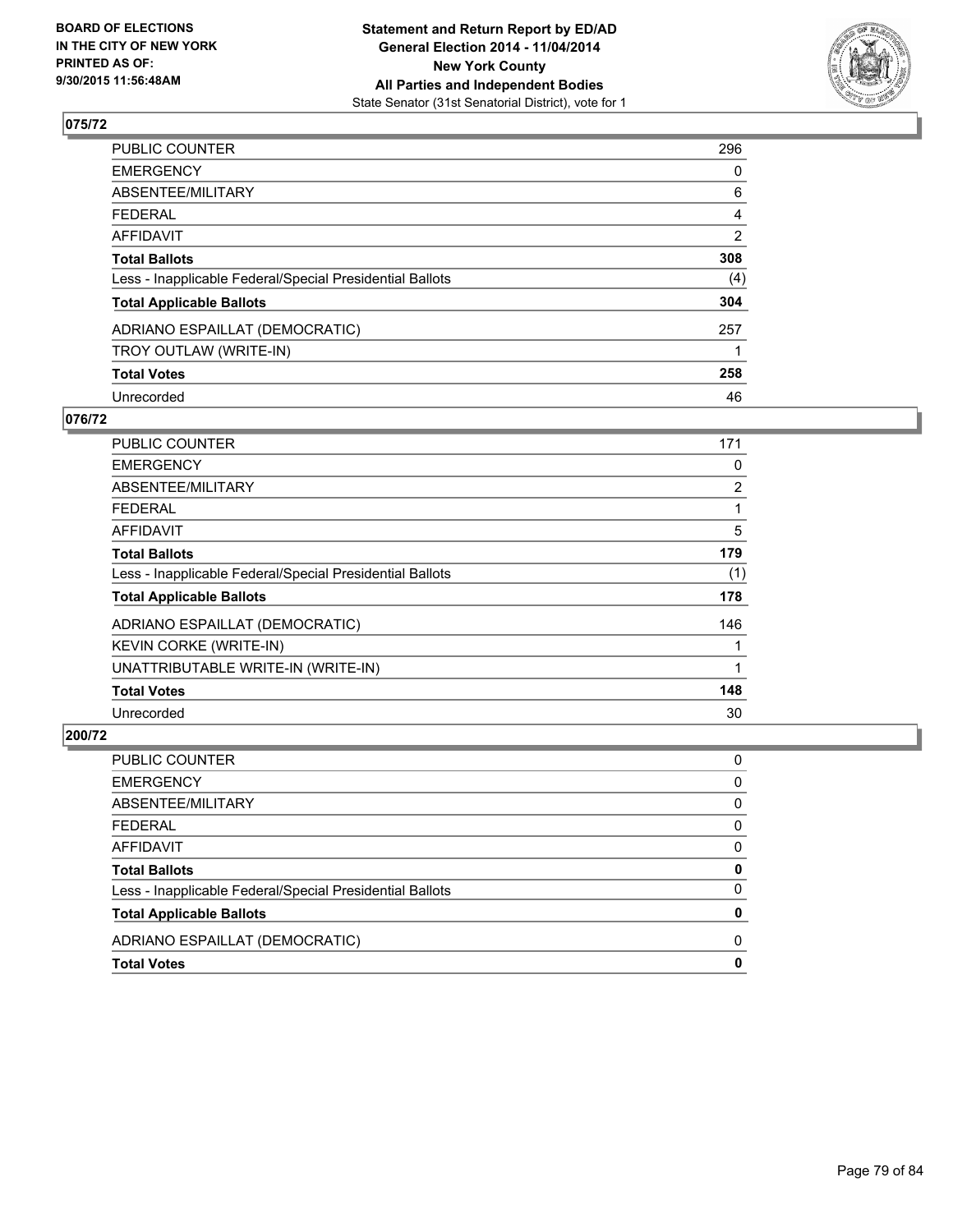

| PUBLIC COUNTER                                           | 0            |
|----------------------------------------------------------|--------------|
| EMERGENCY                                                | 0            |
| ABSENTEE/MILITARY                                        | 0            |
| FEDERAL                                                  | 0            |
| AFFIDAVIT                                                | $\mathbf{0}$ |
| <b>Total Ballots</b>                                     | 0            |
| Less - Inapplicable Federal/Special Presidential Ballots | 0            |
| <b>Total Applicable Ballots</b>                          | $\mathbf{0}$ |
| ADRIANO ESPAILLAT (DEMOCRATIC)                           | $\Omega$     |
| Total Votes                                              | $\mathbf{0}$ |

### **202/72**

| PUBLIC COUNTER                                           | 0        |
|----------------------------------------------------------|----------|
| EMERGENCY                                                | 0        |
| ABSENTEE/MILITARY                                        | 0        |
| FEDERAL                                                  | 0        |
| AFFIDAVIT                                                | 0        |
| Total Ballots                                            | 0        |
| Less - Inapplicable Federal/Special Presidential Ballots | 0        |
| <b>Total Applicable Ballots</b>                          | 0        |
| ADRIANO ESPAILLAT (DEMOCRATIC)                           | $\Omega$ |
| <b>Total Votes</b>                                       | 0        |
|                                                          |          |

| PUBLIC COUNTER                                           | 0 |
|----------------------------------------------------------|---|
| <b>EMERGENCY</b>                                         | 0 |
| ABSENTEE/MILITARY                                        | 0 |
| <b>FEDERAL</b>                                           | 0 |
| <b>AFFIDAVIT</b>                                         | 0 |
| <b>Total Ballots</b>                                     | 0 |
| Less - Inapplicable Federal/Special Presidential Ballots | 0 |
| <b>Total Applicable Ballots</b>                          | 0 |
| ADRIANO ESPAILLAT (DEMOCRATIC)                           | 0 |
| <b>Total Votes</b>                                       | 0 |
|                                                          |   |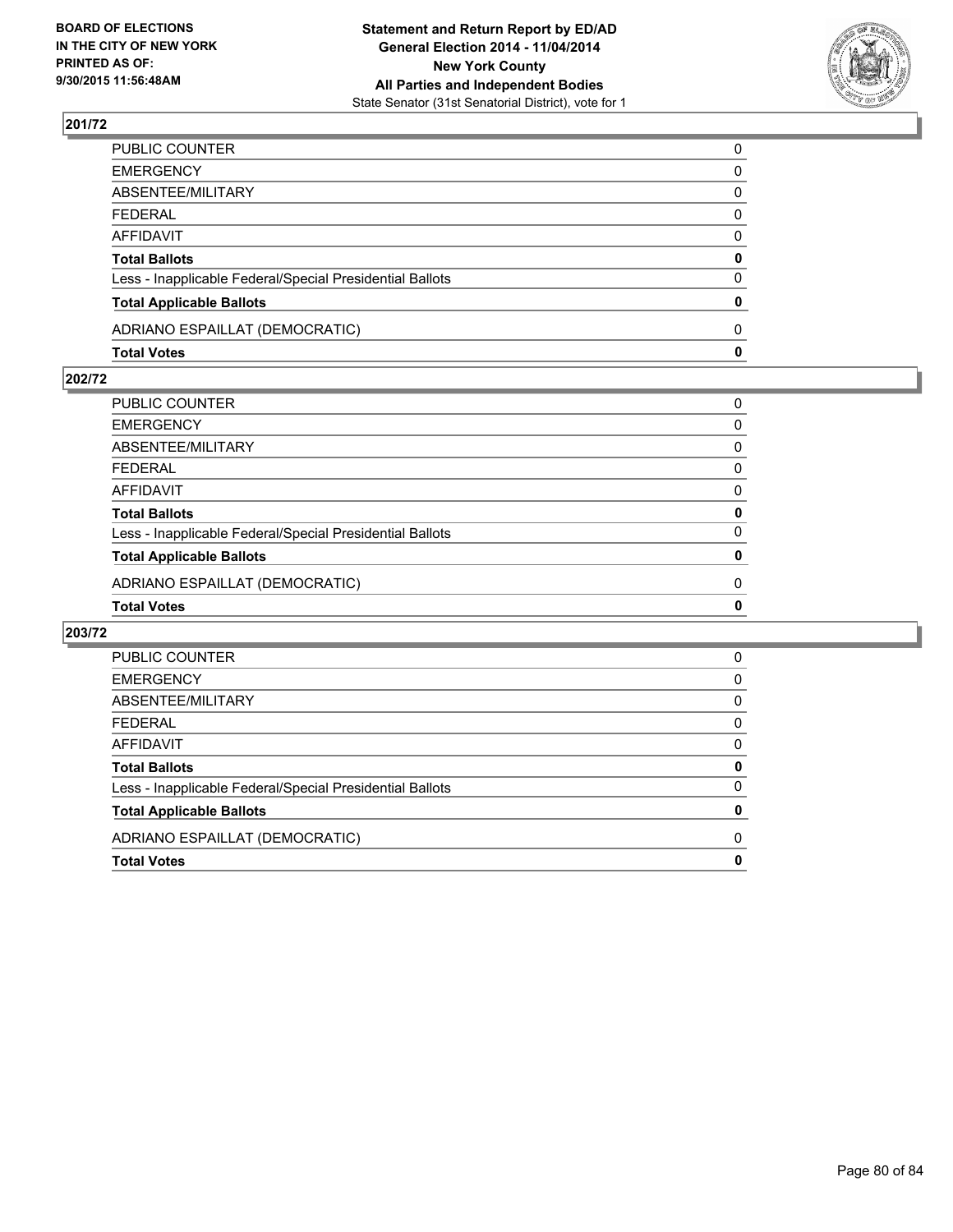

| PUBLIC COUNTER                                           | 128            |
|----------------------------------------------------------|----------------|
| <b>EMERGENCY</b>                                         | 0              |
| ABSENTEE/MILITARY                                        | $\overline{2}$ |
| <b>FEDERAL</b>                                           | 0              |
| AFFIDAVIT                                                | 5              |
| <b>Total Ballots</b>                                     | 135            |
| Less - Inapplicable Federal/Special Presidential Ballots | $\Omega$       |
| <b>Total Applicable Ballots</b>                          | 135            |
| ADRIANO ESPAILLAT (DEMOCRATIC)                           | 102            |
| UNATTRIBUTABLE WRITE-IN (WRITE-IN)                       |                |
| <b>Total Votes</b>                                       | 103            |
| Unrecorded                                               | 32             |

#### **059/75**

| PUBLIC COUNTER                                           | 0            |
|----------------------------------------------------------|--------------|
| <b>EMERGENCY</b>                                         | $\Omega$     |
| ABSENTEE/MILITARY                                        | 0            |
| <b>FEDERAL</b>                                           | 0            |
| AFFIDAVIT                                                | 0            |
| <b>Total Ballots</b>                                     | 0            |
| Less - Inapplicable Federal/Special Presidential Ballots | 0            |
| <b>Total Applicable Ballots</b>                          | $\mathbf{0}$ |
| ADRIANO ESPAILLAT (DEMOCRATIC)                           | 0            |
| <b>Total Votes</b>                                       | $\mathbf{0}$ |

| <b>Total Votes</b>                                       |   |
|----------------------------------------------------------|---|
| ADRIANO ESPAILLAT (DEMOCRATIC)                           |   |
| <b>Total Applicable Ballots</b>                          |   |
| Less - Inapplicable Federal/Special Presidential Ballots | 0 |
| <b>Total Ballots</b>                                     |   |
| AFFIDAVIT                                                | 0 |
| <b>FEDERAL</b>                                           | 0 |
| ABSENTEE/MILITARY                                        | 0 |
| <b>EMERGENCY</b>                                         | 0 |
| <b>PUBLIC COUNTER</b>                                    |   |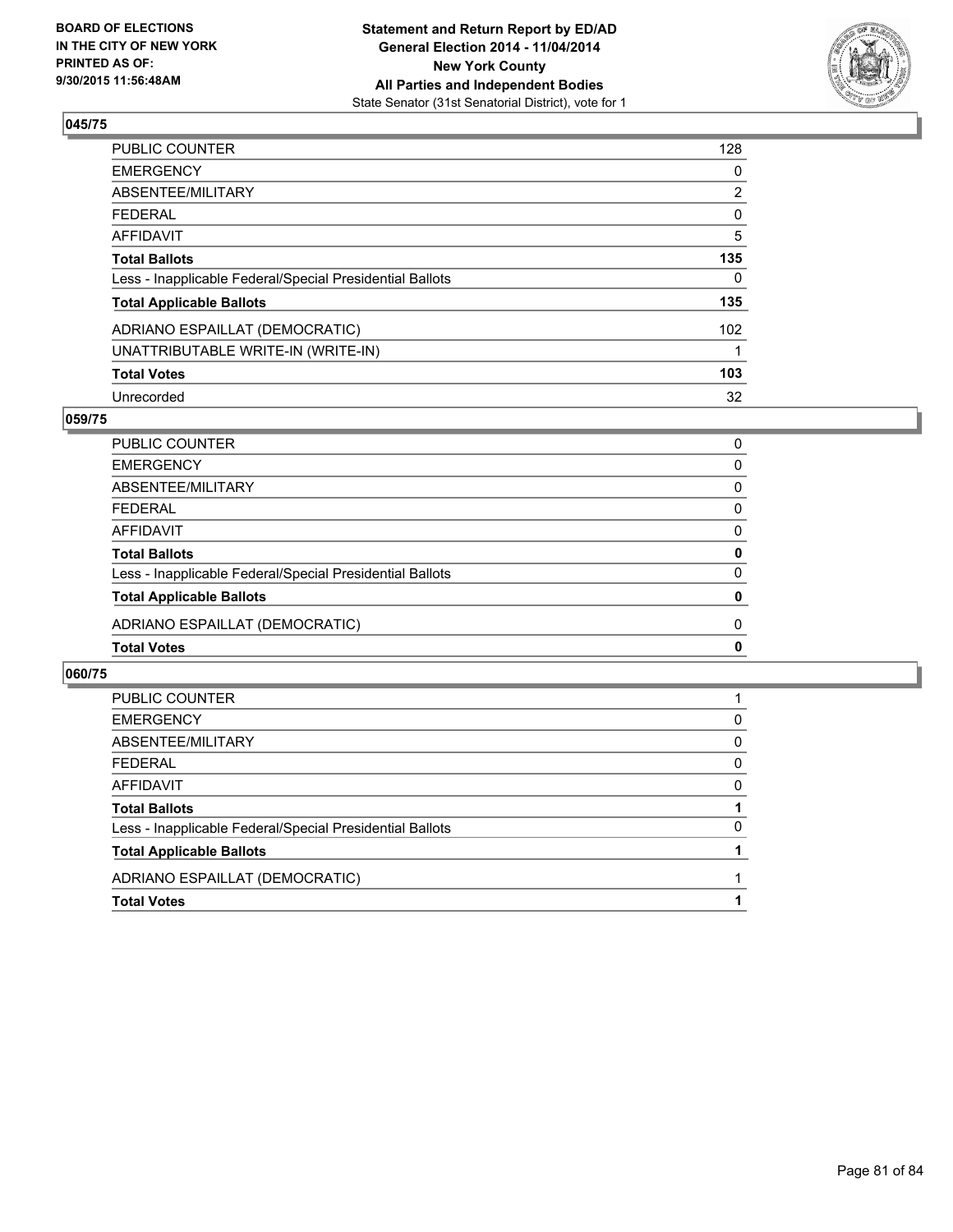

| PUBLIC COUNTER                                           | 3 |
|----------------------------------------------------------|---|
| EMERGENCY                                                | 0 |
| ABSENTEE/MILITARY                                        | 0 |
| FEDERAL                                                  | 0 |
| AFFIDAVIT                                                | 0 |
| <b>Total Ballots</b>                                     | 3 |
| Less - Inapplicable Federal/Special Presidential Ballots | 0 |
| <b>Total Applicable Ballots</b>                          | 3 |
| ADRIANO ESPAILLAT (DEMOCRATIC)                           | 3 |
| Total Votes                                              | 3 |

#### **067/75**

| PUBLIC COUNTER                                           | 106 |
|----------------------------------------------------------|-----|
| EMERGENCY                                                | 0   |
| ABSENTEE/MILITARY                                        | 6   |
| FEDERAL                                                  | 1   |
| AFFIDAVIT                                                | 7   |
| <b>Total Ballots</b>                                     | 120 |
| Less - Inapplicable Federal/Special Presidential Ballots | (1) |
| <b>Total Applicable Ballots</b>                          | 119 |
| ADRIANO ESPAILLAT (DEMOCRATIC)                           | 88  |
| JOSEPH FASKING (WRITE-IN)                                | 1   |
| <b>Total Votes</b>                                       | 89  |
| Unrecorded                                               | 30  |

| <b>Total Votes</b>                                       | 0 |
|----------------------------------------------------------|---|
| ADRIANO ESPAILLAT (DEMOCRATIC)                           | 0 |
| <b>Total Applicable Ballots</b>                          | 0 |
| Less - Inapplicable Federal/Special Presidential Ballots | 0 |
| <b>Total Ballots</b>                                     | 0 |
| AFFIDAVIT                                                | 0 |
| <b>FEDERAL</b>                                           | 0 |
| ABSENTEE/MILITARY                                        | 0 |
| <b>EMERGENCY</b>                                         | 0 |
| <b>PUBLIC COUNTER</b>                                    | 0 |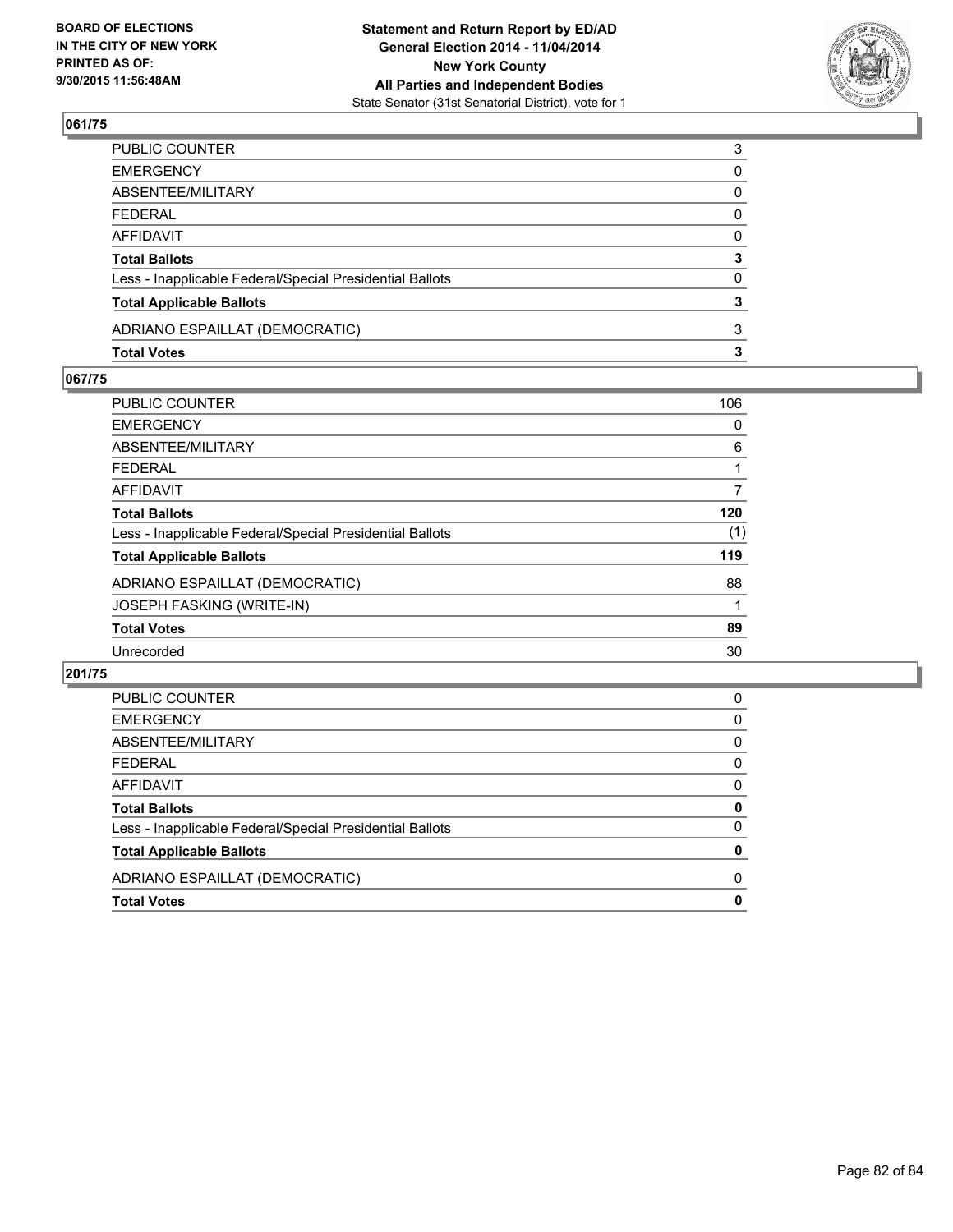

| PUBLIC COUNTER                                           | $\Omega$ |
|----------------------------------------------------------|----------|
| <b>EMERGENCY</b>                                         | 0        |
| ABSENTEE/MILITARY                                        | 0        |
| <b>FEDERAL</b>                                           | 0        |
| AFFIDAVIT                                                | 0        |
| <b>Total Ballots</b>                                     | 0        |
| Less - Inapplicable Federal/Special Presidential Ballots | 0        |
| <b>Total Applicable Ballots</b>                          | 0        |
| ADRIANO ESPAILLAT (DEMOCRATIC)                           | $\Omega$ |
| <b>Total Votes</b>                                       | 0        |
|                                                          |          |